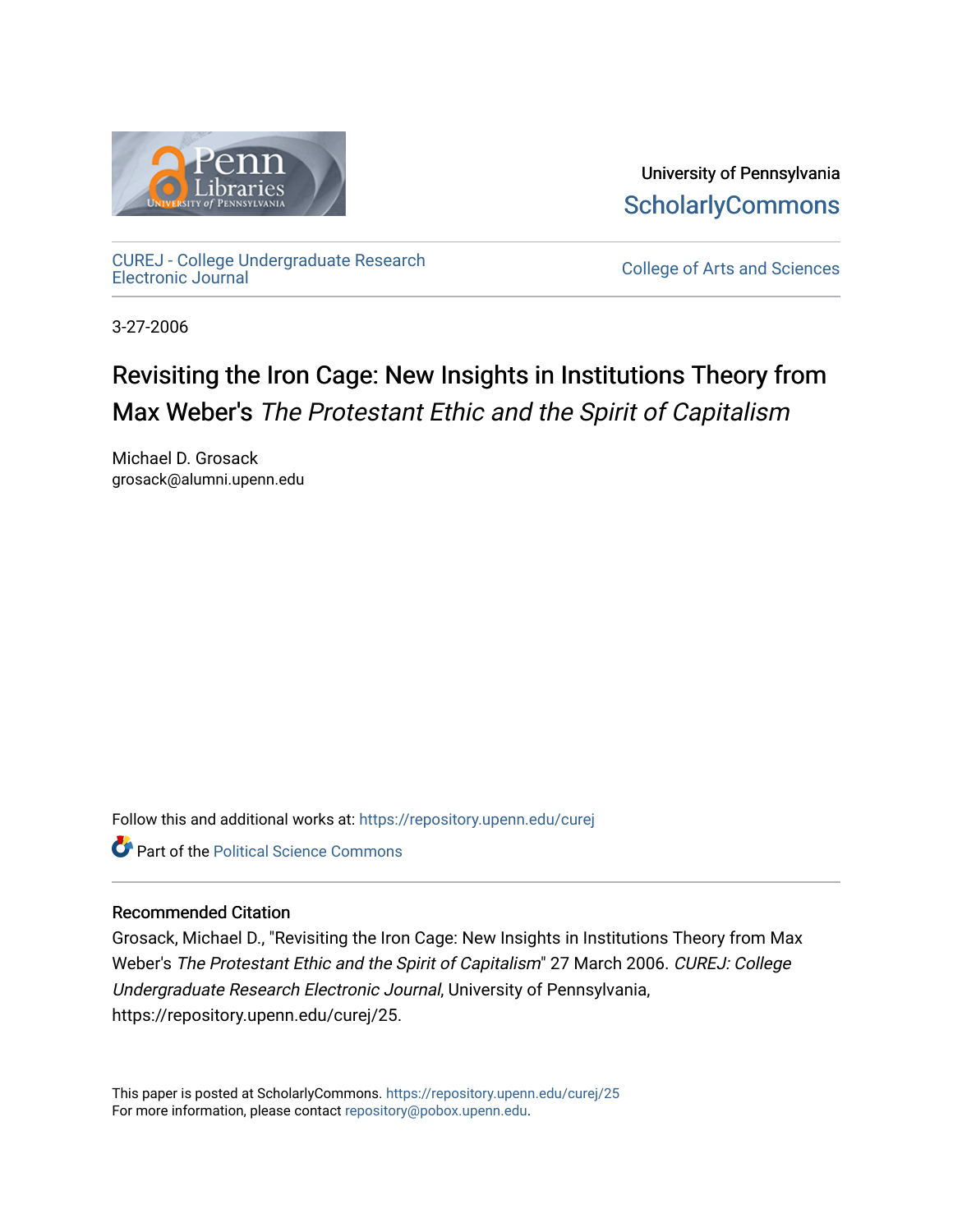# Revisiting the Iron Cage: New Insights in Institutions Theory from Max Weber's The Protestant Ethic and the Spirit of Capitalism

# Abstract

This thesis reinterprets Max Weber's The Protestant Ethic and the Spirit of Capitalism using contemporary economic institutions theory as proposed by Douglass North in *Institutions, Institutional Change, and* Economic Performance. It shows that contrary to the accusations of his critics, Weber provides a clear mechanism for historical change which emphasizes human perceptions and changing costs. This thesis argues that Weber's approach can serve as a model for understanding other periods of historical change. This reinterpretation is used to refute Weber's critics in explaining the continued—and widely unacknowledged-importance of The Protestant Ethic in the developing field of institutions theory, and our understanding of history.

## Keywords

Political Science, Ian Lustick, Ian, Lustick, Max Weber, Protestant Ethic, Institutions, Douglass North, Institutions Theory, Cost, Reformation

# **Disciplines**

Political Science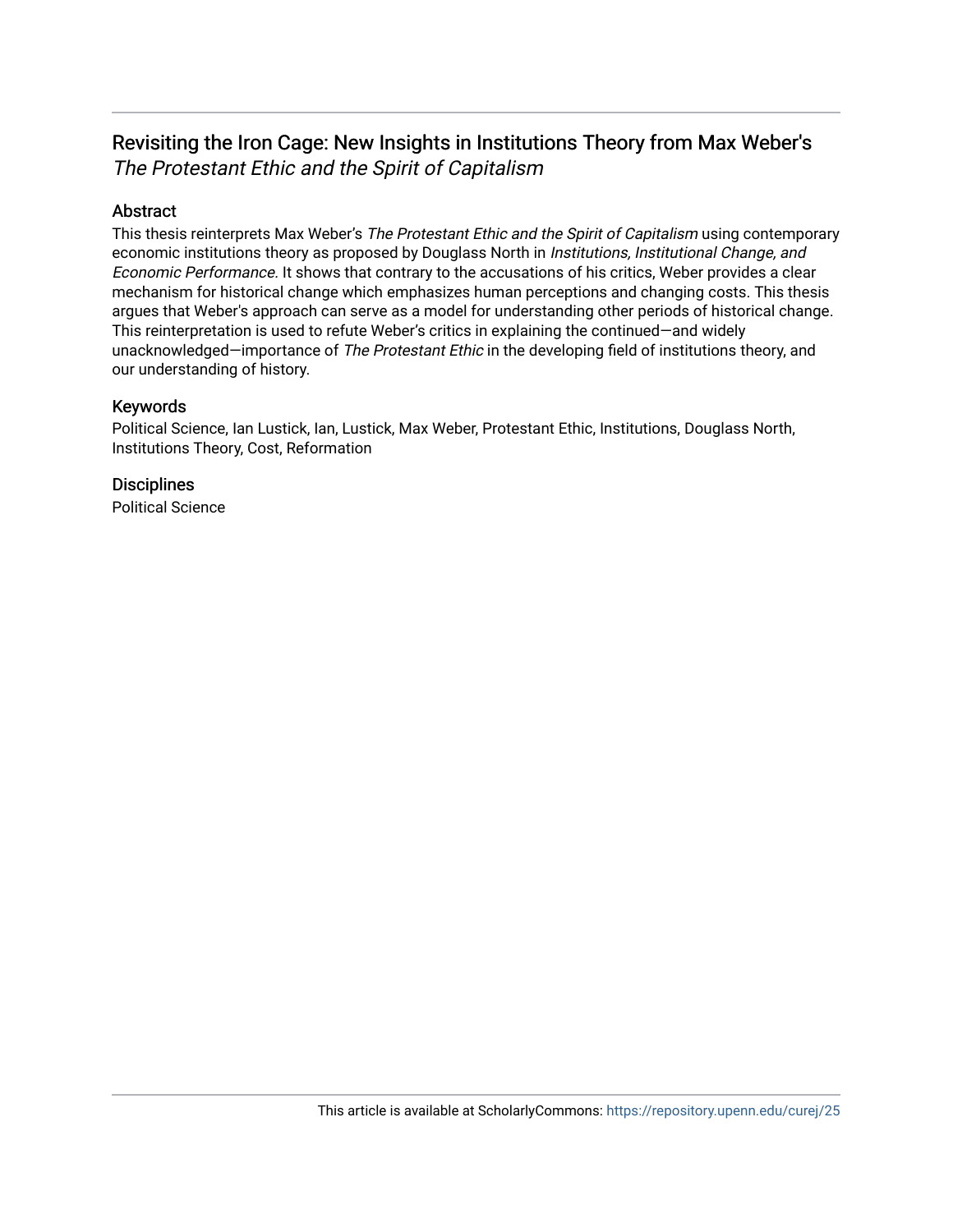**Revisiting the Iron Cage: New Insights in Institutions Theory from Max Weber's** *The Protestant Ethic and the Spirit of Capitalism*

Michael D. Grosack

Political Science Honors Thesis Professor Ian Lustick University of Pennsylvania 27 March 2006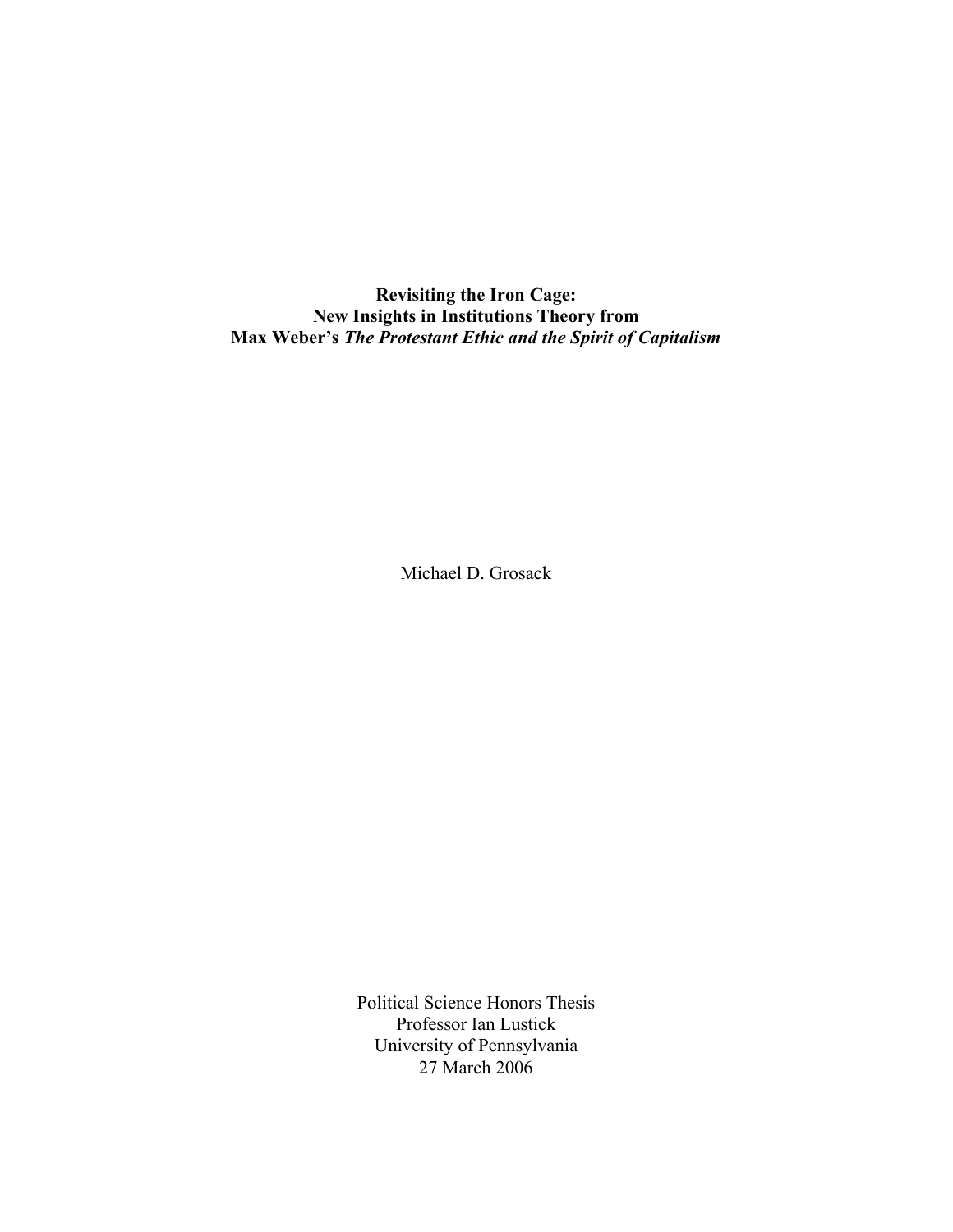# **TABLE OF CONTENTS**

| ii.                   | The Common Ground Between Weber and North and                                                                   |  |
|-----------------------|-----------------------------------------------------------------------------------------------------------------|--|
|                       | II. An Institutions Theory Interpretation of Weber's Thesis23                                                   |  |
| $\mathbf{i}$ .        |                                                                                                                 |  |
| $\ddot{\mathbf{u}}$ . |                                                                                                                 |  |
|                       |                                                                                                                 |  |
|                       |                                                                                                                 |  |
| $i_{-}$               |                                                                                                                 |  |
| 11.                   |                                                                                                                 |  |
|                       |                                                                                                                 |  |
|                       |                                                                                                                 |  |
| i.                    | <i>Hirschman's</i> The Passions and the Interests <i>and</i>                                                    |  |
| ii.                   | A Comparison with Polanyi's The Great Transformation:<br>Understanding Weber's Unique Approach to Institutional |  |
|                       | iii. Cost as a Tool for Understanding Institutional                                                             |  |
|                       | iv. Beyond the Reformation: Applying Weber's Approach to                                                        |  |
|                       |                                                                                                                 |  |
|                       |                                                                                                                 |  |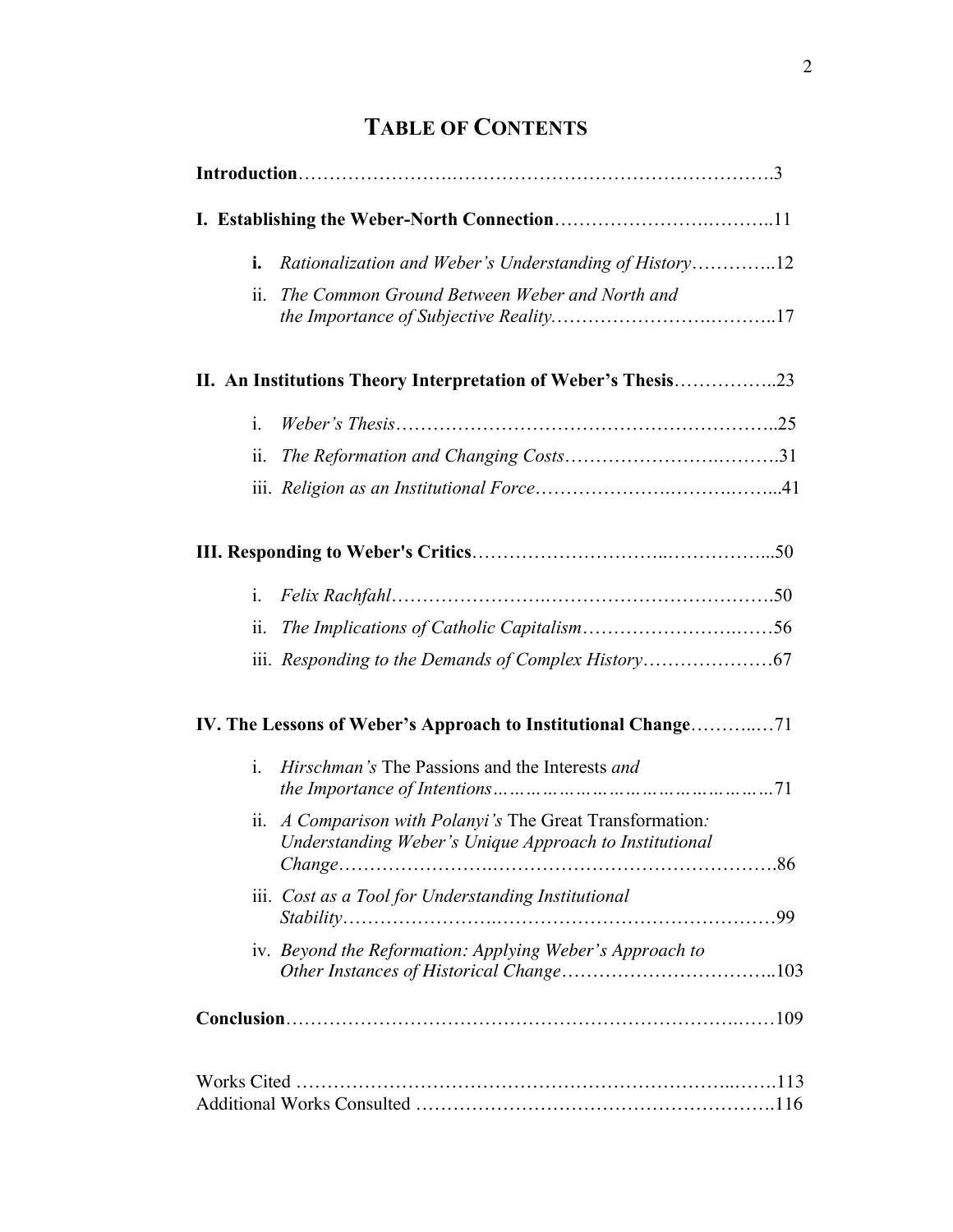#### **INTRODUCTION**

Max Weber's theory on the origins of capitalism has created, after over a century of intense scrutiny, one certainty: "…one fact emerges from the debate: it is just as difficult to demolish Weber's thesis as it is to substantiate it."1 *The Protestant Ethic and the Spirit of Capitalism* is dismissed by some as overly speculative and embraced by others as providing unparalleled insight into the significance of social phenomena. Regardless of where one may be positioned along this spectrum, the debate has been sustained and fruitful, evolving over time and reflecting changes in academic discourse and methodology.

These discussions, however, have often fixated on the question: *was Weber right?*<sup>2</sup> This is not surprising considering that Weber's pithy analysis has, upon first glance, the compelling and attractive appeal of an argument tailored according to Occam's razor: modern capitalism<sup>3</sup> was the product of Protestantism. For some, the allure of this initial

 $\frac{1}{1}$  $<sup>1</sup>$  Hamilton, 169.</sup>

<sup>&</sup>lt;sup>2</sup> As noted throughout this analysis, this is by no means the case for *all* commentators who have addressed Weber's essay.

<sup>&</sup>lt;sup>3</sup> Weber distinguishes between capitalism and "modern" capitalism, the latter being his primary concern. For instance, Weber characterizes modern capitalism as "coloured with utilitarianism." More specifically, Weber sees modern capitalism as possessing "the character of an ethically coloured maxim for the conduct of life" (see Weber, *The Protestant Ethic and the Spirit of Capitalism* [hereafter referred to as "*PE*"], 51-2). In this analysis, I will largely use the terms interchangeably (as Weber often does), though when I speak of "capitalism" My use of the term is discursive, meant to indicate the processes, organizations, and institutions that emerged primarily in the eighteenth and nineteenth centuries and which produced the modern capitalist world in which we live today. Rightly or wrongly, Weber saw this spirit of modern capitalism as embodied in Benjamin Franklin (see *PE,* 48-51). Weber notes that what distinguishes capitalism from modern capitalism is the presence of a capitalist *ethic*; that is to say, the pursuit of worldly gain became no longer just a means of subsistence or even profit, but a binding end in itself, the foundation of a worldview in which one situates his or her perception of his or her position in the world largely in terms of economic activity. Thus, Weber writes:

Truly what is here preached is not simply a means of making one's way in the world, but a peculiar ethic. The infraction of its rules is treated not as foolishness but as forgetfulness of duty. That is the essence of the matter. It is not mere business astuteness, that sort of thing is common enough, it is an ethos. *This* is the quality which interests us (*PE*, 51, emphasis in original).

The implications here of institutionally binding constraints is something I discuss in greater detail below.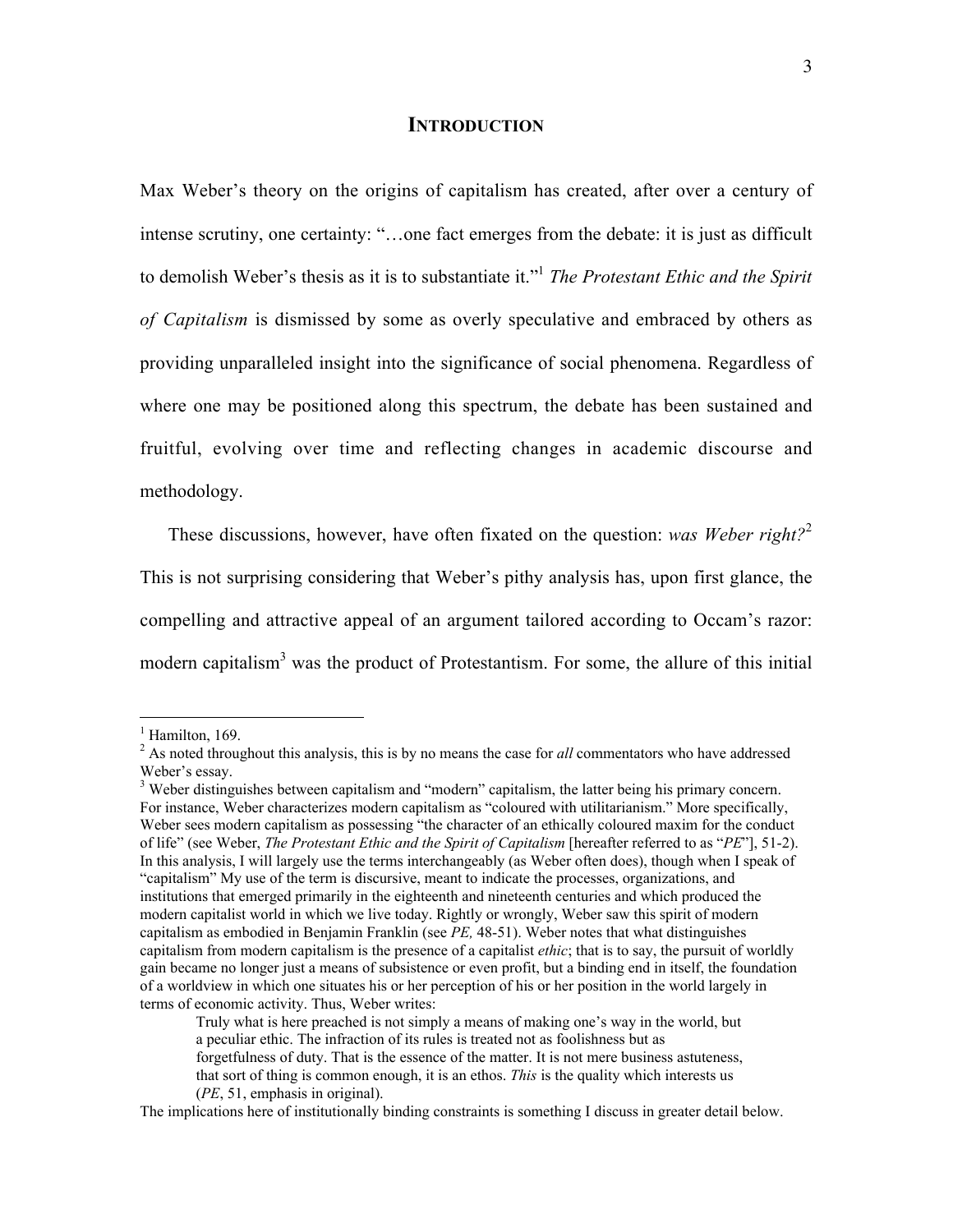impression never faded and for others any attempt to explain as intricate an historical phenomenon as capitalism by assessing the impact of a few, closely-related religious sects seemed akin to blasphemy against the complexity of history. Either way, Weber's thesis was the spark for a plethora of insightful historical analyses and criticisms. Yet the question of whether or not Weber was right, though it made for interesting analysis and discussion, is somewhat misleading. Weber was calling for the *beginning* of an investigation and never suggested that his analysis was the conclusion to such an investigation. He never asserts that Protestantism was the "answer" to how modern capitalism emerged, only that it showed a surprising and fascinating role in capitalism's development.

The efforts to "answer" the questions raised by Weber have resulted in diverting attention away from the intellectual lessons of Weber's analysis. Instead, efforts have been directed towards accessing a particular historical "truth," i.e. one that would prove or disprove Weber's thesis. After one hundred years of scrutiny, one must ask whether the debate has begun to exhaust itself, and if the modern-day usefulness of continuing the debate over the *veracity* of Weber's thesis is questionable. This analysis asserts that it is time to redirect our efforts away from proving or disproving and towards better understanding the way in which Weber's essay, as an entity unto itself, speaks to our continuing attempts to understand history, the world around us, and, most important of all, change.

At the age of twenty-one, Karl Marx wrote in a note on his doctoral dissertation on Democritus and Epicurus that,

It is conceivable that a philosopher should be guilty of this or that inconsistency because of this or that compromise; he may himself be conscious of it. But what he is not conscious of is that… this apparent compromise is made possible by the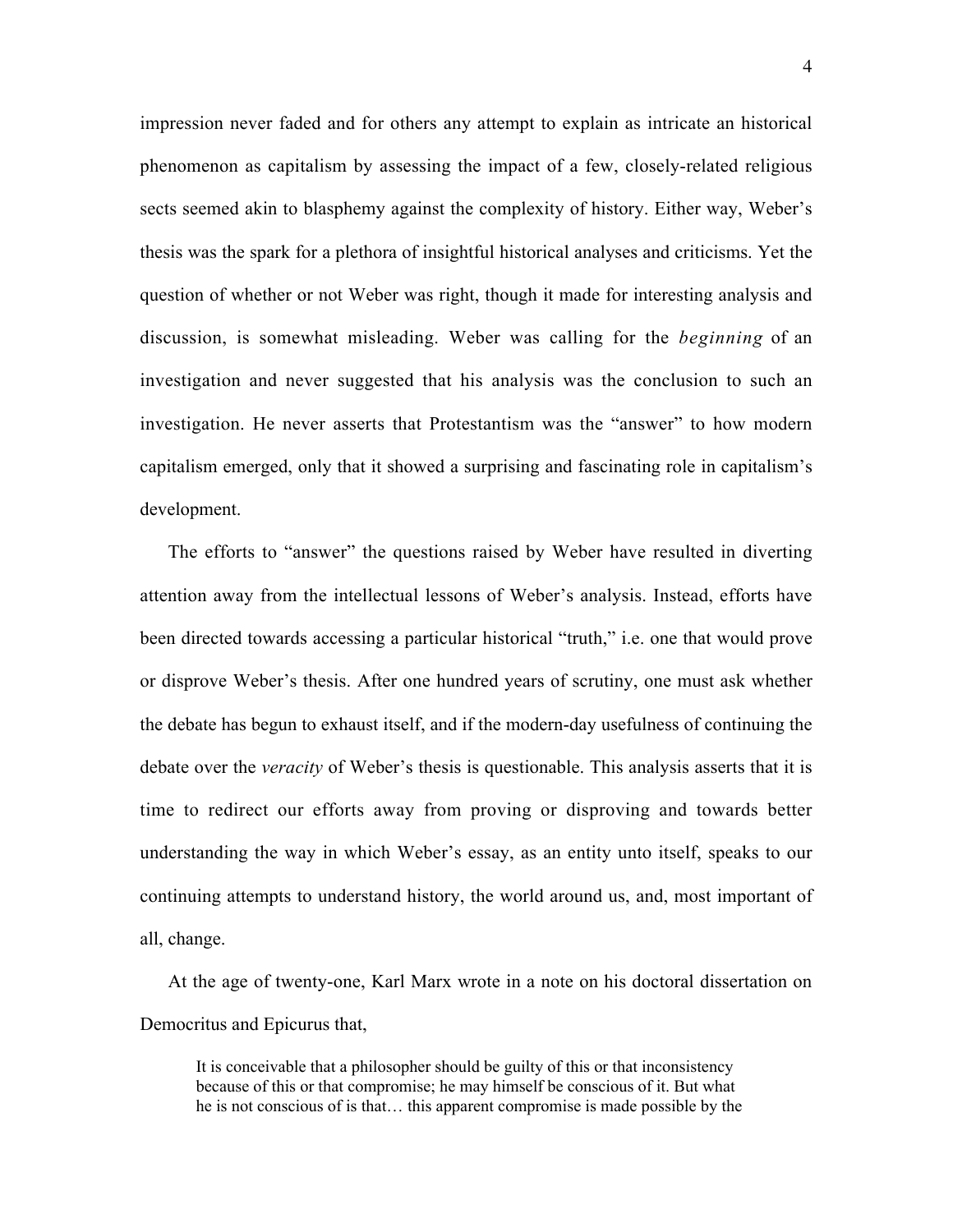deficiency of his principles or an inadequate grasp of them. So if a philosopher really has compromised it is the job of his followers to use the inner core of his thought to illuminate his own superficial expressions of it. In this way, what is a progress in conscience is also a progress in knowledge. This does not involve putting the conscience of a philosopher under suspicion, but rather construing the essential characteristics of his views, giving them a definite form and meaning, and thus at the same time going beyond them.<sup>4</sup>

This is, no doubt, an early example of Marx's many commentaries on Hegel's philosophy, and it carries a particularly significant resonance in the intentions of this analysis. Namely, the purpose of this analysis is to "go beyond" the standard approaches to and interpretations of Weber's thesis, to probe the mechanisms behind its assertions, and explore the implications of these findings for the way in which we understand historical change.

This analysis uses Douglass North's *Institutions, Institutional Change, and Economic Performance* to uncover the mechanisms of change at work in Weber's historical account of the emergence of modern capitalism. In doing so, I argue that Weber offers a useful model for understanding historical change through his emphasis on the subjectivity of reality, intentions, and the effect of changing costs on behavior and institutional norms. While Weber has been shown to have faults as an historian, his thesis provides original insight into the relationship between the ideologies and beliefs to which humans ascribe and the institutions under which they live. At the center of this hermeneutical exercise is a question that Weber, himself, found perplexing: how do components of religious institutions outlive the theological constructs in which they developed? How does what Weber describes as the Protestant "calling" (*beruf*) transform into a secular "spirit" (*geist*) of capitalism? And why is it that "The Puritan wanted to work in a calling," but

 $\frac{1}{4}$ <sup>4</sup> From Marx's "Notes to the Dissertation," McLellan, 17.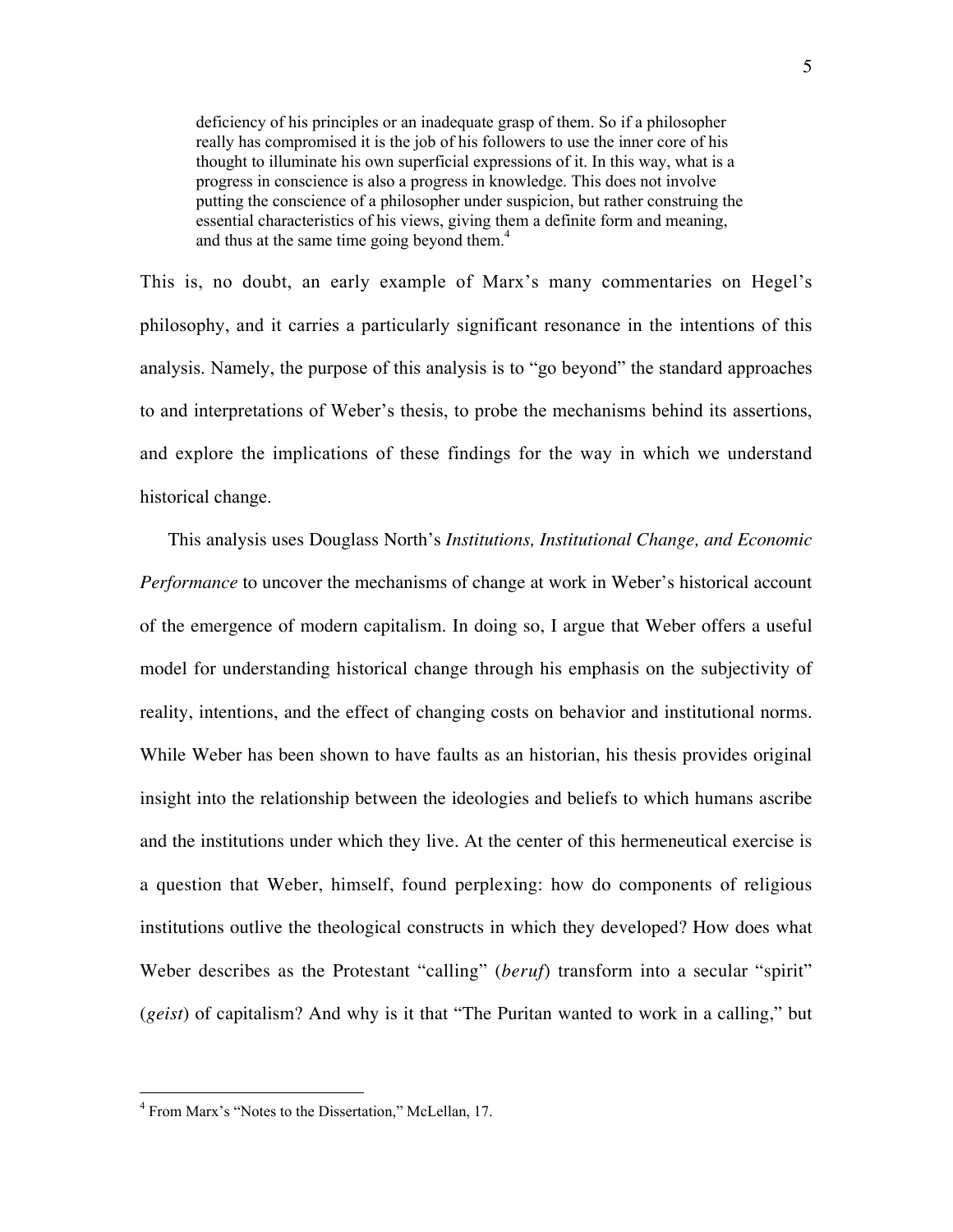"we are forced to do so."<sup>5</sup> In attempting to answer these questions, Weber offers considerable insight into the nature of institutional change and stability.

As explained in Chapters I and II, North's analysis is particularly helpful because it sheds light on the *mechanisms* of change that are not explicitly stated in Weber's analysis. That is to say, Weber clearly identifies Protestantism as the vehicle for institutional change that contributed to the development of modern capitalism, but he does not explicitly explain the causal relationship between this vehicle and the changes themselves. North's model for understanding institutions and institutional change allows us to pinpoint a specific mechanism of institutional change: cost. As explained below, North's approach to institutions is particularly useful and relevant because of its focus on the importance of costs. I assert that the relationship between cost, behavior, and change is central to understanding the plausibility of Weber's thesis and, more importantly, in extrapolating lessons from his thesis that are relevant to the contemporary study of history and politics.

This essay is organized into four parts followed by concluding remarks. Chapter I establishes the connection between the assumptions that Weber and North bring to their respective analyses. The goal here is to justify the discourse I construct between these two authors despite the significant temporal distance and the seemingly different subject matters they address. I begin by discussing the issue of rationalization, one of the most prominent themes in all of Weber's works and one that I argue is distinctly institutional in nature. In doing so, I note that Weber has a clear understanding of the modern capitalistic world as one filled with institutional structures, especially constraints and incentives. Central to this discussion is my assertion that both Weber and North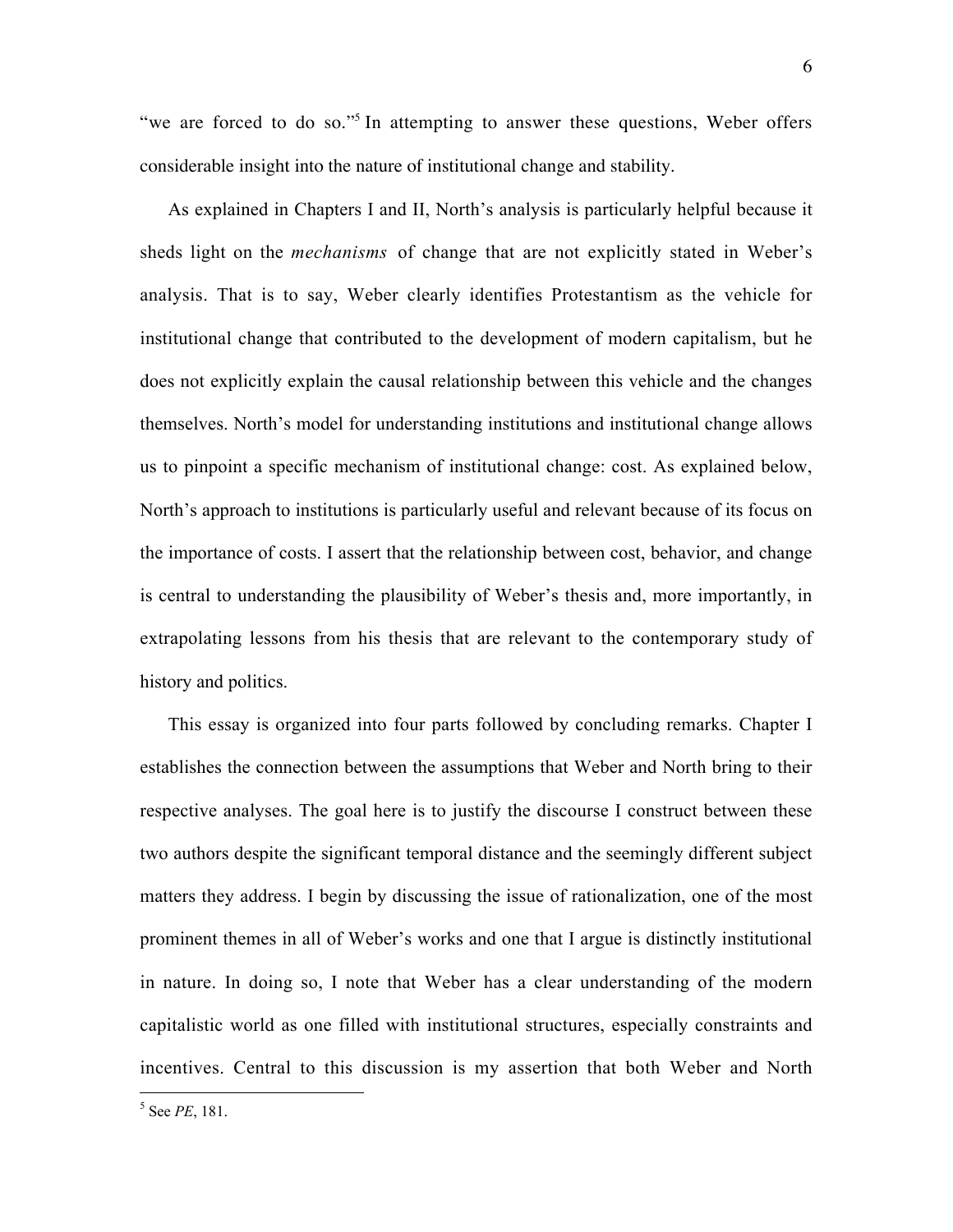understand reality as being subjective, hence both authors believe the decisions and actions of individuals and groups are determined by the way in which they interpret their surroundings. In this sense, North accommodates a theory grounded on the importance of religious beliefs such as Weber's. Alternatively, Weber complements North's analysis by providing a thorough discussion of the relationship between institutional change and beliefs, on which North only touches.

Chapter II constructs an institutions theory interpretation of Weber's thesis, focusing on the way in which Reformation religious beliefs changed the costs that individuals and groups would incur by engaging in "capitalistic" behavior.<sup>6</sup> The purpose of this chapter is two-fold: first, it seeks to provide insight into the unexpressed mechanisms of change at work in Weber's thesis. I argue that according to Weber's account, the Reformation lowered the social, psychological, and "spiritual" cost of engaging in previously prohibited behaviors that are central to the development of modern capitalism, such as the accumulation of wealth and a tireless work ethic. This suggests that there is a relationship between beliefs and institutional costs. Second, in constructing this reinterpretation, I conclude that an institutions theory interpretation of Weber's thesis shows that his argument is plausible and theoretically sound. The purpose of this is not to prove Weber's argument one way or the other, but to show that his reasoning is sound, implying that such reasoning might be applicable to other periods of historical change.

 $\frac{1}{6}$  $6$  Throughout this analysis, I use the terms "capitalist" and "capitalistic" behavior interchangeably. Weber provides a useful characterization of this behavior: "We will define economic action as one which rests on the expectation of profit by the utilization of opportunities for exchange, that is on (formally) peaceful chances of profit… Where capitalistic acquisition is rationally pursued, the corresponding action is adjusted to calculations in terms of capital" (*PE*, 17-18). Thus, by capitalist or capitalistic behavior, I mean that an individual's or group's resources are organized for the pursuit of profit or gain (as opposed to sustenance) in a systematic manner.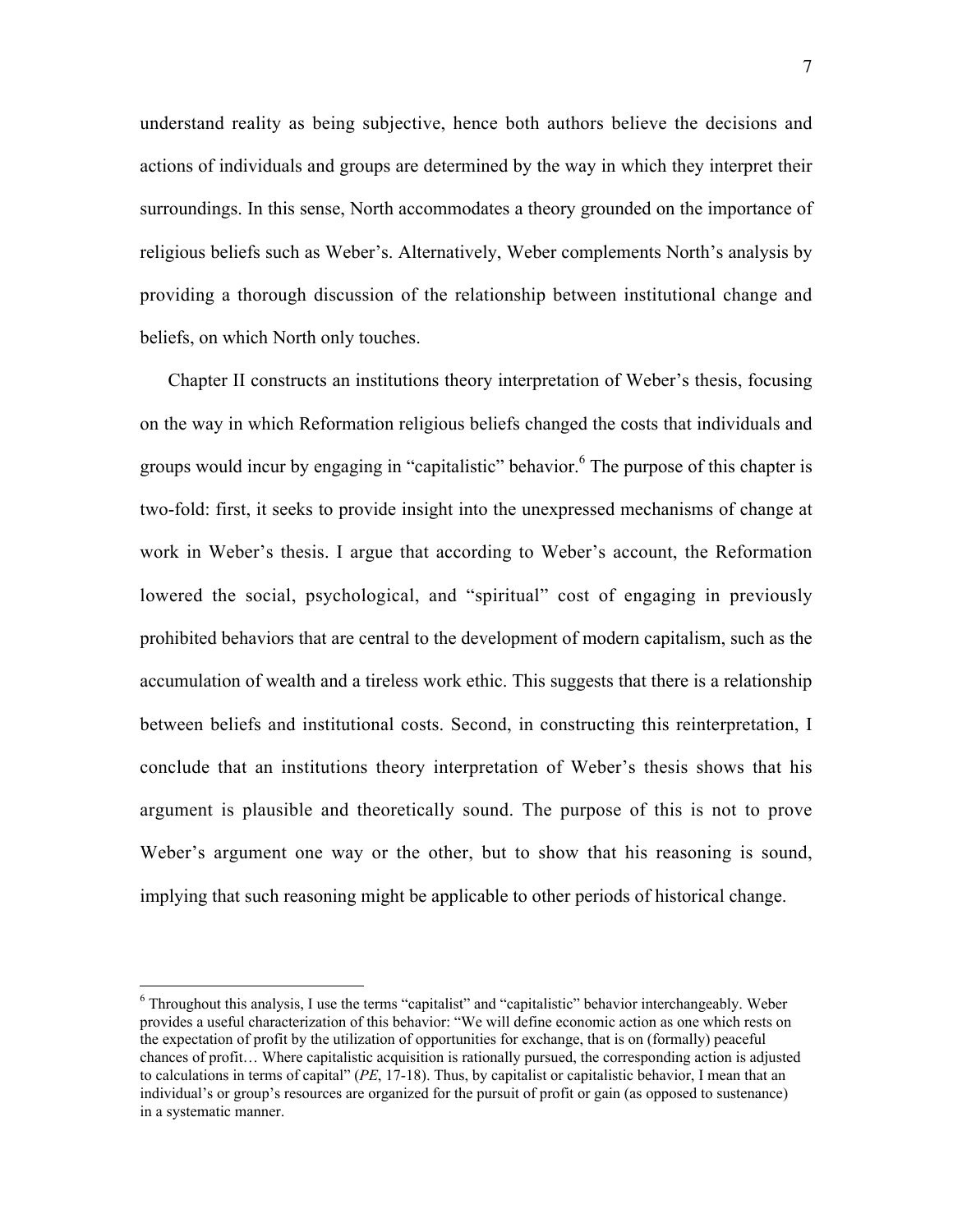In Chapter III, I take this defense of the plausibility of Weber's argument further still by holding it against some of the most prominent and outspoken critics of *The Protestant Ethic*. I focus on many critics' tendency to misrepresent Weber's claims and how the insight of institutions theory provides us with a new way to respond to Weber's critics. I use Felix Rachfahl's, a contemporary of Weber, early criticisms as a starting point for this. The purpose of this chapter is to highlight, once again, the enduring plausibility of Weber's argument. In addition, it is intended as a brief commentary on the way in which scholars and commentators are often overly critical of analyses that aim to blend disciplines (in this case, sociology, religious studies, and history).

In light of the arguments set forth in Chapters II and III, Chapter IV seeks to "go beyond" Weber's text. The broader goal of this chapter is to extract the lessons of *The Protestant Ethic* from the text itself so that they may be applied to significant historical situations and periods outside of the Reformation. This is accomplished by juxtaposing Weber's thesis with two different accounts of the development of modern capitalism, neither of which uses Weber's approach as a model, i.e. in contrast to the efforts of scholars like Werner Sombart (see Chapter III). First, I turn to Albert Hirschman's *The Passions and the Interests* to highlight the importance of *intentions* in understanding historical change. Second, I address Karl Polanyi's *The Great Transformation*, in which I compare Weber's and Polanyi's approach to institutional change. These juxtapositions, I argue, show that Weber's thesis is unique in recognizing the importance of both intentions and unintended consequences while providing a specific mechanism for institutional change and stability, cost. Such a mechanism, I assert, is lacking in both Hirschman's and Polanyi's analyses.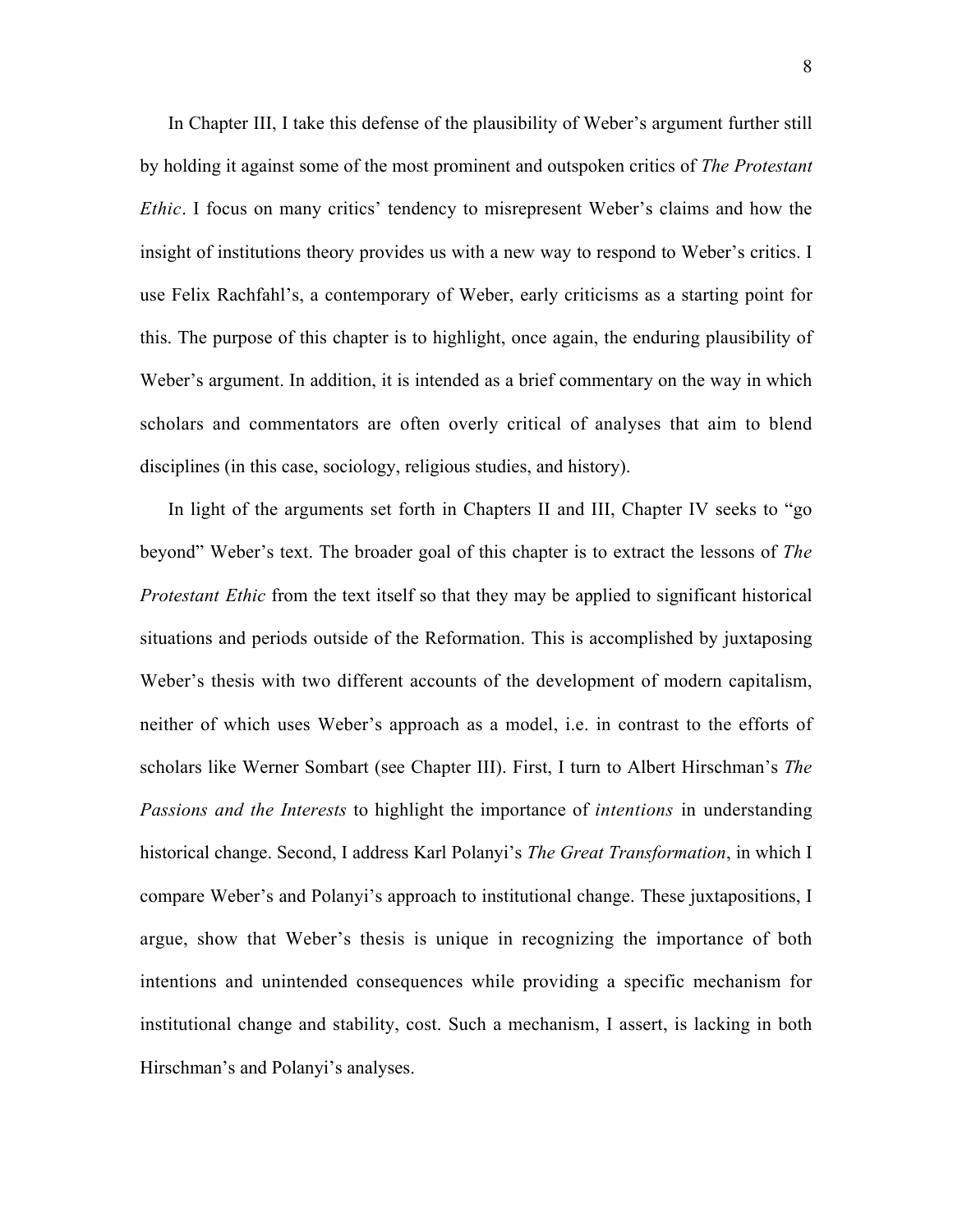Lastly, this chapter explores the implications and possible applications of these observations by addressing Rogers Brubaker's account of developing national identities in the Soviet sub-states. In doing so, I show that Brubaker's historical account can be cogently explained in terms of the intentions and mechanisms that Weber addresses in his analysis, and that this is indicative of the ways in which Weber's approach may be useful in understanding other periods of historical change. In the final chapter, I conclude by reflecting on the implications of this analysis for how we approach history and our current society.

It deserves reiteration that this analysis is not primarily concerned with any actual relationship between religion and the rise of capitalism, nor is it concerned with being an endnote or epilogue to an ongoing debate surrounding *The Protestant Ethic*. Any "defense" made of the plausibility of Weber's argument is not meant to endorse the stance that Protestantism led to modern capitalism or that capitalism could not have existed without Protestantism (indeed, this was not even Weber's purpose), but rather to highlight the genius of Weber's approach and argue that there is much that can be learned from this approach. This analysis is more concerned with the way in which our understanding of history and the present develops, rather than with the insights –"right or wrong"– of any single philosopher or scholar. Furthermore, while I touch on the broader themes of religion and rationalization in Weber's career as a thinker, this analysis focuses on *The Protestant Ethic* alone, and one of its limitations is that it does not survey Weber's impressive corpus (or North's, for that matter). This is not meant as an indication that Weber's other works are insignificant or less significant, but is instead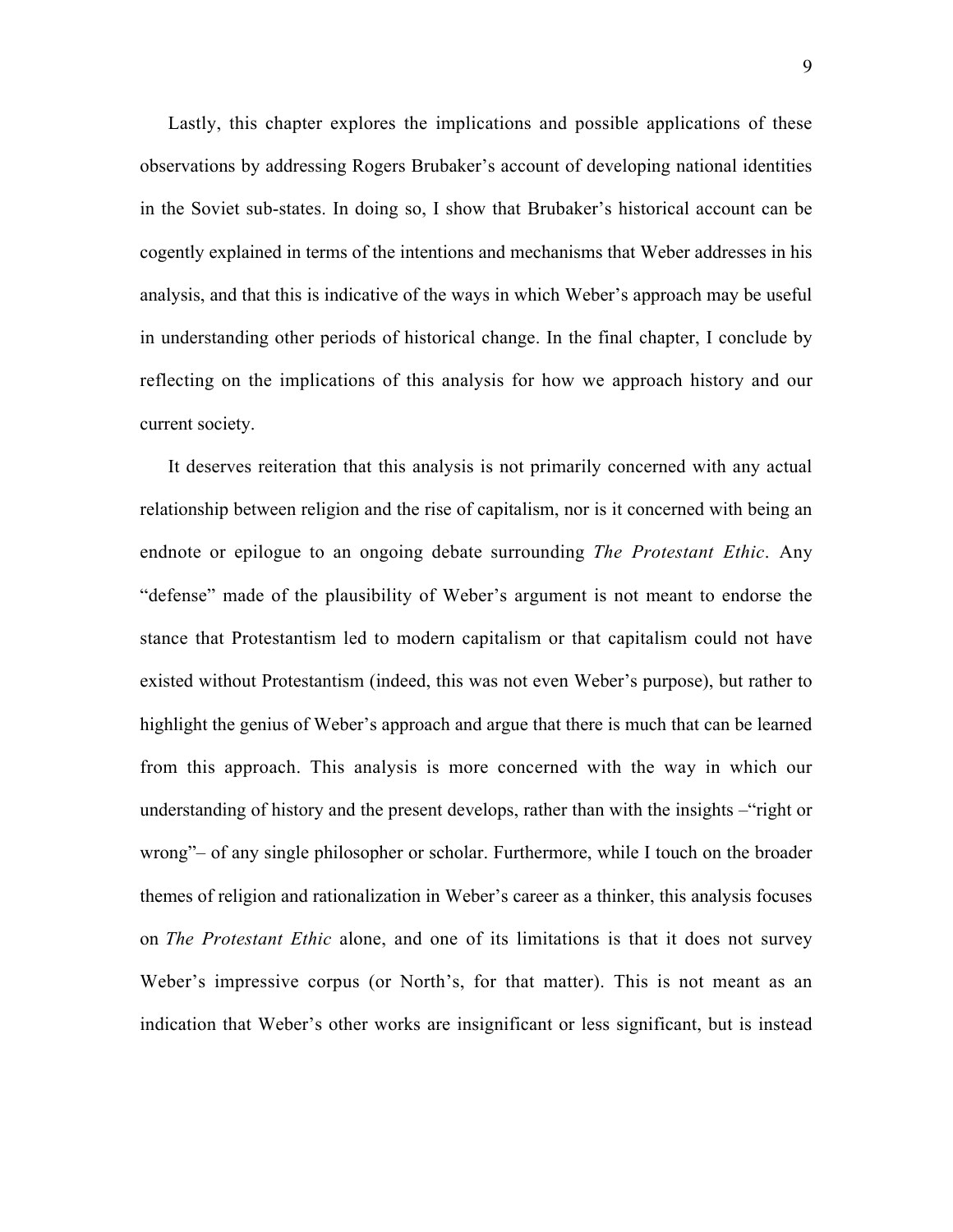meant to provide narrow focus to this analysis and to emphasize that I am pursuing the lessons of this particular text, rather than those of Weber's broader corpus.

The purpose here is to show that as scholars such as Douglass North provide groundbreaking insight into the way the modern world works, we are not only obligated to reconsider the workings of that world and how it came to be as it is (history), but we are also obligated to return to the historical accounts and theories that arose over time and reassess their value. In this vein, this essay shows that an analysis that has been allegedly "invalidated" by some critics still, in fact, provides lessons for modern approaches to complicated historical developments. This is what Marx meant by trying to uncover "form and meaning" and it is the intention from which this analysis proceeds.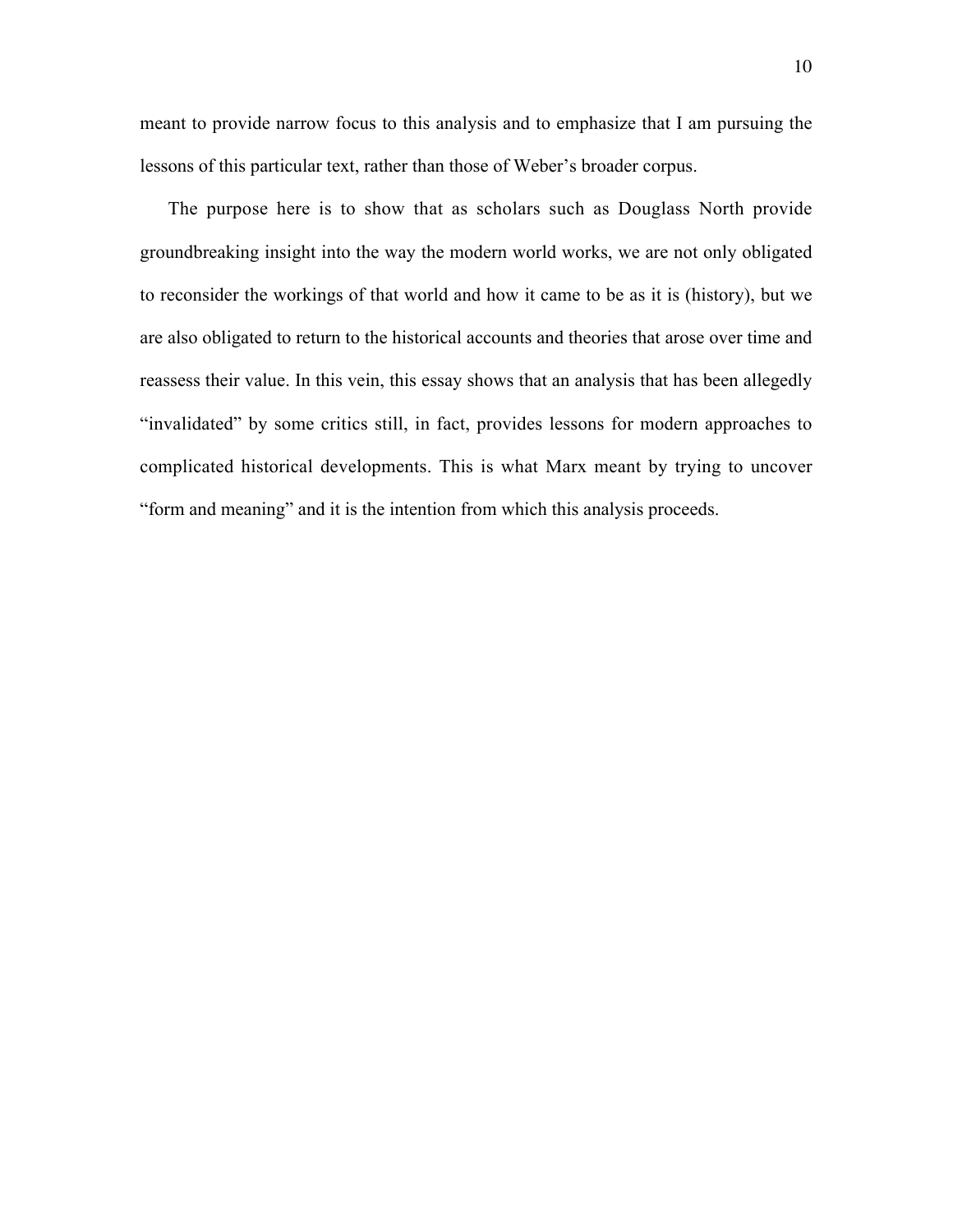# **CHAPTER I ESTABLISHING THE WEBER-NORTH CONNECTION**

That Weber's and North's works go "hand in hand" may seem, at first, counter-intuitive. Aside from the eighty-five years elapsed between the first publications of Weber's *Protestant Ethic* and North's *Institutions*, it is not immediately evident that the two works complement one another. The authors themselves seem like an odd pair: Weber is a founding father of modern sociology, North is an economist and historian. Many characterize Weber's *Protestant Ethic* as a rebuttal to Marx's theory of historical materialism while North, himself, was once a self-proclaimed Marxist. Weber's analysis addresses changes in religious ideas, focusing on specific events and figures, quotes liturgies and texts, and focuses on human emotions, psychology, and beliefs. North, on the other hand, is concerned with broad institutions and organizations, where the individual and his or her beliefs might *appear* to be of secondary importance.

One could continue to name differences between the two. There are, no doubt, many to list. However, they share fundamental similarities that unite the cores of their respective analyses. This chapter will explore these similarities, focusing on the way in which the rationalization of society, a driving force in Weber's works, is a distinctly institutional matter, closely related to the issues addressed by North and prevalent throughout *The Protestant Ethic*. Furthermore, I will show that both authors understand reality as subjective, and both recognize that it is not what "*is*" that is necessarily important in understanding historical events, but what is *perceived to be* that sheds light on the nature of historical change. These similarities are the grounds for a deeper exploration of the discourse that emerges between the two texts.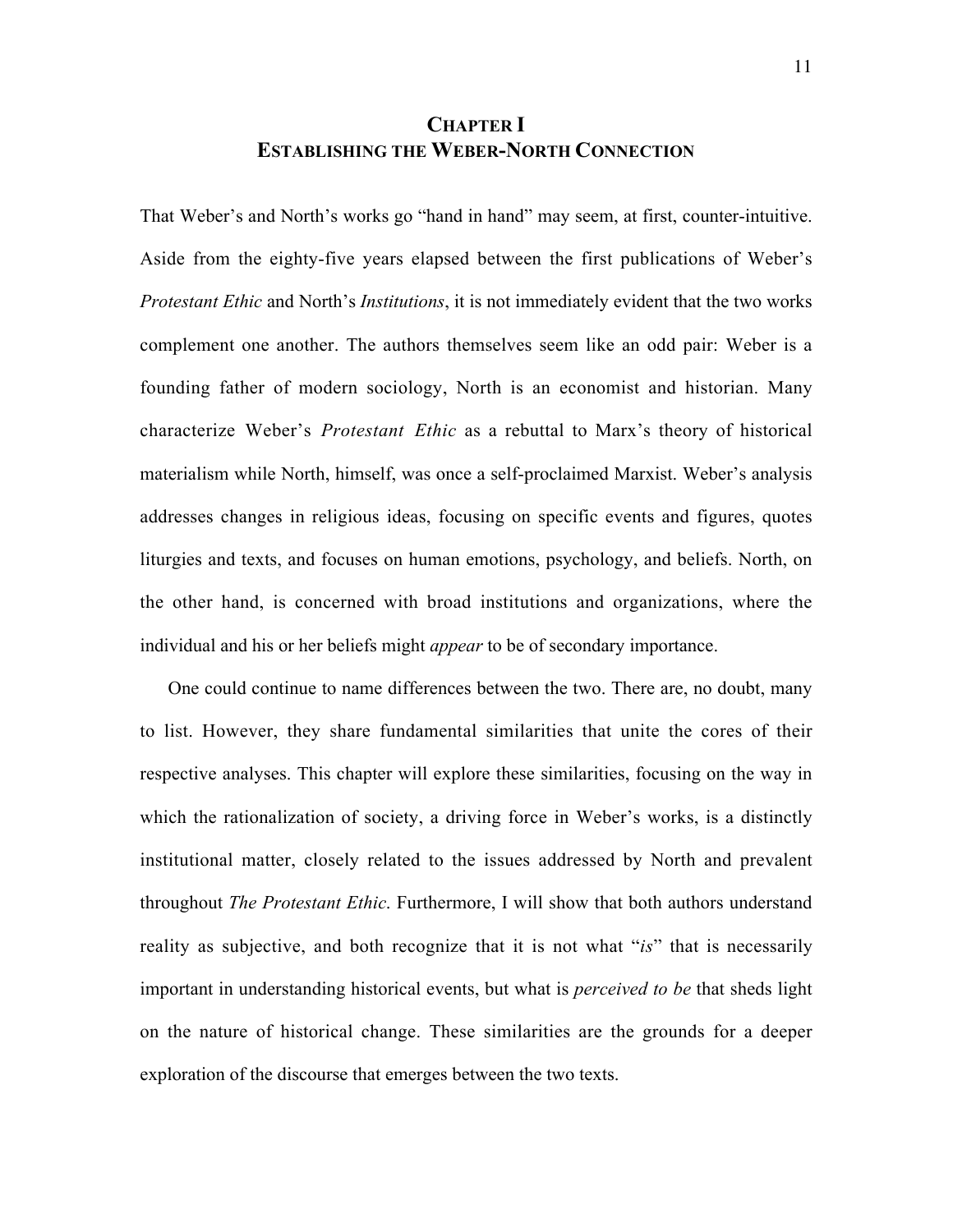## *i. Rationalization and Weber's Understanding of History*

Few phenomena so captivated Weber as the ongoing process of what he called rationalization, the increasing orderliness, sophistication, and complexity of human society on all levels. It is a central theme in *The Protestant Ethic,* but Weber's fascination with it was evident in other important texts as well, such as *The Sociology of Religion*. 7 Alan Sica describes Weber's "discovery" in further detail:

His discovery, if it can be so called, held that modern societies are forever striving to order what in its 'natural' state is less ordered or even randomly occurring. Where people once noisily milled about, now they are put in rows or ranks of quiet obedience; where fiscal accounting was done from memory and rough approximation, now it is taken to the hundredth of one percentage point, or beyond; where music was the work of a single minstrel inventing melodies and lyrics as he strolled, now it requires an orchestra that plays perfectly in unison from a printed score, willful deviation from which is a cardinal sin… And while he recognized in these developments admirable achievements, particularly in the production of material goods, he saw as well those seedbeds of pathology that affected individuals as much as the societies in which they struggled, vainly he thought, to maintain their individuality and freedom.<sup>8</sup>

To call it one of Weber's "interests" is a vast understatement. *The Protestant Ethic* is one of Weber's earliest and more ambitious attempts to grapple with this phenomenon described by Sica above. Anthony Giddens explains that Weber's interest in religion was directly related to his attempt to understand rationalization: "the influence of religious ethics upon economic organisation is to be considered above all from one specific standpoint: in terms of their connections with the advance or retardation of rationalization such as has come to dominate economic life in the West."<sup>9</sup> We see below that North's

<sup>-&</sup>lt;br>7 See, for example, Weber, *The Sociology of Religion*, 36. Weber's fascination with rationalization of human society went hand in hand with *Entzauberung*, the recession of the active role of magic in human beliefs and human understanding of the world.

<sup>&</sup>lt;sup>8</sup> Sica, 42. Sica's closing sentence here refers to Weber's "iron cage" of rational society (referred to at the end of *The Protestant Ethic*), which I discuss on page 12 below.

<sup>&</sup>lt;sup>9</sup> Giddens, 169. Indeed, Weber himself gives us a taste of this fuel for his extensive work in religious studies and sociology when he refers to "That great historical process in the development of religions, the elimination of magic from the world" which refers to the rationalization of religions which reached its apex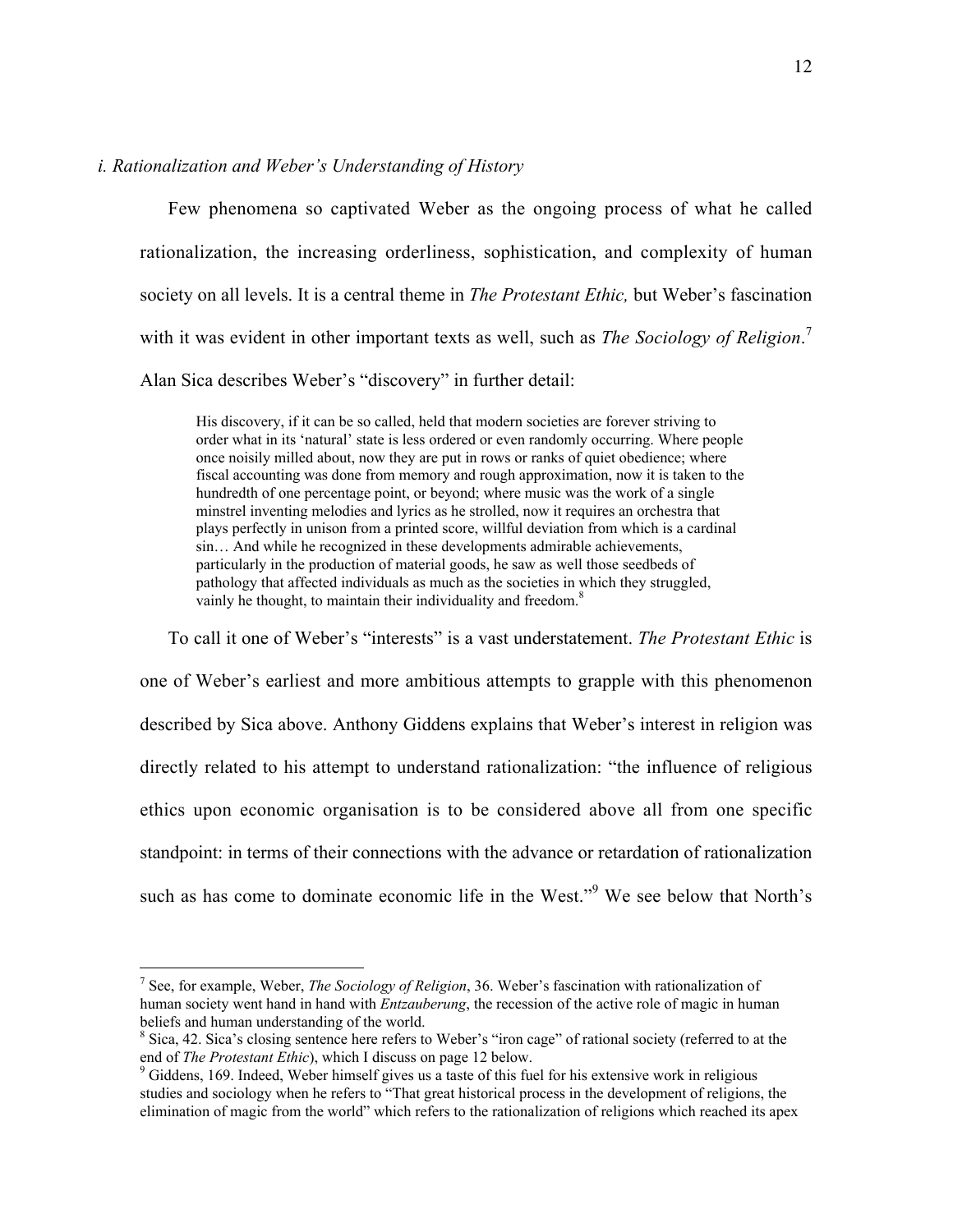method sheds light on Weber's concept of rationalization and provides a means for expressing what Weber found, in many ways, inexpressible. Thus, I begin by addressing what Weber meant by rationalization and what significance it has for his *Protestant Ethic* thesis.

Above I described Weber's conception of rationalization as one of increasing orderliness and complexity of human society on all levels. This is a simple definition, but it is sufficient in describing the web of social and economic phenomena with which Weber was concerned. The entire introduction of *The Protestant Ethic* is a European liturgy on the sophistication of Occidental society. Weber sees the complex rationalization of Western society (superior to that of China or India, to which he points regularly as representative of Eastern societies) as pervasive. According to Weber, Western superiority is evident in historical scholarship, music, architecture, science, and  $law.<sup>10</sup>$ 

These observations, however ungrounded or biased one may find them, led Weber to one of his essay's central questions: "Why did not the scientific, the artistic, the political, or the economic development there [in China or India] enter upon that path of rationalization which is peculiar to the Occident?"<sup>11</sup> Thus, the essay's introduction provides us with insight into the nature of rationalization for Weber: rationalization possesses unmistakable traits of complexity and sophistication, and its influence is observable in everything from art to science. Rationalization is closely akin to what many

 $\overline{a}$ 

in Puritanism (where the "elimination" "came here to its logical conclusion") and then escaped religion altogether in capitalism (See *PE,* 105). <sup>10</sup> *PE*, 14-16, 24-25. <sup>11</sup> *PE*, 25*.*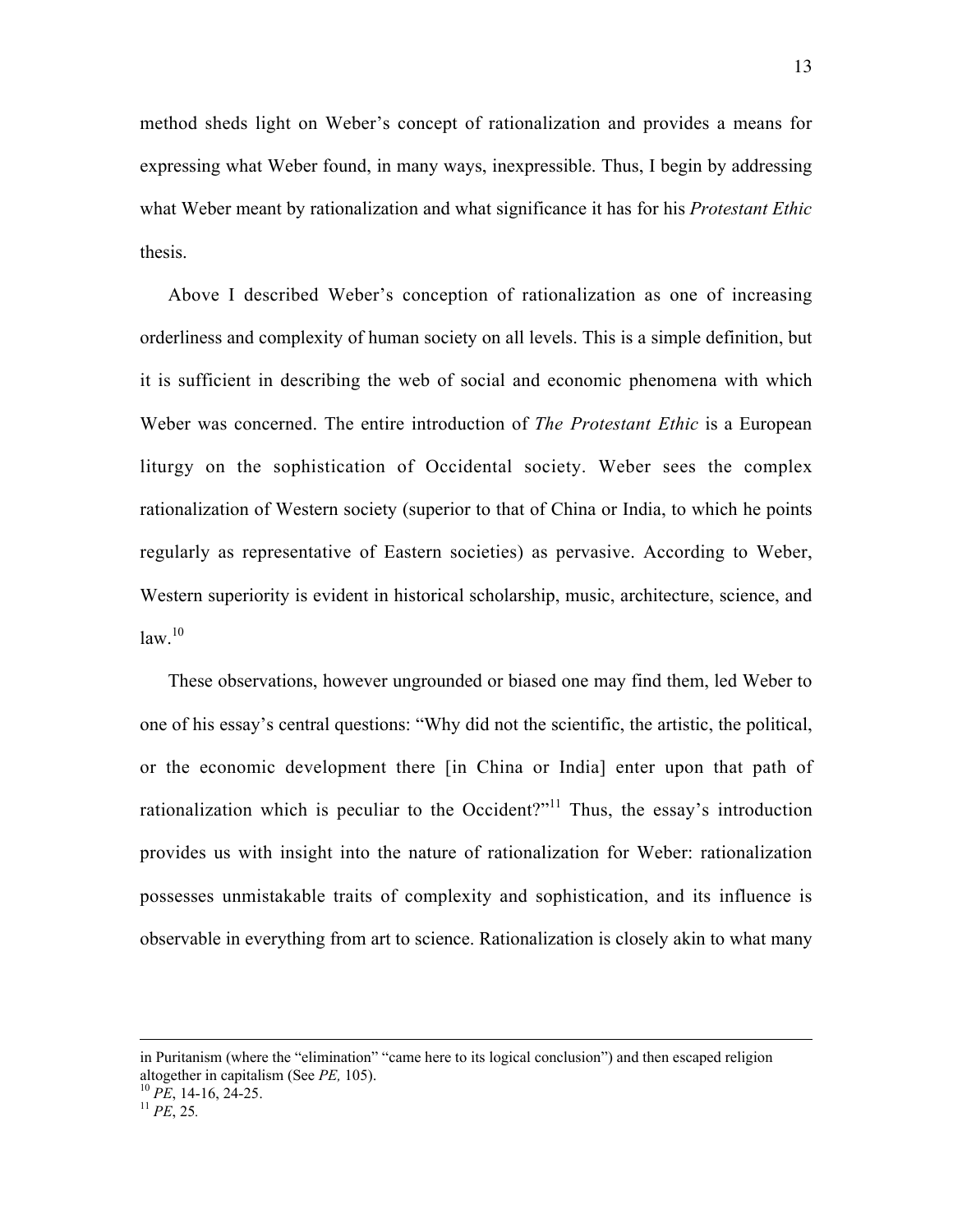would colloquially call "progress" during Weber's time, and Weber's sees rationalization as the driving force of societal progress.

This central question noted above marks the first, and most obvious, similarity between Weber's and North's analyses. Just as Weber explains early on that he is concerned with understanding why the West rose to its place of prominence on the global stage, North explains, on the first page of his analysis, that, "The primary objective of the study is to achieve an understanding of the differential performance of economies through time..."<sup>12</sup> In other words, North wants to address why part of the world is "developed" while another is "developing." Thus, it comes as no surprise that there are connections between the two works given that the authors set out on the same task. This similarity because it does not, in itself, establish a substantive link between the two works; and it is noted here because it is the first hint that a substantive link exists at all.

In addition to increasing complexity, Weber sees rationalization expressed in specialized labor, self control, intellectual and personal reflection, and regimented daily routine. Thus, Weber asserts that the greatest contribution of ascetic Christians in the Middle Ages to the emergence of modern capitalism was their development of

a systematic method of rational conduct with the purpose of overcoming the *status naturæ*, to free man from the power of irrational impulses and his dependence on the world and on nature. [Asceticism] attempted to subject man to the supremacy of a purposeful will, to bring his actions under constant self-control with a careful consideration of their ethical consequences.<sup>13</sup>

By giving birth to asceticism, Weber sees the mediaeval Christian monk as one of the seeds from which the rationalization culminating in modern capitalism emerges. The emergence of rationalization, which Weber (rightly or wrongly) characterizes as a

12 North, 3. Unless otherwise specified, all North citations hereafter refer to *Institutions, Institutional Change, and Economic Performance.*

<sup>13</sup> *PE*, 118-9.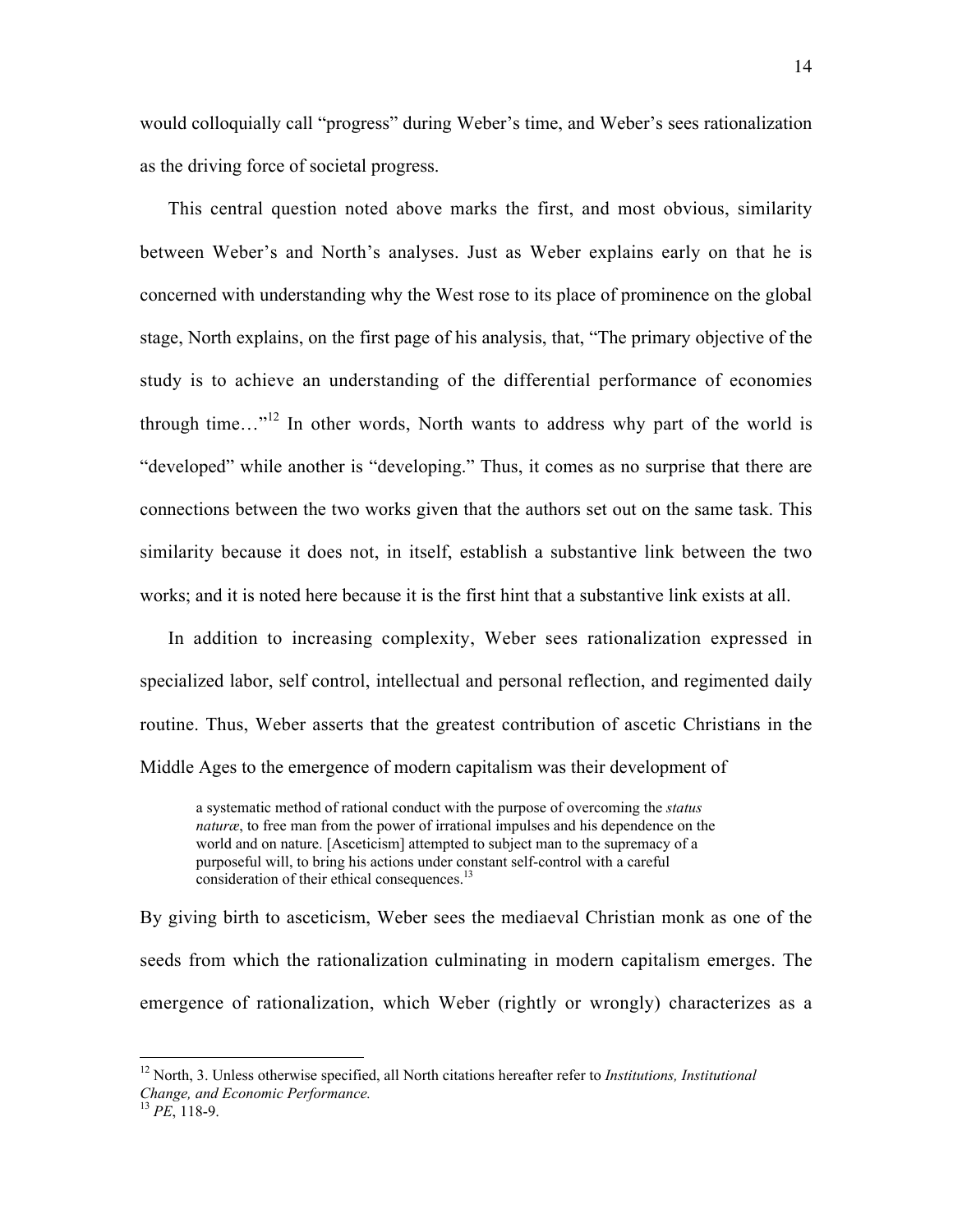distinctly Western trend, places Weber's chronological starting point centuries prior to Luther or Calvin. Weber does not believe that rationalization or even capitalism begins with the Protestant Reformation,<sup>14</sup> rather he argues that the Protestant Reformation caused an important transformation in the development of these societal phenomena. Critics such as Karl Fischer, a contemporary of Weber who pointed out that the idea of the "calling" did not originate with Luther or the Reformation, $15$  fail to recognize the simple fact that Weber's starting point predates the Reformation itself. This point of contention, the incorrect assertion that Weber claims the Reformation created capitalism, is an issue I address in Chapter III.

Protestantism and its notion of the "calling" (discussed in greater detail in Chapter II) brought ascetic rationalization from out of the monasteries to the masses in Europe and later North America. Whereas the orderliness of monastic life had previously left the "naturally spontaneous character of daily life in the world untouched… Now it strode into the market-place of life, slammed the door of the monastery behind it, and undertook to penetrate just that daily routine of life with its methodicalness..."<sup>16</sup> North's theory of institutions can help explain the mechanism by which asceticism could not only "slam the door" to the monastery, but to the Church and religion in general.

Weber's concern with economics and economic behavior, i.e. his attempt to understand the origins of modern capitalism, was only the surface of his deeper desire to understand the ongoing rationalization of Europe and North America. By equating rationalization with increasing orderliness, productivity, and sophisticated regimentation, Weber's conception of rationalization demanded that he look for his solutions in the

 $\frac{14}{14}$ 

<sup>&</sup>lt;sup>14</sup> See *PE*, 52-4.<br><sup>15</sup> See Chalcraft, 27.

<sup>16</sup> *PE*, 153-4.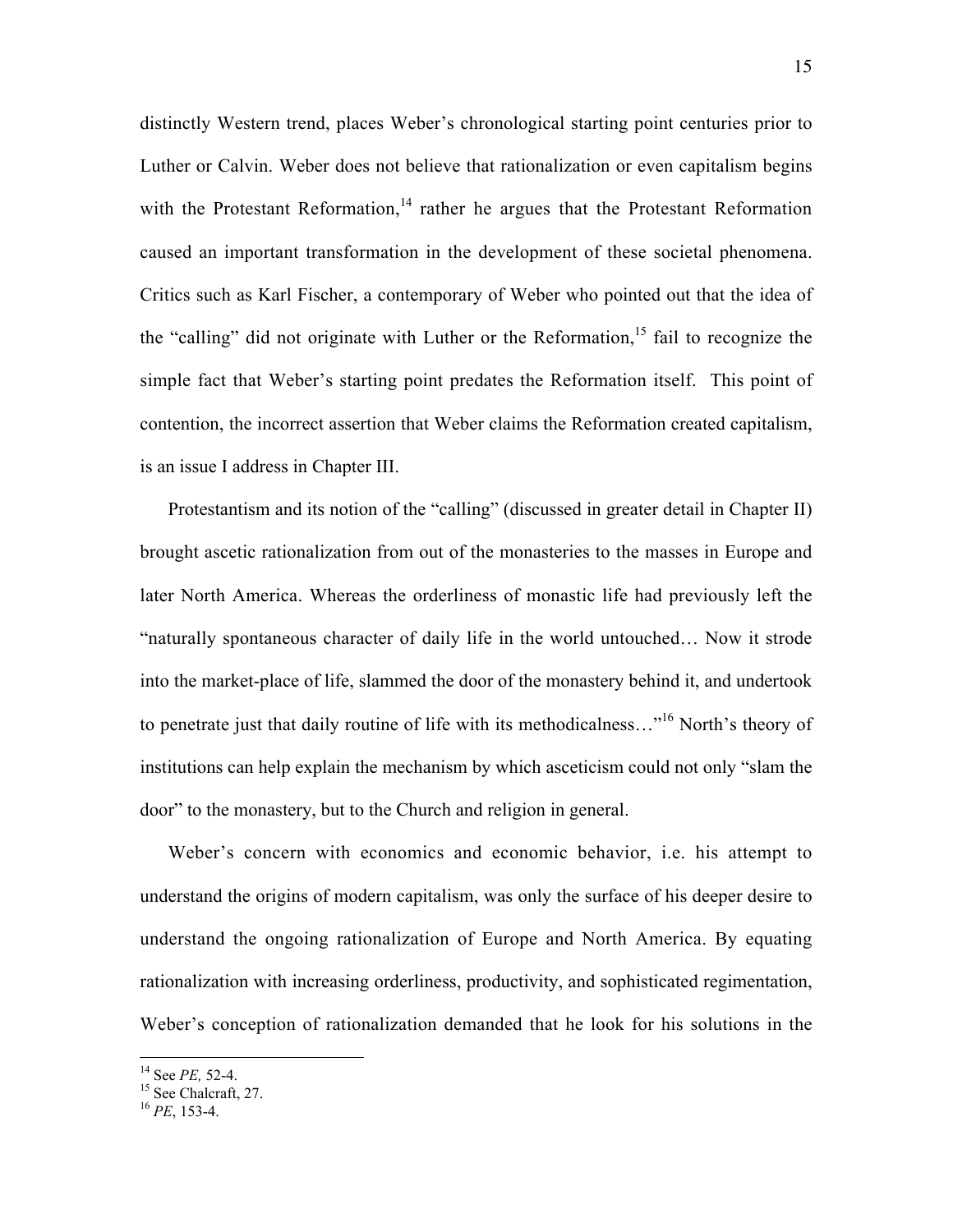development of modern economics, which seemed to stand at the apex of such a calculating order that had swept across the Western world. Weber believed rationalization to be the prevailing winds of his time, and that the modern economy was the best expression of this trend.

With this in mind, how does North's theories of institutions and institutional change help us better understand Weber's arguments concerning the rationalization of Western society? First, a reminder as to what North means when he speaks of institutions:

Institutions are the rules of the game in a society or, more formally, are the humanly devised constraints that shape human interaction. In consequence they structure incentives in human exchange, whether political, social, or economic. Institutional change shapes the way societies evolve through time and hence is the key to understanding historical change.<sup>17</sup>

Most important here is that institutions a) are systems of constraints and b) that these constraints create incentive structures to which individuals and organizations respond. Thus, if Weber's *Protestant Ethic* is dealing with institutions as North understands them, we should see Weber discussing both constraints created by Protestantism as well as the creation of incentive structures such that individuals and organizations respond to such structures. This is, indeed, what we find.

It is evident that both Weber and North are concerned with ideologies and beliefs –they both assert that beliefs influence history. It is important to also note that this assertion is derived from a similar assumption between the two authors, namely that reality is subjective. While North is concerned with economic development and change, he makes clear that the answers to questions concerning economic development are inextricably linked to a complex web of cultural phenomena. This stands in stark contrast to the tidy equilibrium theories posed by neoclassical economists. Thus, North writes, "Our preoccupation with rational choice and efficient market hypotheses has blinded us

 $\frac{17}{17}$  North, 3.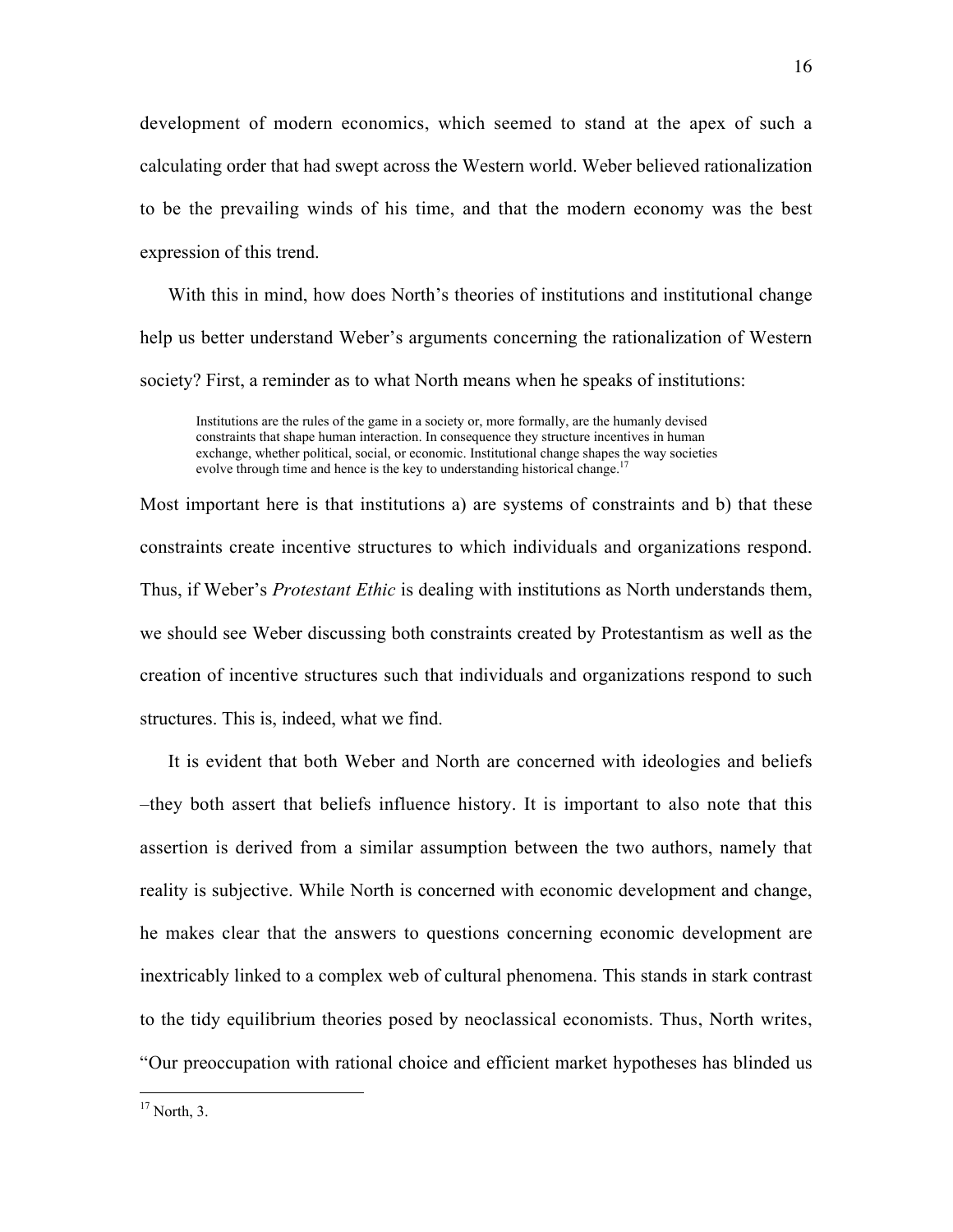to the implications of incomplete information and the complexity of environments and subjective perceptions of the external world that individuals hold."<sup>18</sup> Indeed, North's *Institutions* is a direct challenge to the foundations of neoclassical theory itself by challenging the legitimacy of key neoclassical assumptions: the ease of cooperation, the rationality of actors, and the absence of transaction costs. The implications of these assertions, and their relation to Weber's thesis, will now be discussed.

## *ii. The Common Ground Between Weber and North and the Importance of Subjective Reality*

In his acceptance speech for the Nobel Prize in Economics in 1993, North expressed that he (like Weber) believes that there is a significant connection between beliefs and economic development:

the beliefs that individuals, groups, and societies hold which determine choices are a consequence of learning through time –not just the span of an individual's life or of a generation of a society but the learning embodied in individuals, groups, and societies that is cumulative through time and passed on intergenerationally by the culture of a society.<sup>19</sup>

In sixteenth century Europe, a period at the heart of Weber's analysis, there were few forces as saliently present and influential in European culture as religion. Any dispute of this leading up to the sixteenth century was put to rest when Martin Luther's religious tenets touched off the Protestant Reformation, one of the most momentous events in modern history.

North asserts consistently throughout his analysis that beliefs matter because they influence the subjective reality within which individuals and groups make choices: "The perceptions of the actors play a more central role in institutional than in technological

<sup>&</sup>lt;sup>18</sup> North continues later that "we have paid a big price for the uncritical acceptance of neoclassical theory" (North, 111, 131). I discuss this "big price" later in the analysis.

<sup>&</sup>lt;sup>19</sup> North, "Lecture to the Memory of Alfred Nobel."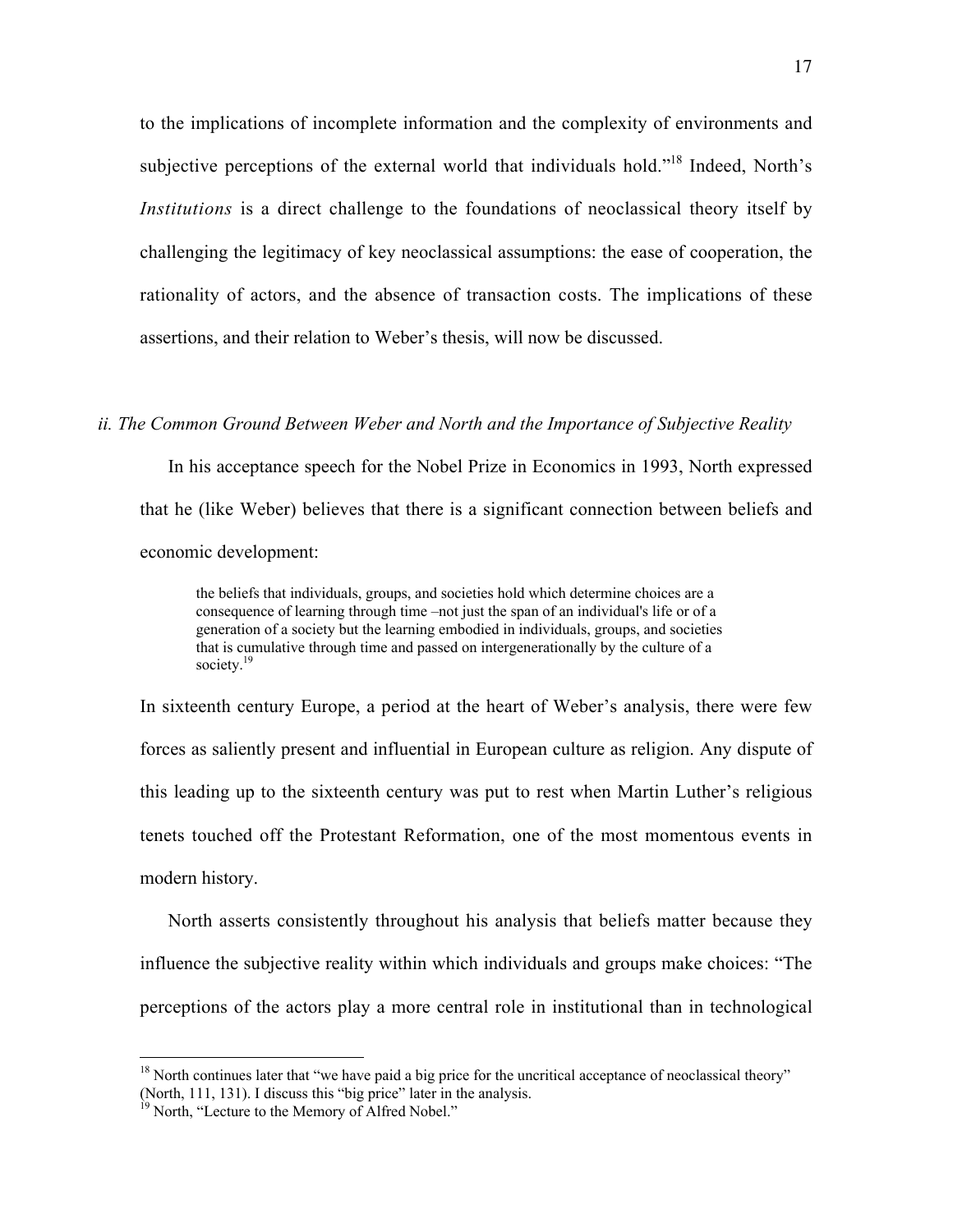change because ideological beliefs influence the subjective construction of the models that determine choices."20 The subjectivity of reality is a central tenet upon which North's assertions rest: subjective interpretations of reality are why imperfect information exists, why cooperation can be difficult to achieve, why transaction costs are unavoidable, and why path-dependent history does not always follow the most efficient course or lead to the most efficient outcome.

The rational economic actor, the idealized figure upon which neoclassical economic theory is grounded, is a fiction according to North: it exists only in theory because individuals' conceptions of circumstances are constantly skewed both by internal and external forces. Weber is unwilling to completely discard the notion of the rational economic actor (though it should not be confused with his notion of rationalization), but, unlike rational choice theorists, he plainly asserts that rational choice only exists from *within* the purview of an individual's or group's worldview. What may seem a "rational" choice" to a Calvinist in seventeenth century Switzerland or a Quaker colonial America is not necessarily the same as the rational choice ascribed to the neoclassical model's atomic unit, the rational actor.

Thus, Weber acknowledges that reality is subjective. Two examples make this clear: his emphasis on the psychological state (on a mass scale) created by the Reformation, and his analysis of the effect of the calling on the way individuals interpreted their own socioeconomic circumstances. I will address these examples in this order. As stated earlier, Weber is concerned with the means by which a religious ethic could become a modern capitalist ethic, and in what way something originating in a theological climate could survive secularization. By merely asking this question, Weber assumes that reality is

 $^{20}$  North, 103-4.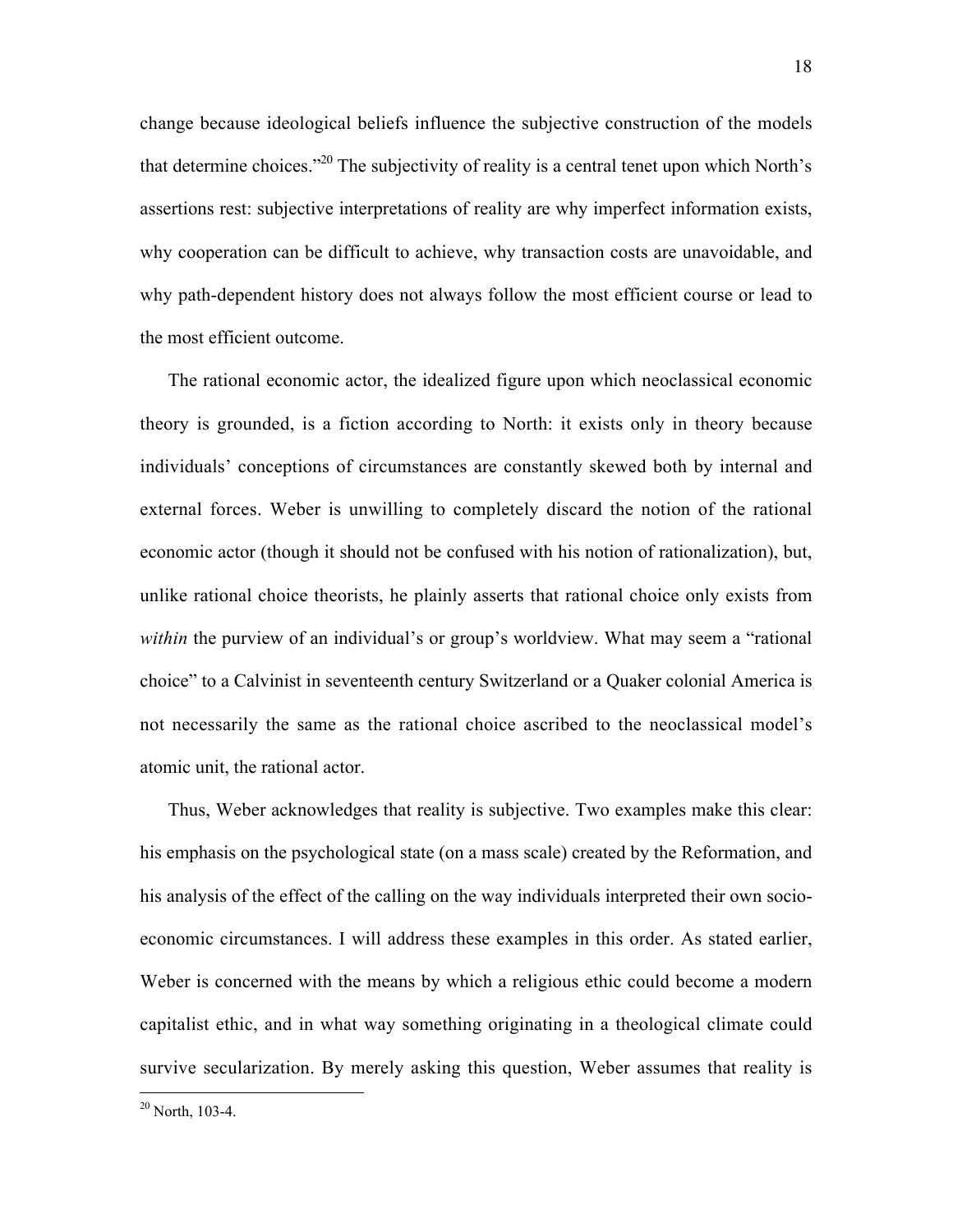subjective. Subjective reality is a precondition for such a transition as that described above to occur at all: if reality is non-subjective then one cannot expect religious beliefs to affect practical behavior. In a world where individuals and groups make decisions based upon "objective" (or even near-objective) cost-benefit analyses, in which empirical evidence is the only input into these decision processes, there is little room for Protestant religion in the first place since it is grounded on a notion of faith. The point here is not to detail Christian theology or beliefs, but rather to note that by acknowledging religion as an influential force, Weber acknowledges that subjective reality matters because, after all, religion is a part of that subjective reality.

Thus, Weber writes, "We are interested… in… the influence of those psychological sanctions which, originating in religious belief and the practice of religion, gave a direction to practical conduct and held the individual to it.<sup> $21$ </sup> That "psychological" sanctions" have an effect on "practical conduct" is a direct reference to the subjectivity of reality, an acknowledgment that individuals make decisions, economic decisions included, based on the ways in which they perceive the world around them. Weber states this even more explicitly when he writes, "We have preferred rather to take the results which *subjective adoption of an ascetic faith* might have had in the conduct of the individual." $^{22}$ 

In this sense, both Weber and North begin with the common assumption that reality is subjective, and that one's actions are determined based upon his or her *interpretation* of reality. This holds true for group behavior as well. The difference between the descriptions offered by the two authors is in diction rather than substance: what Weber

<sup>21</sup> *PE*, 97. <sup>22</sup> *PE,* 152. Emphasis added.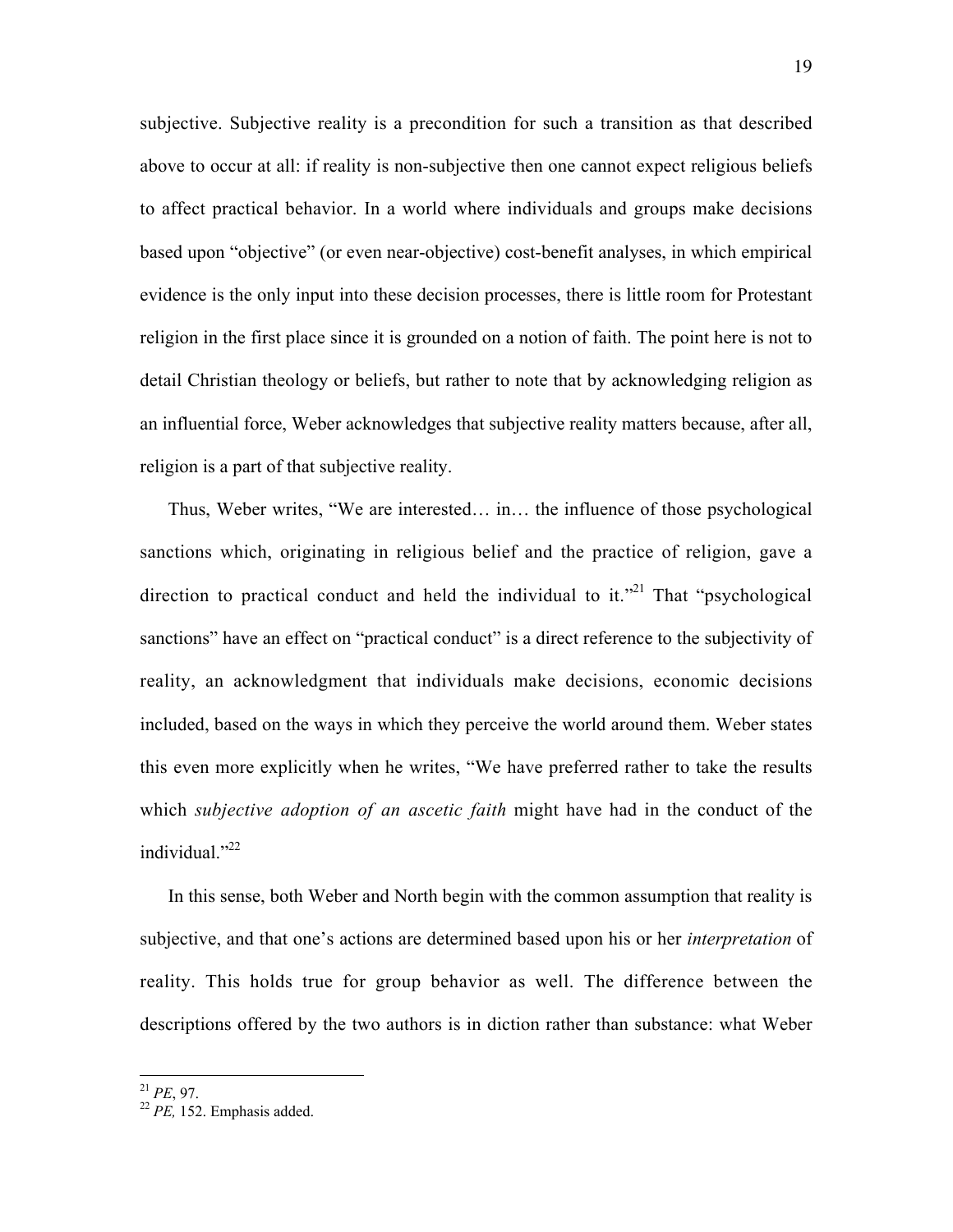calls "psychology" North calls "mental construct."<sup>23</sup> This creates an important connection between Weber's and North's analyses. North's acknowledgment that reality is a subjective construct is a *de facto* acceptance of religion –insofar as religion acts as a worldview affecting an individual's or group's perception of the world– being able to shape decisions and institutions. Denying this would be a rejection of key assumptions in Weber's argument. North makes no such denial, instead he points to authors such as Herbert Simon because his approach "accounts for ideology, based upon subjective perceptions of reality, playing a major part in human beings' choices. It brings into play the complexity and incompleteness of our information and the fumbling efforts we make to decipher it." $^{24}$ 

"Psychological sanctions," in themselves, can be interpreted as institutional constraints –they are conceptions affecting an individual's decision set. This does not, however, necessarily constitute the sort of pervasive institutional constraints described by North. After all, one could have a psychological disorder that influences his or her decisions, but one would not call such decisions the product of institutions. Nonetheless, Weber's use of the term "psychological sanctions" strongly suggests that he is, in fact, writing about institutional constraints. More specifically, Weber is addressing the psychological processes by which an individual, wittingly or unwittingly, conforms to pervasive institutional norms.<sup>25</sup> As he describes in vivid detail, this is especially true for the institutional norms of modern capitalism:

The capitalistic economy of the present day is an immense cosmos into which the individual is born, and which presents itself to him, at least as an individual, as an unalterable order of things in which he must live. It forces the individual, in so far as he is involved in the system of market relationships, to conform to capitalistic rules of action.

<sup>&</sup>lt;sup>23</sup> North, 138.

 $^{24}$  *Ibid.*, 23.

<sup>&</sup>lt;sup>25</sup> See *PE*, 97.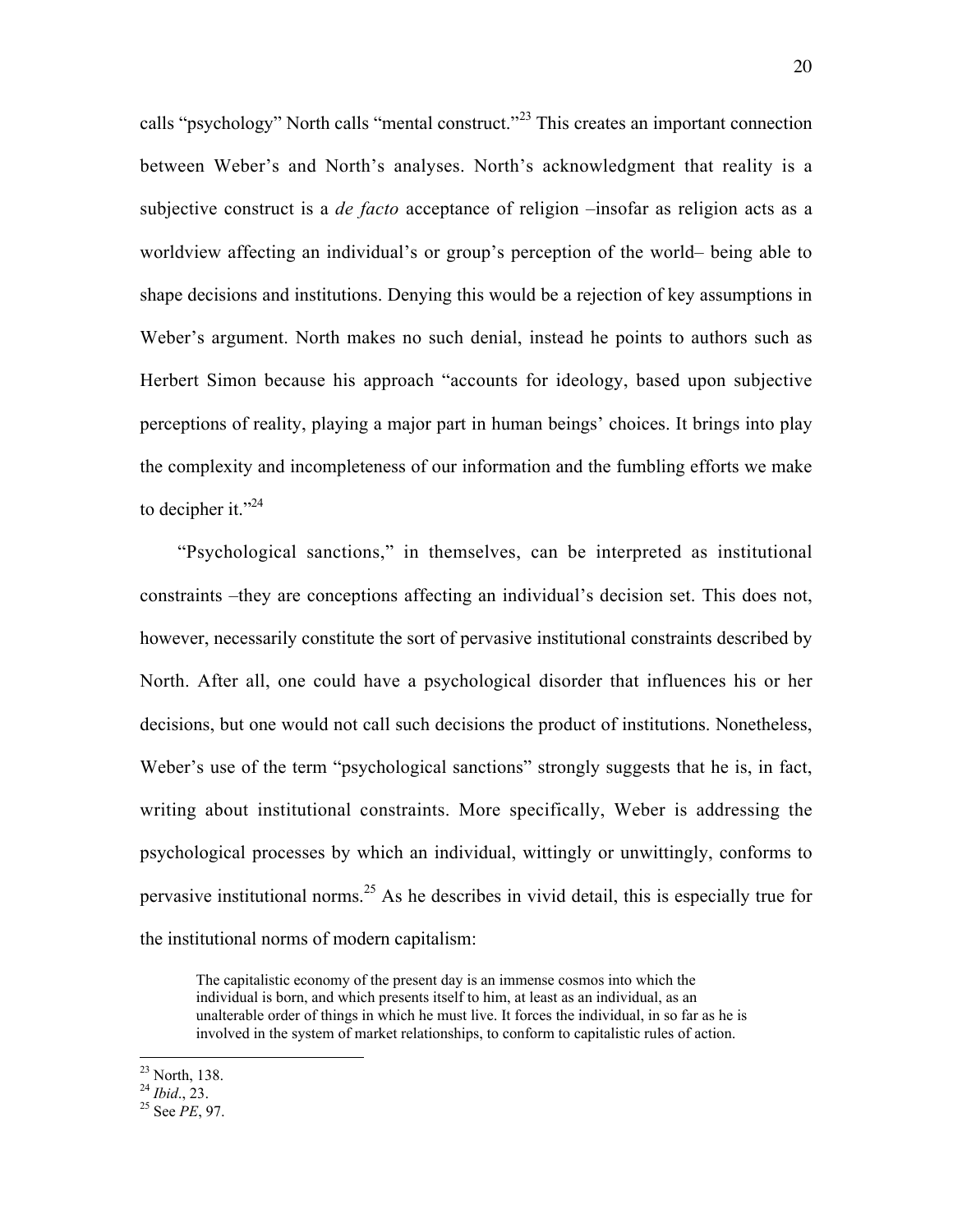The manufacturer who in the long run acts counter to these norms, will just as inevitably be eliminated from the economic scene as the worker who cannot or will not adapt himself to them will be thrown into the streets without a job.<sup>26</sup>

Weber asserts that modern capitalism has created a pervasive "cosmos" of "capitalistic rules" to which an individual *must* abide. The origins of these pervasive institutional constraints (as we can now justifiably identify them) are what Weber is trying to better understand.

To understand the degree to which Weber thinks these institutions are binding constraints, one need only look to what is perhaps the most famous metaphor in *The Protestant Ethic*: Weber's "iron cage."<sup>27</sup> Through this powerful imagery, Weber asserts that the constraints of the rationalized capitalist world are virtually ineluctable. Whereas before the era of modern capitalism the dominant Western theological tenets held that "the care for external goods should only lie on the shoulder of the 'saint like a cloak'," the era of modern capitalism, and the institutional constraints it brought with it, make up an iron cage in which Weber and his contemporaries are trapped. Weber laments the effect of this imprisonment on human choices and identity, stating that "Perhaps it will so determine [the lives of all individuals] until the last ton of fossilized coal is burnt.<sup>228</sup> Weber's account of institutional constraints is a fatalistically extreme form of that

<sup>28</sup> *PE*, 181.

 $^{26}$  *PE*, 54-5.

 $27$  It should be noted that this imagery of the "iron cage" is as much the creation of Talcott Parsons, the translator of the authoritative (though flawed) English translation of Weber's thesis, as it is a reflection of Weber's original work. Peter Baehr sheds insight into the implications of Parsons' "iron cage" translation, and notes that Weber's original term, *stahlhartes Gehäuse*, would be more accurately translated into English as "shell as hard as steel" (Baehr, 154). Parsons' translation suffices for the purposes of this analysis (and his use of the "iron cage" metaphor has been endorsed by other Weber translators [*ibid.*, 157]). It should be noted, however, that Baehr's translation seems to support the connection between Weber's *stahlhartes Gehäuse* and institutions even more poignantly because, as Baehr notes, steel is both a modern creation and is a creation of man (as opposed iron, which is a natural element) just as capitalist institutions are both modern and manmade (*ibid.*, 161-2). Furthermore, whereas a cage can be opened, Baehr continues, a shell offers no such avenue of escape, further emphasizing the binding nature of the state in which modern, industrialized, capitalist man lives (*ibid*., 163-4). If anything, the original German is even more indicative of how Weber believed the institutions particular to capitalism were virtually inescapable.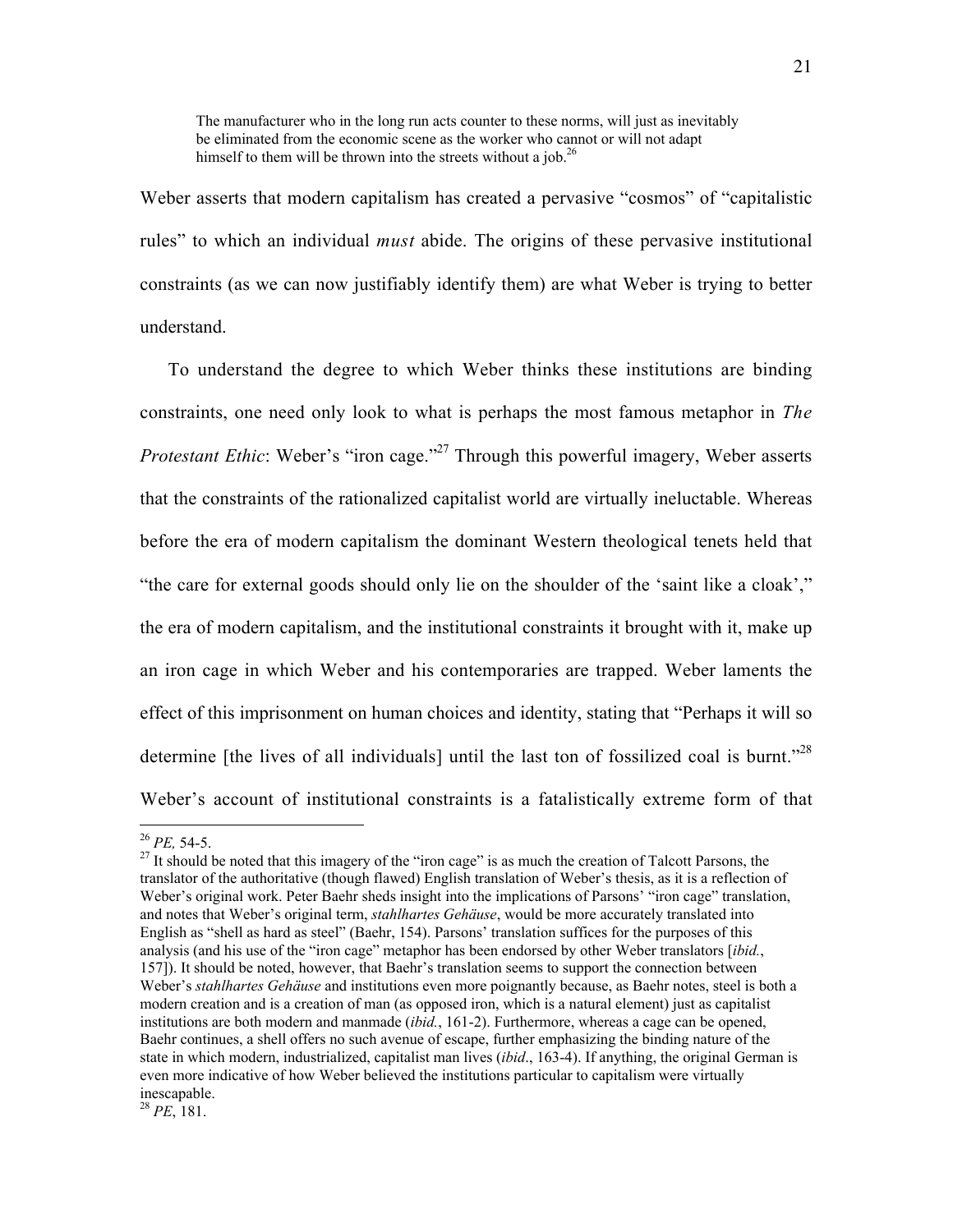provided by North, who sees the constant potential for change and reform –thus, there exists no "iron cage" in North's conception of institutions. Regardless, the metaphor highlights my point that both authors understand institutions in terms of the constraints they place on individuals and groups. In the next chapter, I will touch on the manner in which these constraints influence incentive structures in Weber's analysis.

Weber makes it clear that he understands modern capitalism in terms of the constraints it places upon humans, their identities and their choices. Next, I will address how individuals respond to these constraints and how these responses influence institutional changes.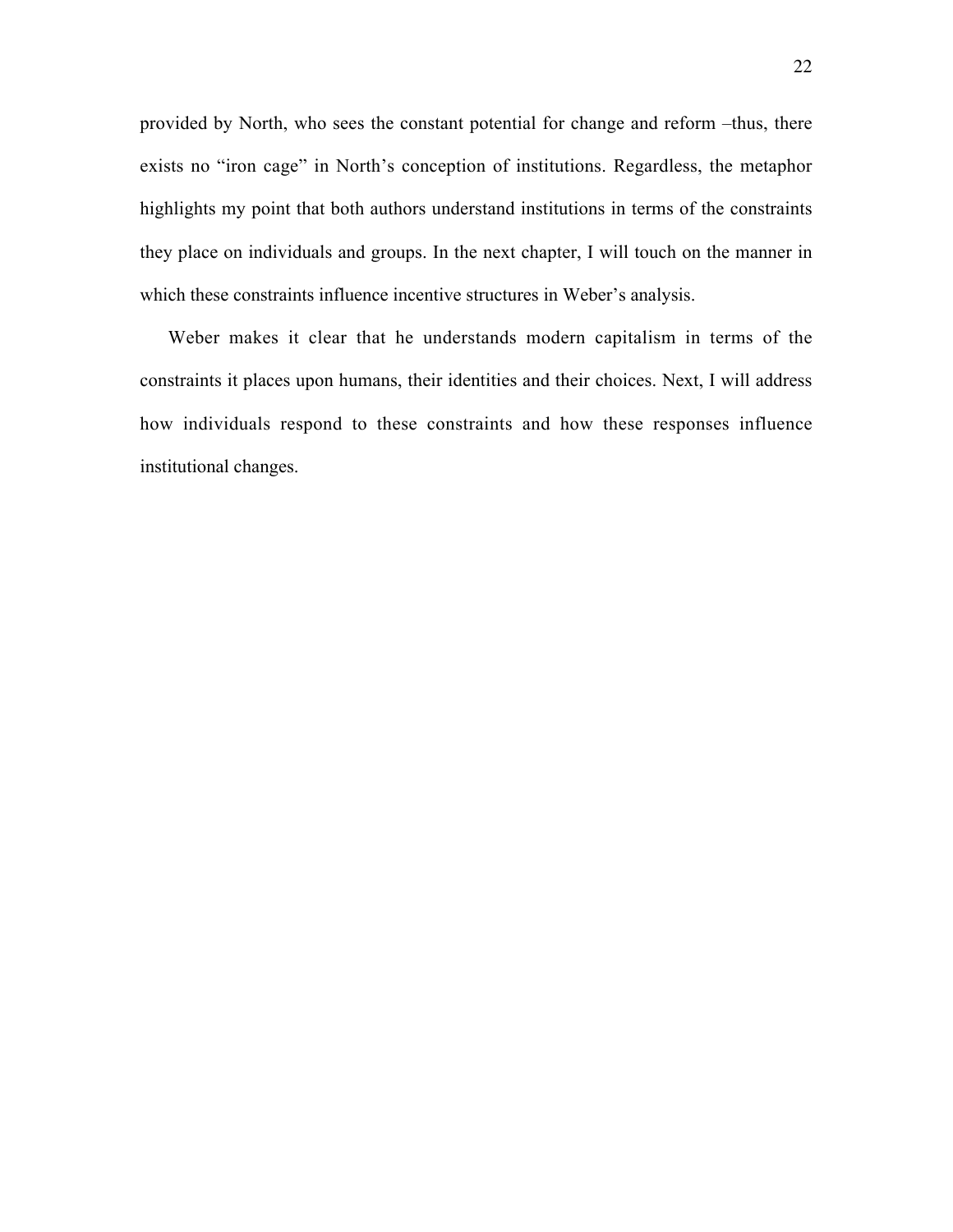# **CHAPTER II AN INSTITUTIONS THEORY INTERPRETATION OF WEBER'S THESIS**

I will now address the issue of human behavior having established that Weber, like North after him, recognizes all humans –and certainly those of Reformation and post-Reformation Europe– as living under the influence of institutional constraints. In doing so, I will provide an explanation of Weber's thesis in terms of the effects of cost and changing incentives on Europeans' decisions to engage in capitalistic behavior.

North offers an eloquent model for better understanding how human decisions are made given two fundamentals in the previous chapter: institutions are pervasive and humans assess information subjectively.

The evidence we have with respect to ideologies, altruism, and self-imposed standards of conduct suggests that the trade-off between wealth and these other values is a negatively sloped function. That is, where the price to individuals of being able to express their own values and interests is low, they will loom large in the choices made; but where the price one pays for expressing one's own ideology, or norms, or preferences is extremely high, they will account much less for human behavior… institutions basically alter the price individuals pay and hence lead to ideas, ideologies, and dogmas frequently playing a major role in the choices individuals make.<sup>29</sup>

Thus, the nature of institutional constraints can dictate to what extent subjective conceptions of the world influence the decisions people make. This is the case because institutions alter cost structures and, it follows, alter the burden of risk –be it financial, social, or even spiritual– one takes upon him- or herself when committing to a given decision or action. As discussed below, it is this observation that sheds light on Weber's thesis: the Protestant Reformation and the ensuing changes, as described by Weber, can be cogently explained in terms of changing costs. This explanation provides convincing insight into the mechanisms of change which are not explicitly identified by Weber.

29 North*,* 22.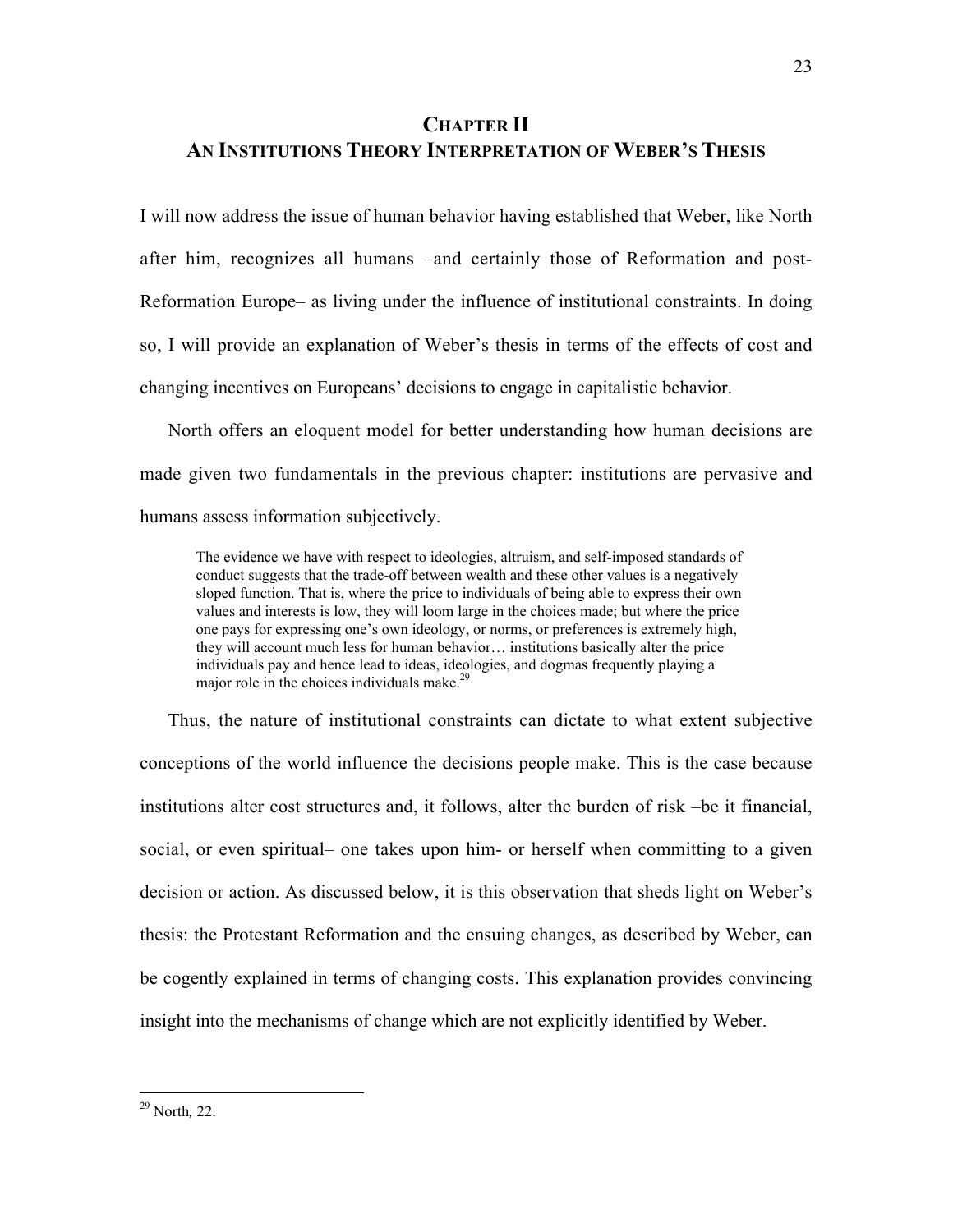Since Weber is concerned with the impact of religious phenomena on economic behavior, North's assertion that beliefs matter is especially pertinent. Some simple illustrations highlight the intuitive veracity of North's emphasis on the importance of cost in relation to ideas, ideologies, and beliefs. For instance, take a religious individual under a strictly secular totalitarian regime. The regime persecutes religious groups and individuals, and that this persecution takes place is well known to the state's citizens. Here, we see that the cost of free religious expression is high because of the threat of persecution from the government, and an individual's daily activities may be better understood in terms of the environment created by the regime rather than the ideologies and beliefs of the individual religious insider.

While the individual may privately ascribe to the worldview and cosmology of a Christian or a Buddhist, the cost of expressing that worldview openly inhibits his or her ability to choose which worldview –the religion's or the regime's– determines decisions and behaviors on a daily basis. This observation is hardly novel: many  $16<sup>th</sup>$  century Spaniards concealed their Jewish or Muslim heritage after the *Reconquista*, it was not uncommon for individuals to be hanged for wearing the fez or other Muslim garb during Atatürk's rapid secularization of Turkey, citizens did not wear crucifixes in Nazi Germany or Stalinist Russia, and foreign nationals (few as they may be) do not publicly carry Hebrew or Christian Bibles in Saudi Arabia. More importantly, in none of these places could religious insiders openly practice their faith or allow it to affect noticeably their decision-making without risking persecution.

Contrarily, under a tolerant regime, the cost of expressed religion is low. Here, we expect a religious insider's worldview to influence his or her decisions and behavior.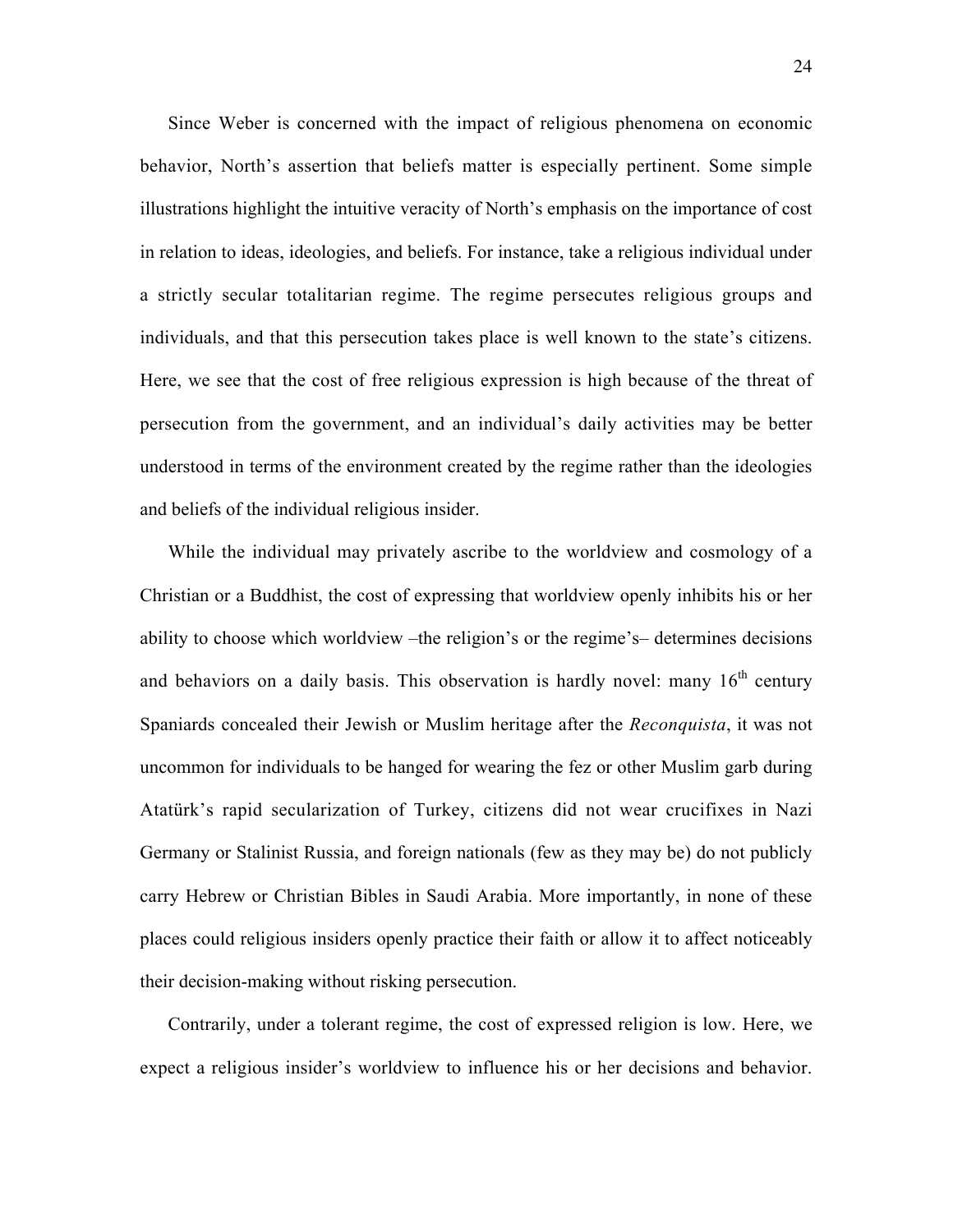Where there is low institutionalized cost, as North points out, we can expect religious worldviews and ideologies to play a greater role in the way decisions are made. Thus, the *potential* for ideas, ideologies, and dogmas to play a significant role in decision-making is an institutional issue, one heavily influenced (though not determined) by institutional constraints and cost structures. This is one way of understanding "the way institutions alter the price paid for one's convictions and hence play a critical role in the extent to which nonwealth-maximizing motivations influence choices. $\cdot^{30}$ 

North acknowledges that these assertions are mainly theoretical, limited by our incomplete "understanding of motivation."<sup>31</sup> What it may lack in experimental substantiation, however, it makes up for in theoretical application. North's assertions summarized above provide us with a concise interpretation of the institutional mechanisms behind Weber's development of the modern capitalist ethos. I will now illustrate in what ways North's theory can help us better understand human behavior as described by Weber and to what extent Weber's historical account is one of changing institutional constraints and, more importantly, changing costs. First, I will summarize Weber's thesis, highlighting important themes in understanding his argument. Second, I will apply North's transaction cost theory of institutions to Weber's analysis. This interpretation is the premise upon which the remainder of my analysis is grounded.

*i. Weber's Thesis*

Up to this point, I have established that Weber and North share important assumptions about the world. Since I will now deal with exactly how North can shed light

<sup>&</sup>lt;sup>30</sup> North*,* 26. <sup>31</sup> *Ibid.*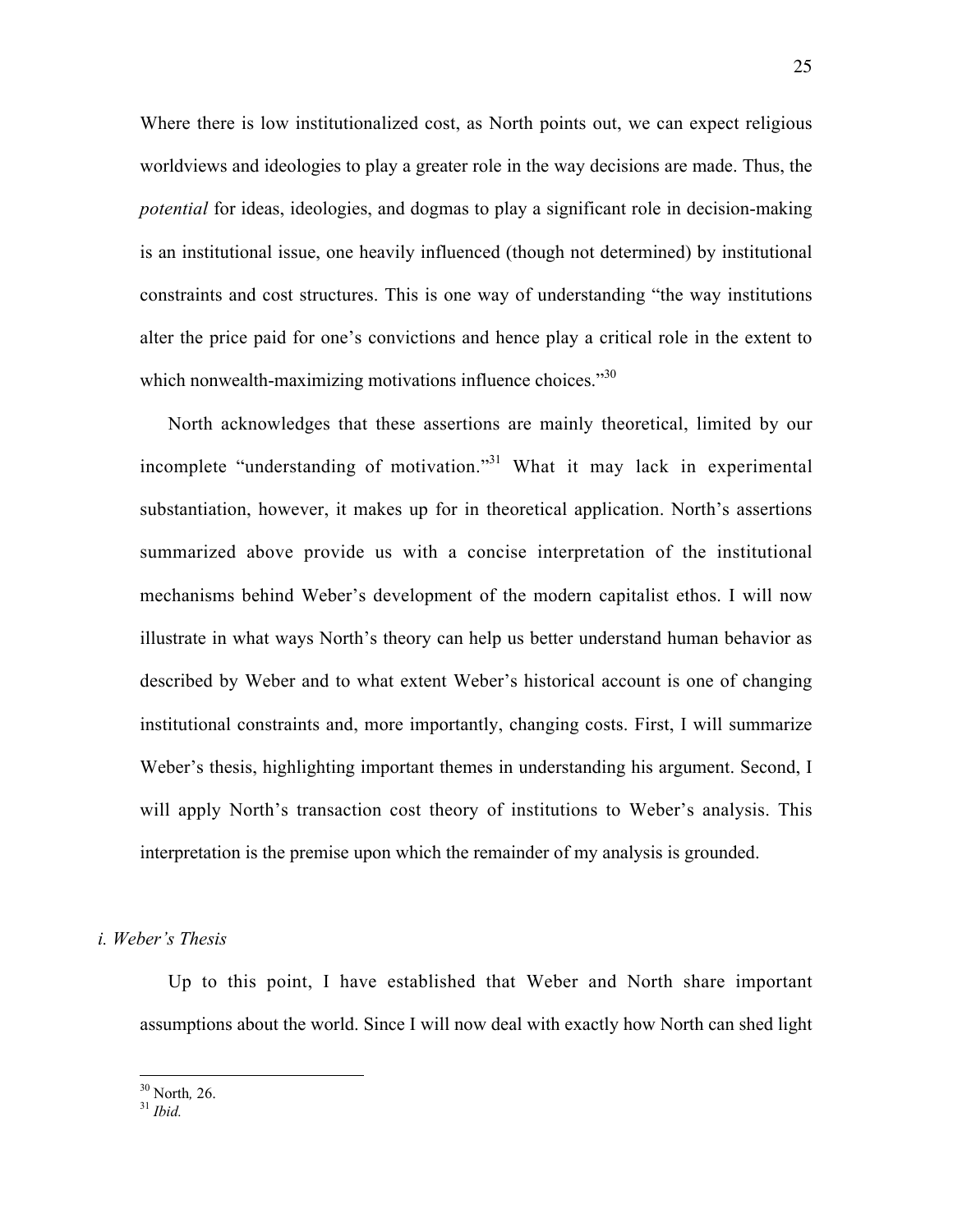on Weber's argument, it is first important to restate that argument in order to highlight the most important themes in Weber's analysis and to clearly present the interpretation of Weber's text from which I am deriving my own conclusions. As shown below, I understand Weber's thesis in terms of four key themes: rationalization, the idea of the calling, inner-worldly asceticism, $32$  and the "ethical foundation" of modern capitalism. By understanding the relation of these themes to one another, and their relation to Protestantism and capitalism, the understanding of Weber's essay upon which this analysis is grounded becomes clear.

Weber presents the purpose of his analysis in terms of understanding a disparity between the advancement of Western Europe and the United States when compared to, in particular, Eastern and African regions. The opening sentence of the essay phrases this in terms of the observation that certain "cultural phenomena" which possess "universal significance" are found only in the West.<sup>33</sup> Capitalism, "the most fateful force in our modern life," characterized by legal and formally established economic exchange, is no exception to this.<sup>34</sup>

As explained earlier, Weber not only saw in the process of rationalization a precipitous increase in the order of society, he also saw in it a recession of religious mysticism (specifically, the recession of magic in human beliefs) and then religion in

<sup>&</sup>lt;sup>32</sup> In Parsons' translation, Protestant asceticism is translated as "worldly asceticism;" this is considered by most contemporary scholars to be one of many flaws in Parsons' widely-used English translation (See Wells, 35). In this analysis, I will use the more modern translation of *innerweltliche Askese* as "innerworldly asceticism" since this term does a better job of capturing the spiritual, as opposed to material, nature of Protestant asceticism as explained by Weber.

<sup>33</sup> *PE,* 13. <sup>34</sup> *PE*, 17.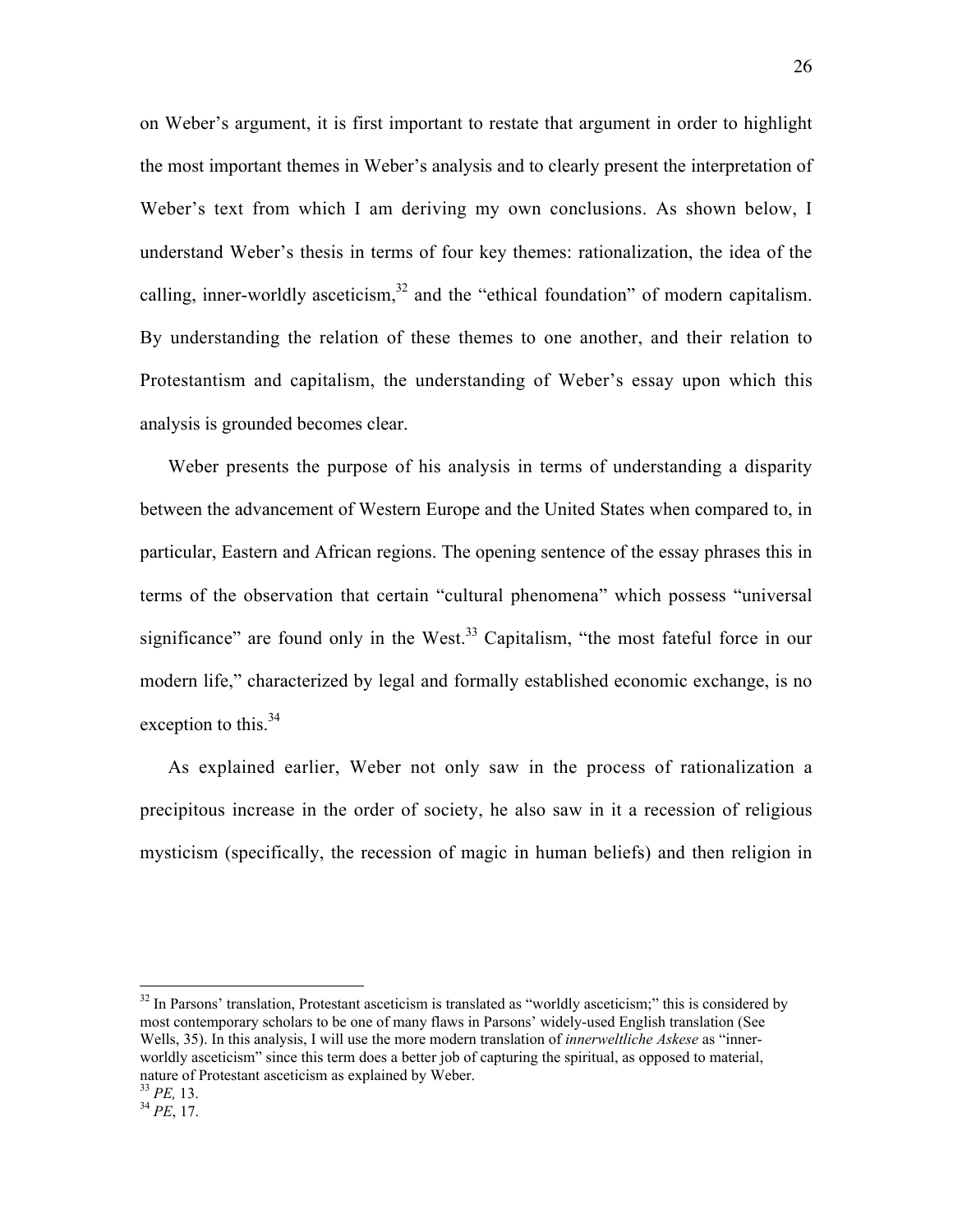general. He saw religion and rationalization as ensnared in a constant struggle, noting that rationalization was often "obstructed by spiritual obstacles."<sup>35</sup>

Weber deals with these issues more fully in works such as *The Sociology of Religion*, but it is worth noting here to better understand why Weber afforded religion such a prominent role in his understanding of historical development. Paradoxical as it may sound, religion simultaneously served as both an obstacle and an impetus for rationalization. And it is because "The magical and religious forces, and the ethical ideas of duty based upon them, have in the past always been among the most important formative influences on conduct," that Weber decides to explore "the influence of certain religious ideas on the development of an economic spirit, or the *ethos* of an economic system."<sup>36</sup>

I will not embark on a defense of Weber's decision to focus on religion here. In fact, the decision warrants little defense: Weber's assertion that religion has had a profound influence on human behavior is self-evident from even the most superficial survey of Western history from late-antiquity onward. There were, no doubt, other important forces of change –changing technology and the development of ethno-national identities quickly come to mind– but Weber never denies the significance of any of these forces. As I will address in the next chapter, Weber explicitly rejects any historical analysis that frames development and change in terms of a single paramount force. $37$ 

With this established, Weber proceeds with an analysis of religious and social developments that focus on the Protestant Reformation, its leaders (Luther and Calvin in particular), and the emergence of certain religious tenets that contributed to the

<sup>&</sup>lt;sup>35</sup> *PE*, 26.<br><sup>36</sup> *PE*, 27. Emphasis in original.

<sup>&</sup>lt;sup>37</sup> See *PE*, 90-1, 183.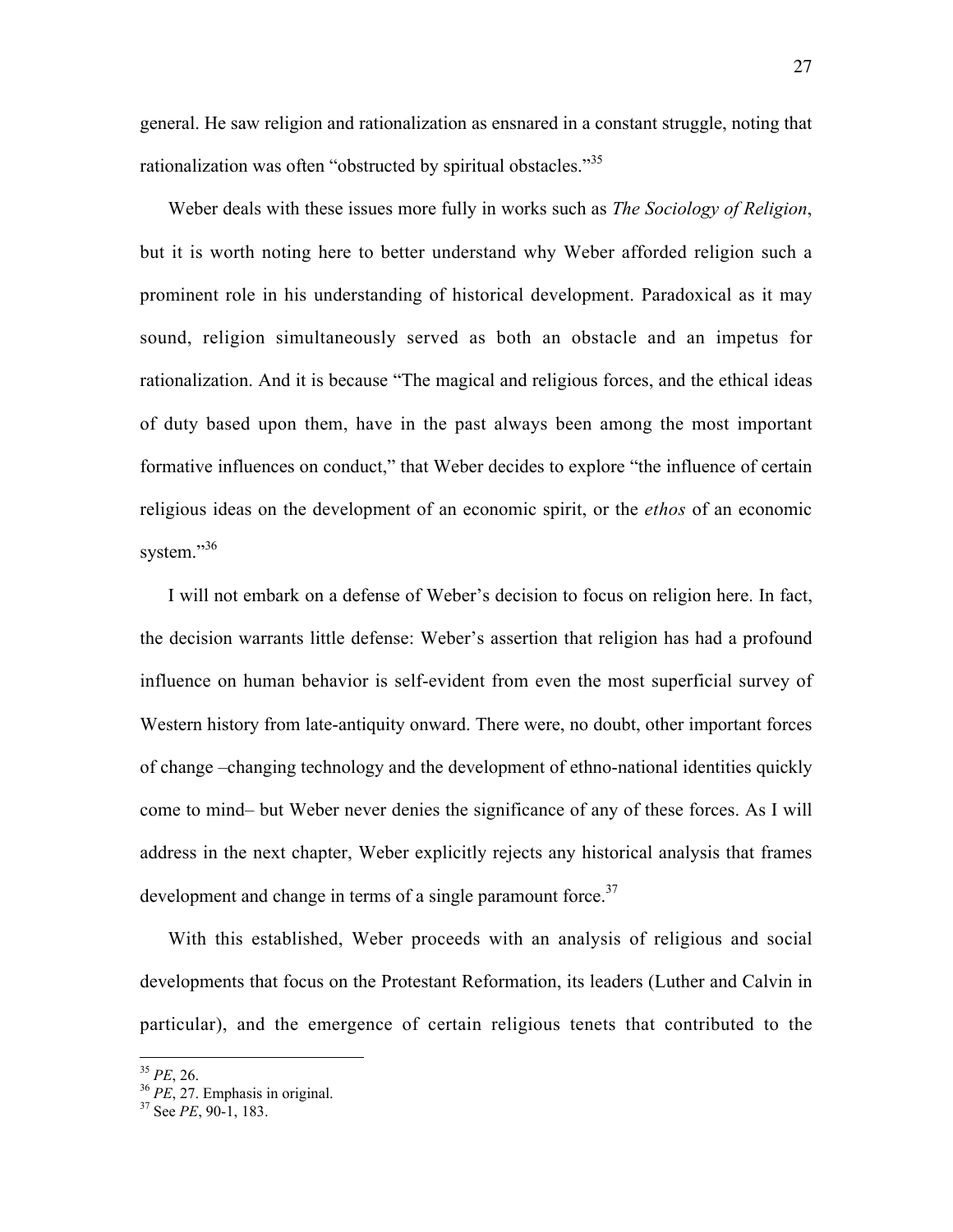development of a capitalist ethic. What Weber identified as the distinctly Protestant idea of the "calling," in which an individual believed that his or her vocation was the divine will of God and, in some cases, an indication of God's favor or disfavor, was the most significant of these tenets. Weber saw in the calling a religious vehicle through which the modern capitalist ethic –characterized by the pursuit of gain for its own sake– could take root in European society. These roots were strong enough, Weber continues, that they outlived the religious context that created them and became a modern capitalist ethic in themselves. Weber understood this as a gradual development, one that solidified well after and, in some ways, in spite of leaders such as Luther, Calvin, and Knox.<sup>38</sup>

The notions of the calling and inner-worldly asceticism are inextricably intertwined in Weber's essay. The momentous reform sparked by Luther's theology, according to Weber, is due to Luther's assertion that "The only way of living acceptably to God was not to surpass worldly morality in monastic asceticism, but solely through the fulfilment of the obligations imposed upon the individual by his position in the world. That was his calling."<sup>39</sup> Thus, the idea of the calling not only obligates a Protestant believer to pursue his or her craft with *religious* zeal, but it also explicitly rejects the world-rejecting asceticism of Catholicism that found its strongest voice in Augustine and was practiced in many Catholic monasteries. This is what makes up inner-worldly asceticism according to Weber.

Weber sees a stark contrast between Protestant and Catholic worldviews, the former developing a world-embracing theology while the latter remained world-rejecting.<sup>40</sup> The

38 *PE*, 45. 39 *PE,* 80. 40

 $40$  It should be noted that Weber, himself, acknowledges that this distinction between Catholics and Protestants, in which the two groups are treated as if they have no internal diversity, is a gross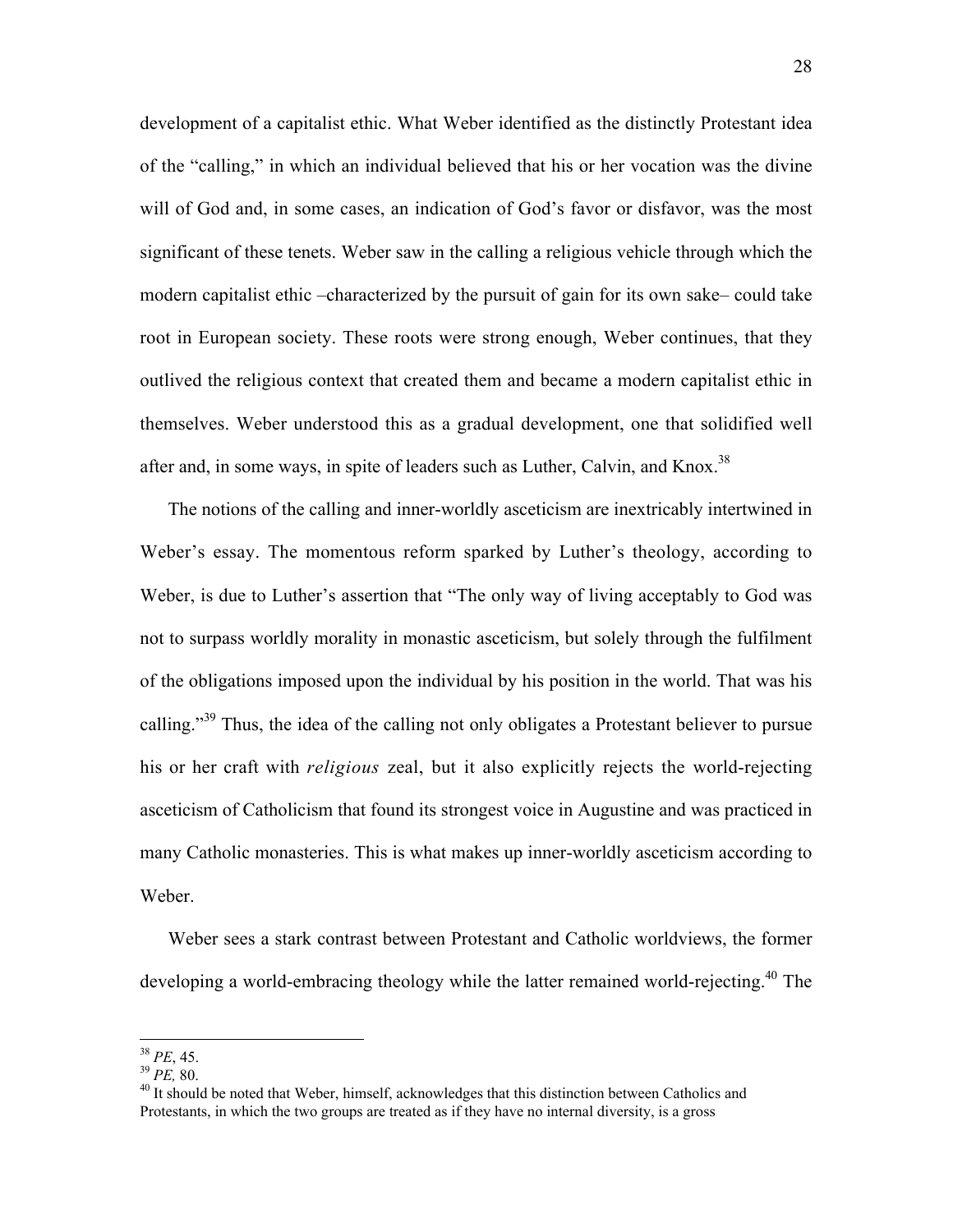product of the Reformation –though only after a significant period of time and not directly credited to Luther<sup>41</sup> – is an entire population of Christians who believe that it is their duty to realize their greatest potential of prosperity and success in their given, divinely-ordained craft. Here we can see the implicit connection between a religious tenet and a secular, capitalist ethic. Driven by religious motivation and beliefs, one's vocation was given a newfound, rationalized systemization and method (inner-worldly asceticism) the likes of which had never been seen; this, in turn, was carried over into the efficient systems of modern capitalism.

Weber believes that the division of labor and specialization, defining characteristics of modern capitalism, are the result of "historical developments" independent of the Reformation. When he notes "The specialization of occupations leads, since it makes the development of skill possible, to a quantitative and qualitative improvement in production," Weber is referring to individuals dedicating themselves to the sustenance of their community through specialized labor.<sup>42</sup> Instead of interpreting the Reformation as the origin of specialized labor, Weber saw in the calling a novel sanction for this division of labor. Suddenly, the farmer, the blacksmith, the seamstress, the painter, or the fisherman no longer reluctantly accepted his or her social and economic standing, but enthusiastically embraced it.

 $\overline{a}$ 

oversimplification. Nonetheless, he sees it as a necessary cost of pursuing a fruitful analysis and it is clear that Weber believes there to be an underlying truth in this over-simplification, as he seldom hesitates to draw contrasts between Protestant and Catholic asceticism as if each were a unified group. See *PE*, 40-1, 118-120, 153-4.

<sup>&</sup>lt;sup>41</sup> Indeed, Weber notes that Luther explicitly rejected certain hallmarks of modern capitalism, such as charging interest. See PE, 82-3.

<sup>&</sup>lt;sup>42</sup> See *PE*, 108-109, 160-1, 174. It should be noted that, with respect to Calvinism, Weber does not assert that advanced features of capitalist economy, such as monopolies, were endorsed. He asserts that these are later developments (*PE*, 179).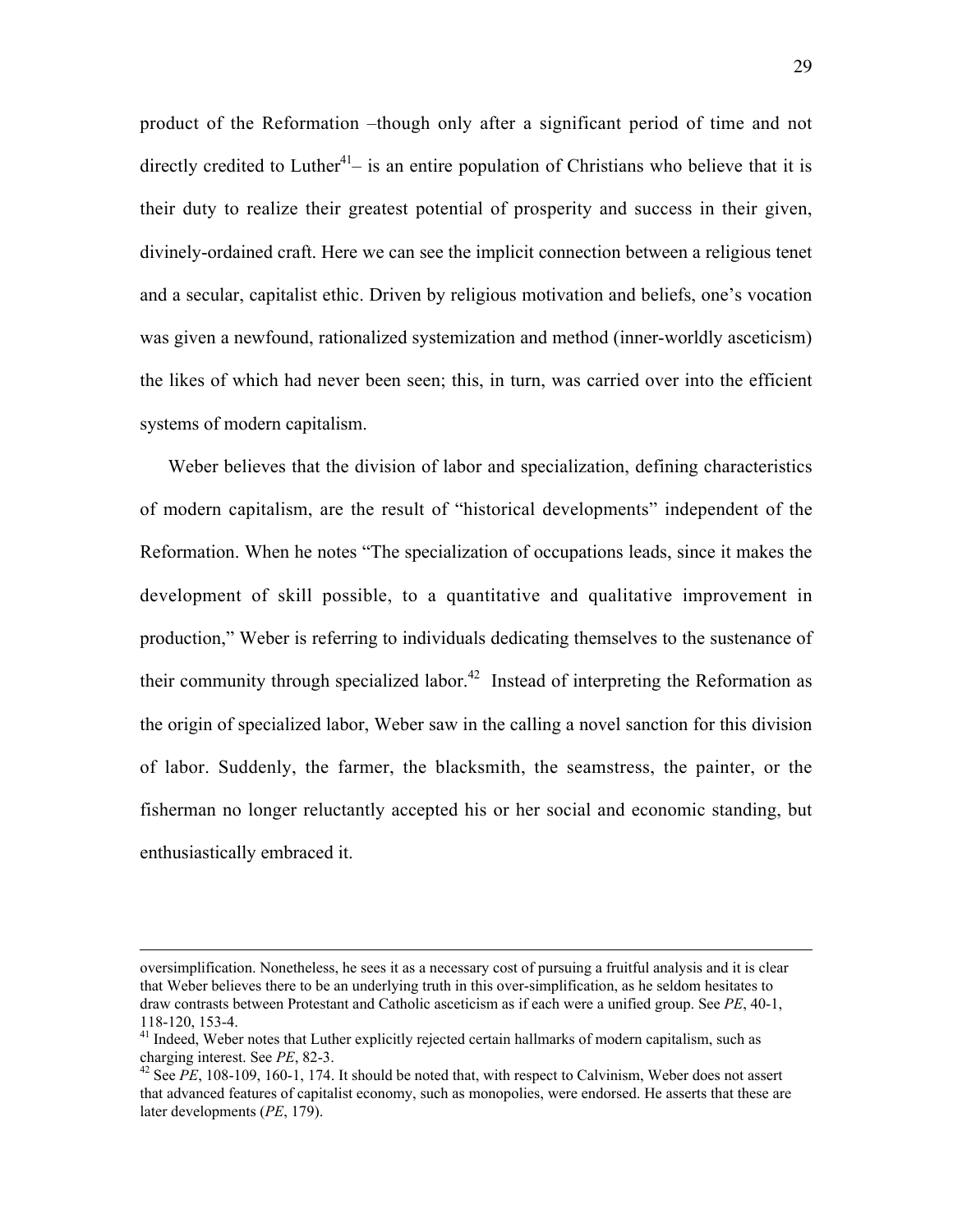The common laborer now became an instrument of God's will.<sup>43</sup> Most importantly, this Protestant asceticism systematized labor in a way the world had never known, and in doing so provided the organizational tools from which a new spirit of modern capitalism would draw.<sup>44</sup> Thus, "it was in the ethic of ascetic Protestantism that [capitalism] first found a consistent ethical foundation."45 This ethical foundation was augmented by the belief that God selected an "elect" who were destined for heaven and that their good favor was reflected in earthly successes; this was, no doubt, a powerful motivator to pursue economic success. In the following section, I will argue that this ethical foundation is, in fact, an institutional sanction.

This largely satisfies Weber's curiosity and he does not give an in depth discussion of the way, i.e. the relevant mechanisms, in which this distinctly religious ethic could somehow transform into one that is secular and capitalist. Weber makes sweeping statements such as "When the limitation of consumption is combined with this release of acquisitive activity, the inevitable practice is obvious: accumulation of capital through ascetic compulsion to save."46 For Weber, many of the "results" of the new asceticism are taken as obvious. This is not negligence or naiveté on the part of Weber, but rather an expression of the way in which Weber thought rationalization (from which he thought the development of capitalism to be inseparable) and secularization went hand-in-hand.

It is self-evident to Weber that along with the rationalization of capitalism would come a proportionate recession in religion's overall influence; it follows that the survival of the capitalist ethic beyond its religious roots is of little concern to Weber and he

 $\frac{1}{43}$ See *PE*, 160-164. <sup>44</sup> *PE*, 172. <sup>45</sup> *PE*, 170. <sup>46</sup> *PE*, 172.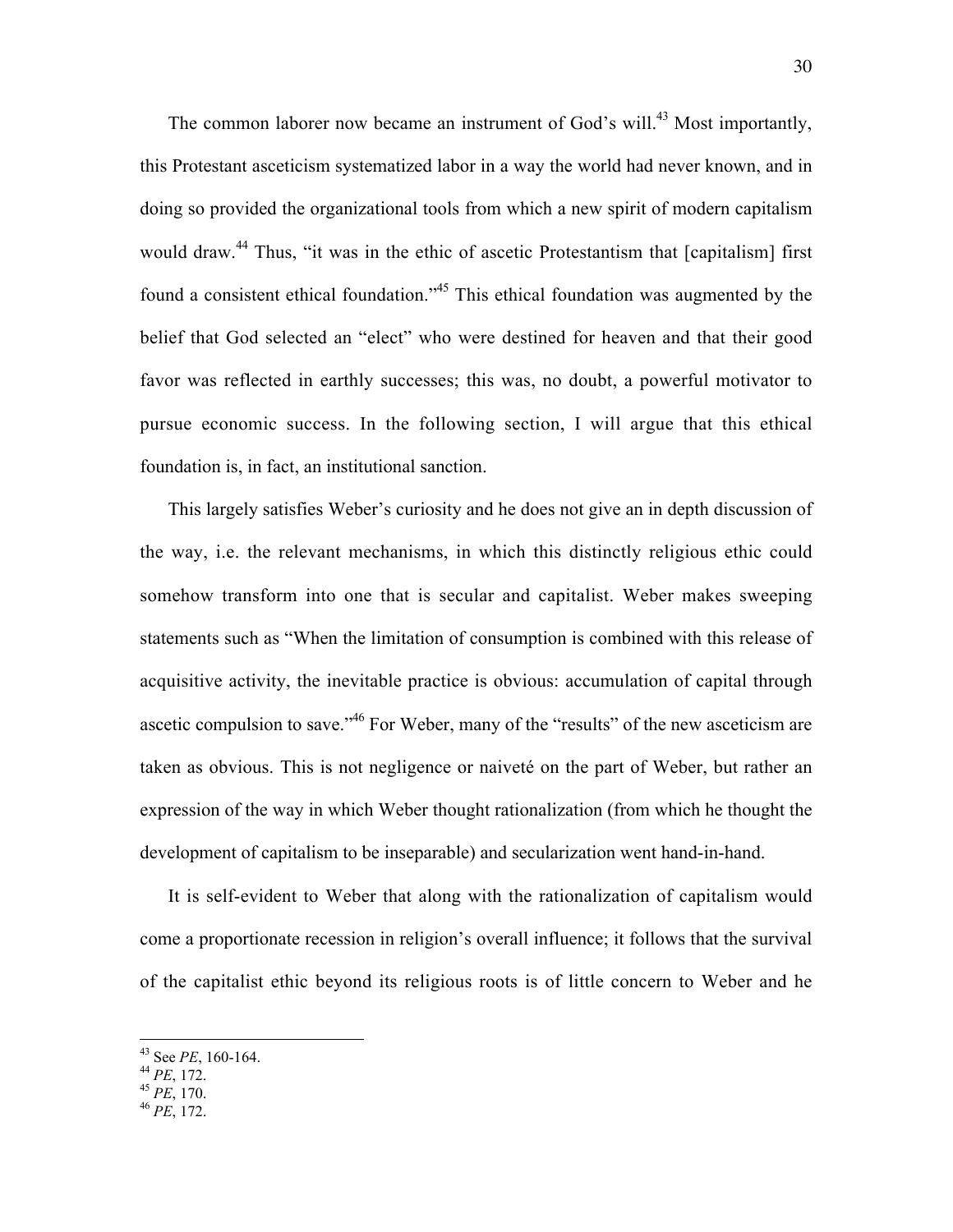ascribes it simply to the "secularizing influence of wealth." Weber was not the first to acknowledge such an influence. The relationship between religion and wealth had been a subject of discussion in religious circles for centuries before Weber. Weber notes this in quoting John Wesley, the founder of Methodism, who stated, "I fear, wherever riches have increased, the essence of religion has decreased in the same proportion."<sup>47</sup> The transition between religion and secular ethos, it follows, may have seemed not worth mentioning to Weber. Weber is satisfied to say that Protestantism was important insofar as it "favoured the development of a rational bourgeois economic life," and that "What the great religious epoch of the seventeenth century bequeathed to its utilitarian successor was… above all an amazingly good, we may even say a pharisaically good, conscience in the acquisition of money..."<sup>48</sup>

This brief summary situates the important themes of Weber's essay, and I will now turn my attention to the way in which North's work can help us better understand them.

## *ii. The Reformation and Changing Costs*

Terms employed by Weber such as "good conscience" or "psychological sanction" seem to lack substance by modern standards of literature in political science and economics. It is precisely the purpose of this section to show that these terms, and Weber's argument, can substantively be maintained in terms of North's transaction cost theory of institutions. It is in this respect that North sheds light on the mechanistic mysteries of Weber's compelling and controversial essay.

<sup>47</sup> *PE*, 175. <sup>48</sup> *PE*, 174, 176.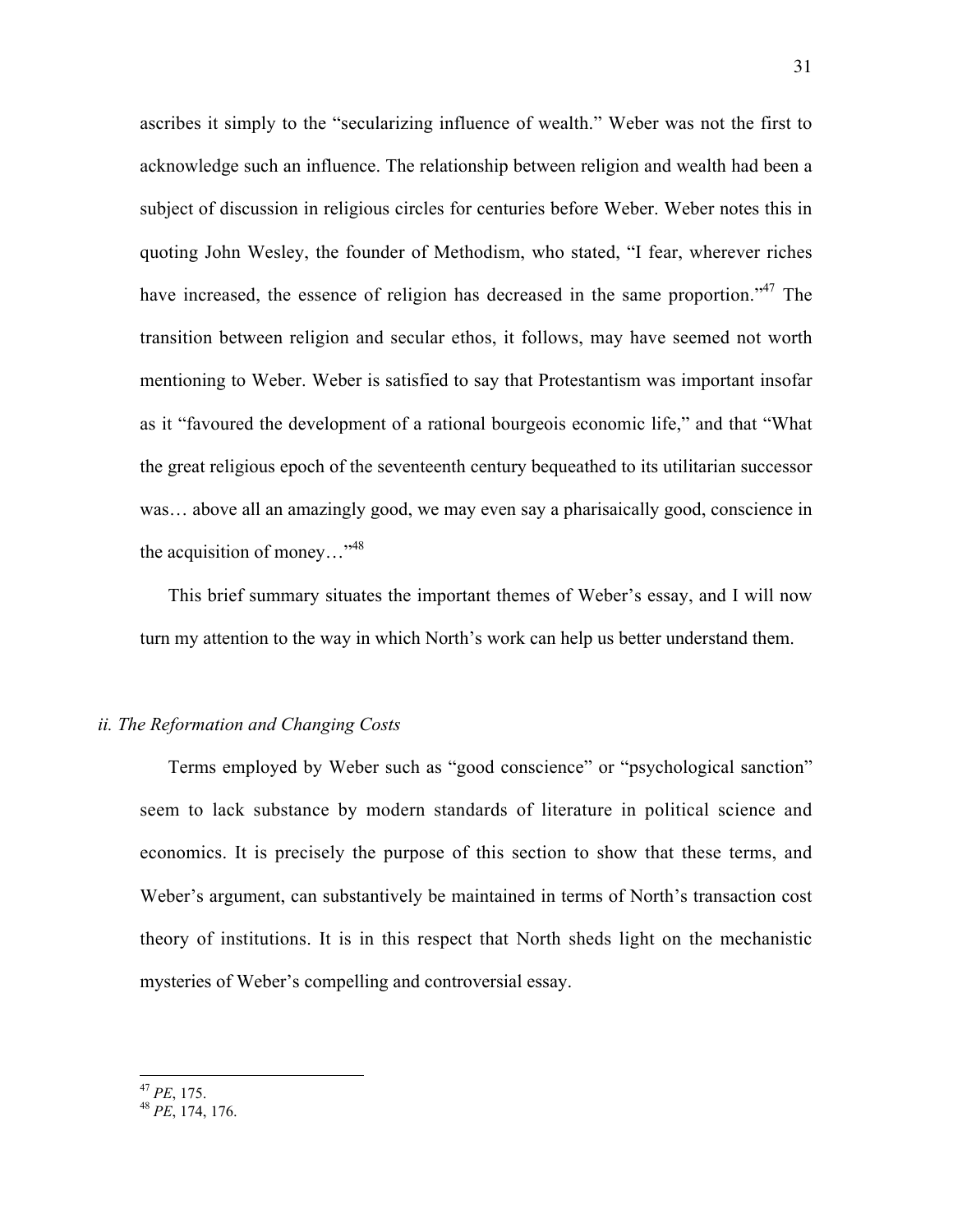At the heart of this effort to reassess the plausibility of Weber's argument lies North's assertion that institutions "determine transaction and transformation costs and hence the profitability and feasibility of engaging in economic activity."<sup>49</sup> North's entire analysis can be understood as a transaction cost theory of institutional change, with risk and costs being central themes in this theory. Two questions concerning Weber's essay become remarkably clear when we supply Weber with the tools of transaction cost analysis that were unavailable to him during his lifetime: what mechanism gave the Protestant reformation such potency and impact on an economic level? And how could a religious ethos survive secularization in the form of a capitalist ethos?

In the remainder of this chapter, I will argue that, according to Weber's account, the development of Protestant theology (especially the notion of the calling) led to a reduction in the cost –in the form of perceived "spiritual risk"– of capitalist gain *as perceived by those who ascribed to Protestant beliefs*. While reducing the cost of gain, in itself, may sound strange, it makes sense in terms of the subjective reality of European and early American Christians, for whom the cost of pursuing material gain was manifested both in the way they were perceived by their peers and, more importantly, what awaited them in the afterlife.

North understands the cost of transaction in terms of two realities of economic life that he asserts have been neglected by neoclassical theorists: the difficulty of accurate measurement and the cost of enforcement. For the purpose of this analysis, measurement is important insofar as it is representative of imperfect information and the subjectivity of reality. If perceptions conformed perfectly to reality, if inaccurate perception was not a constant and, in many cases, insurmountable challenge for humans, measurement would

49 North, 118.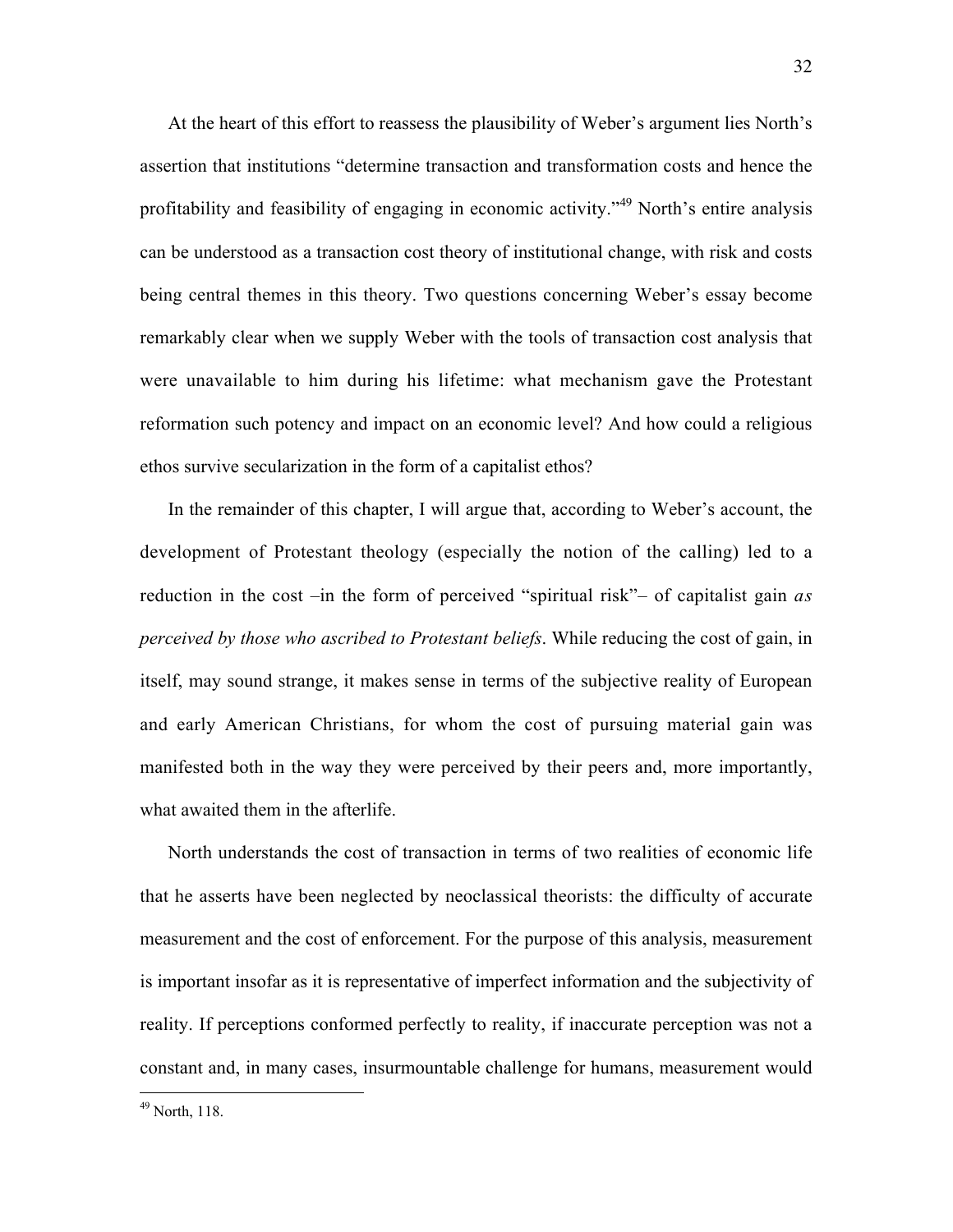be a simple matter. The significance of this has already been discussed above in establishing the ways in which Weber and North have similar conceptions of human perception.

Of greater concern here is the cost of enforcement and what it implies: namely, the need for enforcement implies a degree of risk and an attempt, be it formal or informal, to resolve the challenges of those risks. Risk may come in the form of defection or some other form of agreement violation. The level of risk, North points out, is an essential determinant and indicator of institutional success: since institutions reduce uncertainty, risk levels are low where there are well-developed and advanced institutional matrices.

Enforcement reduces the risk of defection or violation in that it introduces a cost or punishment for the act of defection itself (in this sense, enforcement also solves problems of coordination). As North puts it, enforcement curbs "self-interested behavior," and it follows that transaction costs in part reflect the level of risk itself.<sup>50</sup> While Weber may have not possessed the vernacular to express the importance of these costs –especially with respect to risk– they are an essential part of the mechanisms that make his analysis plausible.

It is important here to reiterate that North's "transaction cost theory of exchange" is grounded on the assertion that transaction costs are pervasive and ineluctable. North makes a strong case for this, noting that the seemingly simple process of measurement is actually an intricate process requiring insight into many phases of producing a good or service as well as the individual attributes of that product. Thus, measurement always brings with it costs. North also notes that "asymmetries of information" affect behavioral

50 North, 33.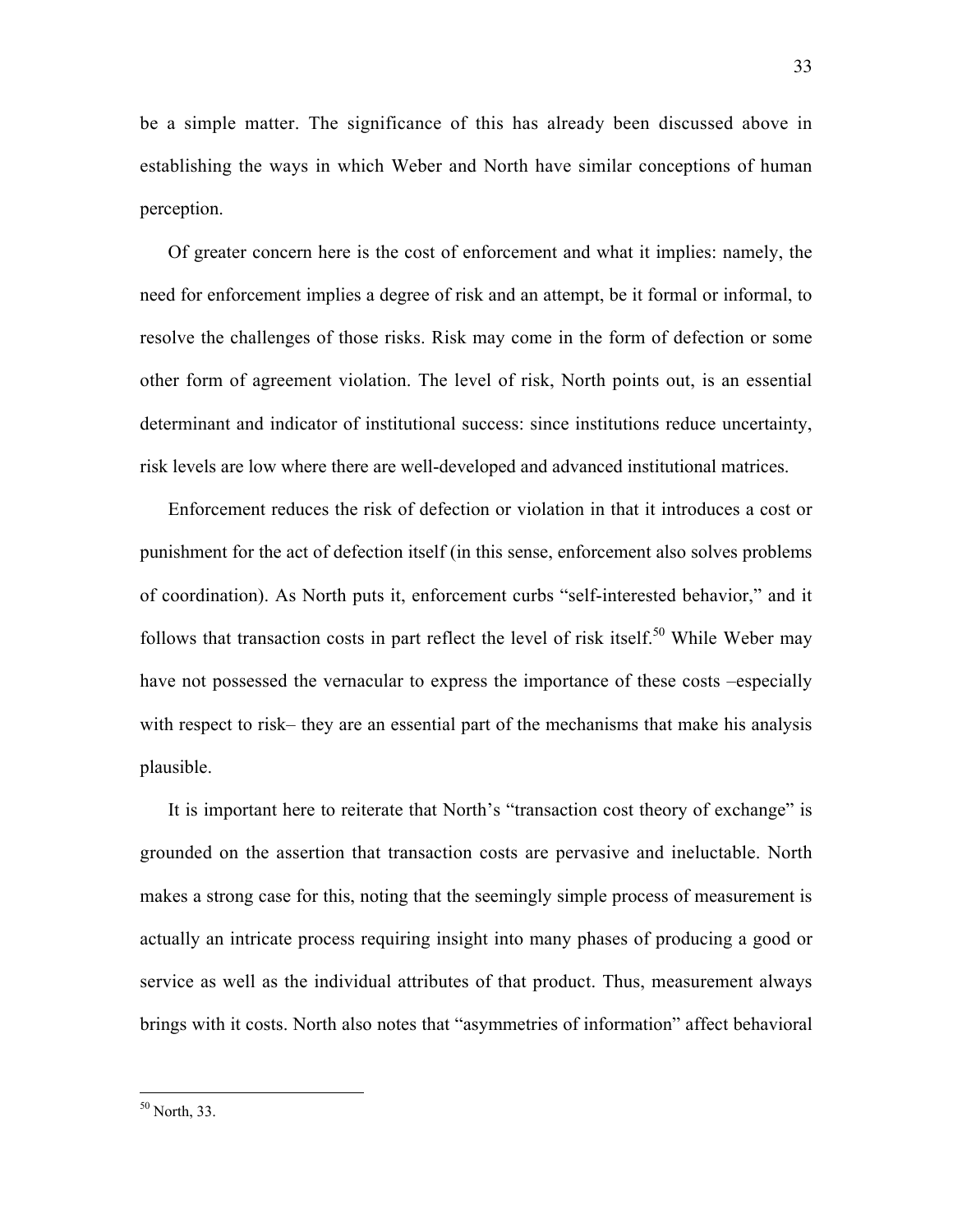decisions, contributing to the complicatedness of transaction costs.<sup>51</sup> More important for this analysis is the convincing assertion that transaction costs are pervasive and ineluctable and that institutions emerge to help individuals and organizations cope with the demands of this complexity. Thus, "Institutions provide the structure for exchange that... determines the cost of transacting and the cost of transformation."<sup>52</sup> This is as true today, according to North, as it has been since the beginning of human economic activity. It was certainly true during and after Martin Luther touched off the Protestant Reformation.

Given the subjectivity of reality acknowledged by North, costs do not have to be "real" in any quantifiable sense in order for them to affect human behavior. Thus, if an individual or organization makes a sizable investment in a burgeoning economic market, the quantifiable risk that goes into that investor's "actual" cost of investing and the risk that the investor perceives are not necessarily congruent; in fact, they may be grossly incongruent. Similarly, an individual stockholder may see less risk in investing in a failing or struggling domestic industry than in investing in a more successful foreign industry because the stockholder perceives a high risk in (or moral qualm with) supporting foreign industry over domestic industry. We see this on a regular basis with Americans who insist on buying American-made automobiles on principle, rather than on empirical performance measurements. Cost and risk must only be perceived to be real in the sense that it influences the decisions of an individual or group.

Weber's subject is a (primarily Western) European population during a time when Christian religion was one of the most pervasive and influential forces in the European

51 See *ibid.*, chapter 4. <sup>52</sup> *Ibid.*, 34.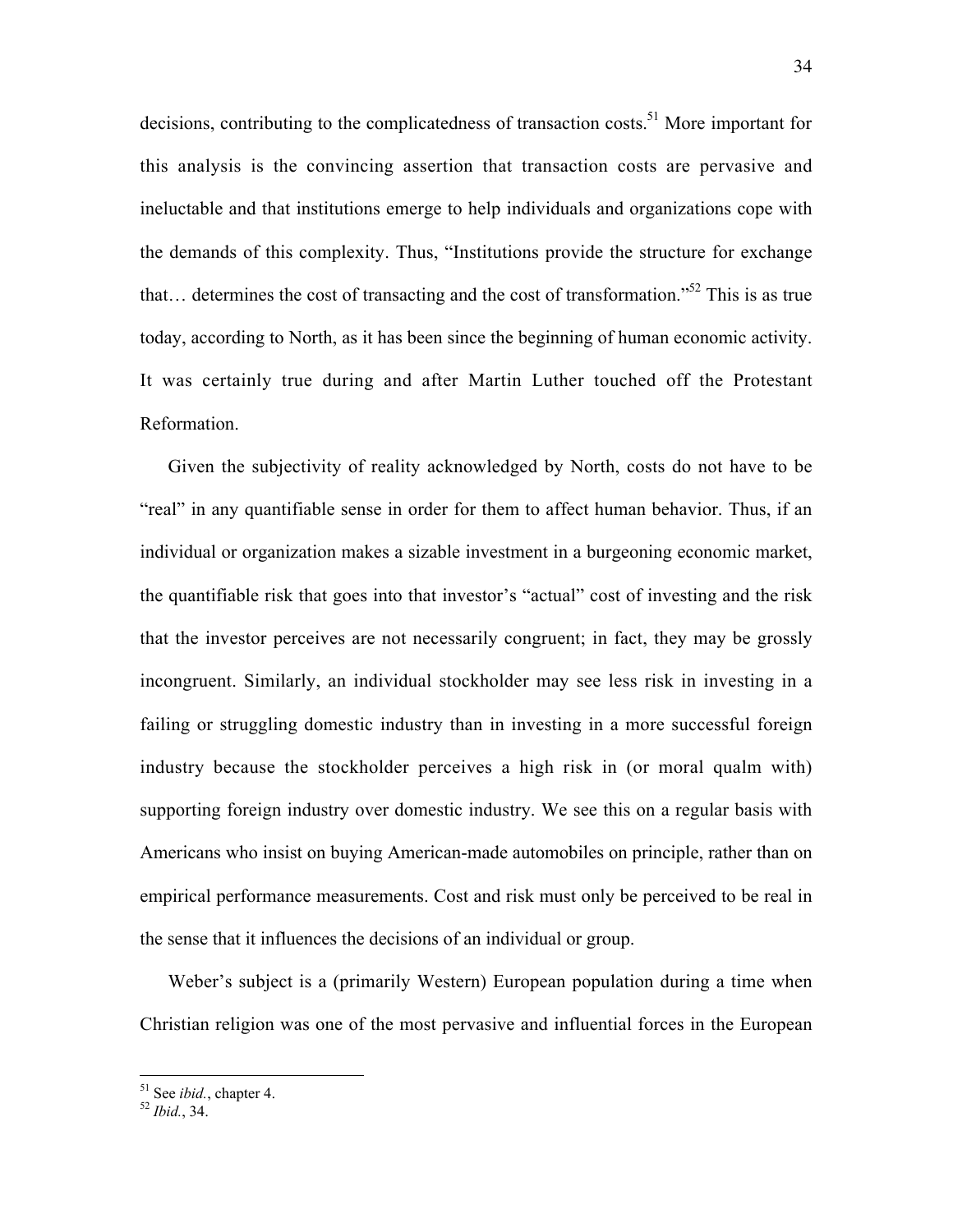social matrix. Few factors influenced the daily lives of common Europeans as much as religion. Christianity, usually Catholicism before the Reformation, exerted constant influence on behavior and decision-making. Through theological tenets decided in Rome and passed on through priests and missionaries, Europeans were given a clear sense of the repercussions of their behavior. Though national and sectarian differences did occur, certain fundamentals, such as material gain being identified as sinful, were near universal. R.H. Tawney, a critic of Weber's thesis, notes that as Europe entered the Reformation,

There was no question of progress, still less of any radical social reconstruction… The official Church, to which independence of thought among the lower orders was but little less abhorrent when it related to their temporal well-being than when it was concerned with their eternal salvation, frowned upon these dangerous speculations, and sometimes crushed them with a ferocity as relentless as the most savage of the White Terrors of modern history has shown to the most formidable of insurrections.<sup>53</sup>

Thus, the perceived cost of defecting from dogma or Church creed for many European Catholics was spiritual, social, and, in some cases, physical. In a soteriological belief system that said God worked through a meritocracy –rewarding good behavior and punishing sins– there was little ambiguity about the costs of daily behavior in terms of whether or not one was putting him or herself at risk of eternal damnation. On a fundamental level, Weber's entire analysis is predicated on an assumption of difference between Catholic and Protestant soteriology,<sup>54</sup> and I assert that this difference can be understood in terms of differing perceptions in the costs of capitalist behavior.

 $\frac{53}{12}$  Tawney, 56.

<sup>&</sup>lt;sup>54</sup> See *PE*, 40-3. While Weber rejects Offenbacher's, one of Weber's own students, characterization that "the Protestant prefers to eat well, the Catholic to sleep undisturbed" as an overly simplistic interpretation of complex religious differences, it is clear that this presupposition is pervasive in his analysis. As Jacob Viner points out in the first chapter of his book, *Religious Thought and Economic Society*, this assumption may be an interpretation of the likes of Tertullian and Augustine that is heavily influenced by Protestant interpretations of Catholic texts, since he notes that the Catholic writers can just as easily be interpreted as *endorsing* capitalistic gain (Viner, 30-4). Regardless, and as I will discuss in the following chapter when I address Weber's critics, the important point here –both for Weber and for this analysis– is not that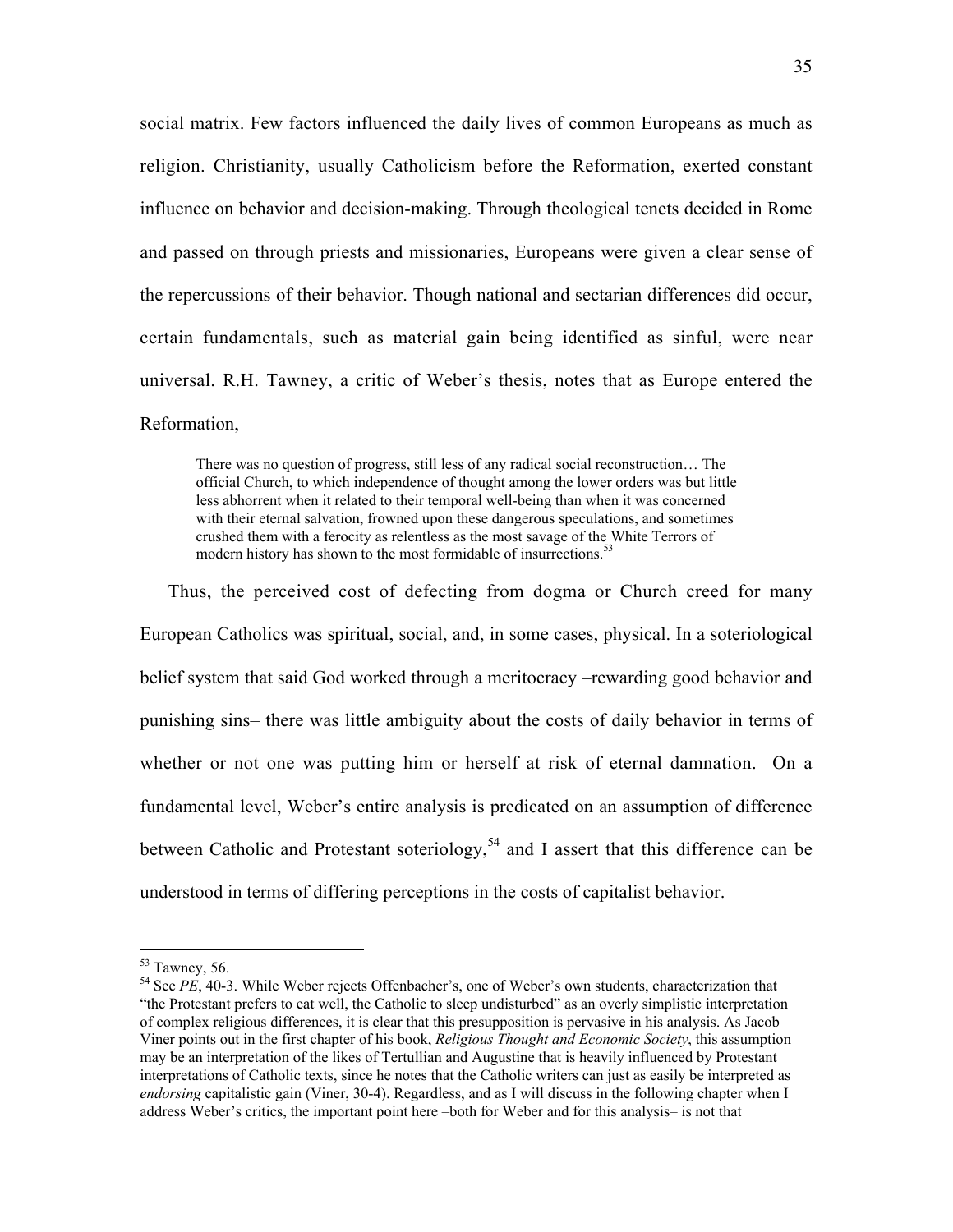In terms of cost, much of the stability of the Church's authority up to the Reformation was thanks to the individual Christian's beliefs. As long as the individual Christian believed that the authority of the Church was tantamount to the authority of God, the Church's authority was secure. Persistent beliefs, i.e. "faith in the Church," kept the cost of maintaining conformity low (relatively speaking) while the cost of defection was high because there was the ever-present threat of damnation. Returning to North's point quoted at the beginning of this chapter, the willingness of individuals to pursue preferences, e.g. material gain, is determined by the cost of pursuing said preferences. In this case, there could be no higher cost for pursuing the goals of "modern capitalism" than those established before the Reformation. It is understandable that only a historical development as tumultuous as the Reformation itself could alter the power of such an institutionalized cost structure.

Since both Catholicism and the various Protestant sects upheld that human actions brought with them divine consequences, whether directly or as determined by divine predestination (and thus consequential insofar as actions served as an indicator of God's favor), European religious insiders imbued all forms of commercial exchange with a significant perceived cost. These costs were as influential as they were, in a quantitative

 $\overline{a}$ 

Catholicism rejected materialism or the accumulation of capital while Protestantism endorsed it. In fact, Catholic Patristic theologians as well as significant Protestant leaders such as Luther and Calvin condemned what they would call sinful materialism and what most modern Americans would simply call profit or even success. This gives rise to two important points. First, Weber is not asserting that Protestantism endorsed capitalistic behavior, but that it provided a new psychological sanction (and as I put it, reduced the cost) that led to widespread capitalist behavior. Second, Weber is clear that modern capitalism was an *unintended consequence* of the Reformation (see *PE*, 89-90), so it is not necessary to his argument that Protestantism "endorsed materialism more" than Catholicism, only that it changed attitudes such that a capitalist ethos could emerge. This is why Weber notes that the ethics of capitalism did not originate in Protestantism, but that, in Protestantism, capitalism "found a consistent ethical foundation" (*PE*, 170-1).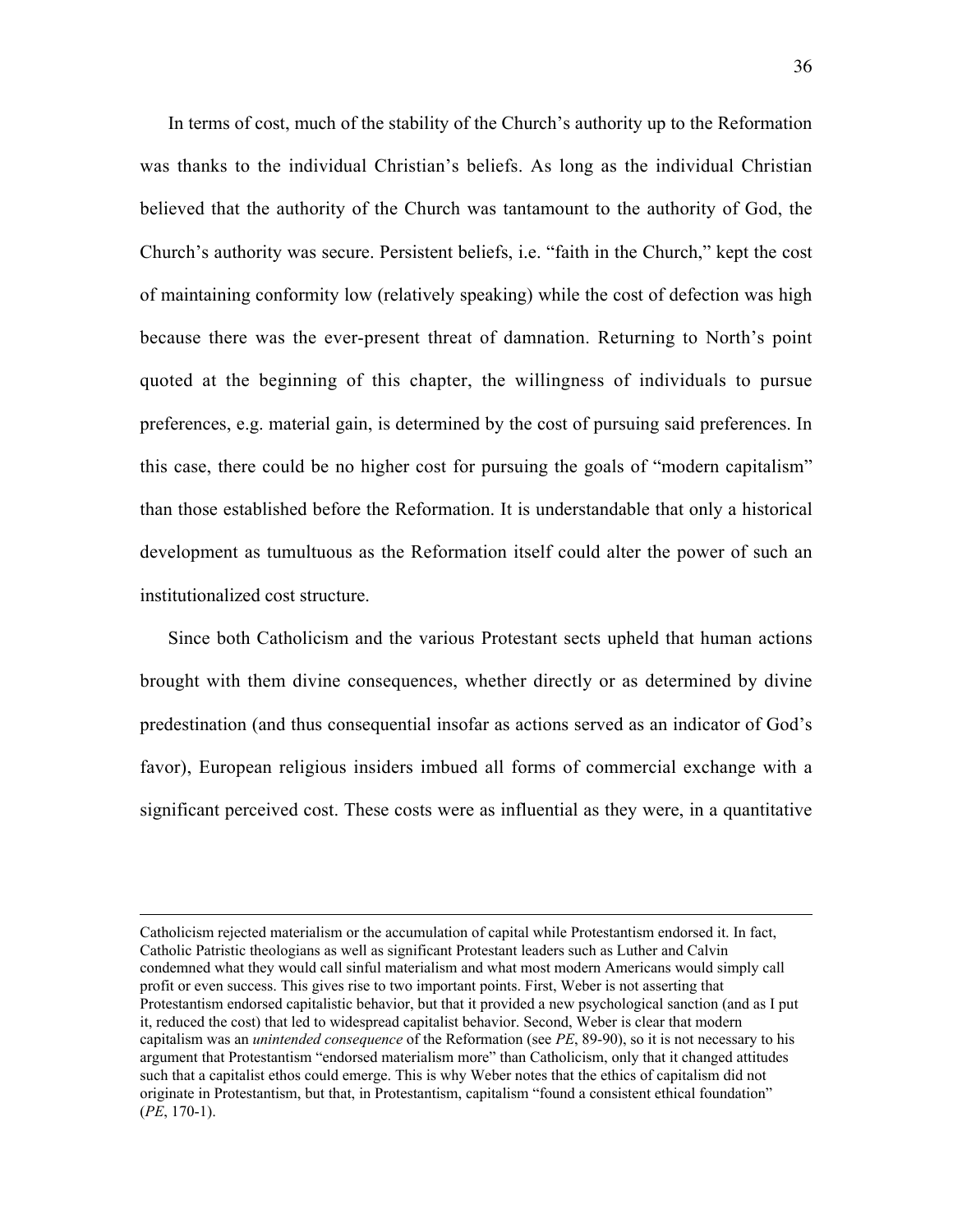sense, intangible. That is to say, Europeans perceived a spiritual and social cost<sup>55</sup> that came capitalistic behavior. Thus, Weber claims that the Reformation changed *attitudes* instead of giving birth to capitalism: "The effect of the Reformation as such was only that, as compared with the Catholic attitude, the moral emphasis on and the religious sanction of, organized worldly labour in a calling was mightily increased."<sup>56</sup> This resulted in marginal changes leading to a generally permissive attitude towards the pursuit of profit, which stood in stark contrast to the condemnation of such pursuits in Pre-Reformation Europe.

If we assume that individuals and organizations respond to changing costs in a way so as to minimize the costs they incur, then the increase in capitalist activity which Weber ascribes to the Reformation is not only plausible, but also expected.<sup>57</sup> The idea of the calling, as Weber illustrates, created a newfound enthusiasm for vocational success, and on a continent undergoing a process of labor specialization, the pursuit of success, both through personal achievement and interpersonal exchange, proliferated under the permission (and even encouragement) of new theological tenets. These changes constitute a change in the costs of exchange for Reformation-era and post-Reformation Christians: the sanctions of the calling were simultaneously a duty or obligation to the Protestant for a certain kind of behavior and a reduction in the cost of that behavior.

<sup>&</sup>lt;sup>55</sup> Since Weber's analysis focuses on "psychological sanction" as opposed to, for example, social ostracism, this analysis will focus on what I have called a "spiritual cost" of capitalistic behavior, since Weber is clearly referring to religious beliefs and their impact when speaking of psychological sanctions. By "spiritual cost," I am referring to the perceived cost of or repercussions for human action on earth in the afterlife; that is to say, the posthumous cost that became the soul's burden.  $56$  *PE*, 83.

 $57$  This may seem to now resemble a neo-classical interpretation of behavior through cost-benefit analysis, but it must be reemphasized that these interpretations of cost are based on subjective religious constructs rather than empirical data.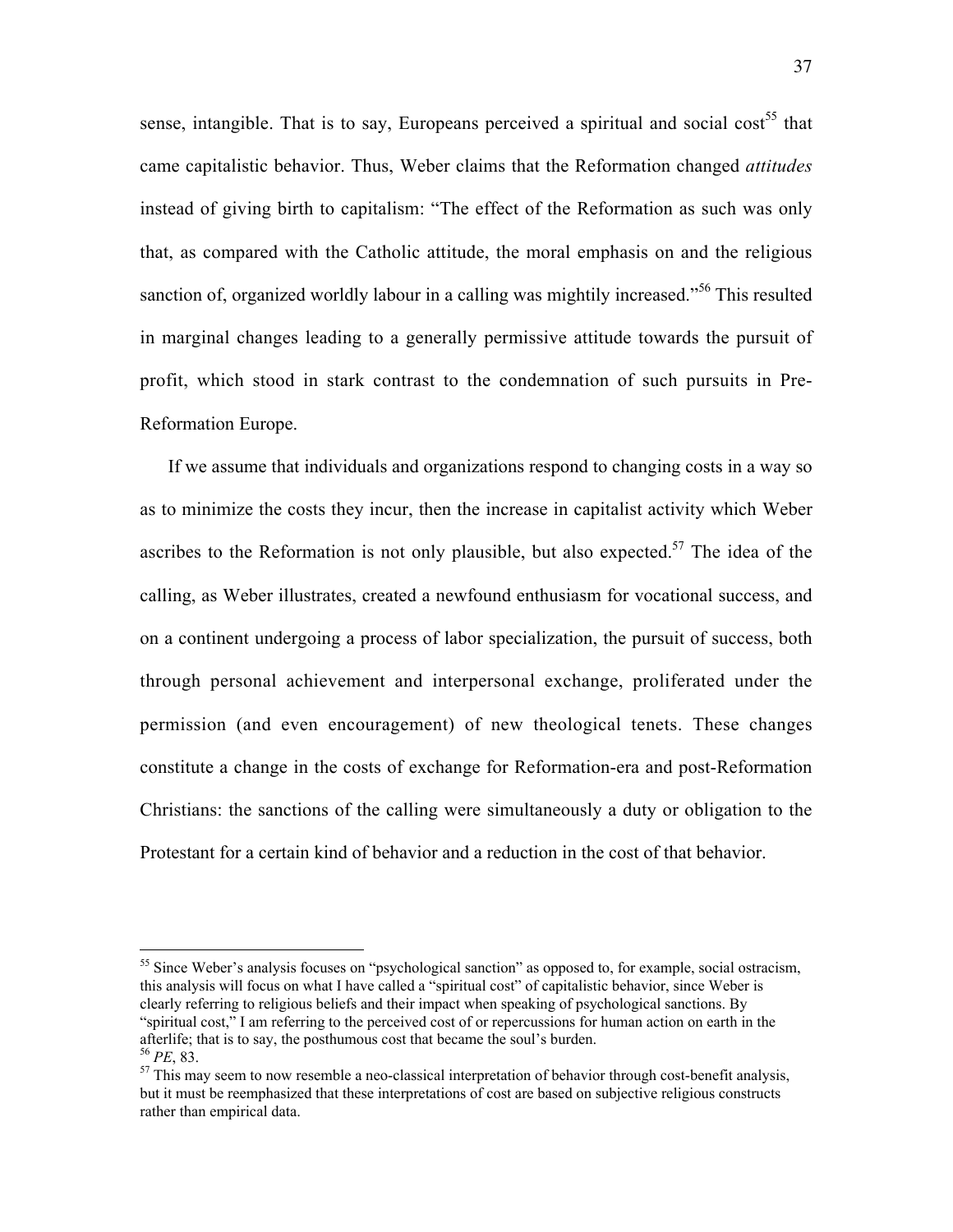The idea of the calling directly translates into a reduction of cost because it reduces the burden of spiritual risk in engaging in capitalist activity. Unfettered by the fear of repercussions in the afterlife, Protestants could engage in the rationalized labor described by Weber at a lower perceived cost than ever before. Capitalism demands that attention be paid to worldly activity; Weber explains that, prior to the Reformation,

…the most important thing was the fact that the man who, *par excellence,* lived a rational life in the religious sense was, and remained, alone the monk. Thus asceticism, the more strongly it gripped an individual, simply served to drive him farther away from everyday life, because the holiest task was definitely to surpass all worldly morality.<sup>58</sup>

From such a worldview, the cost of engaging in worldly capitalism is unacceptably high. Inner-worldly asceticism offered a mode of thought through which the cost of capitalist activity was reduced to a more acceptable level for the average European Protestant.

Though gradual, the changes initiated by the Reformation were momentous. While North does not address such a phenomenon, belief in an omnipotent deity in a context heavily influenced by religion can have the effect of efficient enforcement between multiple parties, one of which being the believer and another being the godhead (who, in the Abrahamic religions, is both member to and enforcer of religious covenant). As in all the Abrahamic religions, the Christian godhead was considered omnipotent and omniscient. This has powerful psychological ramifications. Just as most modern Americans are prone not to steal for fear of legal punishment,<sup>59</sup> European Christians during and after the time of Luther were taught to fear repercussions in their afterlife from a God who punished sin.<sup>60</sup>

Before the Reformation, dedicating oneself to his or her craft for the sake of profit came with a high spiritual cost: even if one could doggedly pursue a given craft, they

 $58$  *PE*, 120-1.

 $59$  Moral and religious sentiments, no doubt, often play their part here as well.

 $60$  This is not to imply that Europe lacked other forms of enforcement during this time.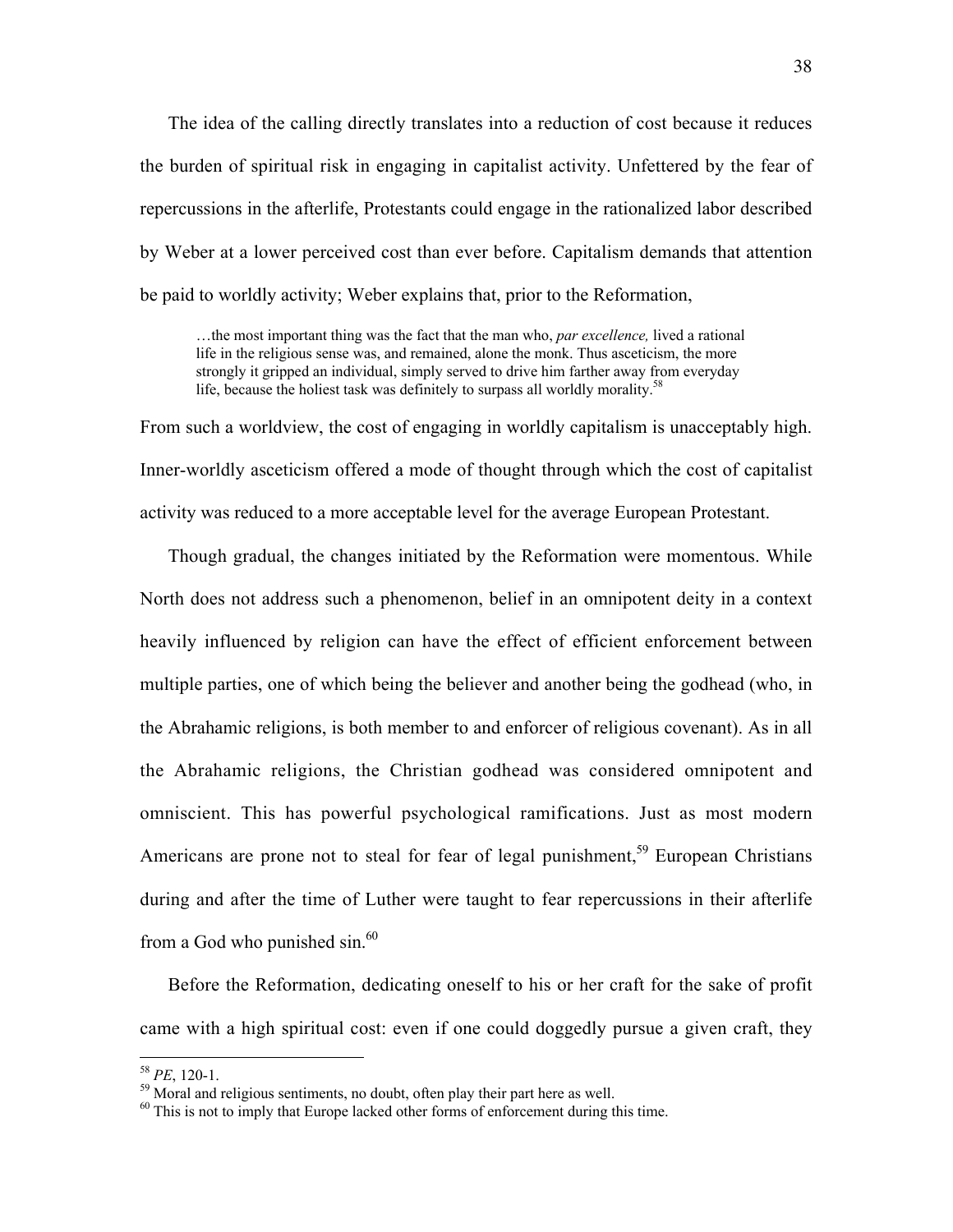could not avoid the omniscient enforcement of the deity. As Weber acknowledges, this was a powerful psychological factor keeping modern capitalism at bay. It is argued below that while Protestantism did not eliminate this cost structure –after all, Protestants did not reject the existence of an omnipotent and omniscient God– it had the effect of greatly reducing costs with respect to capitalistic behavior. That is to say, combined with secularization, the Reformation established a cost matrix in which modern capitalism could develop.

So what *exactly* changed? While Weber denies that modern capitalism could have emerged only as a direct result of the Protestant Reformation,  $61$  he clearly believes that it played a significant role in motivating change. Weber explains this in terms of an ideal –the calling– rather than in terms of mechanisms that altered institutional matrices. Using North's theory of costs, however, we gain better insight into these unexpressed mechanisms. As Protestantism gained increasing momentum, Catholicism and Protestantism became competing institutions, the former asserting the cost structure described above while the latter offered a contrasting cost structure, one that asserted that the *avoidance* of worldly vocational obligations (the same sort of avoidance endorsed by Catholic dogma) brought with it the equivalent punishment of damnation in the form of not being granted predestined salvation, i.e. being a member of the "elect."

With the spread of Protestantism, the cost structure was altered such that the cost of engaging in restricted capitalistic exchange was dramatically reduced because it no longer carried with it the burden of risking damnation. I say "restricted," as opposed to unfettered or free, here because Weber is careful to note that Protestant leaders such as Calvin opposed the capitalistic pursuit of gain for its own sake, even if they helped it

<sup>61</sup> *PE,* 91.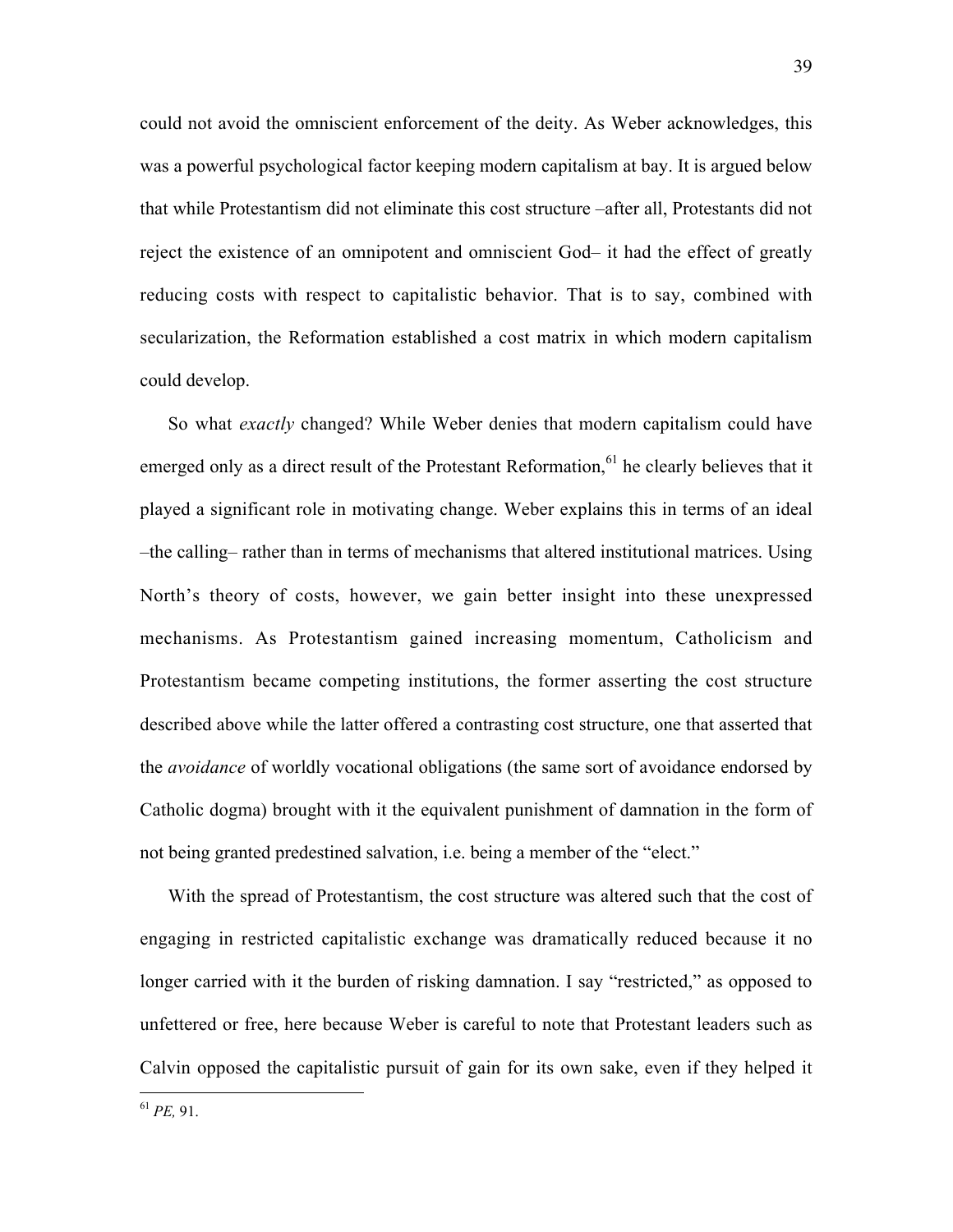grow in Europe and America: "We cannot well maintain that the pursuit of worldly goods, conceived as an end in itself, was to any of them of positive ethical value."<sup>62</sup> Thus, when I assert that Protestantism lowered the costs of capitalistic exchange, I mean it in an prolonged sense –Protestantism led to a reduction in the cost of modern capitalistic behavior, but not immediately.

Given enough time, these cost reductions could also lead to the creation of new incentive structures, according to Weber's account. The idea of the calling, as noted above, reduced the cost and risk of engaging in capitalistic activities, making it a newly viable alternative form of behavior for Christians living in a European context in which technology was advancing and labor was becoming more specialized. In assessing "practical pastoral work," Weber also notes that the reduced costs associated with capitalistic behavior were imbued with new incentives for engaging in such behavior. Weber explains that when faced with the spiritual loneliness of Calvinism, pastors and preachers reinterpreted Protestant beliefs in order to make the Protestant message less fatalistic. One of the ways of accomplishing this was for the individual believer to assumer his or her own predestined salvation, and then live his or her life accordingly: "The exhortation of the apostle to make fast one's own call is here interpreted as a duty to attain certainty of one's own election and justification in the daily struggle of life."<sup>63</sup> The practical result of this is an incentive for pursuing vocational success as a means of confirming one's salvation. North explains that this relationship between costs and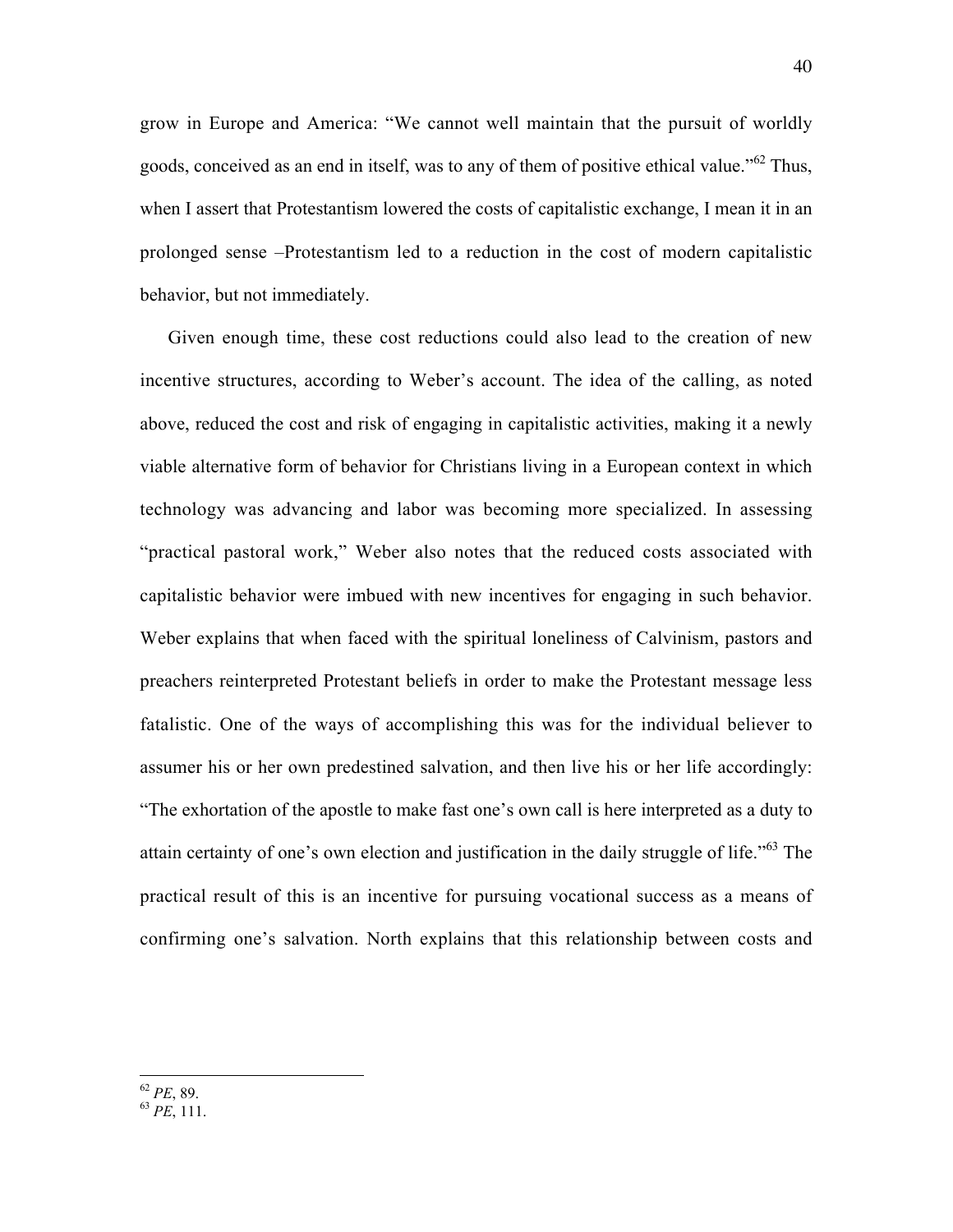incentives is to be expected given that incentives are "imbedded" in institutional constraints.<sup>64</sup>

Here we see the implications of unintended consequences at work –something which I discuss in greater detail in Chapter IV. New interpretations of the Protestant message, according to Weber, supplemented the reduced cost discussed above with incentives to take one's vocation seriously and pursue it rigorously, that reason being earthly success as an indication of divine grace. Thus, cost is not the only factor at work here –though I assert it is the primary factor to consider– because it brought with it the creation of new incentives to engage in capitalist activity that previously did not exist.

## *iii. Religion as an Institutional Force*

The description above of the changes generated by the Reformation is only a summary. The process was, after all, a gradual development rather than a sudden shift in institutional dominance or cost structure.<sup>65</sup> Weber understands this development in terms of the following stages: Luther's initiation, theological and ethical appropriation by Calvin and other Protestant sects, and the rise of a secular capitalist ethos (in which Weber believed English Protestant sects played an especially important role). Weber leaves the last of these stages largely unexplained, drawing similarities between religious and capitalist ethos rather than elucidating how one precipitated or affected the other. I will attempt to fill in some of these gaps.

Weber ascribes a new interpretation and sanction of the calling to Luther, but he does not credit Luther with creating the modern spirit of capitalism: "…it is hardly necessary

<sup>&</sup>lt;sup>64</sup> North, 74.

<sup>65</sup> That is to say, we are not here concerned with what North calls "discontinuous change" (see *ibid*., 89- 91).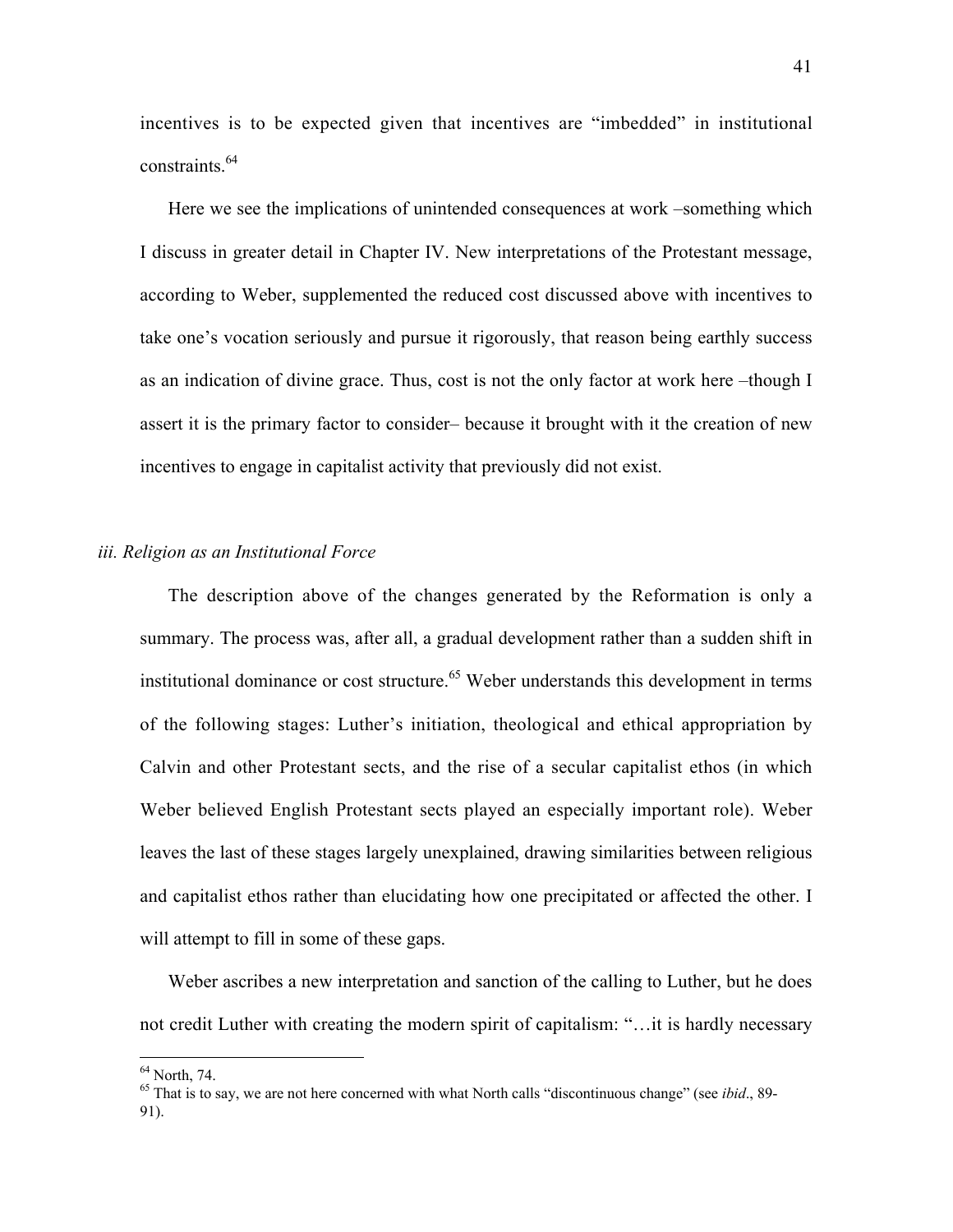to point out that Luther cannot be claimed for the spirit of capitalism in the sense in which we have used that term... or for that matter in any sense whatever." Overall, Weber interprets Luther as highly "traditionalistic" and believes that his views on usury and interest were "from a capitalistic view-point, definitely backward."<sup>66</sup> Thus, it is clear that Weber believed the development of a spirit of capitalism to be a later development, one that was better ascribed to Luther's successors than to the father of the Reformation himself. Luther, it follows, did not have a *direct* impact on the changes in cost described above.

Weber points to Calvinism as the true herald (though not the advocate) of the capitalist ethos: "Although the Reformation is unthinkable without Luther's own personal religious development… without Calvinism his work could not have had permanent concrete success."<sup>67</sup> Calvinism marked the first dramatic shift in reducing the perceived risks of engaging in what would later be characterized as capitalist behavior. Weber lays out two simple assumptions advocated by Calvinist pastors, both of which have the effect of reducing the cost of pursuing economic gain or success while providing incentives for such pursuits. The two assumptions go as follows:

On the one hand it is held to be an absolute duty to consider oneself chosen, and to combat all doubts as temptations of the devil, since lack of self-confidence is the result of insufficient faith, hence imperfect grace… On the other hand, in order to attain that self-confidence intense worldly activity is recommended as the most suitable means. It and it alone disperses religious doubts and gives the certainty of grace.<sup>68</sup>

In the same way that Catholic theology created a high price for pursuing material gain, Calvinism created an equivalent high price for *avoiding* material success (though not for its own sake). Neglecting one's material obligations meant watching one's own

<sup>66</sup> *PE*, 82-3. <sup>67</sup> *PE*, 87. <sup>68</sup> *PE,* 111-12.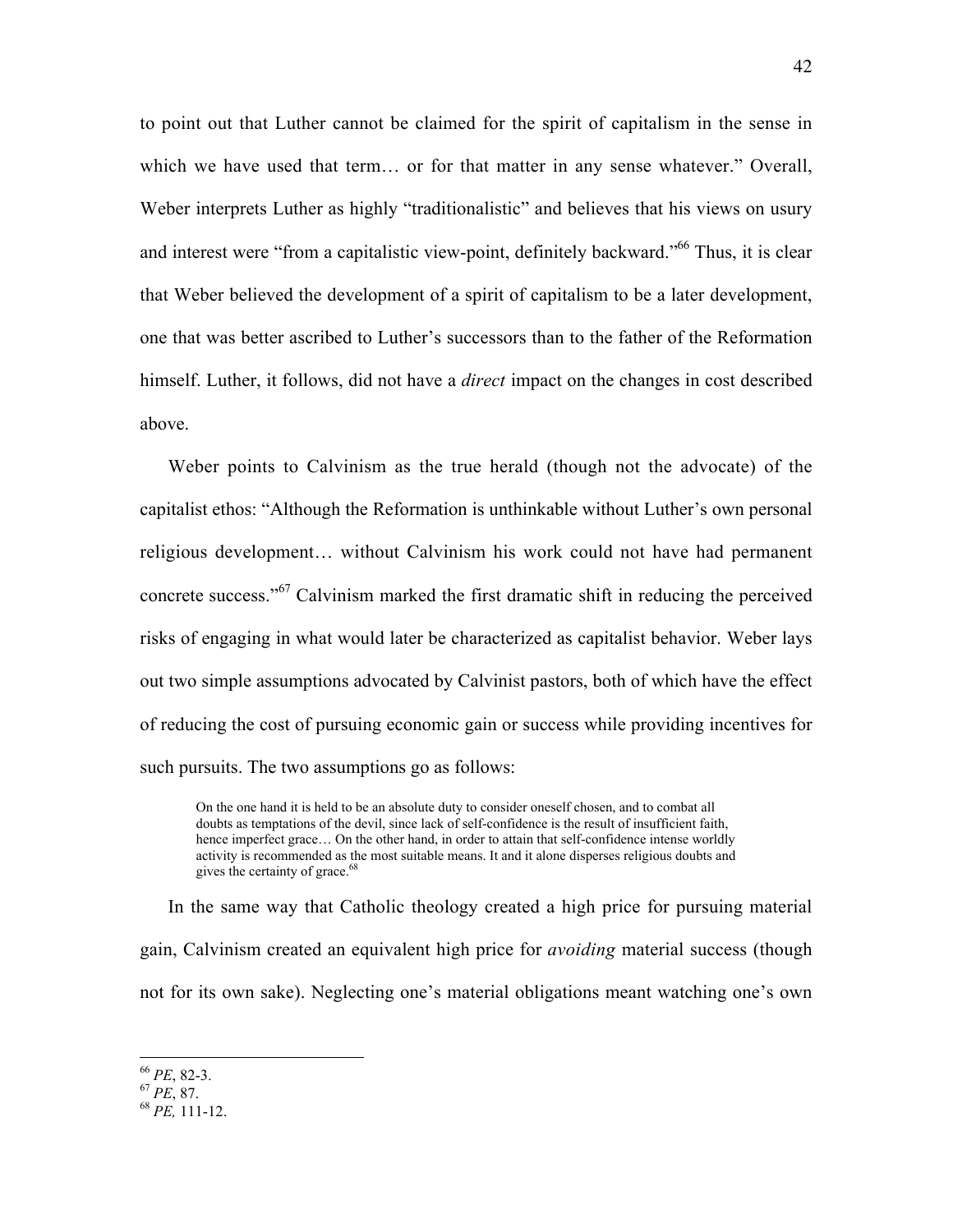salvation slip away. And while Calvinism did not endorse the modern capitalist pursuit of gain *for its own sake*, the reduction in cost upon which modern capitalism grew was established. Weber explains the theological sanction for such a cost reduction: "For if that God, whose hand the Puritan sees in all occurrences of life, shows one of his elect a chance at profit, he must do it with a purpose."<sup>69</sup>

North's theory would predict that freely sanctioned material gain would spread with the growth of Calvinism and similar theological teachings since the reduction in the cost of such gain and the theology of Calvinism were inseparable. Other Protestant sects, such as the Pietists and the Methodists, traveled this path farther still. Weber saw the rationalism of Calvinism as the culprit behind spreading the groundwork for capitalism, $\frac{70}{2}$ but the mechanism behind this rationalization –only implicitly expressed by Weber– was a reduction in perceived costs.

This institutional cost interpretation of Weber's thesis also yields insight into the very nature of an "ethic" or "ethos" for Weber. I return to a quote already mentioned above.<sup>71</sup> in which Weber explains that what distinguishes modern capitalism from its capitalist predecessors is "a peculiar ethic." Weber continues, "The infraction of its rules is treated not as foolishness but as forgetfulness of duty." Here we see that the modern capitalist ethic possesses two traits: the ethic is binding and it does not elicit contemplative reflection or consideration. The first of these traits is implied by use of the word "duty," implying obligation. This is reminiscent of the binding nature of institutions described by North: while it is possible to change institutions, they nonetheless constrain our ability to act and behave in certain ways through both formal and informal constraints. The

<sup>&</sup>lt;sup>69</sup> *PE*, 162.<br><sup>70</sup> *PE*, 117.

 $^{71}$  See footnote 3 above, and *PE*, 51.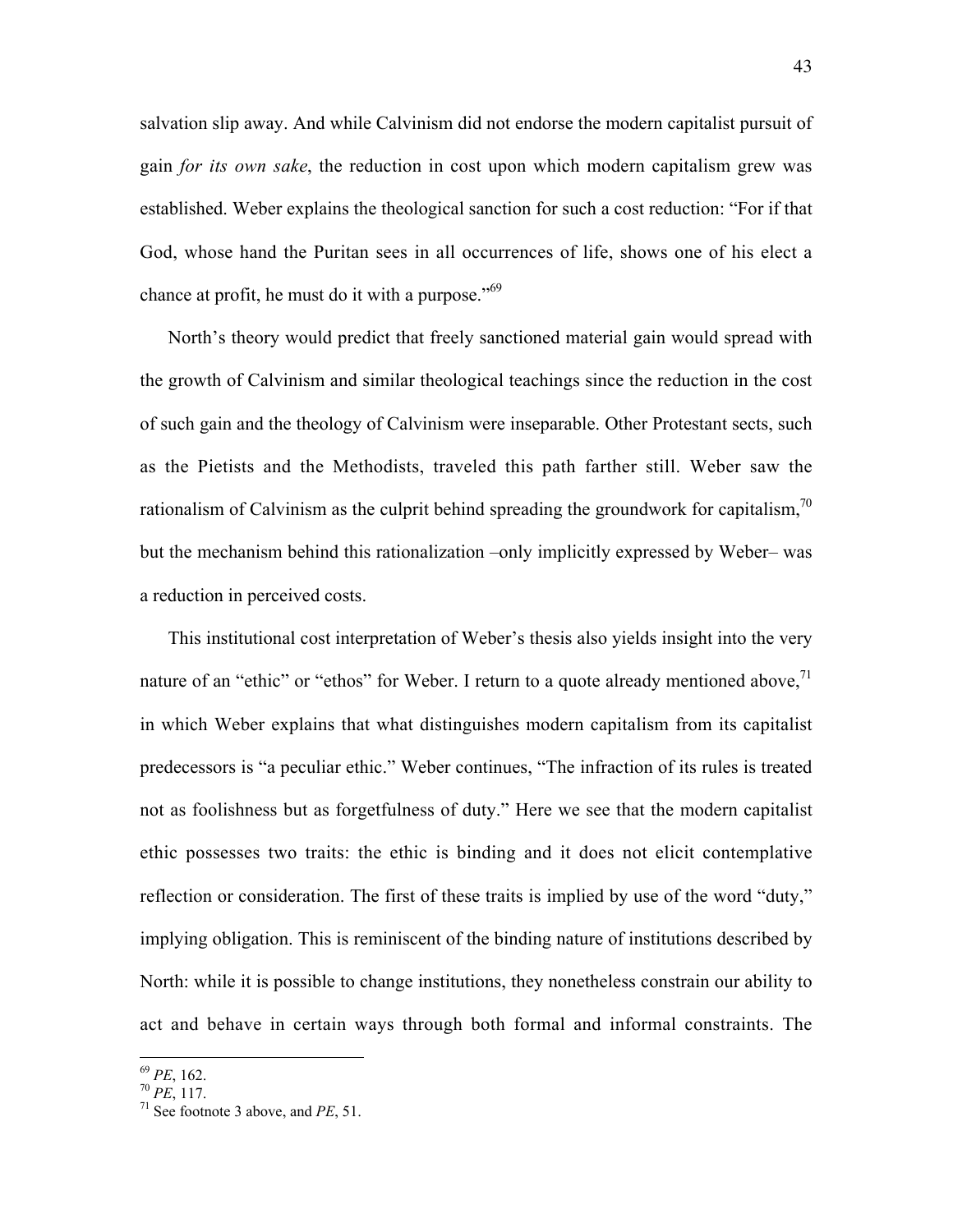constraints, in turn, also create incentives. In this sense, individuals, as inhabitants of an economic world, are bound to oblige these institutional constraints to the extent that individuals or groups do not have the capability or initiative to change the institutional matrix. These institutions become our "duty." The second trait, that adhering to these constraints is a thoughtless, even instinctual act, is implied by the fact that violating an institutional constraint is not "foolish" (for how can one be unaware of a duty that is pervasive and of which one is constantly reminded?) but "forgetful," implying that one is simply neglecting what should be thoughtless or non-contemplative.

Thus, what Weber describes as the ethic of modern capitalism is no different from what North describes as a system of institutional informal constraints, constraints that are binding and simultaneously as obvious to those who live under them as they are noncontemplative. Where Weber writes, "it was in the ethic of ascetic Protestantism that [capitalism] first found a consistent ethical foundation,"<sup>72</sup> we can now read as "it was in the *institutions* of ascetic Protestantism that capitalism first found a consistent *institutional* foundation." Weber is referring to a specific set of institutional structures, which he identifies as a capitalist ethos. In other words, though he did not possess the analytic tools to express it in the beginning of the twentieth-century, Weber is proposing an institutions theory argument for the development of modern capitalism.

What remains to be explained is the final product: a secularized spirit of capitalism, most fully realized in the United States, according to Weber.<sup>73</sup> Already we have seen that Weber's conception of the influence of religion can be understood in terms of reducing the cost of capitalist behavior. But how could this cost reduction shed the religious

<sup>72</sup> *PE*, 170. <sup>73</sup> *PE*, 182.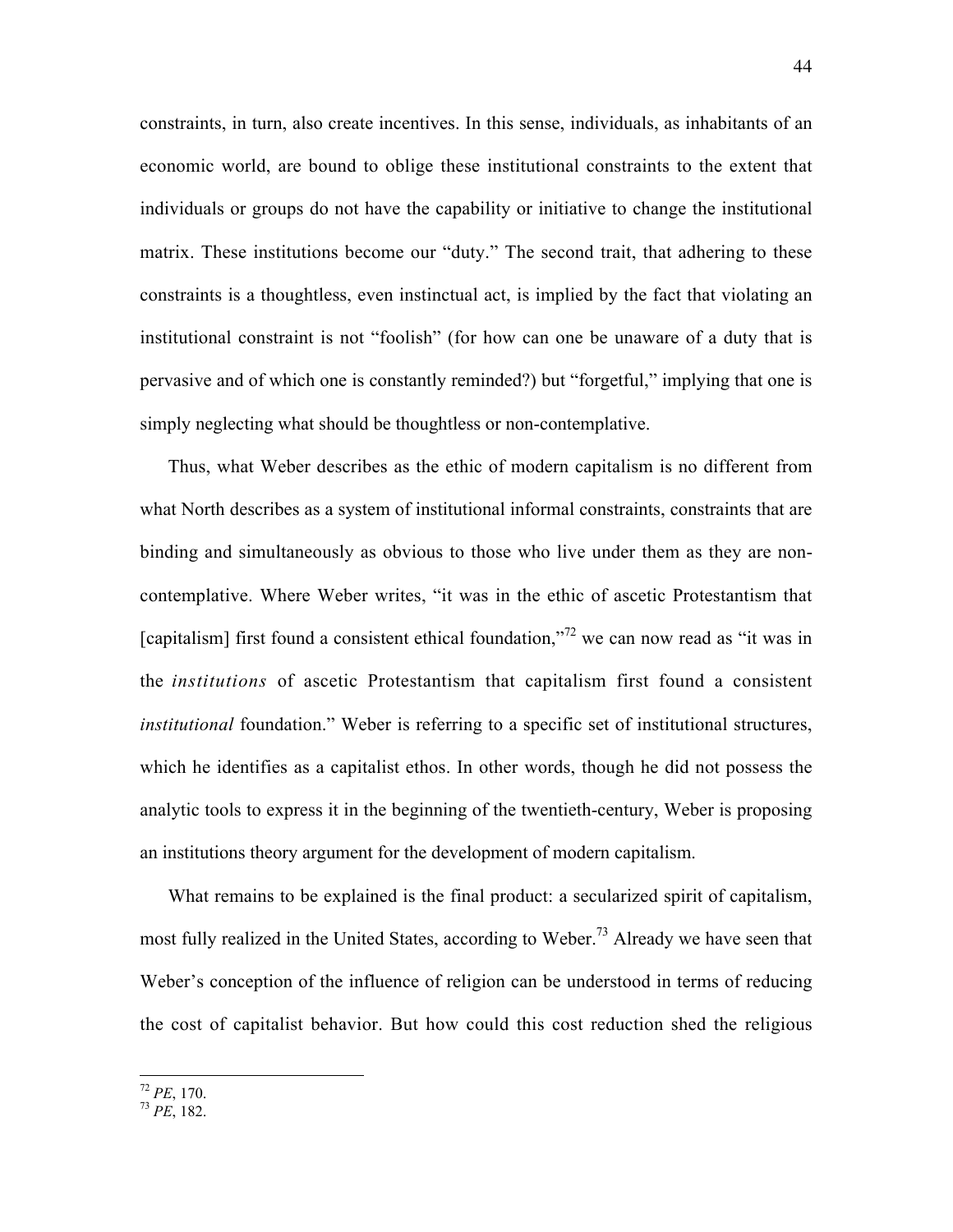components with which it was founded? North offers the answer that the capitalist kernel in the religious shell could persist despite secularization because of the nature of interaction between institutions and organizations and the importance of costs. North stipulates early in his analysis that

Institutions, together with the standard constraints of economic theory, determine the opportunities in a society. Organizations are created to take advantage of those opportunities, and, as the organizations evolve, they alter the institutions. The resultant path of institutional change is shaped by (I) the lock-in that comes from the symbiotic relationship between institutions and the organizations that have evolved as a consequence of the incentive structure provided by those institutions and (2) the feedback process by which human beings perceive and react to changes in the opportunity set.<sup>74</sup>

The discussion above has been focused on this "feedback process" whereby Europeans reacted to the new opportunity set of lower costs created by Protestant theology. Organizations most likely played a role in these developments as well. The Reformation was coincidental with the specialization of labor in Europe and the rise of organizations implied by the specialization of labor, such as guilds. According to North, these organizations would serve as the carriers of the Protestant ethic into a new, secular context. Most important of all, the loosening of constraints on capitalistic behavior allowed these organizations to utilize labor and capital in a way that was previously unacceptable on the individual and organizational levels. That is to say, they were able to mobilize for profit more than ever before, leaving industries of sustenance behind.

By developing in regions where the idea of the calling and inner-worldly asceticism were prevalent, organization would gain a vested interest in the systematic and rationalized labor that proliferated under the theological permission of Protestant thought. Technological advancements evolving beyond cottage industry organization was, no doubt, significant in these developments. The Protestant ethic, however, provided the

74 North, 7.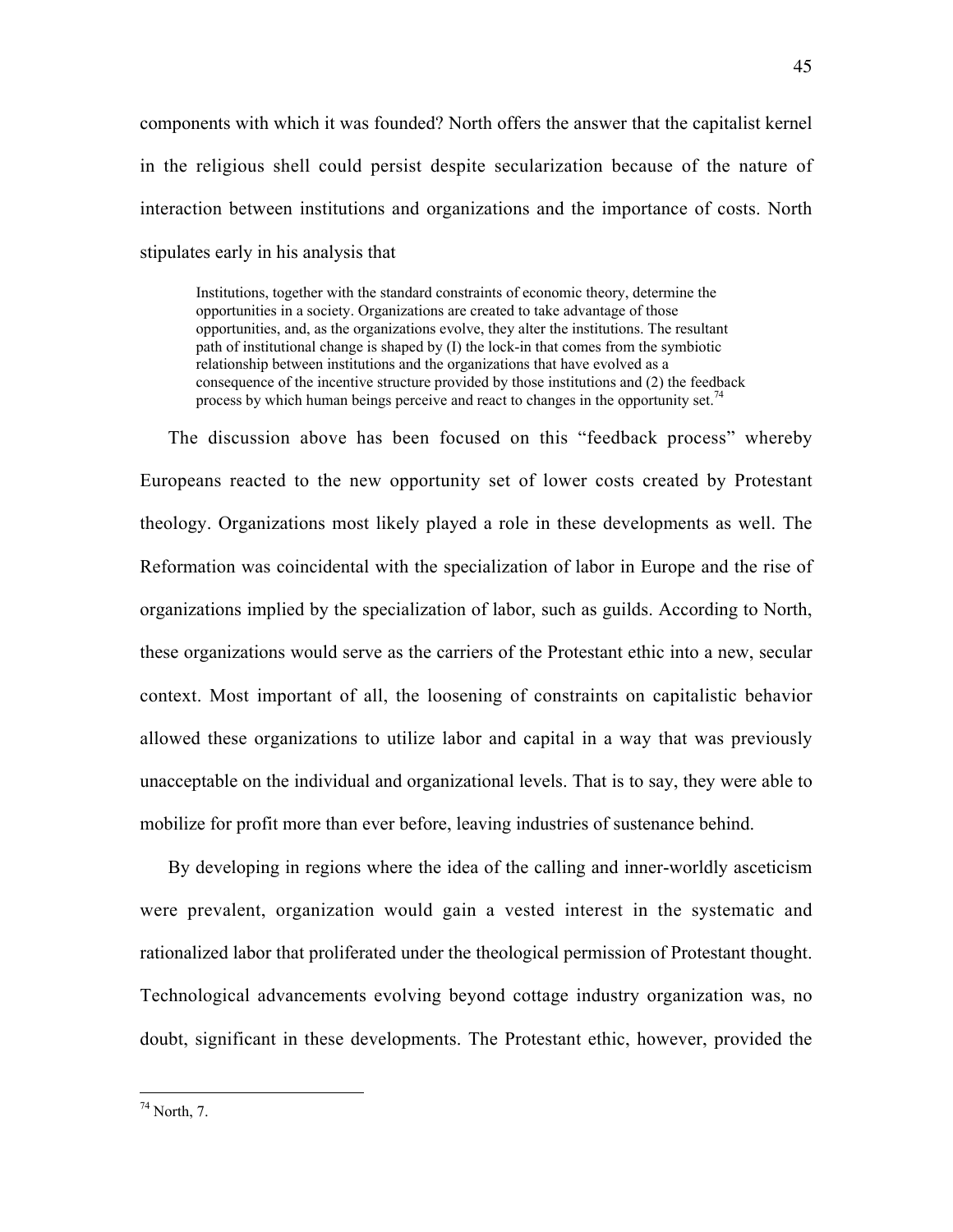ethical framework from which many organizations could first experiment with capitalist exchange on a wide scale. Below, I discuss the importance of this permitted experimentation, as it is central to the question of *why the Reformation?* Similarly, we can now understand Weber's observations concerning rationalization in terms of cost and organizations: theological aspects of the Reformation reduced the cost of capitalist behavior and organizations pursued the opportunity for new gains. The rationalization of labor and, from this, society was subsequently accelerated.

It should be emphasized that according to North's theory these organizations would have emerged in response to the ethical changes already noted above. Thus, the most significant change brought on by the Reformation was the reduction in cost that has been the focus of this analysis; organizations played a secondary role by gaining from the potential advantages of this "ethical foundation." The secondary role of organizations in this sense is determined by the fact that the Reformation created new sanctions not just on an organizational level, but also on an individualistic and personal level. Thus, the point that Weber emphasizes is that the Reformation brought a new order to daily life for the individual. Any repercussions this may have had on the way organizations functioned would have been a consequence of this new order.

Weber makes a convincing argument that by initiating a reduction in costs of engaging in capitalist activity, the institutional structures we now identify as capitalistic could survive the secularization of the Enlightenment and industrialization through the collective endorsement of organizations that benefited from the (eventually) unfettered sanctions initially generated by the idea of the calling. If the Reformation reduced costs of capitalist exchange, as has been argued above, then the Reformation created an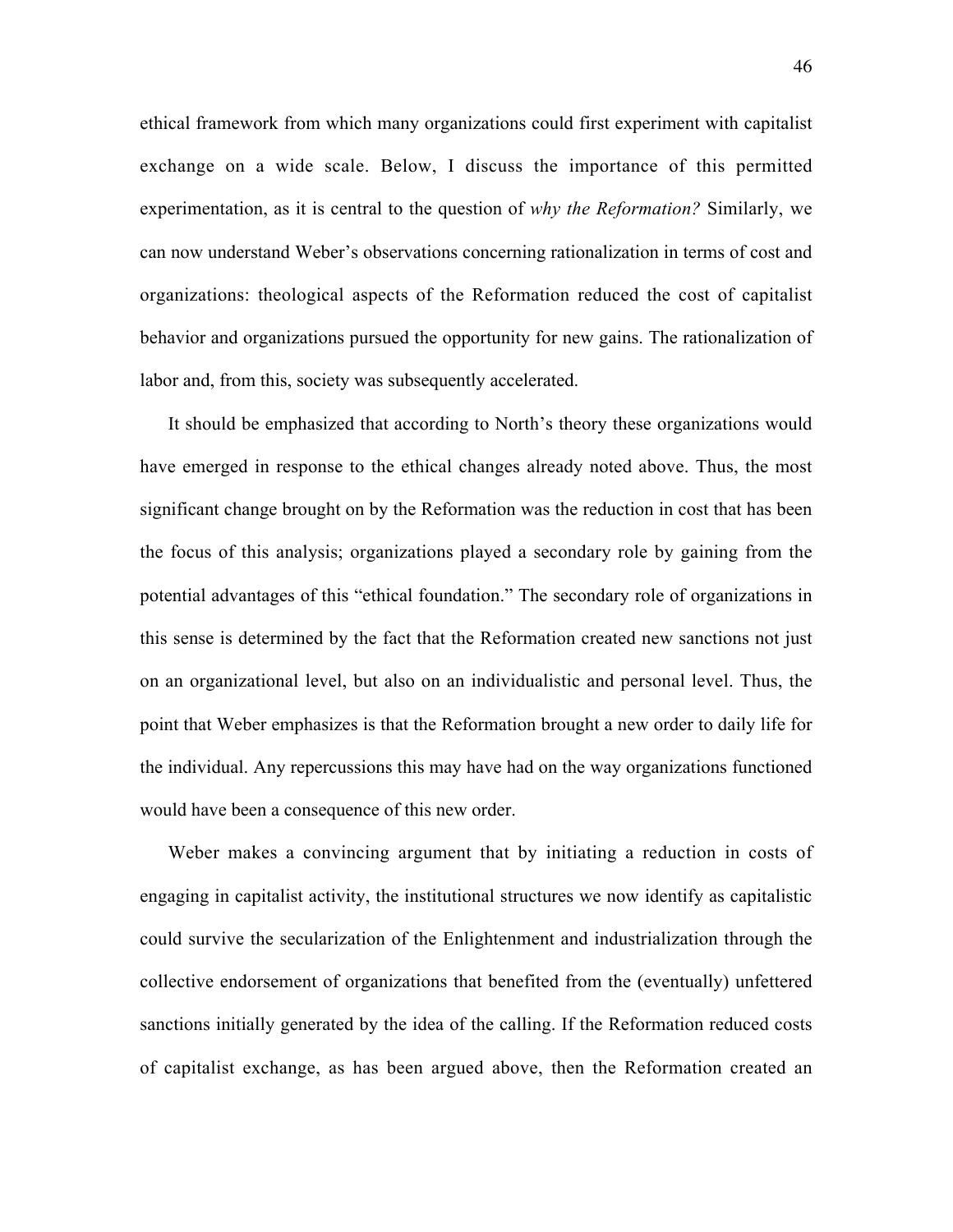opportunity set in which relatively (that is, relative to earlier periods) unfettered capitalist exchange was an option. It is wholly feasible that incremental changes in Europe's many institutions could eliminate components of the original appearance of this institutional matrix while retaining others. Indeed, the recession of religion in Europe would only enhance the cost-reducing effects the Reformation had created by further eroding the restrictions of religious dogma. That "the religious roots died out slowly, giving way to utilitarian worldliness<sup> $275$ </sup> will be given greater attention in Chapter IV, where I will further explain how costs, discussed above, are especially important in understanding the institutional stability described by Weber and institutional stability in general.

The Reformation was not a necessary condition for the emergence of a capitalist ethic, but it is reasonable to assert that it had a significant influence on the development of capitalism. Indeed, religion may not have been the most efficient lens through which a capitalist vision could come into focus, but North reminds us that history is not determined by efficiency. If history works through path-dependence, and "history is always derived from past history,"76 it should come as no surprise that "one side of the causal change<sup>77</sup> might lie in the momentous changes of the Protestant Reformation. This *possibility* is, after all, the whole of what Weber suggests: in explicit opposition to Marx's historical materialism, the conclusion of Weber's essay invites further analysis of the phenomenon, not a final word.

The plausibility of a persistent phenomenon like the capitalist ethic emerging from the Reformation is further enhanced by the decentralizing effect of the Reformation itself. The diversity of the Protestant sects, as opposed to a singular, unified Catholic Church, in

<sup>&</sup>lt;sup>75</sup> *PE*, 176.<br><sup>76</sup> North, 118.

<sup>77</sup> *PE,* 27.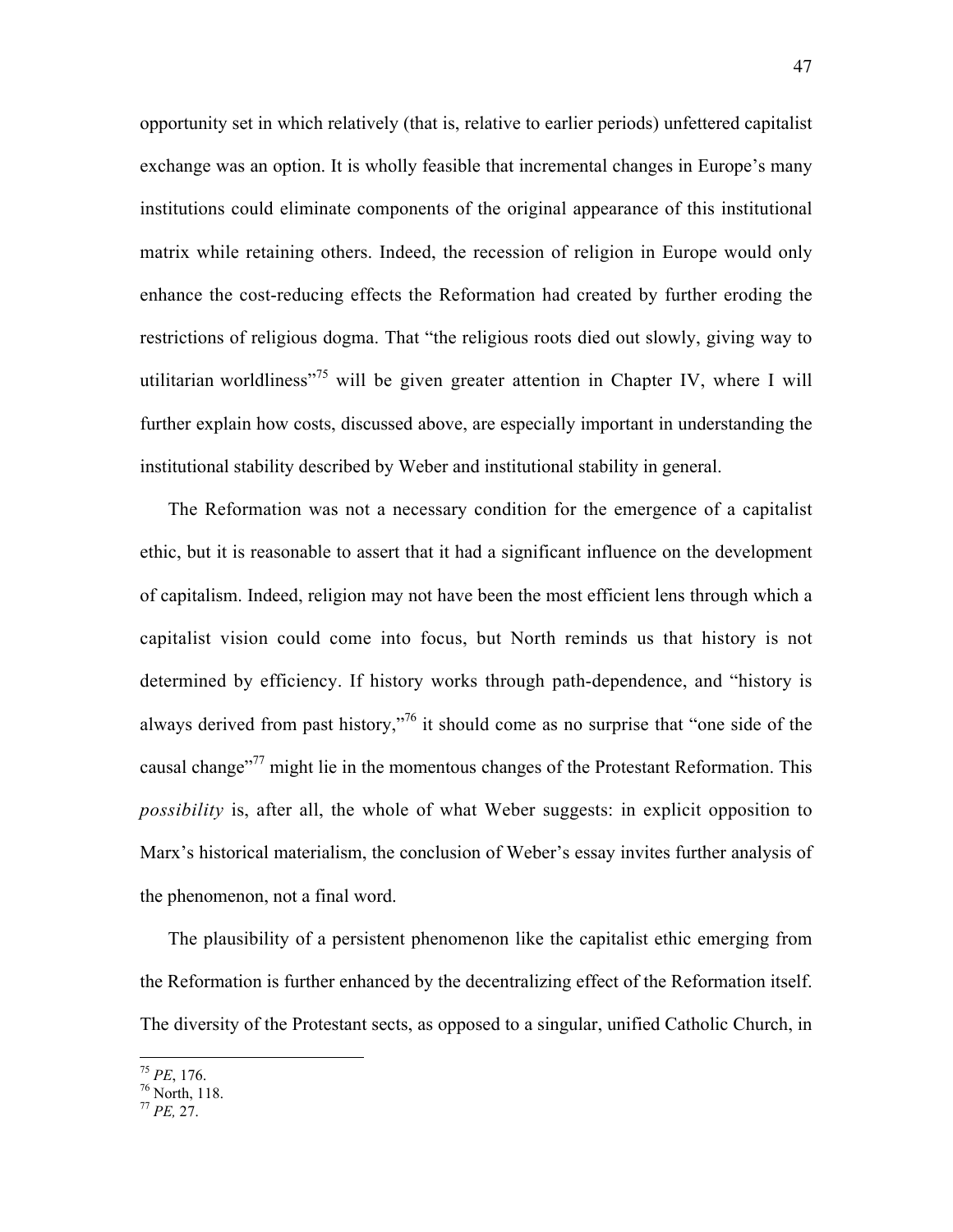itself, increased the likelihood that a persistent institutional structure might emerge. North explains that this is a simple matter of probability:

The society that permits the maximum generation of trials will be most likely to solve problems through time… Adaptive efficiency, therefore, provides the incentives to encourage the development of decentralized decision-making processes that will allow societies to maximize the efforts required to explore alternative ways of solving problems.<sup>78</sup>

The dramatic changes initiated by the Reformation allowed for a process of trial and error that was less likely under the purview of a unified Catholic Church. This is, no doubt, part of the reason why so many significant religious leaders emerged during the Reformation. It would be incorrect to describe the Reformation as a period of unrelenting free thought; quite the contrary, the Reformation introduced elaborate systems of constraint. Nonetheless, authority over theological ideas was less centrally regulated during the Reformation than it was under Catholic authority. This does not explain the relationship between capitalism and the Reformation, but it does explain why the phenomena described above were more likely to occur *during or after* the Reformation that prior to it.

To summarize, the Reformation provided the reduction in costs that allowed for experimentation in capitalist exchange. This, in turn, led to organizations gaining an interest in the maintenance of this exchange. Secularization eroded the religious traits of this institutional matrix, but did not affect this vested interest. This marks the first insight into the persistence of capitalist institutions beyond the Reformation, an issue I explore more fully in Chapter IV. The Reformation can thus be understood as a significant period of cost reduction in the larger process of rationalization, which was Weber's primary concern. Since capitalism is, no doubt, one of the most influential and significant forces

78 North, 81.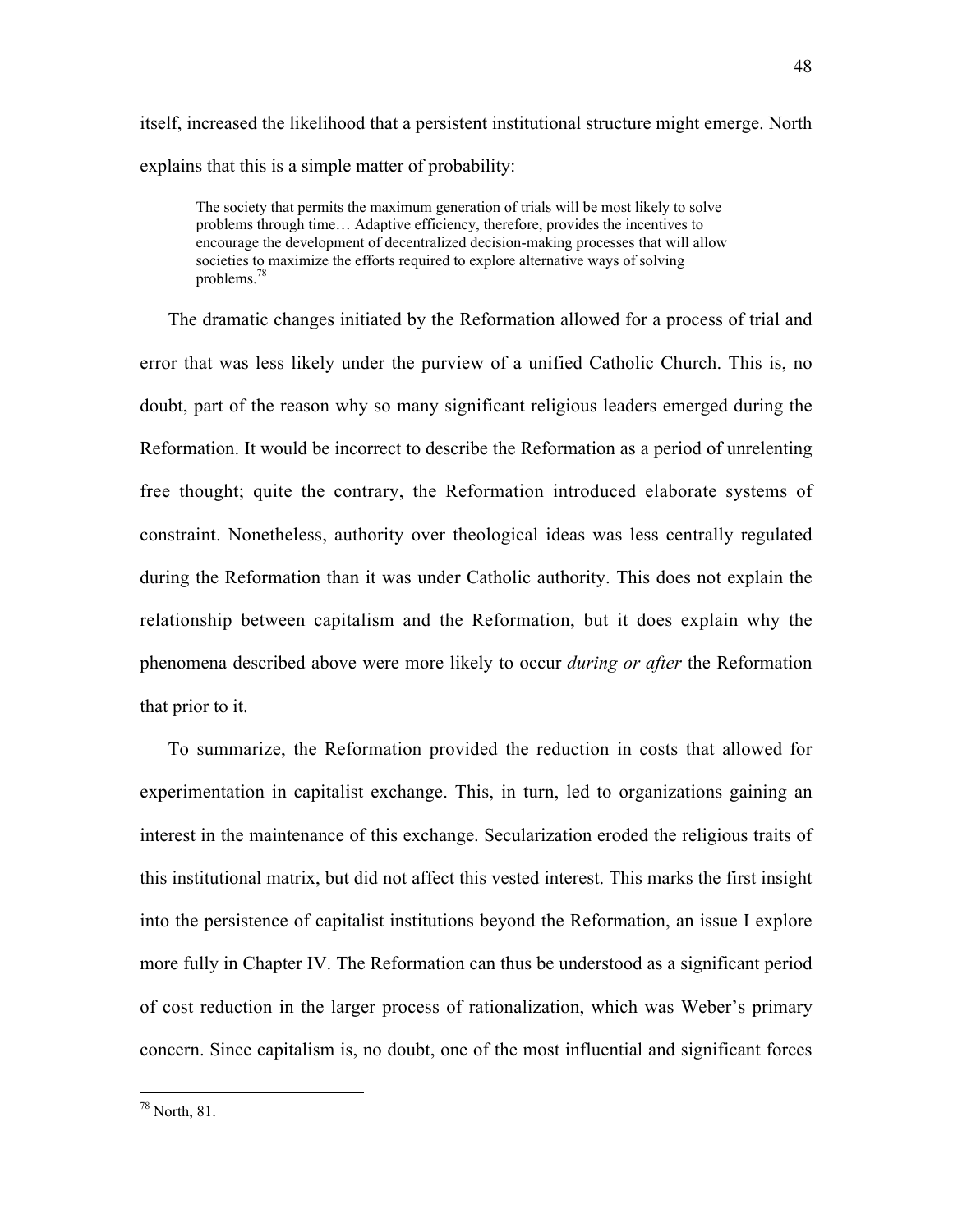in the rationalization process, any reduction in the cost of behavior associated with capitalism is a *de facto* accelerator of rationalization itself.

Such a cost reduction –if, in fact, this is what the Reformation amounted to– proved so successful that it persisted long after the religious fervor of the era had faded away. Weber's "iron cage," in more modern parlance, is best described as an entrenched or stable institutional structure. I will now turn my attention to a reflection on the significance of these conclusions with respect to the continued relevance of Weber's analysis. I will address both Weber's critics and what Weber and North, considered together, tell us about our understanding of history and the present.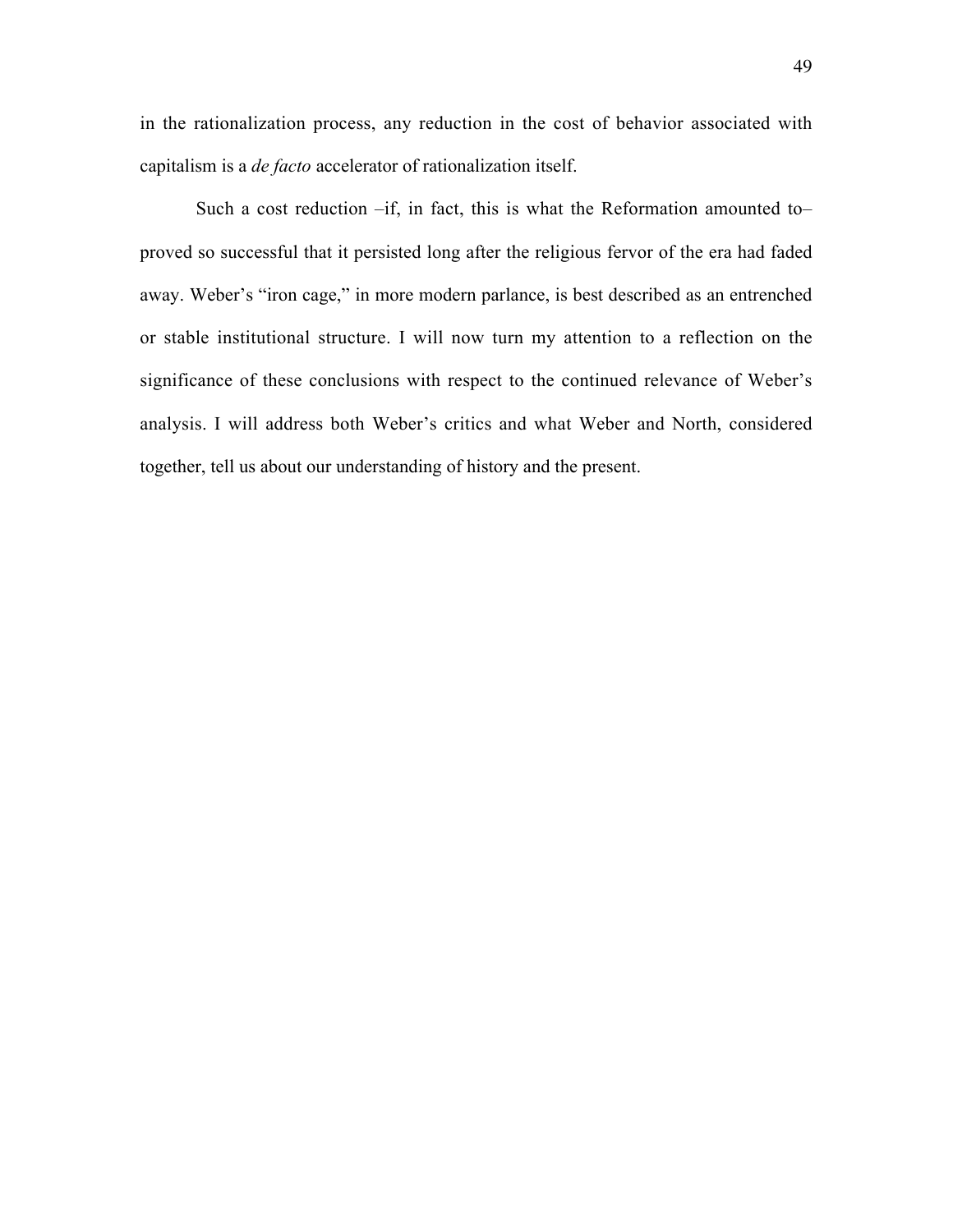## **CHAPTER III RESPONDING TO WEBER'S CRITICS**

Before addressing the lessons of this interpretation of Weber's thesis, it is necessary to address Weber's critics so as to substantiate that continued analysis of the thesis is worthwhile to begin with, having not been disproved or invalidated*.* It is well beyond the scope of this analysis to adequately survey and address all of the criticisms of Weber's thesis –even addressing the *major* criticisms would be a lengthy task in itself.<sup>79</sup> Perhaps the most widely used criticism of Weber's thesis is that it does not provide nearly enough evidence to support its ambitious claims. This was the standpoint of Felix Rachfahl, who first commented on Weber's thesis in 1909 and was one The Protestant Ethic's earliest critics.<sup>80</sup> Rachfahl's criticisms are some of the most significant to address by virtue of his being an early respondent to Weber's work and, as Kurt Samuelsson notes, most of his criticisms have been repeated by later critics in one form or another. $81$ 

*i. Felix Rachfahl*

Rachfahl's commentary is a worthwhile place to start, and Samuelsson cogently summarizes Rachfahl's criticisms as follows: 1. Rachfahl found the idea of an "ethicalreligious motivation" for modern capitalism dubious at best, noting that there could have been any number of other factors "motivating" the growth of modern capitalism; 2. Calvin's theology made strict restrictions on economic activity, implying that to associate

79 Gordon Marshall's *In Search of the Spirit of Capitalism* and *Presbyteries and Profits*, Kurt Samuelsson's *Religion and Economic Action*, S.N. Eisenstadts's *The Protestant Ethic and Modernization: A Comparative View*, and William H. Swatos Jr.'s and Lutz Kaelber's *The Protestant Ethic Turns 100: Essays on the Centenary of the Weber Thesis* are good sources to which one can turn in seeking a more thorough survey of Weber's critics. See also, Fanfani, 14-17.

<sup>&</sup>lt;sup>80</sup> Hamilton, 164.

<sup>&</sup>lt;sup>81</sup> Samuelsson, 9.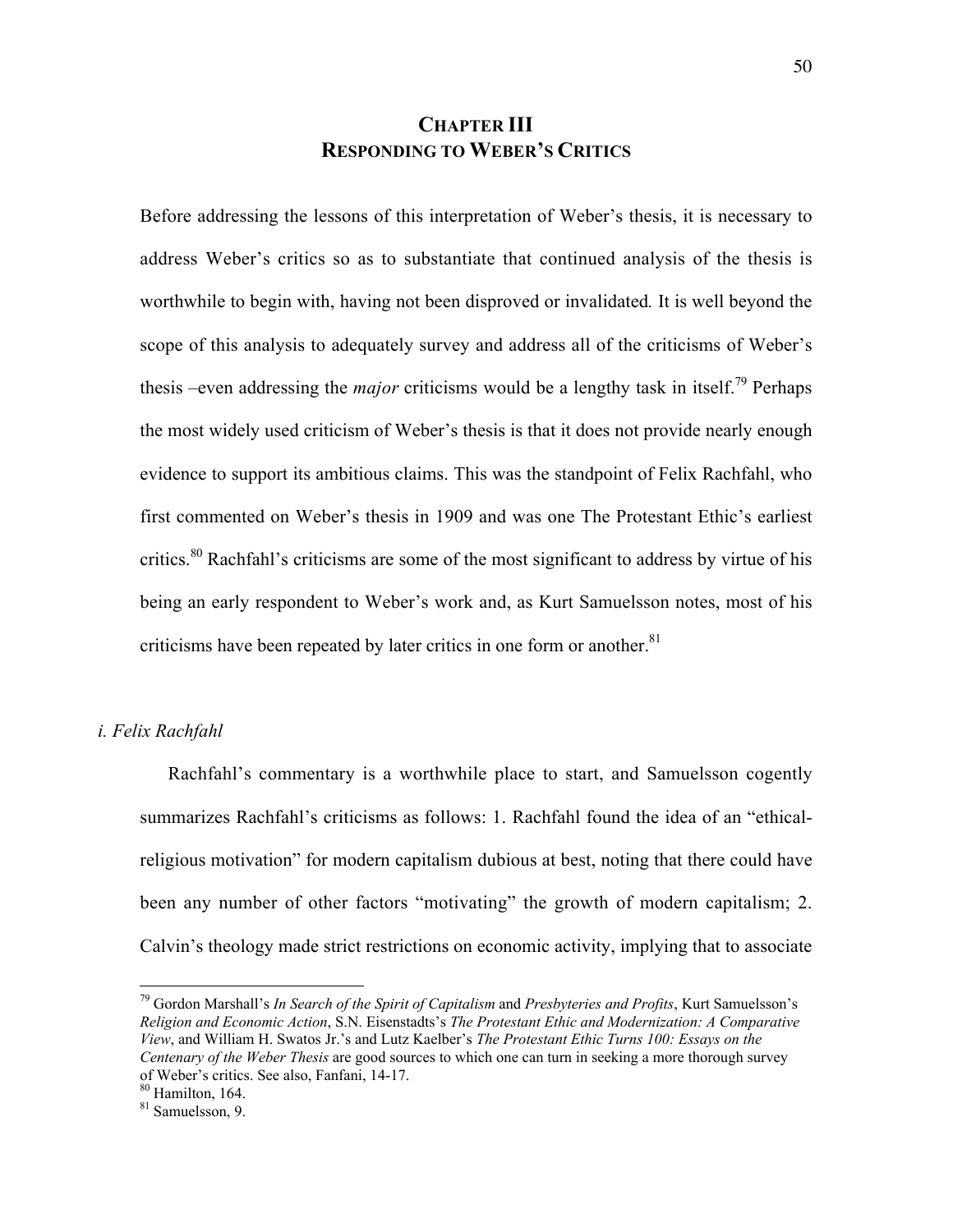the theologian or his theology with any form of capitalism is misrepresentative; 3. Rachfahl accused Weber of exaggerating the dissimilarity between Protestantism and Catholicism, pointing to the Benedictines, Franciscans, and Jesuits as exemplary of blending capitalism and asceticism; and 4. Rachfahl asserted that Weber's geographical focus on Northern Europe is misleading, noting that (primarily southern) Catholic regions also enjoyed the advances of a burgeoning modern capitalism.<sup>82</sup> These are all worthwhile criticisms of Weber's work, and the theoretical argument of Chapter II allows us to address some, though not all, of these points.

The first criticism noted above is most relevant to this analysis, as it is most within the scope of my theoretical assertions to address it (though this is not to imply that Rachfahl's other objections are less worthy of attention). Rachfahl, emphasizing that Weber's claims were unsubstantiated, saw Weber's connection between religion and a newfound capitalist motivation as arbitrarily drawn: why, asked Rachfahl, could not the motivation be ascribed to "the desire to enjoy life," "the urge to work for one's fellowman, for the common good, for the nation and its welfare"? $83$  In other words, Weber's connection between religion and a new "ethic" is arbitrary according to Rachfahl. I offer three rebuttals to this, one of Rachfahl's sharpest criticisms. The first is directly from Weber's response to Rachfahl, the second can be found in *The Protestant Ethic* itself, and the third can be inferred from the insights provided by North above.

In his reply to Rachfahl, Weber points out that he never draws a connection between advanced economic systems and Protestantism, only between the *spirit* of capitalism and religion: "I *myself* call it 'foolish' to imply that it would be possible to derive the

<sup>82</sup> *Ibid*, 9-12; see also, Chalcraft, 55. <sup>83</sup> *Ibid.*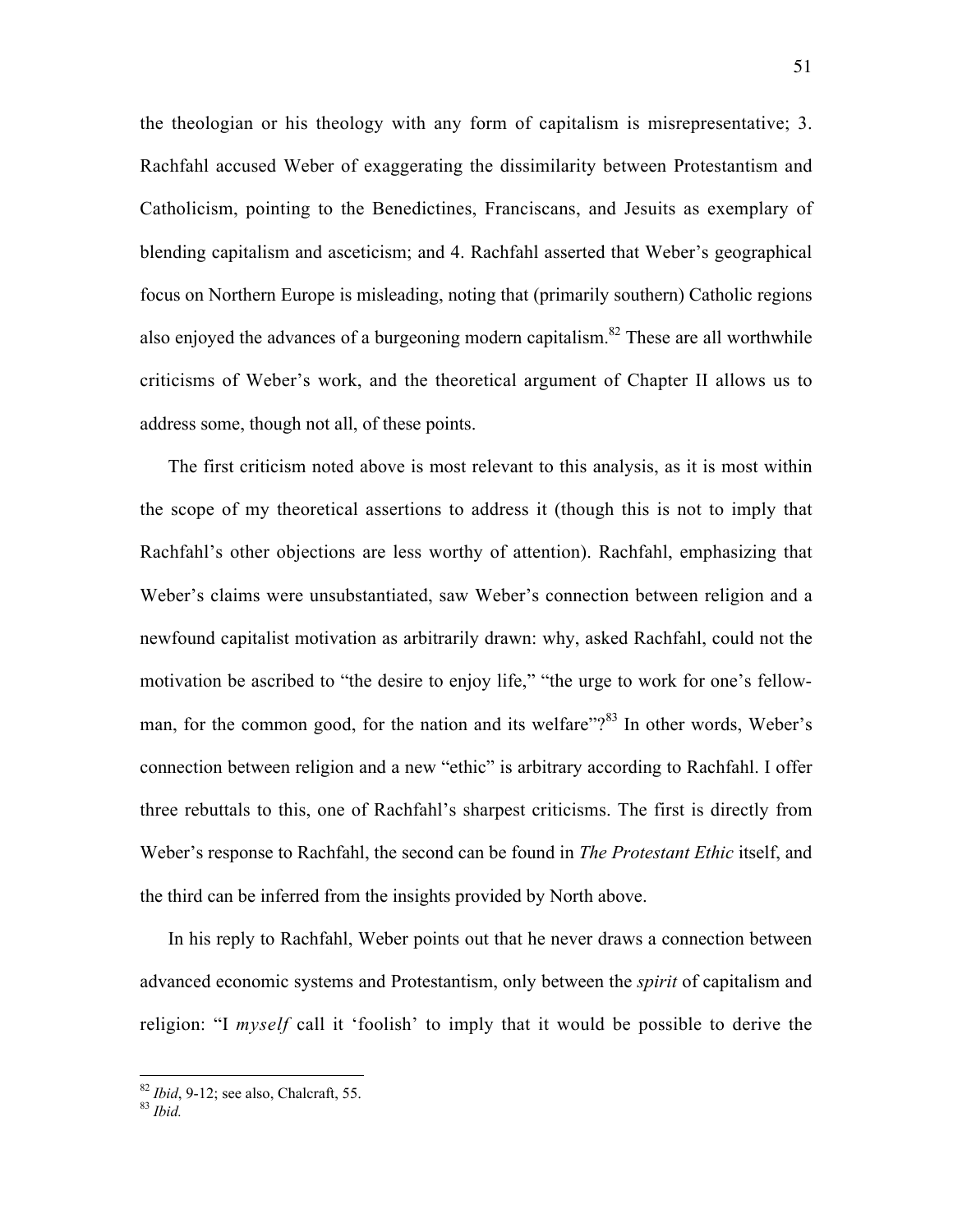capitalist *economic system* from religious motives in general or from the work ethic of what I called 'ascetic' Protestantism." Weber further notes that even *this* connection is only one of many possible factors contributing to the modern spirit of capitalism: "It did not occur to me to *identify* those motives I believed were originally religiously determined and 'of ascetic character' with the capitalist spirit… I portray them only as *one* constitutive element *among others* of this 'spirit' (and constitutive of *other* features of modern culture as well!)."<sup>84</sup>

Thus, Weber responded to Rachfahl by asserting that Rachfahl credits *The Protestant Ethic* with claims loftier than Weber, himself, made. Weber does, in fact, temper his argument at many points throughout the essay, and he consistently refuses to identify Protestantism as *the* crucial factor in the development of modern capitalism. As quoted earlier, Weber calls his analysis "only one side of the causal chain." More importantly, he closes the analysis by criticizing Marx's theory of historical materialism and asserting that "… it is, of course, not my aim to substitute for a one-sided materialistic an equally one-sided spiritualistic causal interpretation of culture and of history."<sup>85</sup> Justifiable as they may be, however, these responses only answer Rachfahl's criticism with further criticism by turning the tables on the critic. Weber is, in essence, accusing Rachfahl of improper criticism by asserting that Rachfahl is simply trying to explain what he would have done differently with Weber's analysis. The insights provided by North allow for a fuller, more direct response to what Rachfahl considers a dubious connection between religion and economic motivation.

84 Chalcraft, 71. Emphasis in original.

<sup>85</sup> *PE*, 27, 183.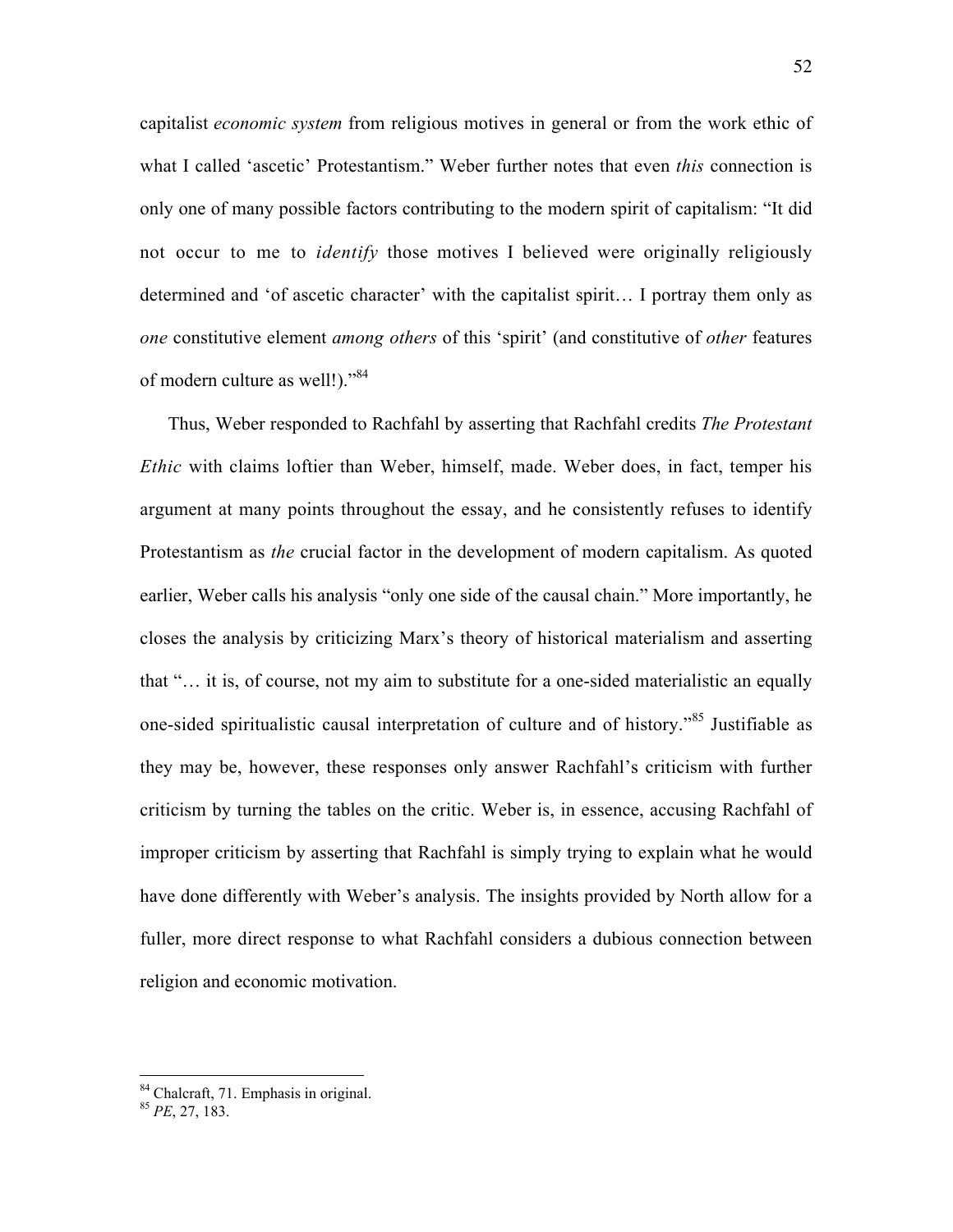Rachfahl criticized Weber for not providing enough evidence to draw a causal relationship between religion and a burgeoning capitalist ethos, and for failing to specify to what degree religion influenced the development of capitalism.<sup>86</sup> Later scholars echoed Rachfahl in criticizing the lack of evidence in Weber's thesis, but such a criticism ignores Weber's closing sentence, in which he clearly states that he never intended to make an exhaustive analysis, only to provide the intellectual impetus for further analysis.

Rachfahl is guilty of weighing Weber's thesis against standards that go far beyond the text's intentions instead of weighing the thesis against the goals stated throughout Weber's analysis. Nonetheless, the previous chapter of this analysis has shown that, in theory, a causal mechanism relating the Reformation to the spread of modern capitalism is possible in that religious beliefs could reduce the costs of individuals and organizations engaging in activities associated with the capitalism. That is to say, it has been demonstrated that a) beliefs matter, b) that subjective perceptions affect perceived costs, and that c) beliefs can cause the reduction in costs implied in Weber's thesis. More specifically, it has been shown that Reformation theology, in particular and combined with the Reformation's decentralization of Western Christianity, could create an ideal environment in which capitalist behavior could flourish.

Nor is Weber the only thinker to have drawn a connection between religion and the development of capitalism. R.H. Tawney, in the 1937 preface to his critique of Weber's thesis, wrote that

It is an illusion to suppose that [Weber] stands alone in pointing to a connection between the religious movements of the sixteenth and seventeenth centuries and the outburst of economic energy which was remaking society in the Netherlands and England. Other students have reached, independently of him, that not recondite conclusion.<sup>87</sup>

86 See Chalcraft, 89.

<sup>87</sup> Tawney, xvii.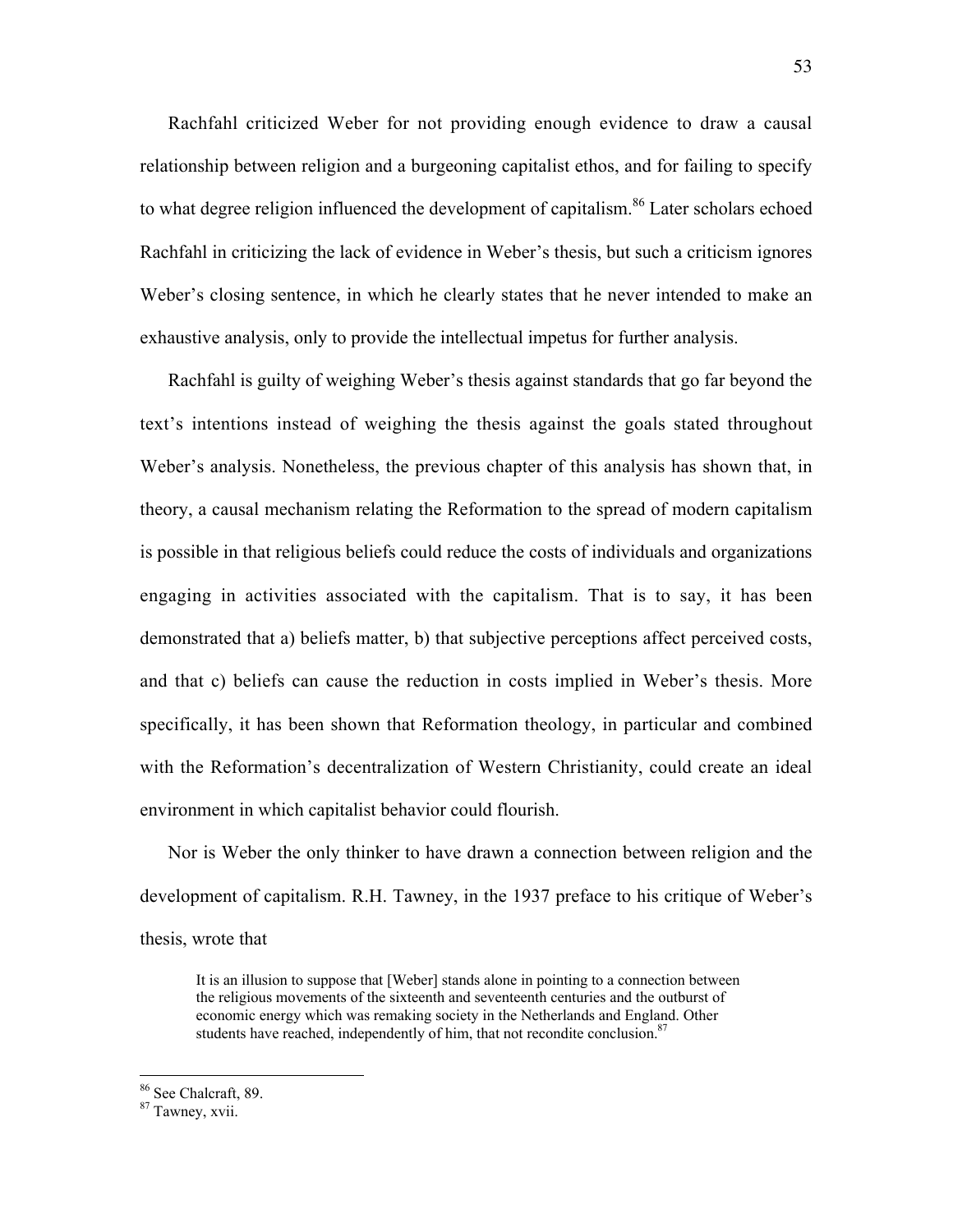A significant criticism of Weber's thesis came from Werner Sombart, whose *The Jews and Modern Capitalism (Die Juden und das Wirtschaftsleben*) bears important similarities with Weber's thesis, such as an idea of capitalism grounded in rationality and an emphasis on a religious ethos, the "Jewish spirit."<sup>88</sup> Sombart's work is more exhaustive than Weber's, but it nonetheless places a religious group at the center of the development of an economic phenomenon. And, like Weber, Sombart does not hesitate to acknowledge "There were undoubtedly a thousand and one other causes that helped to make the economic system of our time what it is."<sup>89</sup> Sombart further agreed that modern capitalism was the result of a specific "spirit," though he found the roots of this spirit in Jewish Europeans rather than Protestantism.<sup>90</sup>

More recently, Rodney Stark has turned to Christianity in explaining the developmental disparity between the West and other regions. Conspicuously reminiscent of Weber introduction, Stark begins his analysis by asking,

Why was it that although many civilizations had pursued alchemy, it led to chemistry only in Europe? Why was it that, for centuries, Europeans were the only ones possessed of eyeglasses, chimneys, reliable clocks, heavy cavalry, or a system of music notation? How had nations that had arisen from barbarism and the rubble of fallen Rome so greatly surpassed the rest of the world? $91$ 

Stark argues not that Christianity alone gave rise to modern capitalism, but that the most important "victories" leading up to capitalism occurred in distinctly Christian settings.<sup>92</sup> Gordon Marshall's *Presbyteries and Profits: Calvinism and the Development of Capitalism in Scotland, 1560-1707* most clearly executes Weber's "wishes," laid out at

88 Sombart, 5.

 $89$  *Ibid.*, 6.

<sup>&</sup>lt;sup>90</sup> See Robertson, 35.

<sup>&</sup>lt;sup>91</sup> Stark, ix. It should be noted that Stark says in this same introduction that Weber's thesis is "so obviously wrong" by virtue of the fact that modern capitalism predates the Reformation (Stark xi-xii), a simplistic criticism of Weber's thesis that appears often in the literature and which I address below. <sup>92</sup> *Ibid*., x.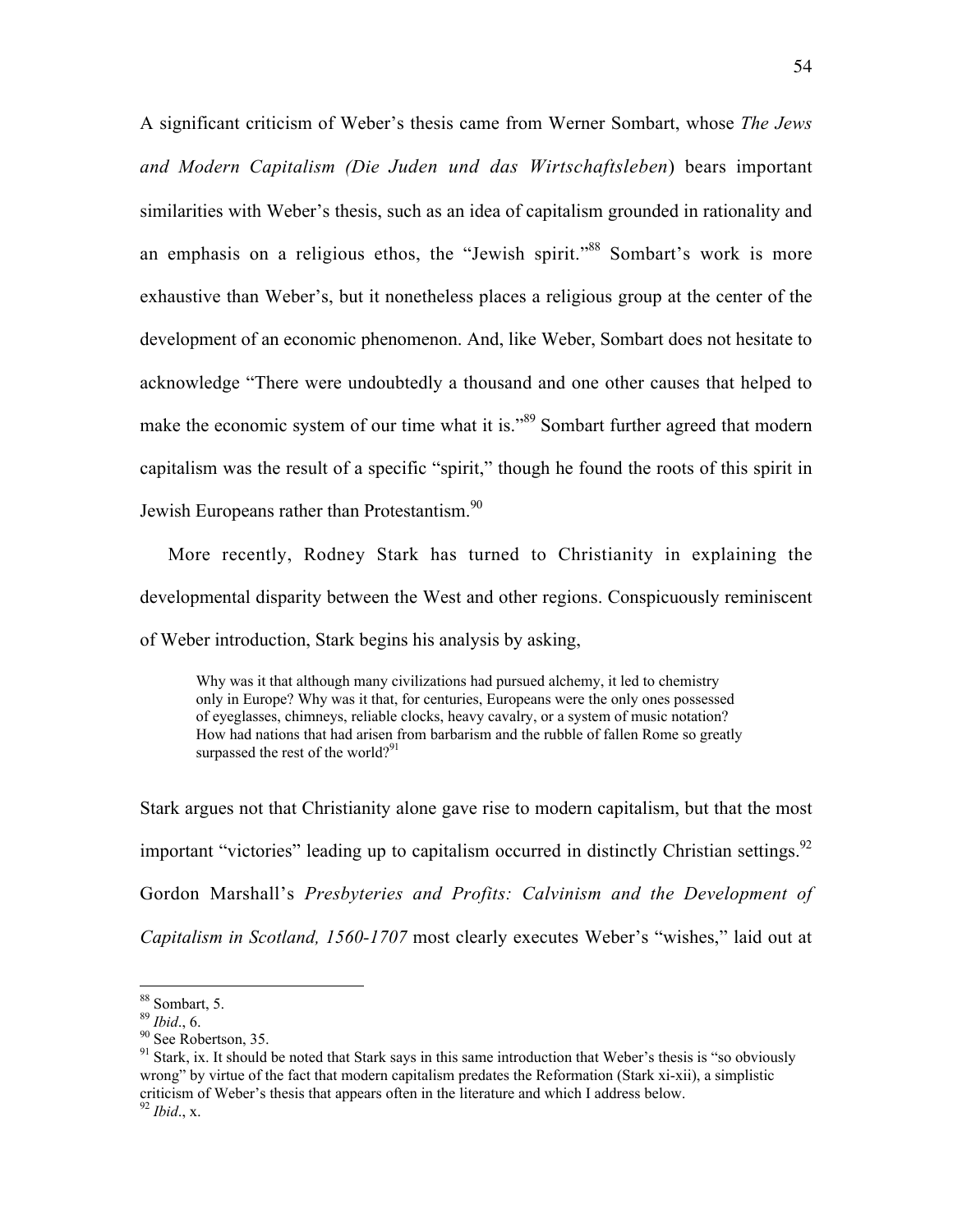the end of *The Protestant Ethic*, for other scholars to further explore the connection between Protestantism and capitalism.

That other authors have "carried the torch," so to speak, after Weber does not validate Weber's thesis or invalidate Rachfahl's criticism. It does, however, show that the possible causal relationship between religion and the development of capitalism has withstood tremendous scrutiny without being wholly debunked. This by no means proves that there *was* such a connection, but we can see that where Rachfahl saw an arbitrary and superficial connection being drawn, there may have been something substantive.

Finally, the insights provided by North in Chapter II of this analysis show that the significant changes precipitated by the Reformation can be cogently understood using an institutions theory approach to the period, especially in understanding how costs may have affected widespread changes in capitalistic behavior. It has been shown above that this change in cost can be logically traced through the changes in belief that arose from the revolutionary theology of Reformation theologians. Contrary to Rachfahl's criticism, Weber's connection no longer seems arbitrary because it provides a mechanism for institutional change.

Rachfahl's second criticism, that Weber does not make clear to what *extent* the Reformation influenced the development of capitalism, highlights a shortcoming of this analysis, namely that it is not my intention to supplement Weber's thesis with additional historical evidence. North's institutions model only allows us to reassess the plausibility of Weber's argument, and since Weber does not offer an explanation of the precise degree to which the Reformation influenced capitalism, reading his analysis through an institutions theory lens cannot shed further insight. Nonetheless, it is clear that Weber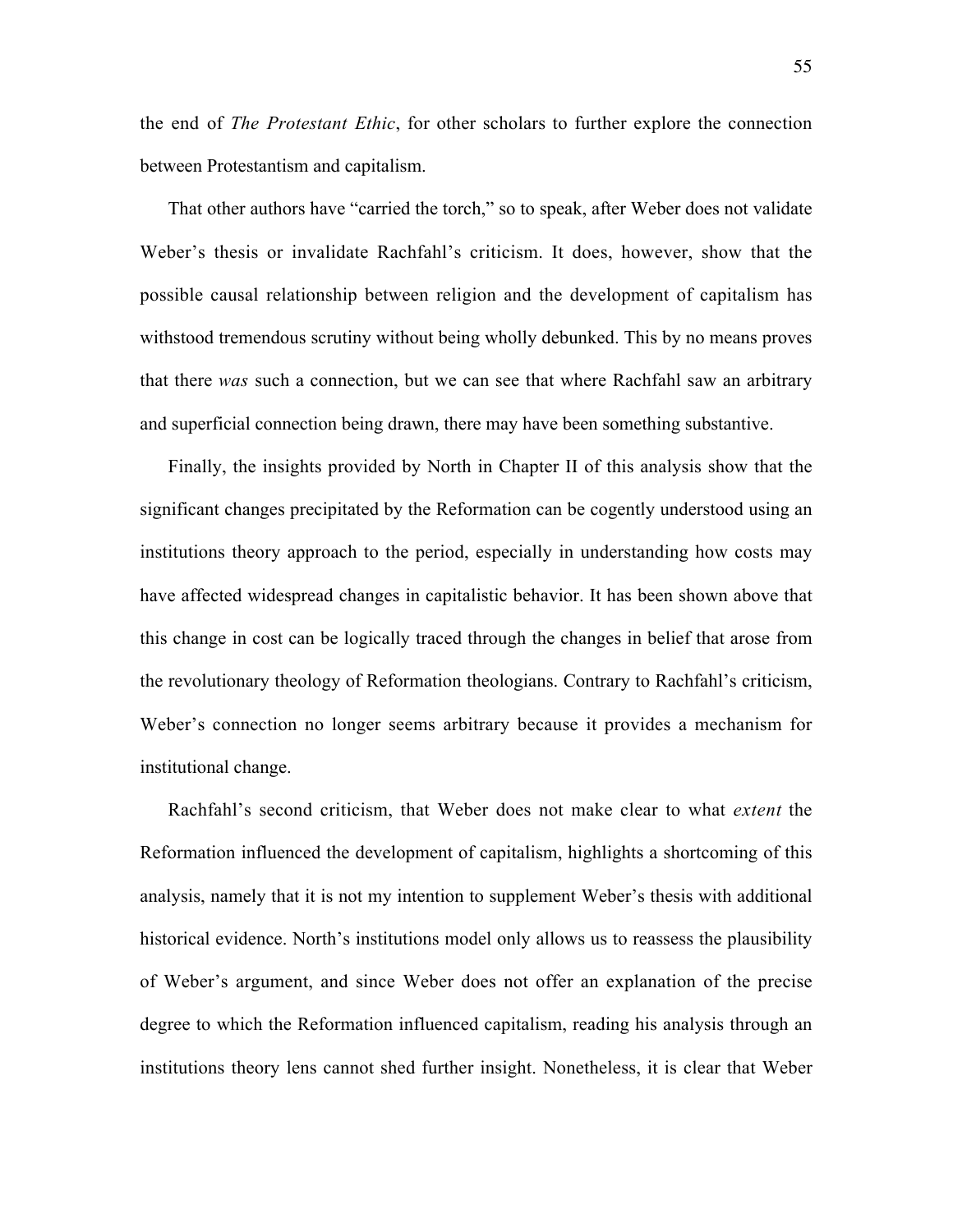believed religion to play a significant, perhaps the most significant, role in the development of modern capitalism.

Rachfahl's remaining criticisms lead us to what is perhaps the most compelling rebuttal to Weber's thesis: capitalism existed before the Reformation. His questioning Weber's interpretation of Calvinism, asserting that Catholics exhibited capitalistic behavior outside of Protestant influence, and questioning Weber's geographical focus all ask if modern capitalism already existed under Catholic rule.

## *ii. The Implications of Catholic Capitalism*

Tawney is a notable critic of Weber who applied the argument that capitalism predates the Reformation. Tawney accuses Weber of one-sided selection bias in drawing his conclusions:

Religion influenced, to a degree which to-day is difficult to appreciate, men's outlook of society. Economic and social changes acted powerfully on religion. Weber, as was natural in view of his special interests, emphasized the first point… He touched the second point only *en passant*. 93

It is clear, however, that Weber does not see the relationship between religion and capitalism to be unidirectional. Weber characterizes "the whole history of monasticism" as "a continual struggle with the problem of the secularizing influence of wealth," and, as noted earlier, quotes John Wesley as being particularly fearful of this struggle.<sup>94</sup> Thus, it is clear that Weber recognized that the interaction between religion and capitalism was one of reciprocal influence. True, he emphasized the influence of religion on the development of capitalism because it was the subject of his analysis, but this in no way means that Weber denied that the relationship between economics and religion was

<sup>&</sup>lt;sup>93</sup> Tawney, xviii.

<sup>94</sup> *PE*, 174-5.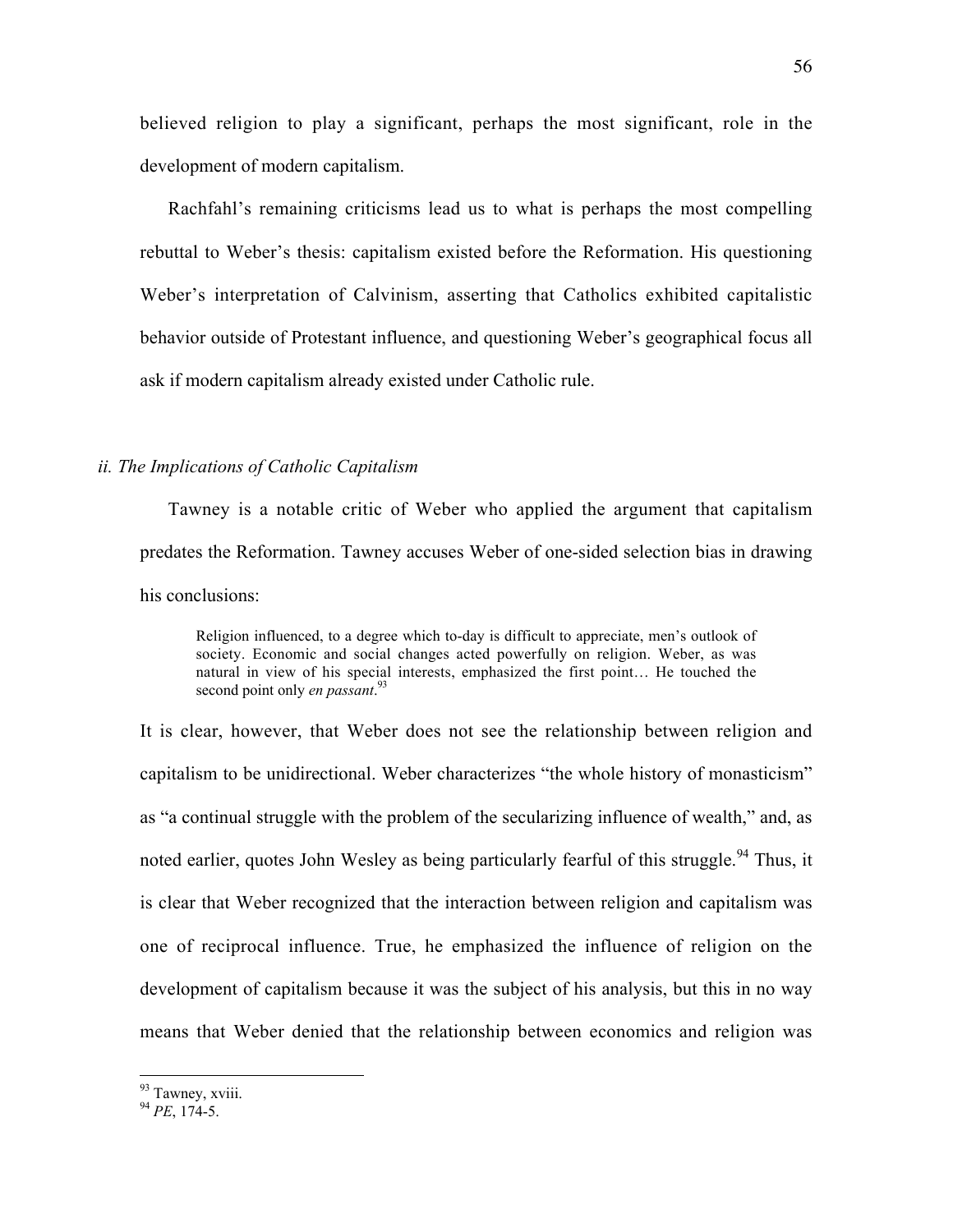reciprocal as Tawney suggests. Understanding Weber's thesis in terms of perceived costs as explained by North clarifies that Weber recognized this reciprocity: the very nature of the institutional structures recognized by Weber suggests that religion *would* be influenced by the economic institutions that emerged as a result of the Reformation. Thus, it came as no surprise to Weber that the capitalist ethos with religious roots became a force of secularization: just as religion influenced economic behavior, subsequent economic behavior influenced religion.

Tawney offers a broad historical analysis that leads him to the conclusion that modern economic systems are best explained in terms of "the contraction of the territory within which the spirit of religion was conceived to run."<sup>95</sup> In other words, Tawney believes secularization was the true force of change. Tawney points to a haphazard process of secularization and intellectualization in explaining the growth of capitalism; his distaste for Weber's thesis clearly stems from evidence that capitalism predates the Reformation and that the theologians such as Luther and Calvin were not concerned with the intellectual discourse that that helped capitalism spread.<sup>96</sup> Because it so cogently captures the debate initiated by scholars such as Rachfahl, I quote Tawney in full:

If capitalism means the direction of industry by the owners of capital for their own pecuniary gain, and the social relationships which establish themselves between them and the wage-earning proletariat whom they control, then capitalism had existed on a grand scale both in medieval Italy and in medieval Flanders. If by the capitalist spirit is meant the temper which is prepared to sacrifice all moral scruples to the pursuit of profit, it had been only too familiar to the saints and sages of the Middle Ages. It was the economic imperialism of Catholic Portugal and Spain, not the less imposing, if more solid, achievements of the Protestant powers, which impressed contemporaries down to the Armada. It was predominantly Catholic cities which were the commercial capitals of Europe, and Catholic bankers who were its leading financiers.

…If it is true that the Reformation released forces which were to act as a solvent of the traditional attitude of religious thought to social and economic issues, it did so without design, and against the intention of most reformers. In reality, however sensational the innovations in economic practice which accompanied the expansion of

<sup>&</sup>lt;sup>95</sup> Tawney, 278.

<sup>96</sup> See *ibid*., 82-3.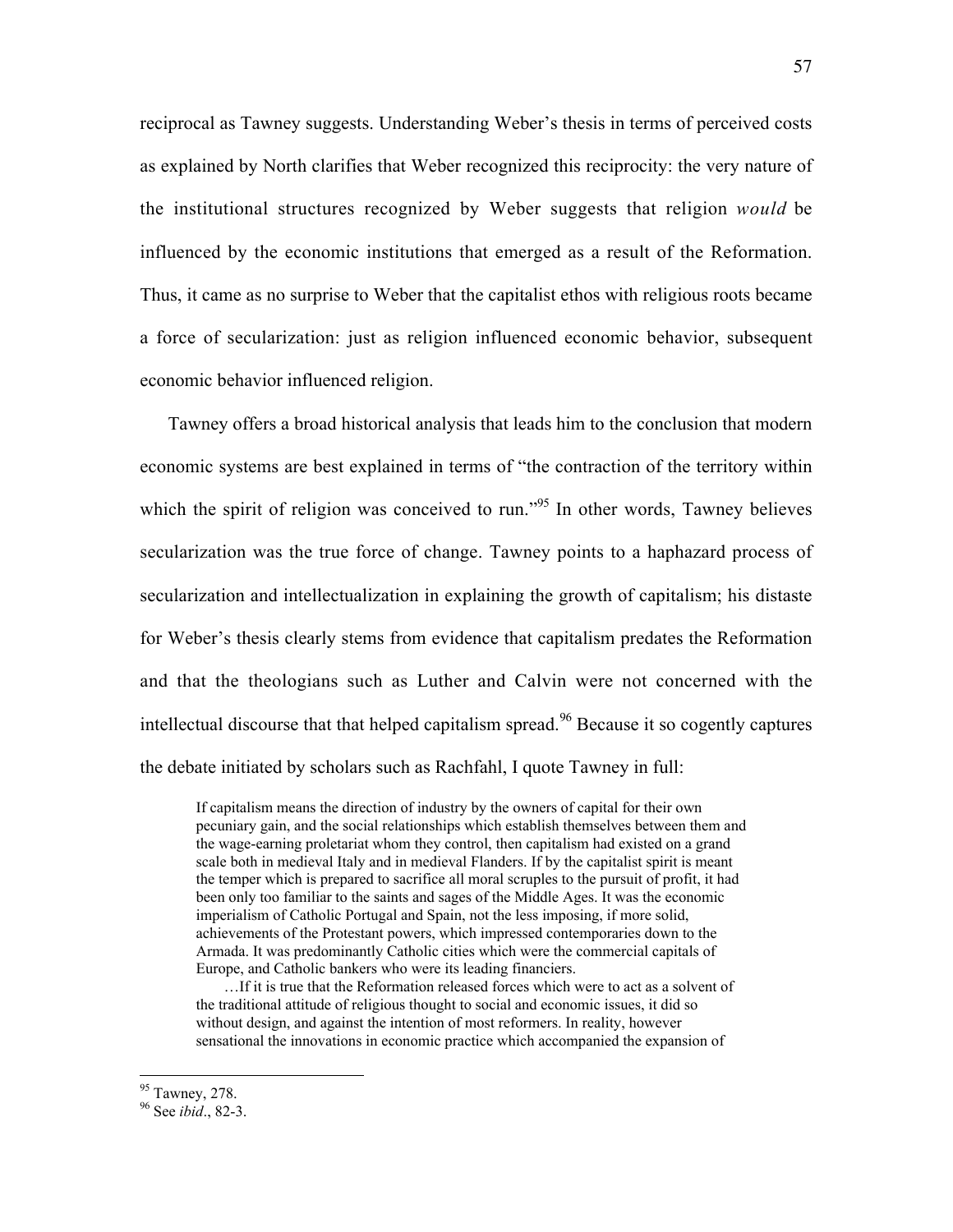financial capitalism in the sixteenth century, the development of doctrine on the subject of economic ethics was continuous, and, the more closely it is examined, the less foundation does there seem to be for the view that the stream plunged into vacancy over the precipice of the religious revolution. To think of the abdication of religion from its theoretical primacy over economic activity and social institutions as synchronizing with the revolt from Rome, is to antedate a movement which was not finally accomplished for another century and a half, and which owed as much to changes in economic and political organization, as it did so developments in the sphere of religious thought.<sup>97</sup>

What is so striking about this passage is how little it actually disagrees with what Weber asserts. Weber fully acknowledges that capitalism predates the Reformation,  $98$  and he does not argue that the full development of capitalism came during the Reformation itself, as Tawney's assertion that Weberians "antedate" the development of capitalism would suggest.

Weber asserts that the capitalist ethic *was* an unintended consequence of religious doctrine posed by theologians such as Calvin. North's insights show that the Reformation led to a significant cost reduction "without design, and against the intention of most reformers" should come as no surprise given the path-dependent nature of historical change. Furthermore, that the Reformation altered the social and spiritual costs of certain kinds of behavior implies that Weber, in actuality, argues that the Reformation altered the institutional constraints on pre-existing behavioral choices. In this sense, since Weber is addressing these institutional changes rather than the birth of a new type of social interaction, the fact that examples of capitalist behavior existed prior to the Reformation only confirms that there was *something* towards which the Reformation could alter institutional sanctioning in the first place.

That capitalism existed in Catholic regions does not in any way undermine the assertion that the Reformation had significant impact on the development of capitalism

 $97$  *Ibid.*, 84-5.

See *PE*, 19-20.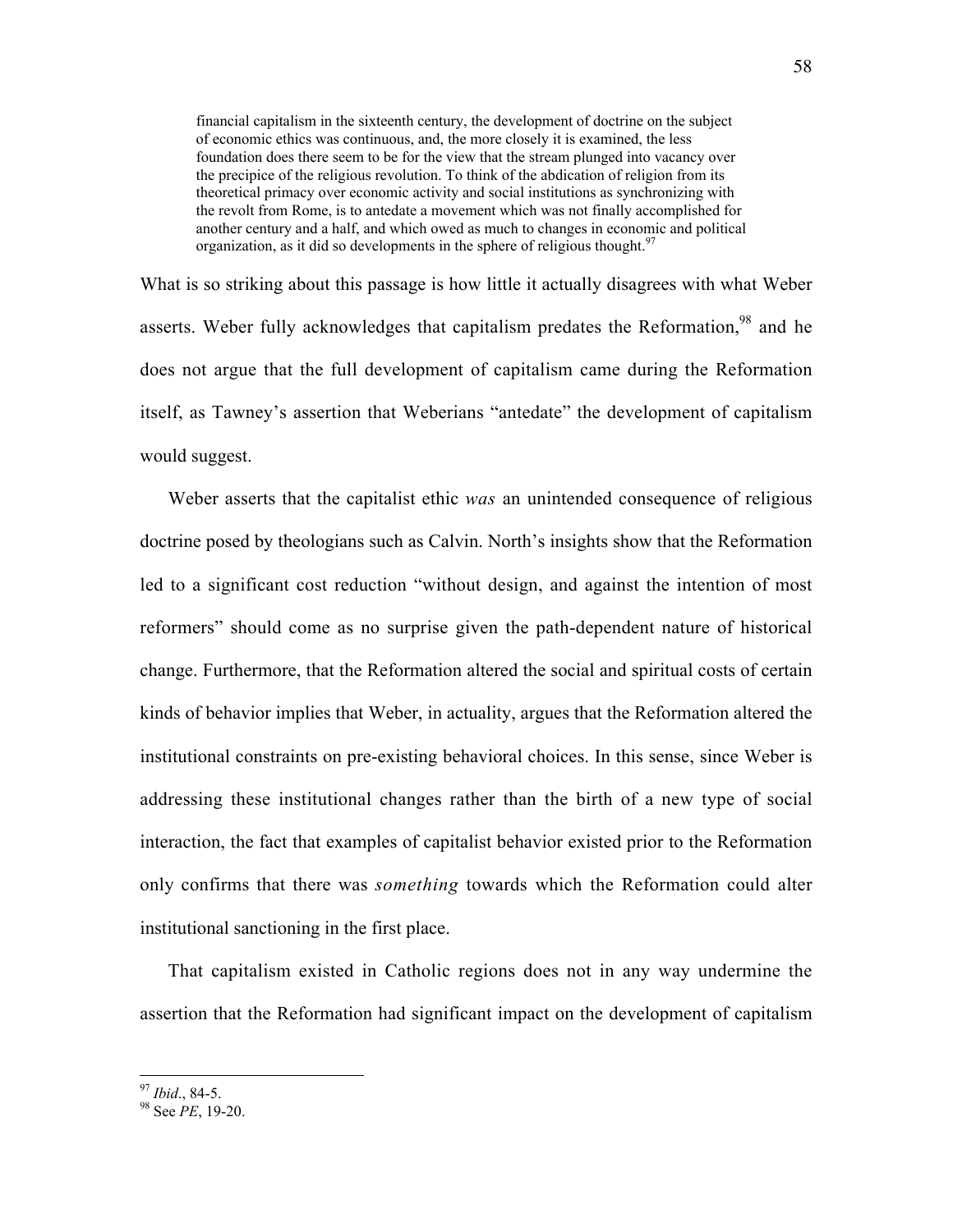*where Protestantism flourished.* Though Weber may have been incorrect in his adoption of historical studies such as Offenbacher's, which asserted that Protestants were more prone to enrolling in education conducive to industrialization, and his assertion that where Protestant populations excelled Catholic populations lagged behind, these shortcomings do not undermine the theoretical significance of his thesis.

Even these issues of historicity have been debated without a definite conclusion. H.M. Robertson, writing in 1933, challenged Weber's thesis on the grounds that Weber limited his conception of capitalism in a manner that precluded non-Protestant forms of the phenomenon, and that Weber suffered from the biases and shortcomings of sociological methodology. In this sense, Robertson's argument echoes those of Rachfahl and Tawney. Thus, Robertson claimed that he could prove Weber's thesis untenable using the sound method of the historian and by showing that Catholicism had a longer capitalist legacy than Weber acknowledges.<sup>99</sup> Robertson's considerable efforts, and a rebuttal from another scholar discussed below, show that proving Weber "wrong" on historical grounds is not a simple task.

Robertson begins by criticizing Weber's characterization of Catholic history and theology.<sup>100</sup> For instance, whereas Weber characterized Catholic monasticism as decidedly removed from the world of the layman, Robertson contests that "To say that is to ignore the part which the friars were sent out to play –to take religion from the cloister into everyday life." Robertson continues that groups such as the Franciscan Order of the

<sup>&</sup>lt;sup>99</sup> Robertson, xii-xvi.

 $100$  It should be noted that Robertson was not criticizing Weber by pointing to alternate religious origins of a capitalist ethos, such as Sombart did by pointing to Jewish populations. Instead, Robertson believed that "those who are interested in the problems of the rise of modern capitalism and economic individualism will turn more to secular channels for enlightenment" (Robertson, 213). Nonetheless, Robertson grounds much (though not all) of his criticism on pointing to non-Protestant religious traditions where capitalism had a significant presence.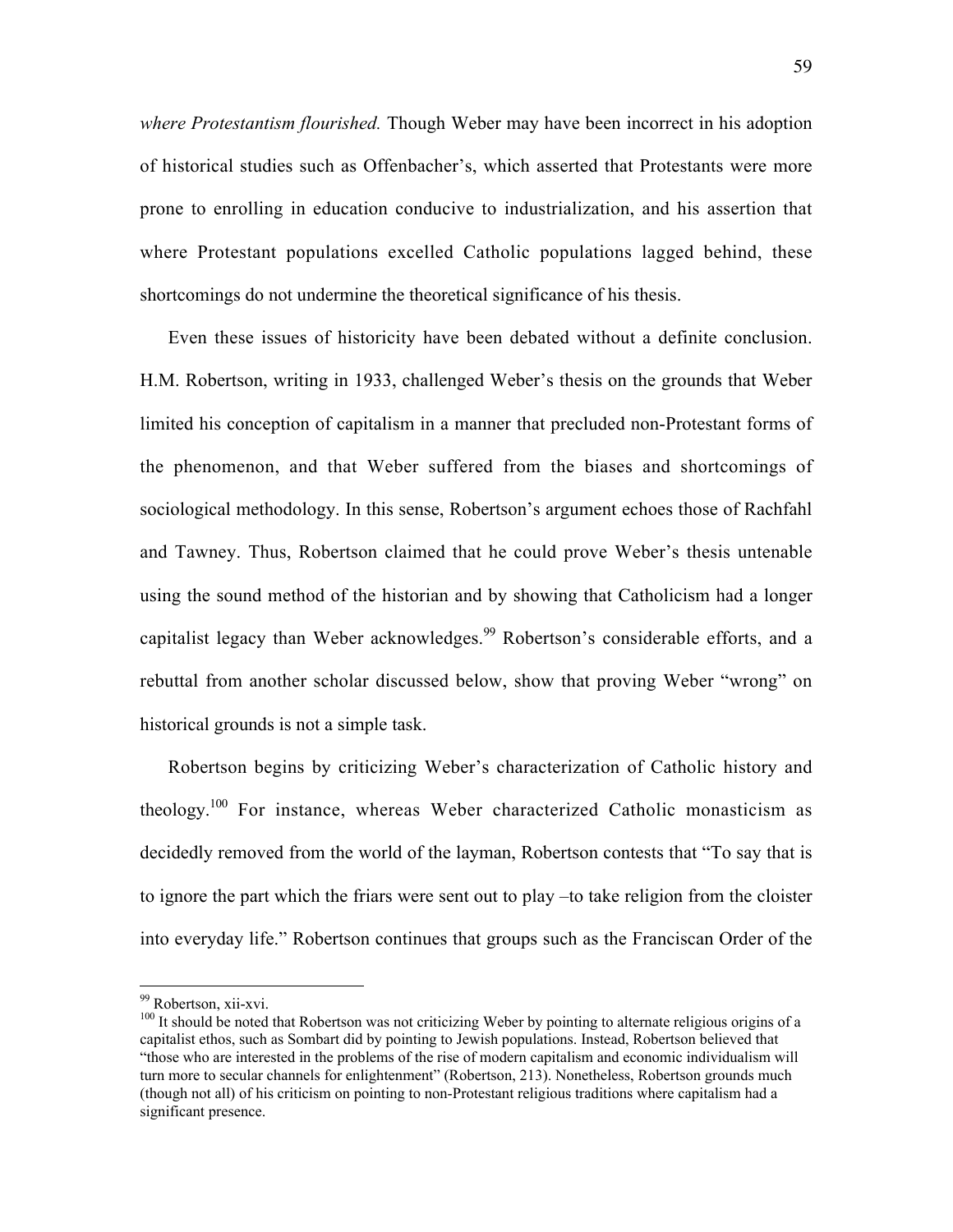Penitents "called for an asceticism exercised in the world not in the cloister, and it cultivated some of the bourgeois virtues –the same virtues which Weber stressed..."<sup>101</sup> Robertson saw this to be especially true among the Jesuits, who he asserts, in cities such as Antwerp, "left the way open for an unrestrained individualism in economic affairs."<sup>102</sup> He continues,

The religion of the Jesuits was essentially practical. They gained their experience of practical affairs not merely through the confessional but also by actual engagement in business in many cases… The argument that Calvinism relaxed the discipline of the Christian in his conduct of commercial affairs is untrue. Jesuistry relaxed this discipline more than any other branch of religion.<sup>103</sup>

These observations are especially pertinent to this analysis since Robertson's assertions directly challenge my hypothesis that Protestantism could act as a cost-reducer for capitalist behavior. Even if the Jesuits "relaxed" the costs of capitalist behavior more than Protestantism, this does not mean that Protestantism did not offer a similar (though perhaps smaller) cost reduction on a larger scale than the Jesuits could possibly achieve by mere virtue of Protestantism reaching more people. This point is offered by J. Brodrick, noted below, who states that one of the fundamental flaws of Robertson's argument is that Robertson points to the Jesuits when Weber's primary task was to understand capitalism in England and North America, where the Jesuits had little influence. Thus, Brodrick emphasized that "What Jesuits were doing or teaching in other parts of the world is irrelevant to the issue..."<sup>104</sup>

In addition to this, two key premises of his analysis show that Robertson's criticisms are grounded on misinterpretations of Weber's claims. Firstly, Robertson states that, "Even if Weber is correct in his interpretation of the doctrine [of "the calling"] in its

 $101$  *Ibid.*, 4-5.

<sup>&</sup>lt;sup>102</sup> See *Ibid.*, 103-110.<br><sup>103</sup> *Ibid.* 

 $104$  See Brodrick, 2-3.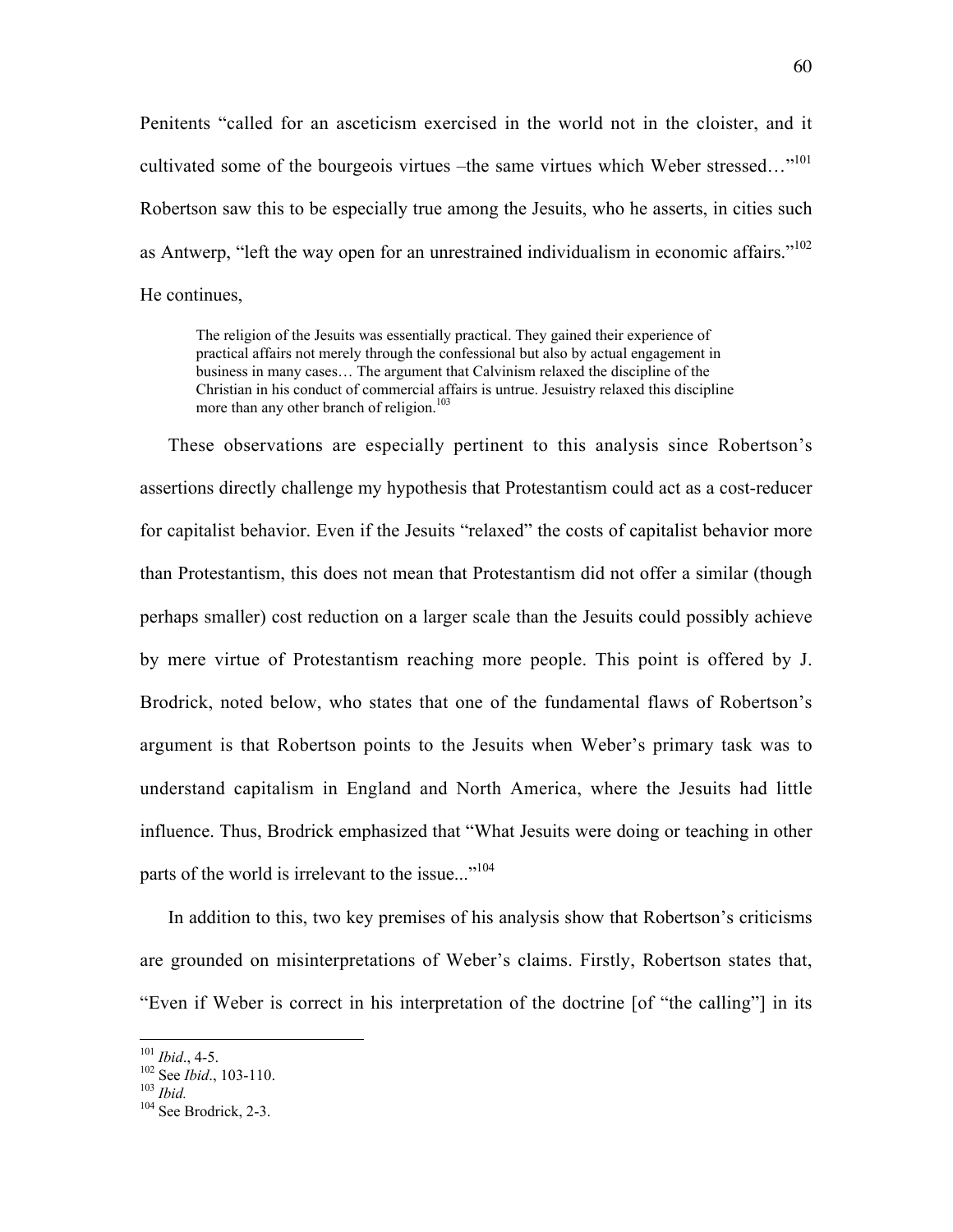eighteenth-century manifestations, he is incorrect in projecting this back into the sixteenth century, when the doctrine wore an entirely different aspect."<sup>105</sup> Robertson is accusing Weber of something which Weber clearly acknowledges: Weber does not believe that the Protestantism of colonial America is equivalent to that of Calvin-era Switzerland. Weber's "projection into the past" is only such a projection insofar as Weber *traces* the Protestantism of the United States –the culmination of capitalist ethical development<sup>106</sup> – back to its European roots. This is necessitated by the fact that he is trying to better understand the U.S. as a *final product* of these historical developments. To follow any other course would artificially compartmentalize history and suffocate all hopes of insight. Thus, Robertson's suggestion that Weber conflates early and late Protestant attitudes is false: Weber connects them, he does not conflate them.

By understanding Weber's argument in terms of institutional development, it becomes clearer that insight is found in searching for the nascent stages of institutional trends in understanding historical change.<sup>107</sup> Since this analysis holds, as does North, that institutions are fluid, organic phenomena, it should come as no surprise that their early forms may not resemble their later, more developed stages. The nature of path-dependent history is such that understanding is achieved through tracing incremental steps backward, approaching points of origin from which a series of connected events begins.108 Weber's focus on the early development of Protestantism in the sixteenth- and seventeenth-centuries, it follows, is justified.

 $\frac{105}{105}$ <sup>105</sup> Robertson, 6.<br><sup>106</sup> *PE*, 182.<br><sup>107</sup> This will be a

 $107$  This will be a central factor in the analysis of Chapter IV, in which I argue for the importance of understanding intentions in understanding institutional change.

<sup>&</sup>lt;sup>108</sup> This is what Paul David does in his discussion on the origins of the QWERTY keyboard format.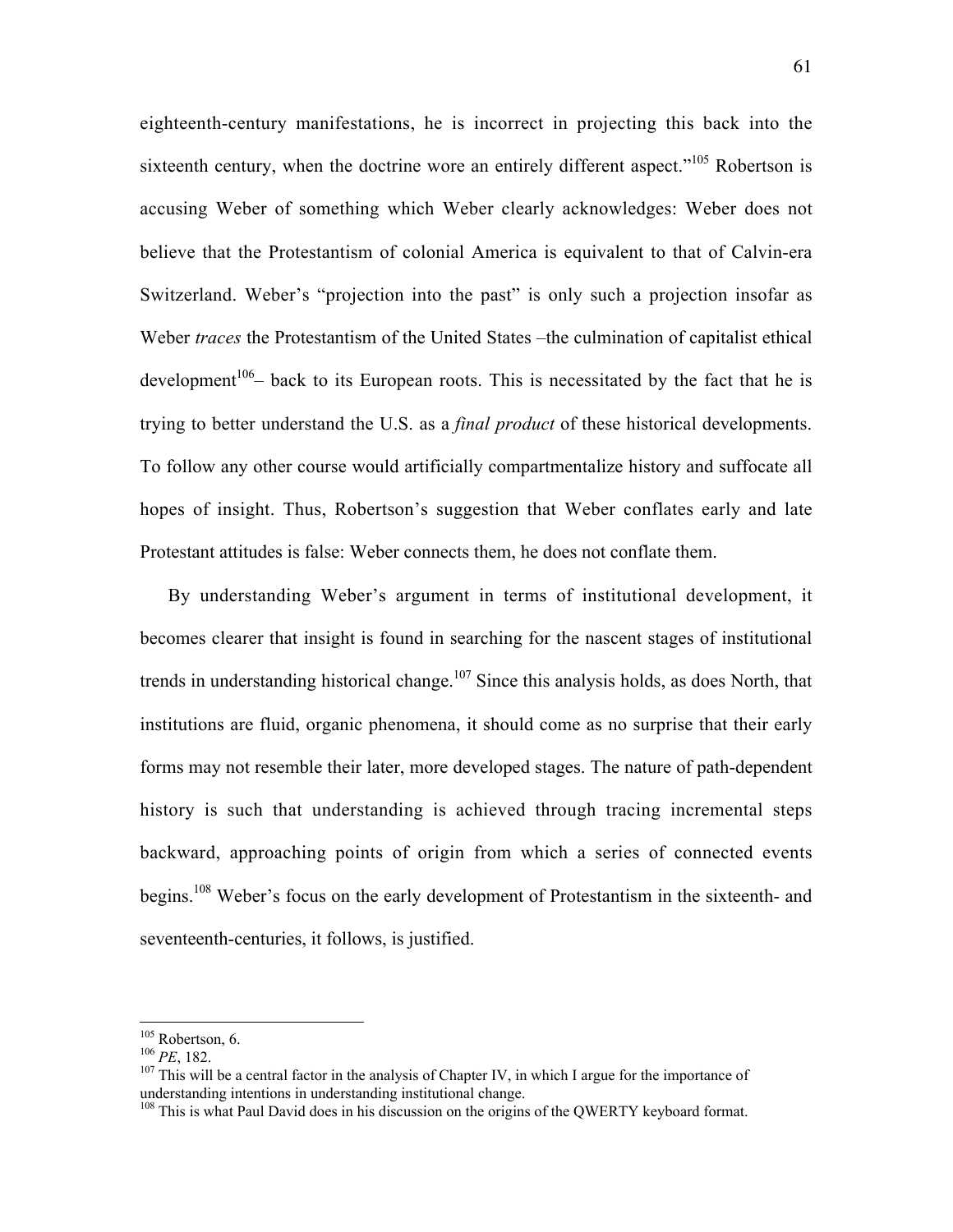Second, Robertson grounds his historical exploration on the faulty presumption that "If it is true that modern capitalism is the product of a new spirit of capitalism introduced with the Reformation, it must necessarily follow that there was no capitalism before that time."<sup>109</sup> Weber sought to understand a "new spirit of capitalism," not the roots of capitalism itself, and such grounds for a criticism are egregiously illogical. Just as the beginning of a new era of art does not mean that art did not exist before that new era, Weber recognizes that the Reformation did not mark the beginning of capitalism. Weber could not state this more clearly: "Capitalism existed in China, India, Babylon, in the classic world, and in the Middle Ages." $110$ 

Pinpointing the origin of capitalism was not Weber's concern, yet this is how Robertson portrays Weber's thesis. Robertson's effort to locate capitalism in a predominantly Catholic, pre-Reformation Europe is a futile attempt to refute Weber with obvious facts that Weber explicitly acknowledges. It is not surprising that Albert Hirschman, in the beginning of his reflection on the development of capitalism, dismisses these sorts of criticisms against Weber, clearly endorsing the idea that pre-Reformation capitalism, while existent, was nonetheless fundamentally different: "No matter how much approval was bestowed on commerce and other forms of money-making [before the Reformation], they certainly stood lower in the scale of medieval values than a number of other activities, in particular the striving for glory."<sup>111</sup>

Robertson's historical claims rest largely on his reading of Jesuit theology as well as his assertion that the Jesuits allowed a "5 per cent" collection of interest, especially significant since the collection of interest is an essential component of modern capitalist

<sup>&</sup>lt;sup>109</sup> <sup>109</sup> Robertson, 33.<br><sup>110</sup> *PE*, 52.<br><sup>111</sup> Hirschman, 0.

 $111$  Hirschman, 9.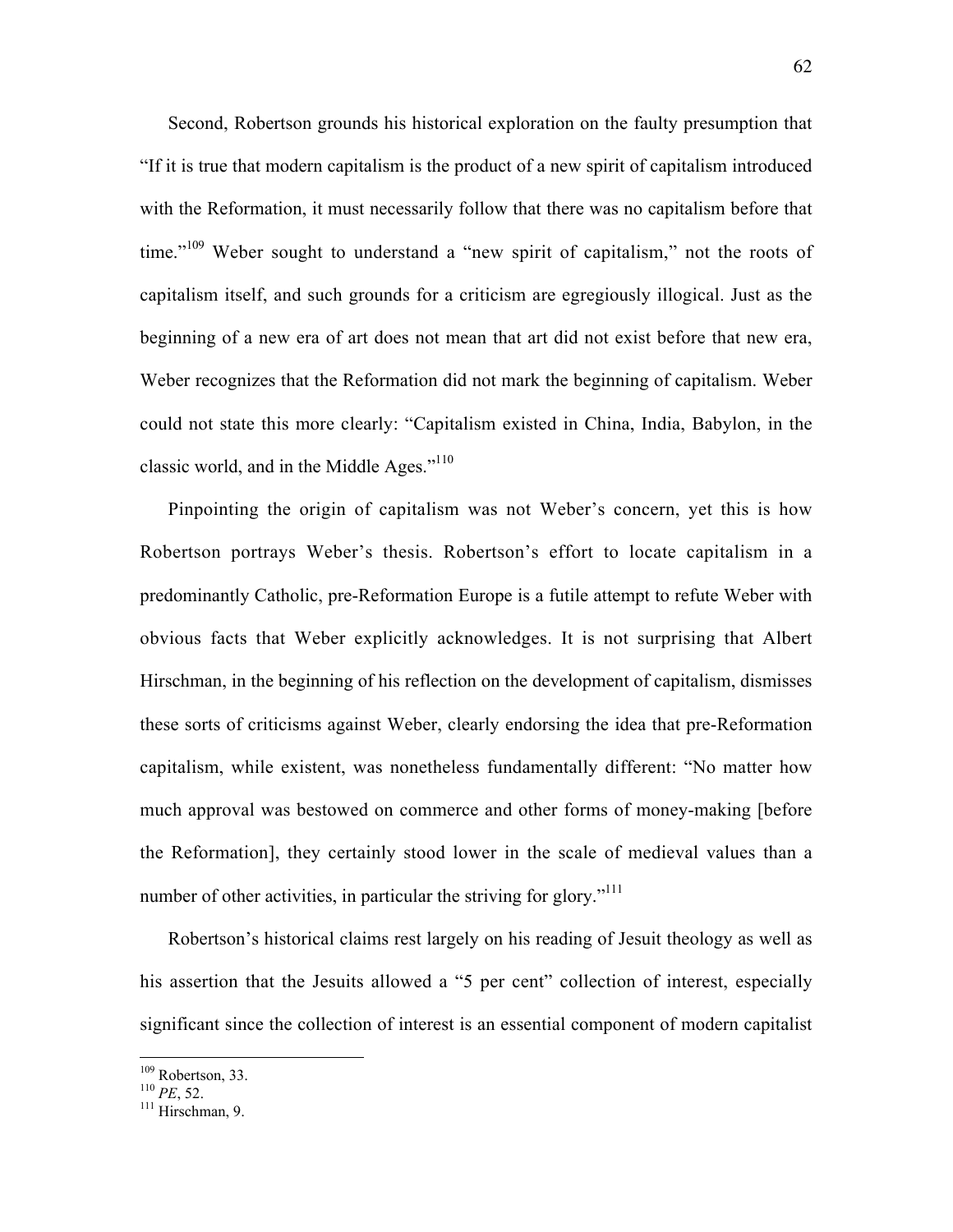activity.112 Despite Robertson's claims to sound historical method, however, his work was heavily criticized by another scholar, J. Brodrick, whose *Economic Morals of the Jesuits* is "An Answer to Dr. H.M. Robertson." Brodrick begins by directly attacking Robertson's case examples, convincingly showing that what Robertson presents as facts of the Jesuit worldview are, in fact, interpretations that could just as easily be interpreted in a manner suggesting that the Jesuits did *not* support developments that encouraged the spread of capitalism.

Brodrick points out that Robertson grounds his historical analysis on second-hand sources and presumptions that what is written, by virtue of its being written, accurately represents Jesuit attitudes and actions.<sup>113</sup> Using simple reasoning, Brodrick shows the ways in which Robertson "stretched" his sources, gleaning from them the evidence needed to substantiate his claims. For instance, Robertson asserts that the idea of "the calling" predated the Reformation in Catholic teachings,  $114$  but Brodrick explains that,

In an earlier part of his book Dr. Robertson found the Puritan doctrine of the 'Calling' an embarrassment. To get rid of it, he attempts to show that the French Jesuits, Bourdaloue, Crasset, and others, preached the very same thing. The proof of this is nine short passages, some of them running only to two lines, which he culled from Groethuysen's *Origines de l'esprit bourgeois en France*. In a footnote he tells us that Groethuysen obtained them from Houdry's *La Bibliothèque de Prédicateurs*, but he does not say that Houdry's work is in four folio volumes, each running to nearly 800 pages, with double columns of compressed print. The nine little passages exhorting Catholics to work hard and to fulfil the duties of their state are rather lost in that tremendous ocean of otherworldly teaching. It really does show how hard up Dr. Robertson was for arguments that he should have given us this one. $115$ 

Amintore Fanfani, writing two years after Robertson, argues that secular forces created what Weber calls "the modern spirit of capitalism," though Fanfani finds even this terminology inadequate. For instance, Fanfani states that "in actual fact, capitalism

 $\frac{1}{112}$  $\frac{112}{113}$  See Robertson, 133-160.

 $113$  Brodrick, 5-21.

 $114$  Robertson, 6-22.

 $115$  Brodrick, 151-2.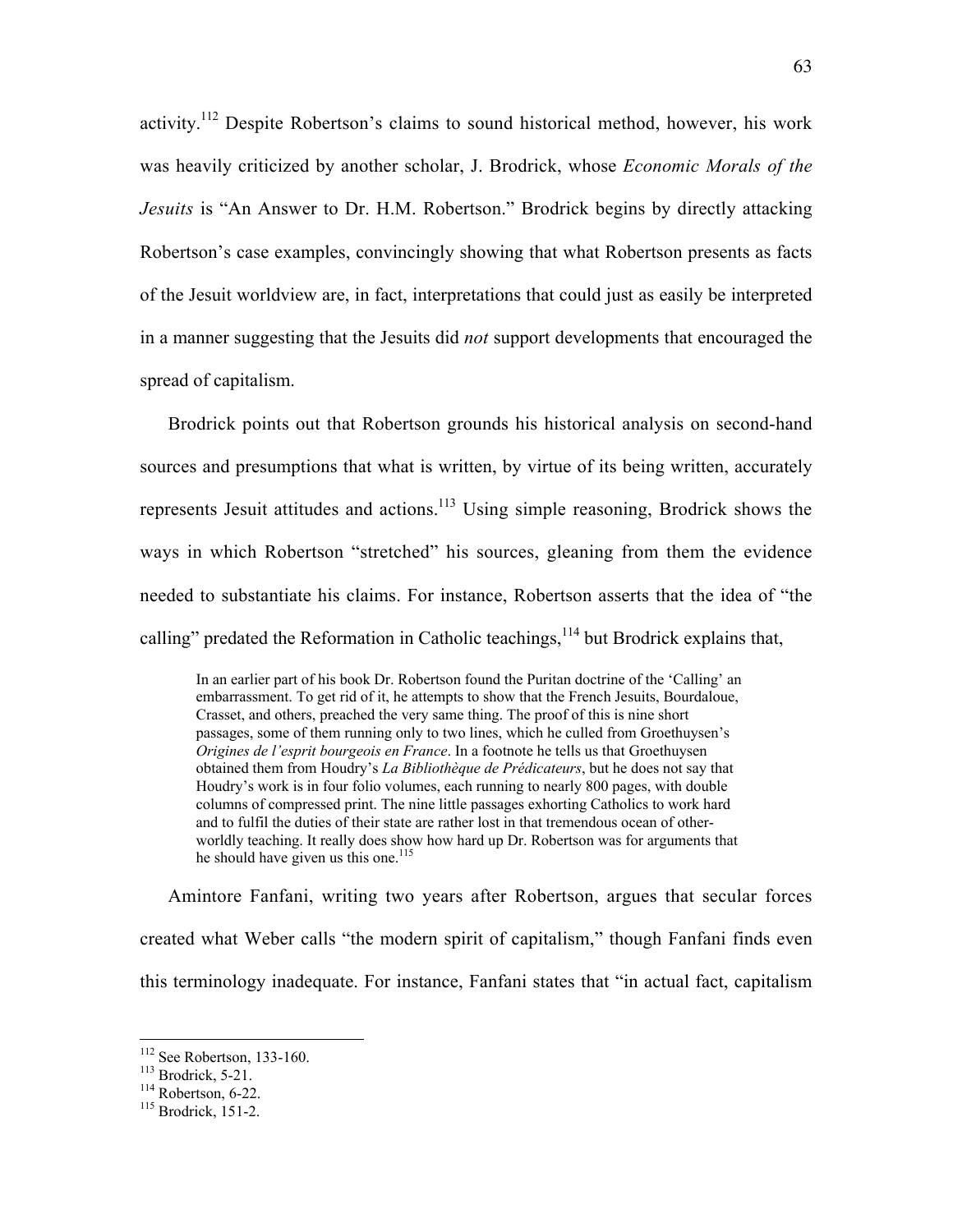received considerable encouragement from the State in various fields," continuing that "Frederick the Great of Prussia, who founded Prussian industry, saw the number of manufactories increase to 1,902; the 2,000 workers employed in 1765 had become 16,500 twenty years later."<sup>116</sup> One of many secular arguments he presents is that "The absolute" State encouraged early capitalism in another manner by placing cheap labour at its service."<sup>117</sup> This is a worthwhile and cogent argument (and one reminiscent of the two arguments posed by Albert Hirschman and Karl Polanyi discussed in greater detail in Chapter IV), and it is not my goal to refute it here. Instead, I will only note once again that Weber never denied any of these non-religious factors, he simply chose to focus on a factor that was religious in nature. Chapter II of this analysis has shown that this choice was not arbitrary and yielded considerable insight.

Like Robertson before him, however, Fanfani could not help but stage his own effort at explaining the phenomenon in terms of religion despite his claims to a secular explanation of the growth of capitalism. Like Robertson, Fanfani credits Catholicism in ways that Weber does not:

…we find far more solid foundations for the assertion that Catholicism paved the way for the culminating aspiration of capitalism, a vast and unified market, by maintaining the unity of faith up to the sixteenth century; by striving to restore political unity through its assistance to the new-born and never prosperous Holy Roman Empire of the West during the Middle Ages; by gaining lost outlets for Europe, and the unity of the Mediterranean in the time of the Crusades; by facilitating the progressive development of colonial policy<br>through the Missions in modern times  $^{118}$ through the Missions in modern times.

These are valid points, but they do not disprove Weber's argument. Ultimately, Fanfani's arguments against Weber are based on the same erroneous grounds that Robertson had used in his argument: "…Weber's solution is inacceptable [*sic*] for various reasons,

<sup>&</sup>lt;sup>116</sup> Fanfani, 105-6.

Fanfani, 105-6. <sup>117</sup> *Ibid*. <sup>118</sup> *Ibid*., 156.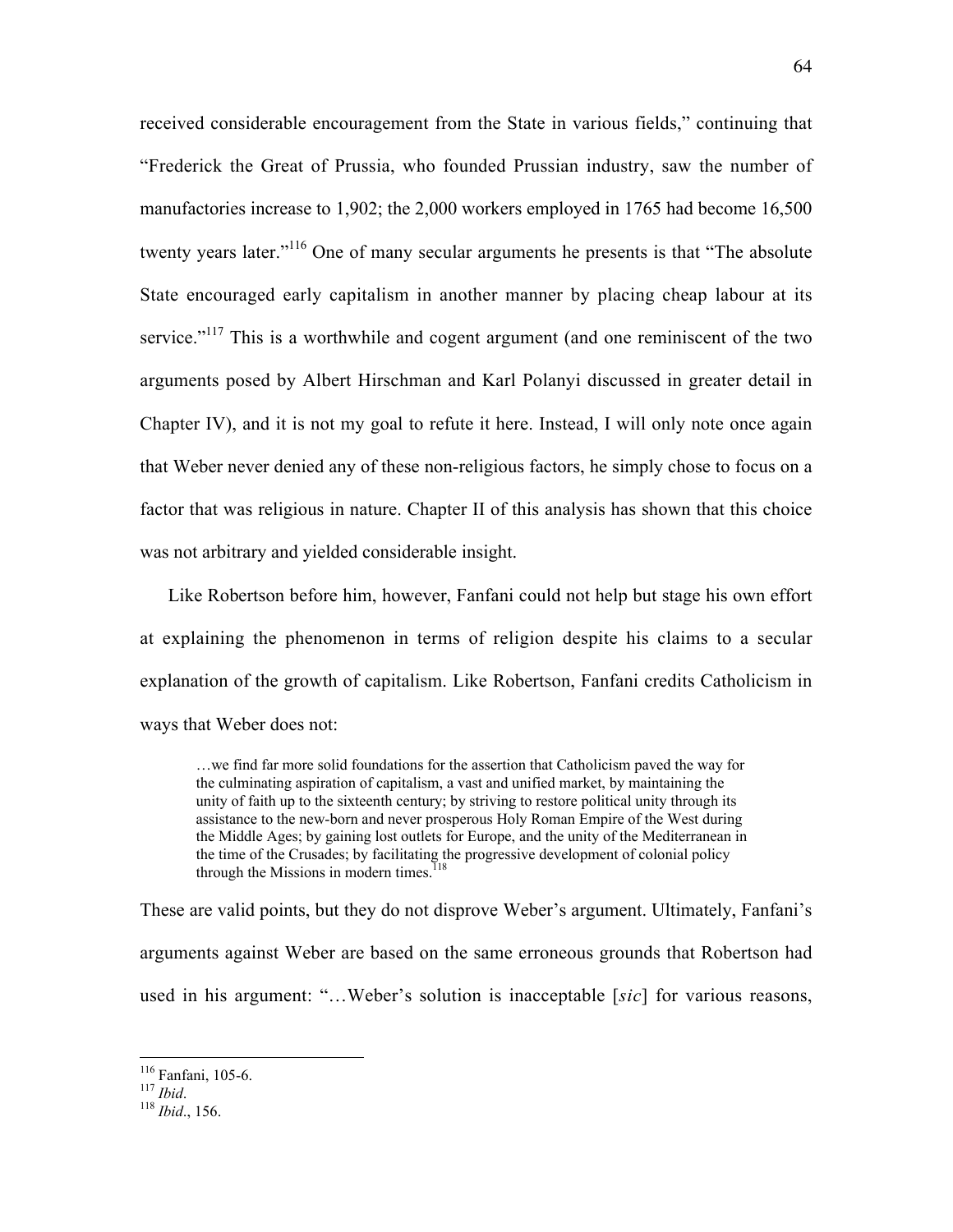above all because it does not admit that the capitalist spirit existed before the Protestant idea of vocation."<sup>119</sup>

The evidence that capitalism predates the Reformation does not invalidate Weber's thesis for two clear reasons. First, as stated above, Weber never denies that capitalism predated the Reformation. Stark's dismissal of Weber's thesis as "so obviously wrong"<sup>120</sup> because scholars showed that capitalism predates the Reformation ignores the subtlety of Weber's argument as a discussion of rationalization. Reinhard Bendix summarizes the true objective of Weber's study in *The Protestant Ethic* as follows:

…Western civilization came to be characterized by a rational systemization for which there was no analogue in the Orient. Thus, the study of the Protestant ethic merely explored *one phase* of that emancipation from magic, that 'disenchantment of the world,' that Weber regarded as the distinguishing peculiarity of Western culture.<sup>121</sup>

Works such as *The Sociology of Religion*, which Weber published more than a decade after *The Protestant Ethic*, continue to deal with the relationship between the rationalization of society and the importance of religion. The two were crucial for understanding historical development for Weber. In his introduction to *The Sociology of Religion*, Talcott Parsons writes that "rationalization is, in [Weber's] view, the single most crucial dynamic factor in the process of change…"122 And as *The Sociology of Religion* shows, Weber attempts to trace the roots of this process to periods long before the Reformation.

The Reformation and capitalism, if one is to represent Weber fairly in his or her criticism, must be understood, as Bendix puts it, as "phases" in a larger developmental process. The question then becomes not "did the Reformation give rise to capitalism?" as

<sup>&</sup>lt;sup>119</sup> *Ibid.* 201.

 $120$  Stark, xi-xii.

 $121$  Bendix, 69. Emphasis added.

Weber, *Sociology of Religion*, lii.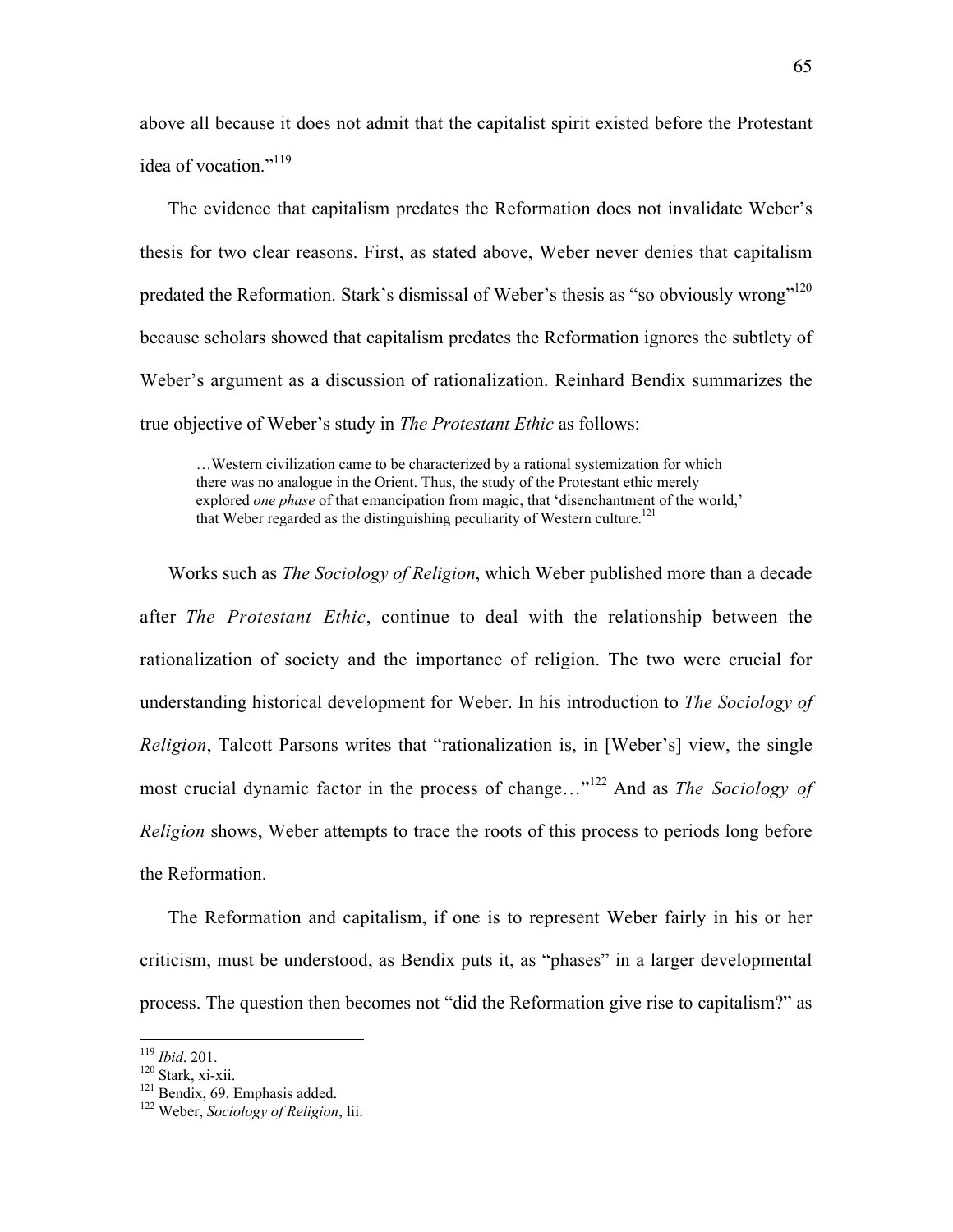Rachfahl's and Stark's criticisms imply, but instead "what role did the Reformation play in allowing or encouraging the continuation of a larger process that Weber calls 'rationalization'?" In the previous chapter, I have shown that Weber's argument offers a theoretically convincing mechanism with which the Reformation reduced the costs of rationalization and, in this sense, made a significant contribution to the development of capitalism, even if it did not give rise to it in the first place. Still, it should be noted, to fully answer Rachfahl's question of "to what extent" was the Reformation important would require empirical analysis that is beyond the scope of this essay. The point that has been made here, however, is that the theoretical grounds for such an investigation are more sound than Weber's critics, past and present, might lead us to believe.

That capitalism flourished before the reformation in, Venice or Antwerp for example, shows only that capitalism could exist without the cost-reducing effects of the Reformation, but it does not rule out that the Reformation had the cost-reducing effects discussed above. By providing theological sanction for the specialization of labor and the pursuit of vocational success, it has been shown that the Reformation could have functioned as a cost-reducer in the process of rationalization. Thus, it may have accelerated the process altogether and the spread of capitalism with it. The contributions of North's institutions theory towards better understanding Weber's thesis supports the assertion that the Reformation did not have to be a necessary condition for the spread of capitalism in order for it to be significant.

In light of the efforts in the previous chapter, this chapter has sought to support *The Protestant Ethic*'s continued plausibility, both in itself and by using North's institutions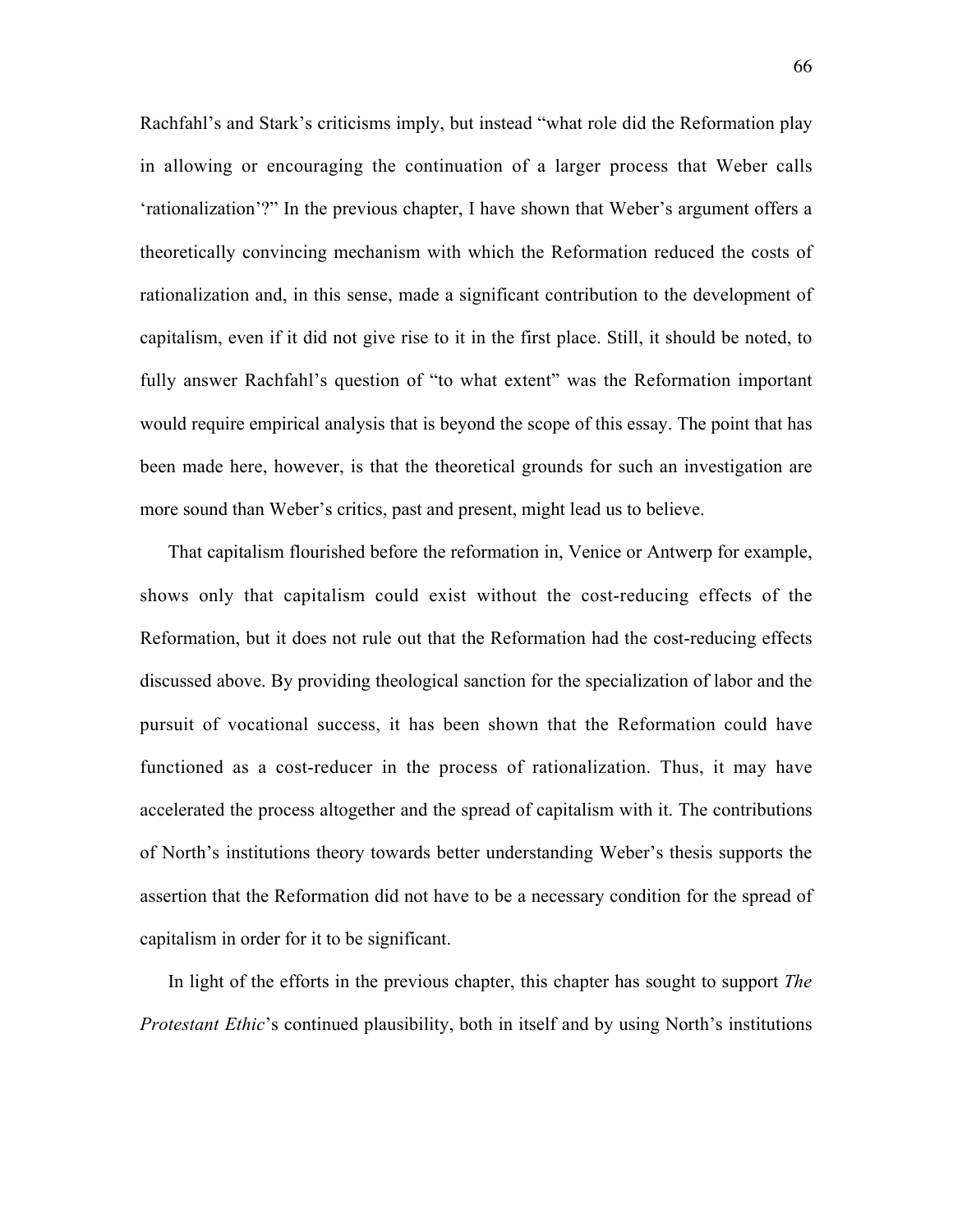theory, despite the criticisms that have been levied against it.<sup>123</sup> The efforts of this analysis thus far have sought to justify Weber's efforts as theoretically sound and empirically difficult to debunk. This, in turn, justifies extrapolating the implications of Weber's analysis for broader lessons on analytic approaches to historical and institutional change, which is the focus of Chapter IV.

## *iii. Responding to the Demands of Complex History*

In many respects, the criticisms noted above reflect the problems and protests that tend to emerge when an author attempts to unify or blend disciplines –in this case history and sociology. While social history and sociology have made tremendous strides since Weber's death, the criticisms reflecting interdisciplinary tension are still considered valid and are often reiterated to this day. North's groundbreaking theories, however, argue that neither social relations nor history can be neglected if one is to understand the nature of change in complex societies. In this sense, Weber's efforts, however flawed and objectionable they may seem to some, recognized the necessity of applying *two* disciplines simultaneously in attempting to explain a major historical developments. This is the point that Marshall makes at the end of his survey of the debate surrounding Weber's thesis:

Because they appreciated this, the sociologists of the 'classic tradition' made a crucial observation, forgetfulness of which has led many into the wilderness of structuralfunctionalism and phenomenology: they recognized that sociology was an historical discipline. And, in the words of Fustel de Coulange: 'History is not the accumulation of events of all kinds which occurred in the past. It is the science of human societies.' It is, in short, sociology. The administrative error, because of which two groups of

<sup>&</sup>lt;sup>123</sup> This hardly captures the wide array of criticisms that have been levied against Weber. Other significant criticisms attack Weber's interpretation of theological texts from Luther, Calvin and others. Just as with the criticism noted above, however, there are ample explanations for why many of these criticisms either misinterpret or misrepresent Weber's thesis. See, for example, Marshall, *In Search of the Spirit of Capitalism,* 82-88.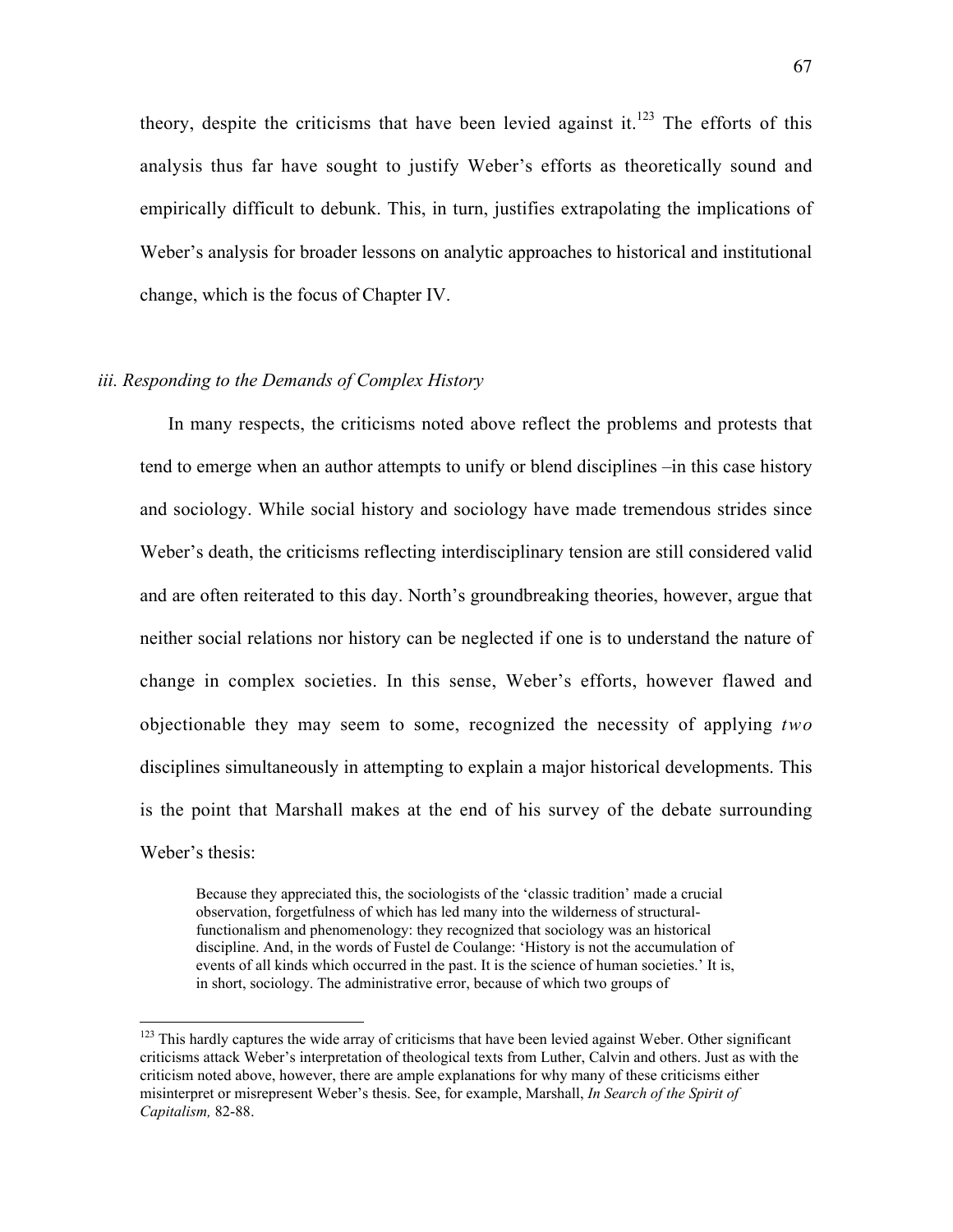practitioners currently pursue the same objectives in the separate contexts of discrete literatures and departments, ought to be rectified as a matter or urgency.<sup>124</sup>

North's theoretical insights into Weber's thesis echo Marshall's conclusion: social phenomena and historical developments are inseparable from one another, locked in chains of reciprocal influence. To attempt to divorce these forces from one another for the sake of methodological tidiness is to construe reality for the sake of synthetic conclusions that present interpretations as "objective" fact or proof. The inconclusive efforts of those who have tried to "disprove" Weber's thesis are indicative of this. Weber's thesis is filled with ambiguities and paradoxes, some of which this analysis has attempted to address. But such ambiguities do not necessarily signify faulty logic or analysis.

It has been the concern of this analysis to point out the theoretical relation between what is normally considered a secular, economic phenomenon, cost, and a subjective, often religious phenomenon, worldviews or perceptions. I have discussed how cost can be, in fact, a subjective phenomenon, situated in a particular psychological and societal context, so as to emphasize that the path-dependent nature of history means that the sources of, or contributors to significant historical changes are as much a product of the way circumstances are perceived as they are products of the "circumstances themselves." Indeed, given the importance of subjective reality shown by authors such as Weber and North (though neither of them are self-proclaimed subjectivists) it is questionable whether reconstructing circumstances "objectively" is a possibility at all. Even if such reconstruction is a possibility, it is further questionable whether it is worth the effort to

124 Marshall, *In Search of the Spirit of Capitalism,* 173.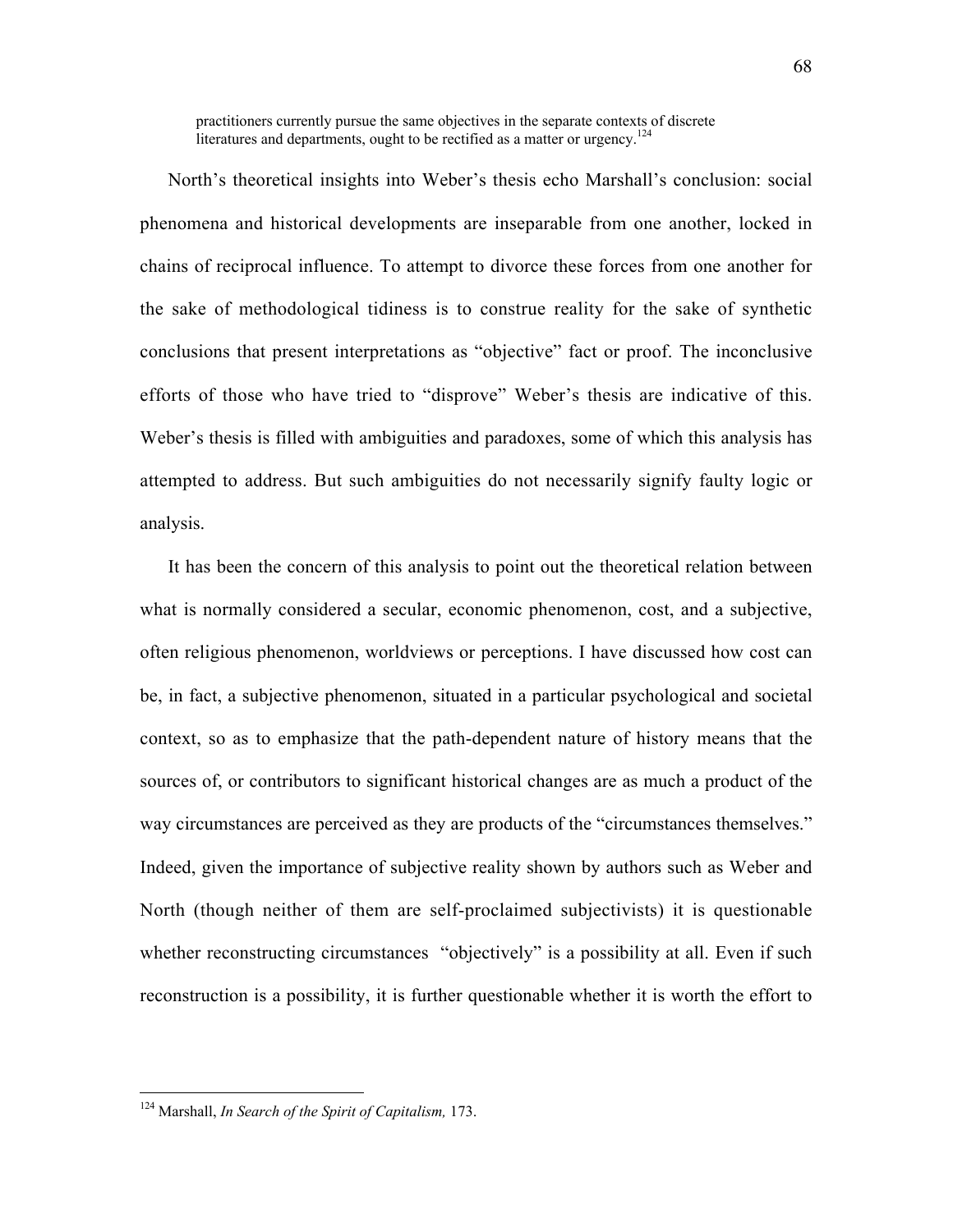understand such a reality in trying to better comprehend the mechanisms behind particular historical developments.

If humans are primarily the cause of change in human history –though exogenous events such as natural disasters play their own significant role– then understanding the forces that shape human perception and, more importantly, human actions in response to those perceptions should be the goal of historical, sociological, and political inquiries. The subtext of this analysis highlights the importance of beliefs. North's insights are significant insofar as they provide us with a comprehensive, though still developing, analytic lens through which we can understand historical developments while taking beliefs and perspectives into account.

This success, providing scholars with a comprehensive and coherent analytic lens, is one that Weber's analysis was never able to achieve, or at least not to an extent adequate enough for *The Protestant Ethic* thesis to avoid being dismissed by many respected thinkers. As has been shown in this and the previous chapters, North's theoretical work can help compensate for these shortcomings, allowing new evaluations of the validity and plausibility of Weber's thesis.

This has implications for both the way we understand the history and the present, and the way we understand important interpretations of history, past and present. No doubt, different methodologies provide us with important standards of performance in understanding complex situations, but they also have the possibility of obscuring our ability to notice insights when they do not conform to methodological norms. I am certainly not the first to note the possible conflict between methodology and understanding. Philosophers have struggled with the troubling tension for some time: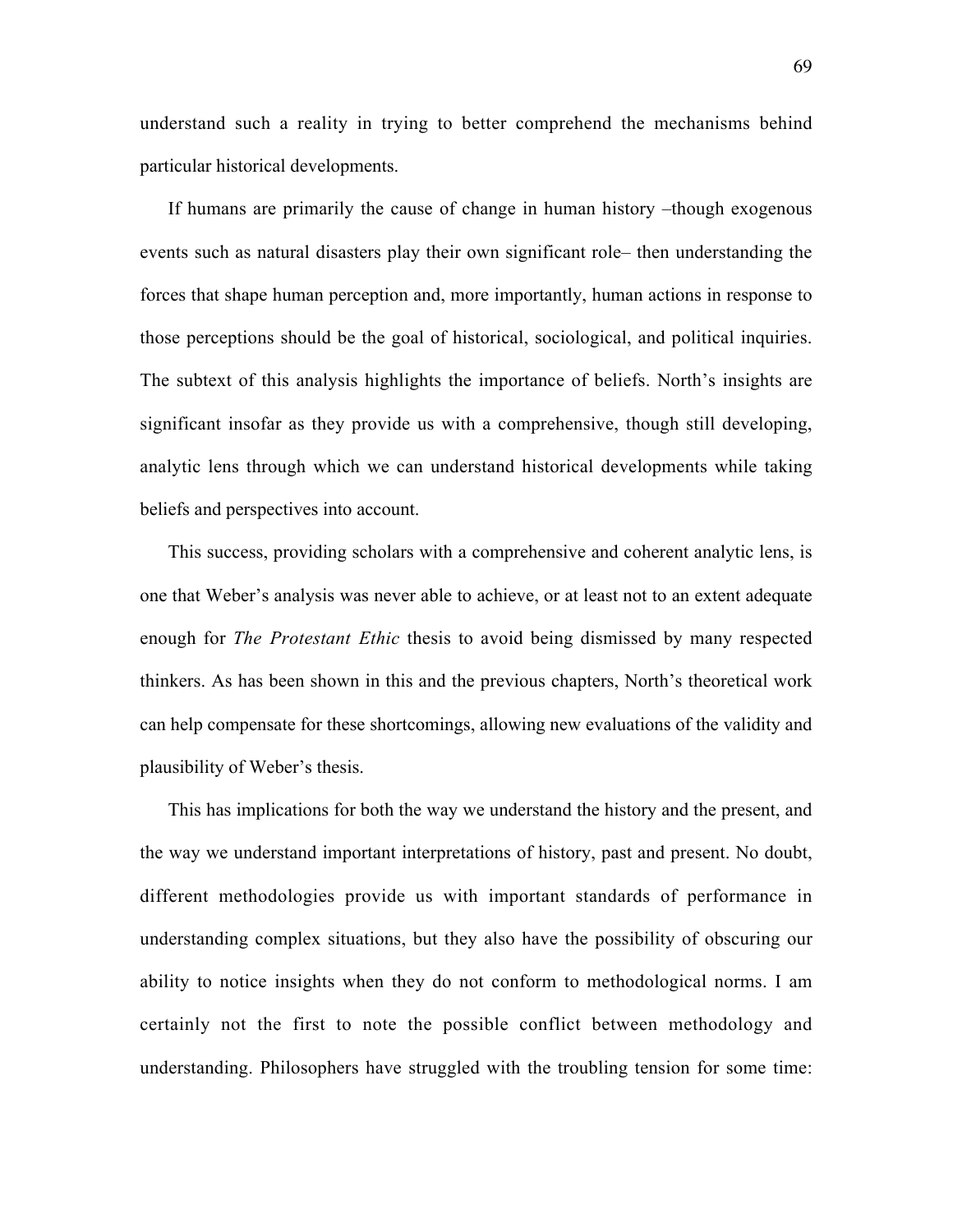Hans-Georg Gadamer, for example, made it the subject of his seminal work, *Truth and Method* (*Wahrheit und Methode*).

Weber's thesis does not strictly conform to any prevalent methodological school, and thus leaves itself open to a wide range of criticisms. While these criticisms are a necessary step in the analytic process –especially when one is making claims as profound as Weber's– they are only useful insofar as they do not obstruct our ability to weigh the implications for understanding other historical problems. As will be discussed in the conclusion to this chapter, reassessing Weber's thesis using North's institutions theory shows us that factors such as beliefs and worldviews indicate that perceptions may be the key to understanding important institutional changes. This understanding can then be applied to our understanding of history and the history of ideas.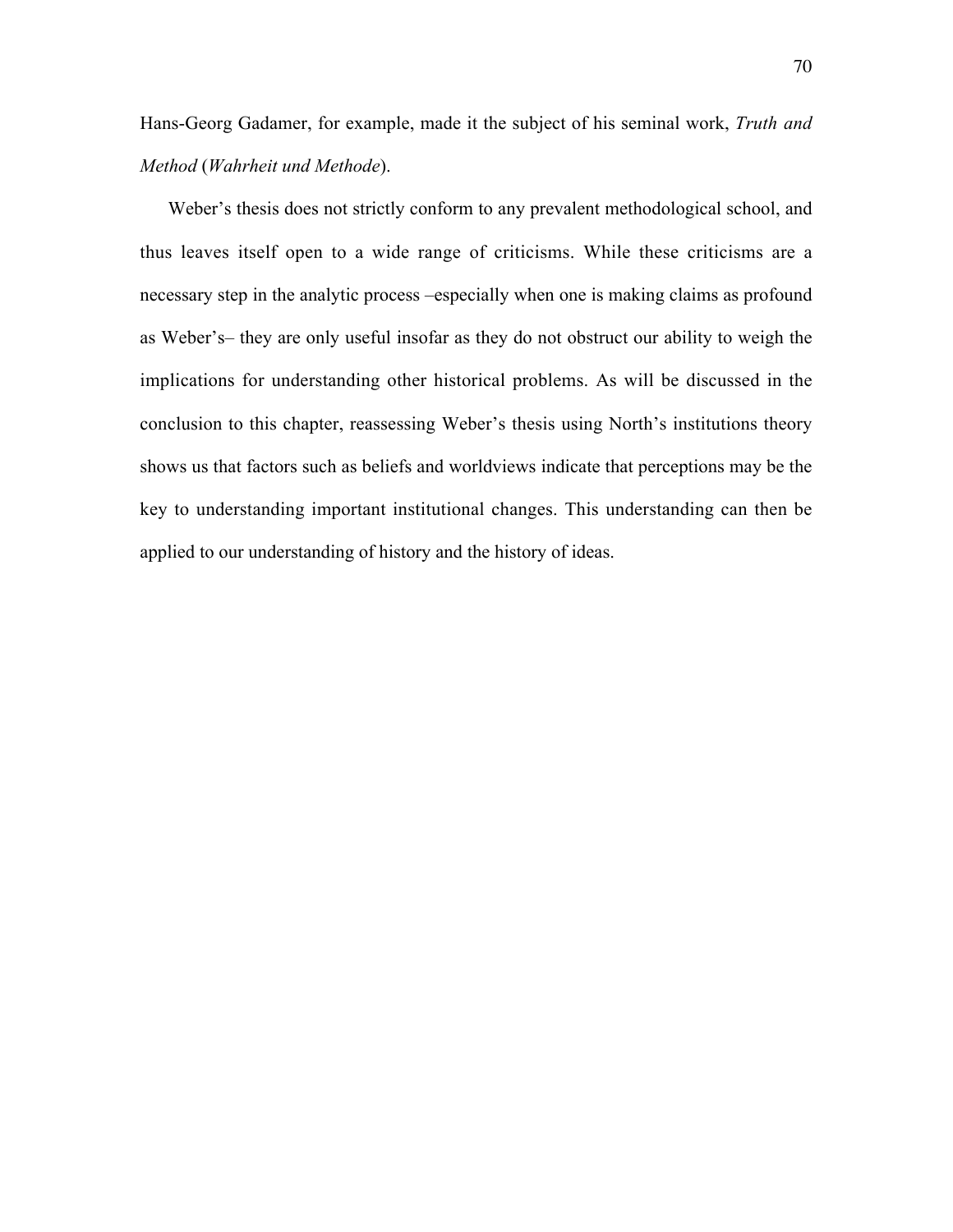# **CHAPTER IV THE LESSONS OF WEBER'S APPROACH TO INSTITUTIONAL CHANGE**

#### *i. Hirschman's* The Passions and the Interests *and the Importance of Intentions*

I will now show how Weber's thesis might aid us in our approach to understanding institutions and history. The contribution of this analysis to the study of politics and society, I will show, is not simply to show that the Protestant Ethic debate remains unresolved. Rather, this chapter will show why Weber's approach is significant in providing novel insight into the nature of institutional change and institutional stability. I begin this chapter with Albert Hirschman's *The Passions and the Interests*, a work focused on the intellectual development of the capitalism beginning with Machiavelli (though pointing to writings as early as St. Augustine). The primary purpose of this section will be to highlight a similarity between Weber and Hirschman with respect to their mutual emphasis on the importance of intentions in understanding historical change.

Hirschman begins his analysis by raising a question similar to those posed by Weber in *The Protestant Ethic*: "How did commercial, banking, and similar money-making pursuits become honorable at some point in the modern age after having stood condemned or despised as greed, love of lucre, and avarice for centuries past?"<sup>125</sup> Hirschman's analysis, which follows the development of specific ideas among a range of Western thinkers, is an alternative to Weber's thesis, but Hirschman explicitly states that it is not meant to be a counter-thesis.<sup>126</sup> Hirschman argues that the dominance of capitalism over the Western world developed through the intellectual toils of statesmen and intellectuals.

 $125$  Hirschman, 9.

<sup>&</sup>lt;sup>126</sup> *Ibid.*, 130.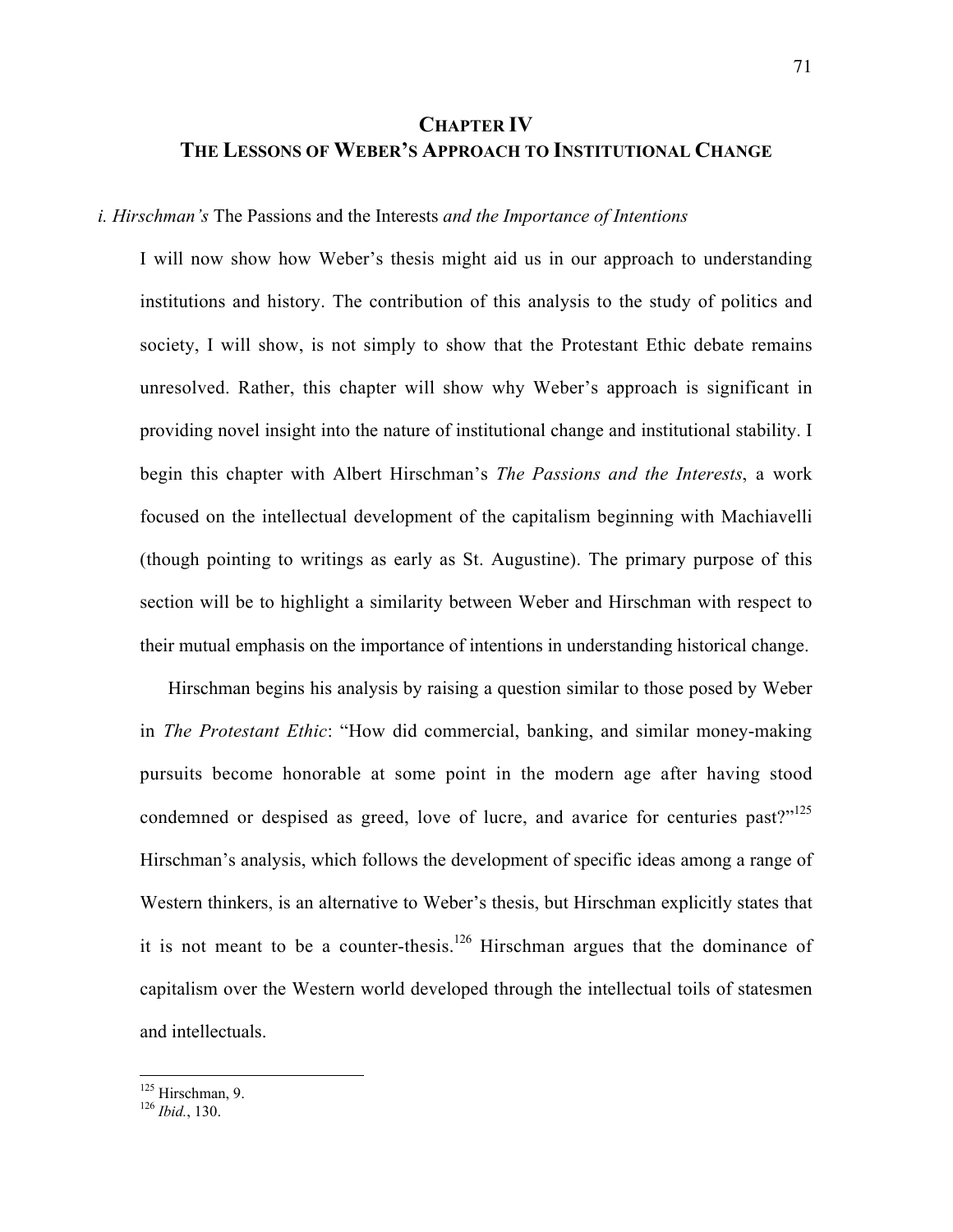These toils were driven, as is evident in scholars such as Machiavelli and Hobbes, by a rather grim outlook on human nature and a fear of what would come of human development if man were left to pursue his natural "passions." What emerged from this discourse was a multitude of interpretations of human nature: there were those who argued that that human passions could be controlled only if pitted against each other; those who believed that passions were inherently in conflict with man's pursuing his "interests;" and then there was Adam Smith, who treated passions and interests as if they were equivalent according to Hirschman.<sup>127</sup> Smith is especially significant in this history because he marks the maturation of the conviction that allowing man to pursue material gains is an effective way of preventing him from causing greater mischief and harm by distracting him from "worse" passions. Left to his own devices, the argument goes, and without the powerful distraction of capitalist behavior, man is inherently destructive and driven by unruly passions. According to Hirschman, this idea of this tension between "passions" and "interests" was created by the fears among intellectuals of the unpredictable whims of rulers.

Hirschman summarizes the contrast between his and Weber's thesis as follows:

Weber claims that capitalistic behavior and activities were the indirect (and originally unintended) result of a desperate *search for individual salvation*. My claim is that the diffusion of capitalist forms owed much to an equally desperate search for a way of *avoiding society's ruin*, permanently threatening at the time because of precarious arrangements for internal and external order.<sup>128</sup>

Hirschman grounds his entire analysis in exploring the development of theory of the state. In this, Hirschman explains the focus of his analysis by drawing a clear contrast with Weber and scholars affiliated with his approach:

 $\frac{127}{128}$ *Ibid.*, 110-11.<br><sup>128</sup> *Ibid.* Italics in original.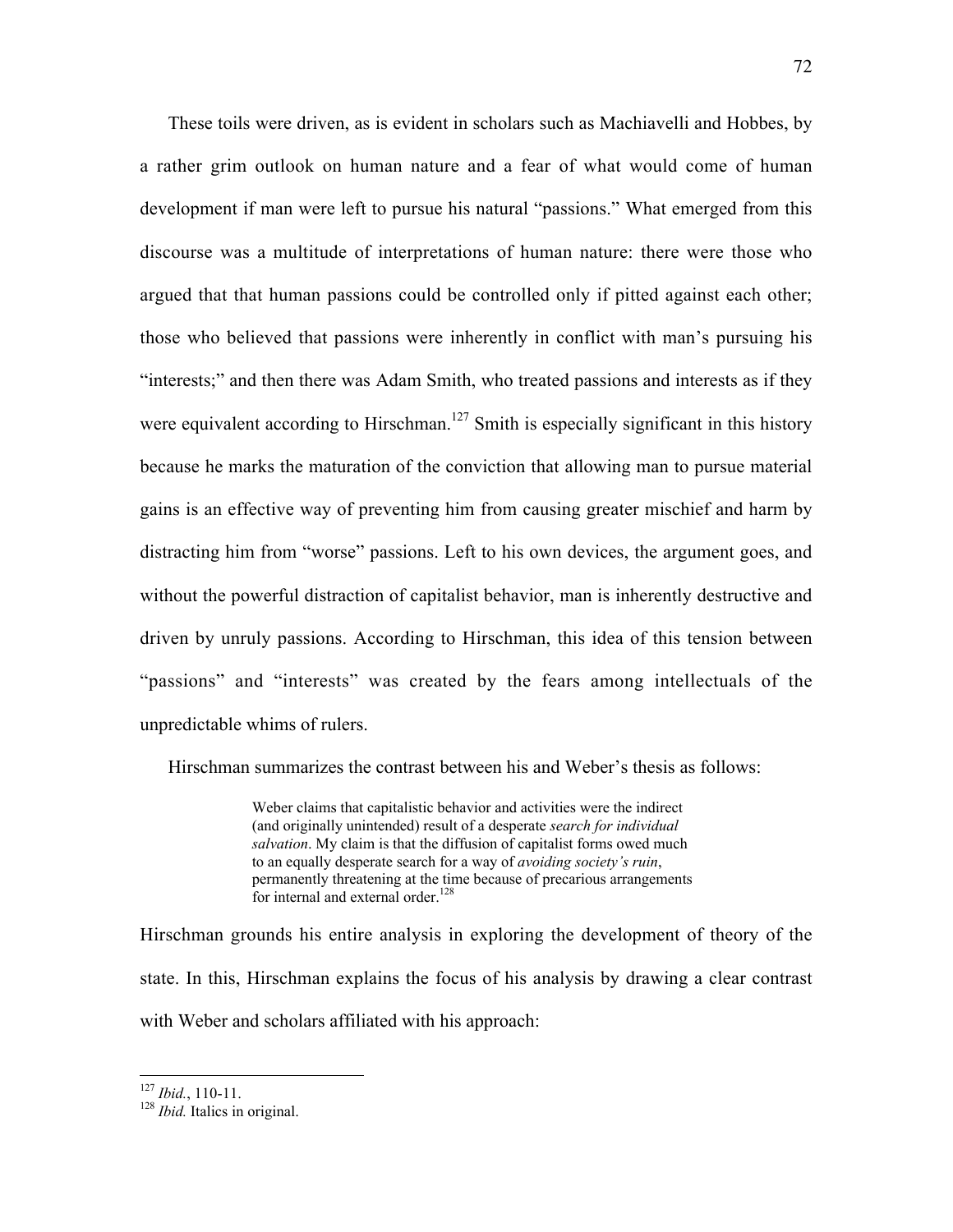The beginning of that story does come with the Renaissance, but not through the development of a new ethic, that is, of new rules of conduct for the *individual*. Rather, it will be traced here to a new turn in the theory of the *state*, to the attempt at improving statecraft within the existing order. To insist on this point of departure proceeds of course from the endogenous bias of the tale I propose to tell.<sup>129</sup>

That Hirschman chooses to focus on statecraft is, indeed, a significant departure from Weber's approach, which focuses on the individual's psychology under pressure of social and religious change. Nonetheless, the two authors share a more important similarity and a more fundamental point of departure, what I have above called explained in terms of the subjectivity of reality, Hirschman calls man "as he really is."<sup>130</sup> Both are functionally refutations of the rational actor as a useful model for understanding historical change. A pervasive trend in the history of ideas which Hirschman tracks is an understanding that idealized rational humans –be they based on Platonic or neo-classical economic ideals– are not useful in understanding political and social change and, as Spinoza asserts, it is better to focus on "human actions and appetites," or, as Rousseau puts it, "Taking men as they are and the laws as they might be..."<sup>131</sup>

Chapter I of this analysis established that Weber came from just such a school of thought. There is no reason that Weber cannot be held among the thinkers considered in Hirschman's analysis (though Hirschman, one of his goals being to provide an alternative to Weber's thesis, does not do this). Hirschman does, however, implicitly place Weber among thinkers ascribing to a "psychological" school of thought.<sup>132</sup> I will begin by assessing the validity of Hirschman's decision to situate Weber in this particular school. Though Weber is assessing broad social phenomenon, Hirschman is right to note that

<sup>&</sup>lt;sup>129</sup> *Ibid.*, 12.<br><sup>130</sup> *Ibid.*, 12-4.<br><sup>131</sup> *Ibid.* 

<sup>&</sup>lt;sup>132</sup> This is implied by, as noted above, Hirschman's characterization of Weber and his colleagues being focused (rightly or wrongly) on the individual.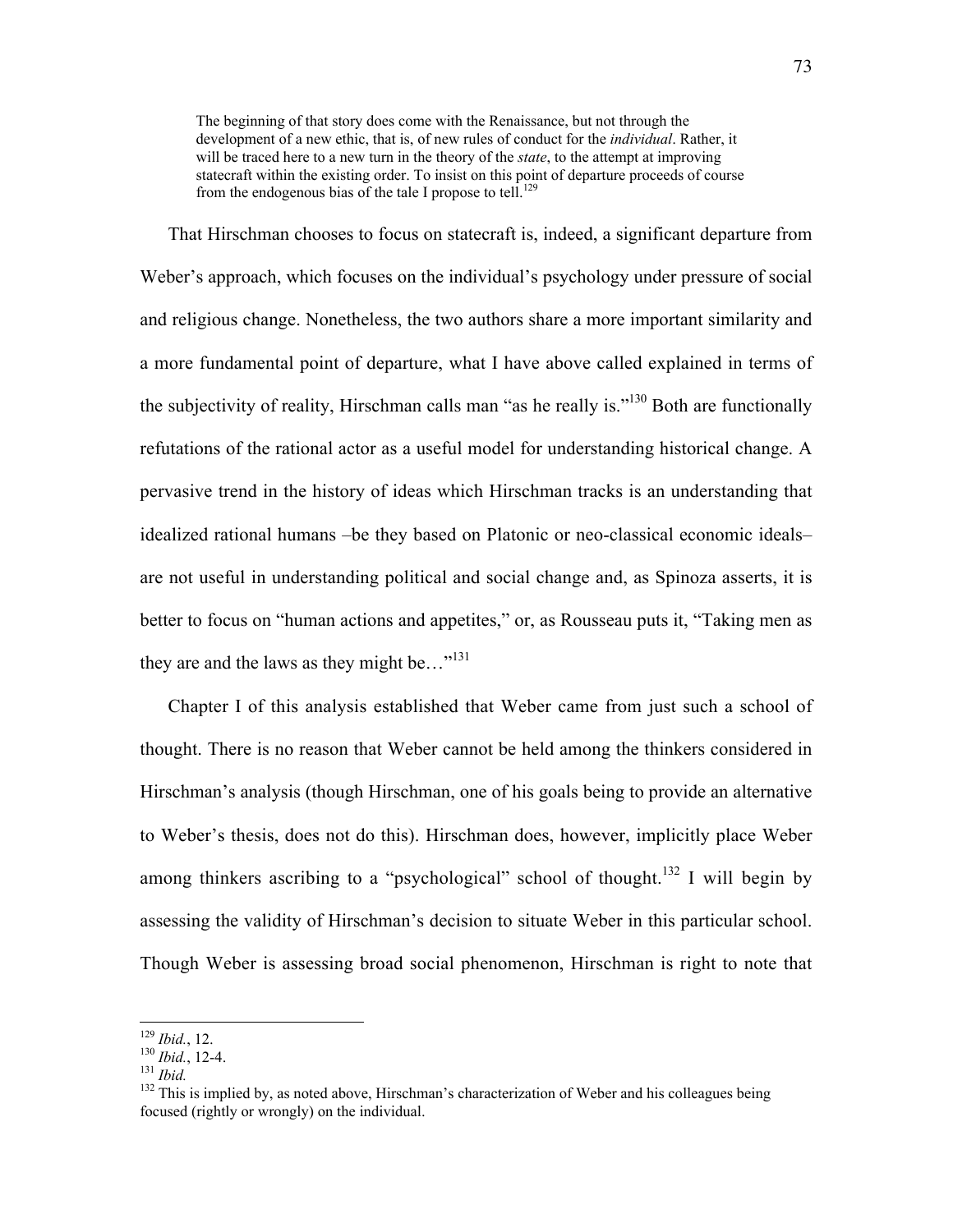Weber is concerned with psychological sanctions and the decision-making processes of individuals. Furthermore, there is little mention of the state or statecraft in Weber's analysis. Thus, Hirschman is correct in placing Weber in a school of thought that focuses on individual psychology rather that statecraft.

Yet Hirschman portrays those of this school as believing that humans curb the influence of passions through "harnessing," by which Hirschman means "not merely… a repressive bulwark, but… a transformer, a civilizing medium."<sup>133</sup> In many respects, this is an accurate characterization of the social mechanisms used in Weber's thesis. The kind of institutional change laid out in Weber's thesis is clearly a form of "transformation," and even the adjustment of costs to encourage a particular mode of social behavior implies a degree of "harnessing" certain types of human action. Furthermore, Weber asserts that the Reformation and capitalism had the effect of a "civilizing medium" by furthering the development of rationalization in Western society and allowing the West to "progress" ahead of other societies.

This notion of harnessing passions according to Hirschman stands in contrast to a "repressive" stance, which focuses on "holding back, by force if necessary, the worst manifestations" of human passions. This stance, Hirschman argues, is embodied in the writings of St. Augustine and was "closely echoed... by Calvin."<sup>134</sup> With this said, Weber's place in Hirschman's categories becomes confusing and paradoxical. On the one hand, Weber's thesis, understood through North's theory of institutional change, suggests that Weber believed there to be processes of "harnessing" at work in the development of modern capitalism. On the other, Calvin –a central figure in Weber's analysis– is

<sup>&</sup>lt;sup>133</sup> *Ibid.*, 16.<br><sup>134</sup> *Ibid.*, 15. In both cases. Hirschman is referring to the role of the state (i.e. the state as a "repressive" body), but such logic could easily be applied to the individual or social grouping.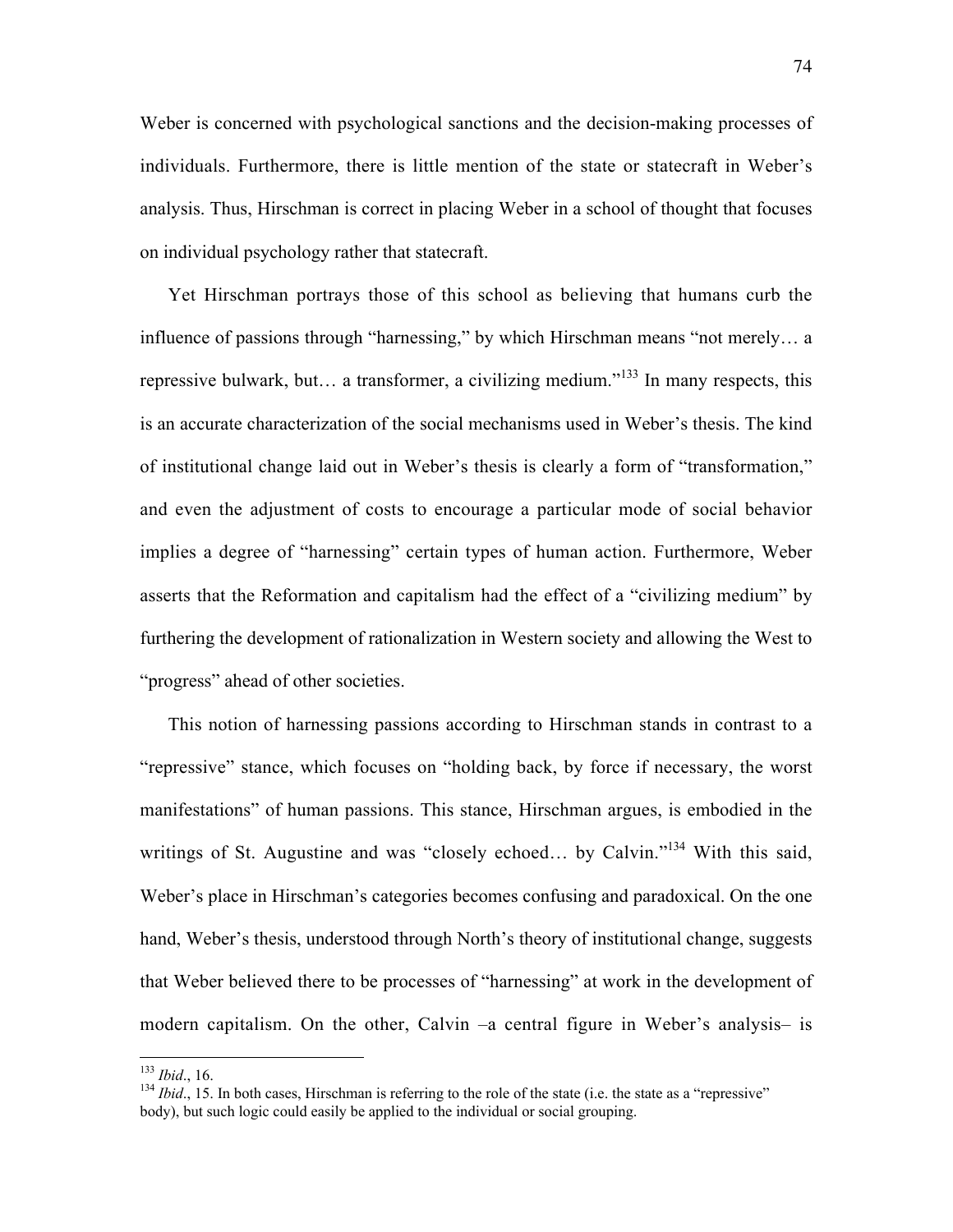understood as being or in opposition to harnessing through association with a "repressive" stance. Where does this leave Weber's overall thesis? And does it suggest that Weber's thesis is inherently contradictory?

It should be noted that Hirschman dismisses the insights of both of these schools:

Given the overwhelming reality of restless, passionate, driven men, both the repressive and the harnessing solutions lacked persuasiveness. The repressive solution was a matter of assuming the problem away, whereas the greater realism of the harnessing solution was marred by an element of alchemical transformation rather out of tune with the scientific enthusiasm of the age.<sup>135</sup>

In fact, Weber's thesis shows that Hirschman is *too* dismissive about the plausibility of these two understandings of the relation between humans and their interests and passions. The convincing plausibility of Weber's thesis when understood through an institutions theory lens is testament to this. The essence of virtually any economic or game theory understanding of institutions –North's included– is that systematic and informal constraints (read, "repression") is a real and powerful force in historical development. As North explains, far from "assuming the problem [of human nature] away," constraints are an integral part of preventing humans from allowing passions or interests (this translates into defection from contracts in North's terminology) from getting the better of them. Formal and informal constraints make up the ways in which we consciously and unconsciously *acknowledge* problems of human nature; they are not, however, means by which such challenges are ignored.

The importance of repression is exactly why North dedicates three chapters to the issues of informal constraints, formal constraints, and enforcement.<sup>136</sup> Hirschman's dismissal of repression is untenable, and the significance of Calvin's and Weber's understanding human behavior deserves greater attention than Hirschman indicates. In

<sup>&</sup>lt;sup>135</sup> *Ibid.*, 20.

 $136$  See North, ch. 5-7 (pgs. 36-60).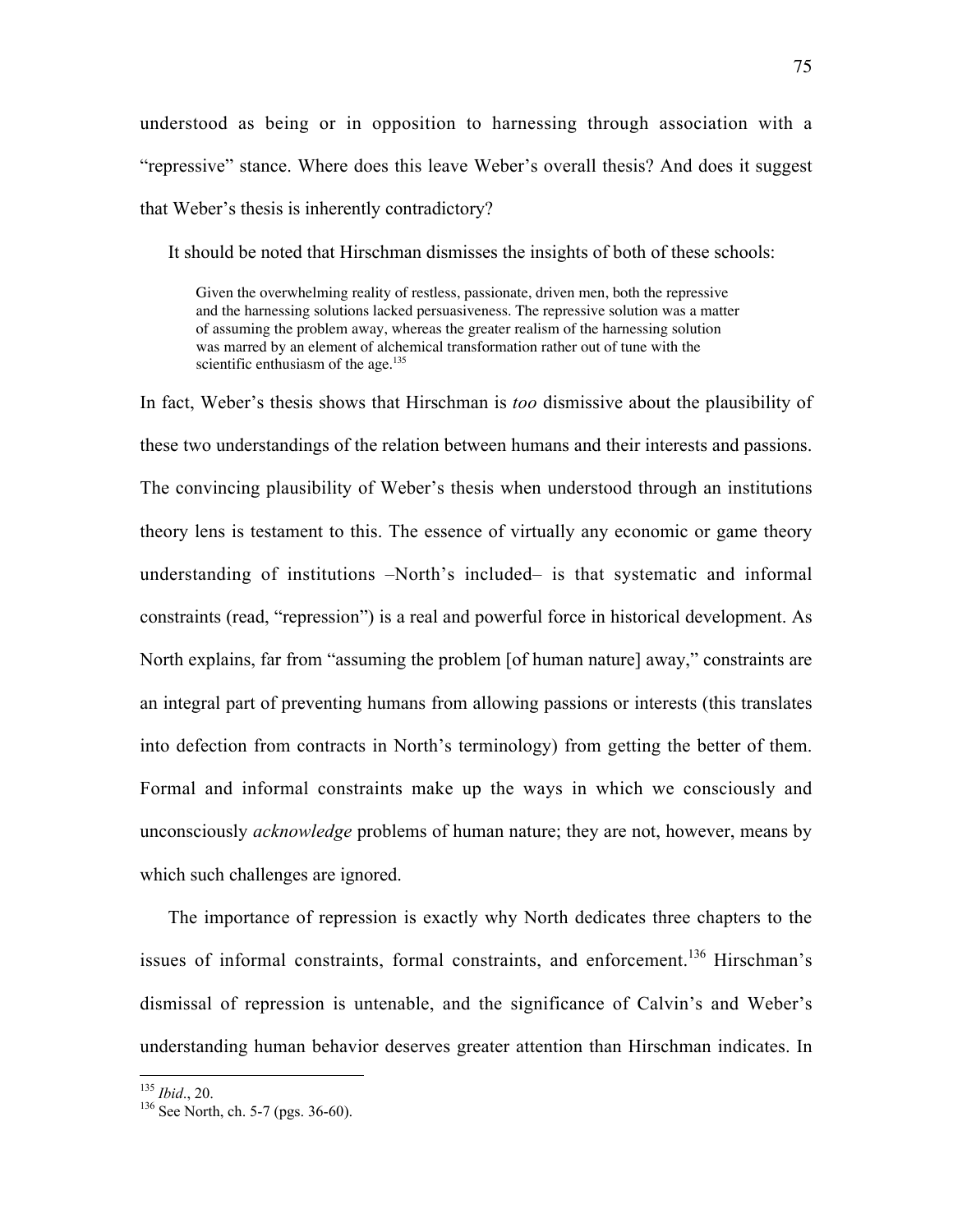fact, Hirschman's dismissal is more likely the result of his state-centric approach, rather than his ignoring an otherwise viable argument. Even if state-sponsored repression is a form of "assuming a problem away," as Hirschman suggests, by trying to make it nonpresent, such a fact should not prevent a scholar such as Hirschman from acknowledging the potency of repression in other contexts, such as when induced by religious beliefs. This is especially the case if Hirschman is going to so willingly point to theologians such as St. Augustine who, while he did comment on the state, also noted the importance of repression on an individual level:

Let a man will to be prudent, will to be brave, will to be moderate, will to be just and then so that he may be able to be these things in reality, let him most certainly desire power, let him seek to be powerful in himself and (strange though it sounds) let him be powerful *against* himself for himself.<sup>137</sup>

Thus, to imply through omission that thinkers such as St. Augustine were only concerned with repression with respect to the state is misleading.

The notion of harnessing can also be explained in terms of institutions theory, specifically with respect to costs. The way in which costs can induce particular behavioral responses is closely akin to what Hirschman describes as "harnessing." Costs provide a structure that limits possible avenues of human action and behavior and, as humans learn to respond to these cost structures in an attempt to maximize their gain (both on the individual and organizational levels), entire societies are, in fact, transformed. Equally important is that incentives can both gently and forcefully guide individuals and groups in new directions, transforming them.

Though North is clearly concerned with beliefs and ideologies, he never presses his analysis to the individual/psychological level as does Weber. Nonetheless, North does

<sup>&</sup>lt;sup>137</sup> From *On the Trinity XII*. See Santer, 117. Emphasis added.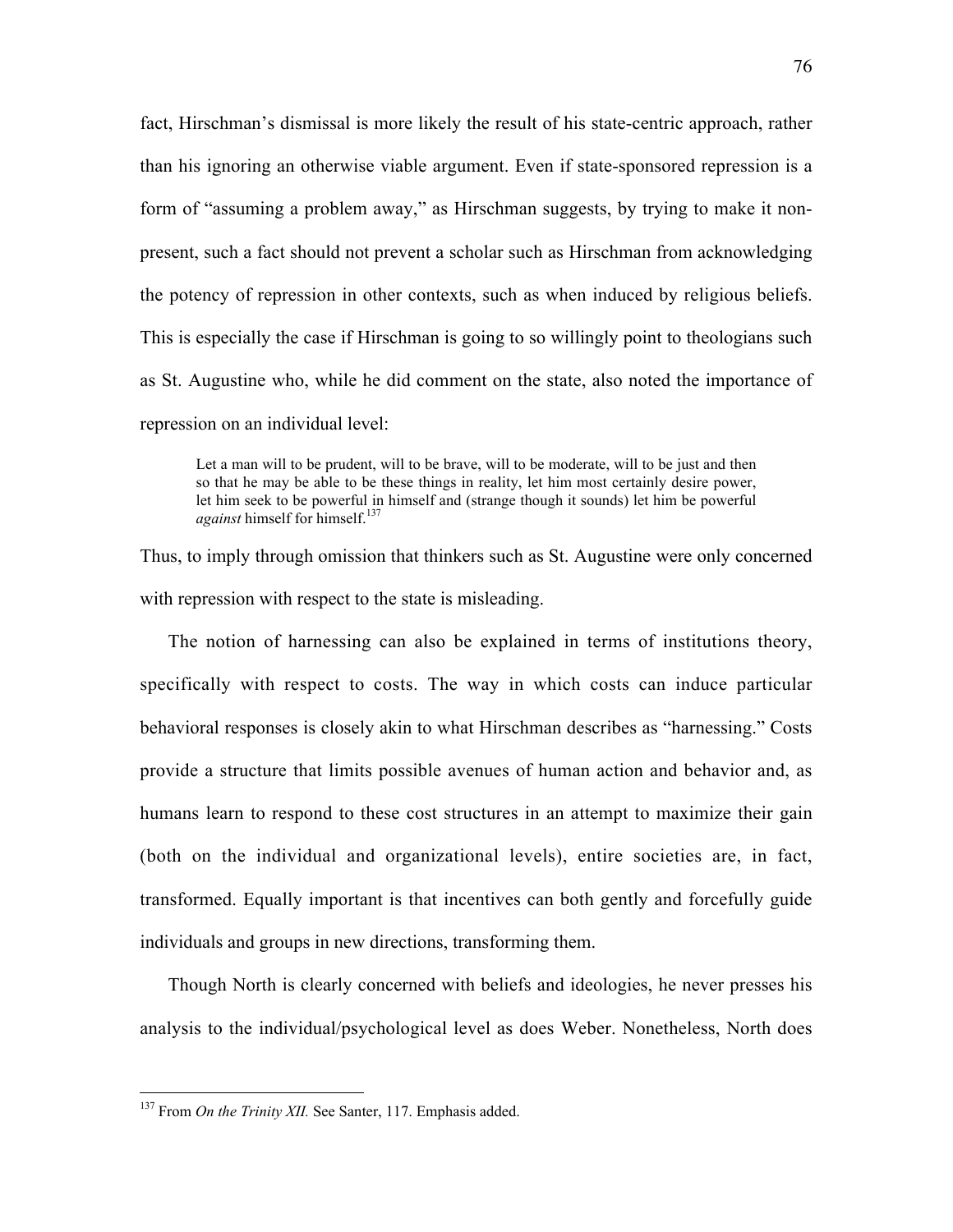imply that institutional costs can result in psychological institutionalization because institutions can influence which kinds of knowledge and skills "pay off." That is to say, the relationship between costs and incentives is not only pertinent to the organization, it is also pertinent to the individual in his or her acquisition of knowledge and skills over time: "…the institutional framework will shape the direction of the acquisition of knowledge and skills and… that direction will be the decisive factor for the long-run development of that society." This is what North characterizes as "maximizing hehavior<sup>"138</sup>

This, as has been stated, is a process of gradual change, combining active "structuring" on the part of significant players as well as the development of informal constraints over which individuals and organizations may have little control. The transformative aspect of harnessing, North reminds us, is hardly "alchemical," but is rather a natural element of human institutional life. Again, Hirschman is too focused on the role of the state which, while significant, prevents him from acknowledging that these theories of human development are constricted by the analytic lens through which he approaches them.

While Hirschman treats repression and harnessing as autonomous intellectual entities, we see now that Weber unites them in an historical account of the development of modern capitalism. Indeed, the poignancy of Weber's thesis is largely determined by his synthesis of what Hirschman identifies as the "repressive" intellectual forces created by thinkers such as Calvin and the "harnessing" of certain human impulses through gradual societal changes that we can now identify as distinctly institutional in nature. In Hirschman's portrayal of the history of ideas, this leaves Weber in a category unto

<sup>138</sup> North, 76-9.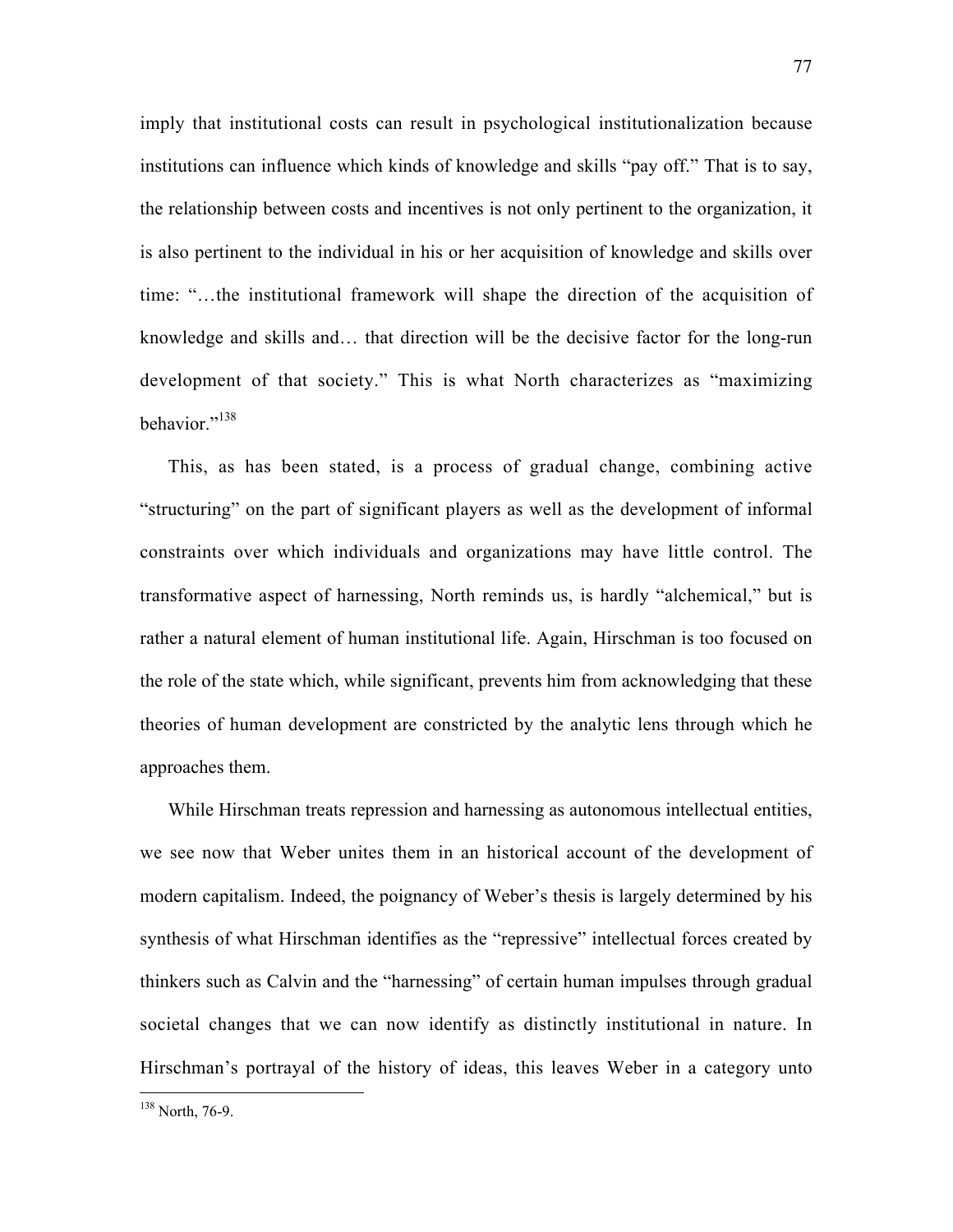himself: firstly, Weber is not espousing any particular type of governance unlike many of the authors noted by Hirschman and, secondly, he does not ascribe to any single school of thought described by Hirschman. Rather, as was the case with Adam Smith, Weber's *Protestant Ethic* unites schools of thought that Hirschman presents as diametrically opposed or at least alternative to one another. Weber's understanding of history as the development of rationalization and the retreat of magic from human life proves to be far more multifaceted than Hirschman implies.

This is a small portion of Hirschman's overall analysis, however, and I have noted it out not to invalidate or refute Hirschman's thesis, but to show that there exists inherent difficulties in situating Weber in Hirschman's portrayal of the history of ideas. As will be shown below Weber plays his own role in the discourse about "countervailing passions," the discourse at the heart of Hirschman's analysis and the roots of which might be best summarized by a quote from Spinoza: "An affect cannot be restrained nor removed unless by an opposed and stronger affect."<sup>139</sup> In fact, Hirschman's and Weber's theses largely complement each other: the former providing the intellectual and state-centric side of the same coin on which the latter provides a religio-sociological explanation for the development of capitalism. Most important of all in this discussion is the way in which both authors acknowledge the importance of intentions in understanding major historical change.

Several points in Hirschman's analysis make this clear. The statement from Spinoza above was an early form of argument taken up by Hume and the Federalists, among

<sup>&</sup>lt;sup>139</sup> As quoted by Hirschman, 23.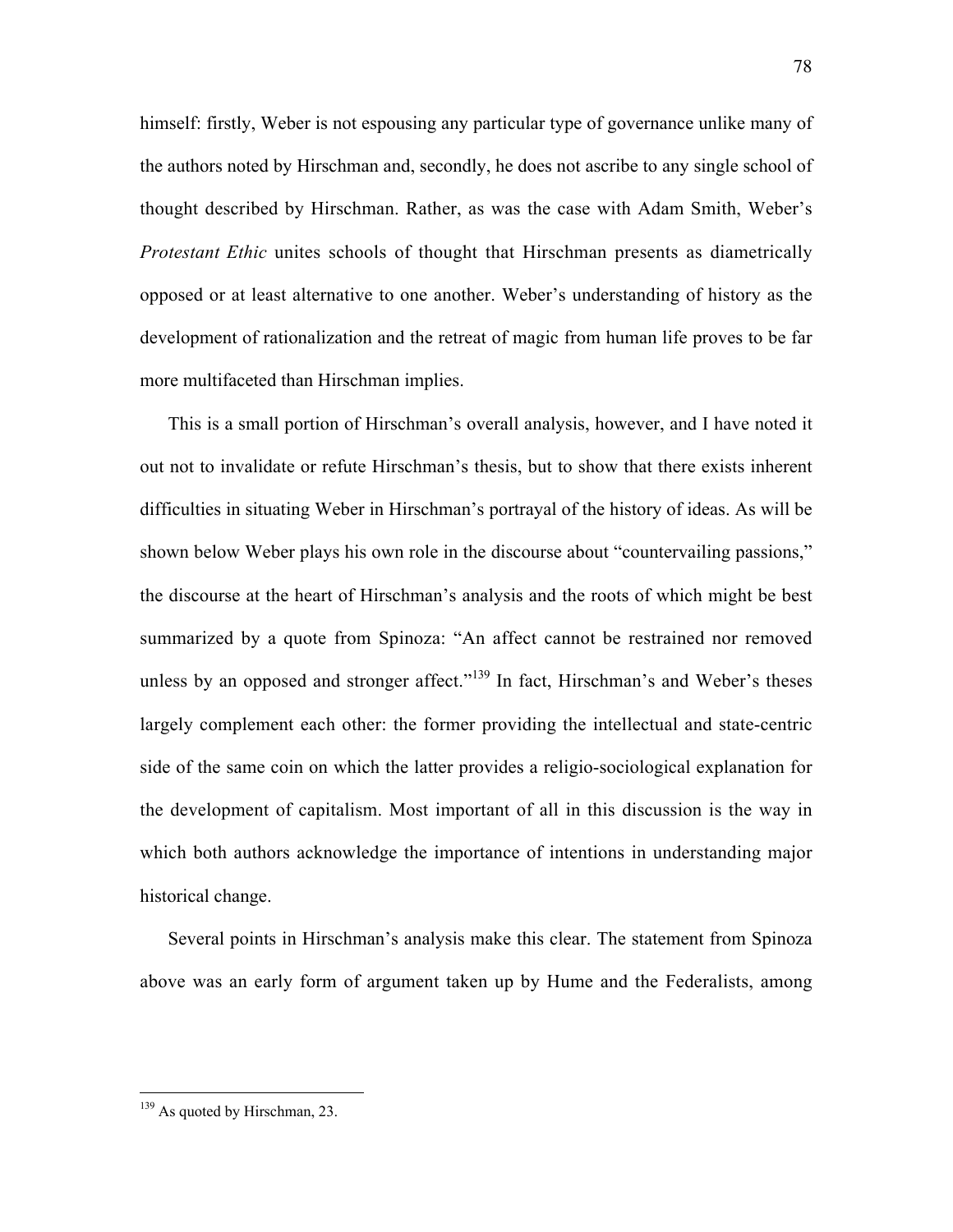others according to Hirschman,<sup>140</sup> which asserted that human proclivities toward malicious passions could only be curbed by pitting human passions against one another. This is what Hirschman means by "countervailing passions," a philosophical mode of thought having serious implications for the way in which thinkers shaped their notions of statecraft.

Machiavelli provided the grounds for an alteration of this concept, by introducing the idea that human interests (especially economic interests) could serve as the constraining force on human passions, the argument here running that a prince's self-interest would prevent him from practicing arbitrary or careless rule.<sup>141</sup> Of the utmost importance is that the notion of interests, being that they were grounded in tangible measures of success, e.g. the length or one's reign or the size of a state's gold reserves, introduced an element of "predictability" and "constancy" absent from unpredictable and arbitrary human passions.<sup>142</sup>

Hirschman explains the intellectual appeal of interests as a countervailing force in opposition to human passions:

The *insatiability* of *auri sacra fames* had often been considered the most dangerous and reprehensible aspect of that passion. By a strange twist, because of the preoccupation of post-Hobbesian thinking with man's inconstancy, this very insatiability now became a virtue because it implied constancy. Nevertheless, for this radical change in valuation to carry conviction, and to effectuate a temporary suspension of deeply rooted patterns of thought and judgment, it was necessary to endow the 'obstinate' desire for gain with an additional quality: harmlessness.<sup>143</sup>

Thus, thinkers such as Steuart and Montesquieu recognized that whereas the man driven

by passions is a fickle and unpredictable beast, the human driven by interests is more

<sup>&</sup>lt;sup>140</sup> See *Ibid.*, 20-31. Hirschman also notes that Bacon played a key role as a "founder" of these intellectual tracks.

<sup>&</sup>lt;sup>141</sup> The idea that interests could tame passions was first explicitly laid out by the Duke of Rohan, according to Hirschman (Hirschman, 32-4).<br><sup>142</sup> *Ibid.*, 48-9.<br><sup>143</sup> *Ibid.*, 56. Emphasis in original.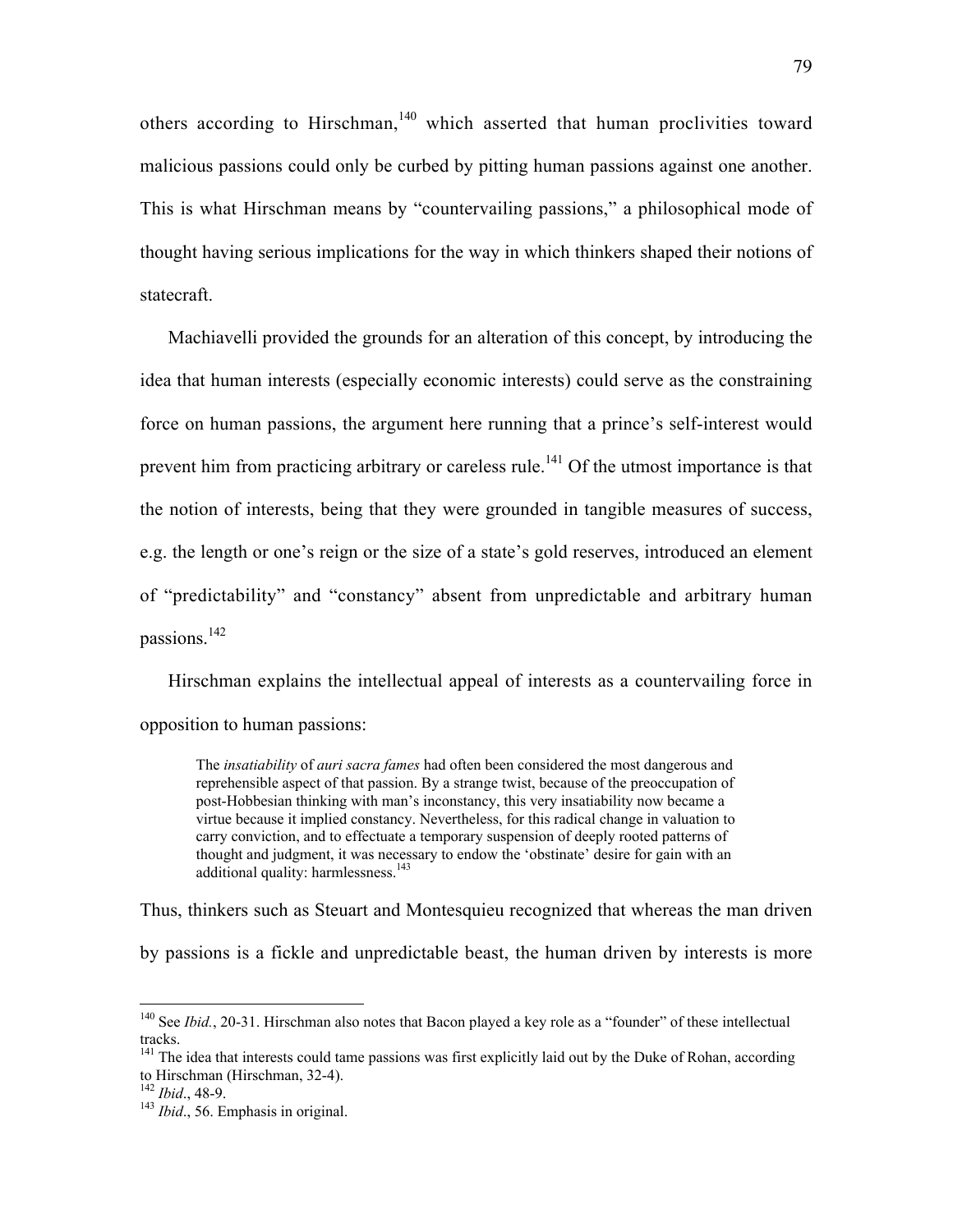predictable and, thus, safer. But the pursuit of material interests was still considered a vice capable of corrupting entire societies, and thus scholars were implicitly charged with the task of rendering interests harmless if interests were to be justifiably considered a alternative choice and counterbalance to human passions.

This, according to Hirschman, was a relatively easy and smooth development:

The evaluation of commercial and moneymaking pursuits as harmless and innocuous can be understood as an indirect consequence of the long-dominant aristocratic ideal. As noted earlier, when the faith in this ideal had been severely shaken… the long-maligned trader did not correspondingly rise in prestige: the idea that he was a mean, grubby, and uninspiring fellow lingered for a long time.<sup>144</sup>

In other words, the trader and his commerce were considered harmless, especially in comparison to the glory-seeking of the medieval era, which brought the undesirable consequence of wars and crusades. Through a plethora of quotations from Samuel Johnson and Montesquieu, among others, Hirschman argues that capitalism was passively allowed to emerge, rather than being encouraged by any particular burgeoning ethos. The story goes that commerce, trade, and interests in general, were treated as a positive alternative to a more violent and tumultuous past.

Hirschman himself, however, provides a poignant example showing that this change was not such a fluid transition, and that aristocratic ideals did not fade away while a passive acceptance of capitalist ideals emerged. Surprisingly, though it is certainly not his intent, Hirschman shows discontent for the developments described above from none other than the most iconic figure in the history of economics, Adam Smith. Hirschman notes that Smith understood the development of capitalism not only as men *indulging* in their unruly passions in pursuing their interests (after all, Hirschman notes, Smith conflates the two terms), but Smith also saw in the rise of capitalism the death of more

<sup>144</sup> *Ibid*., 58.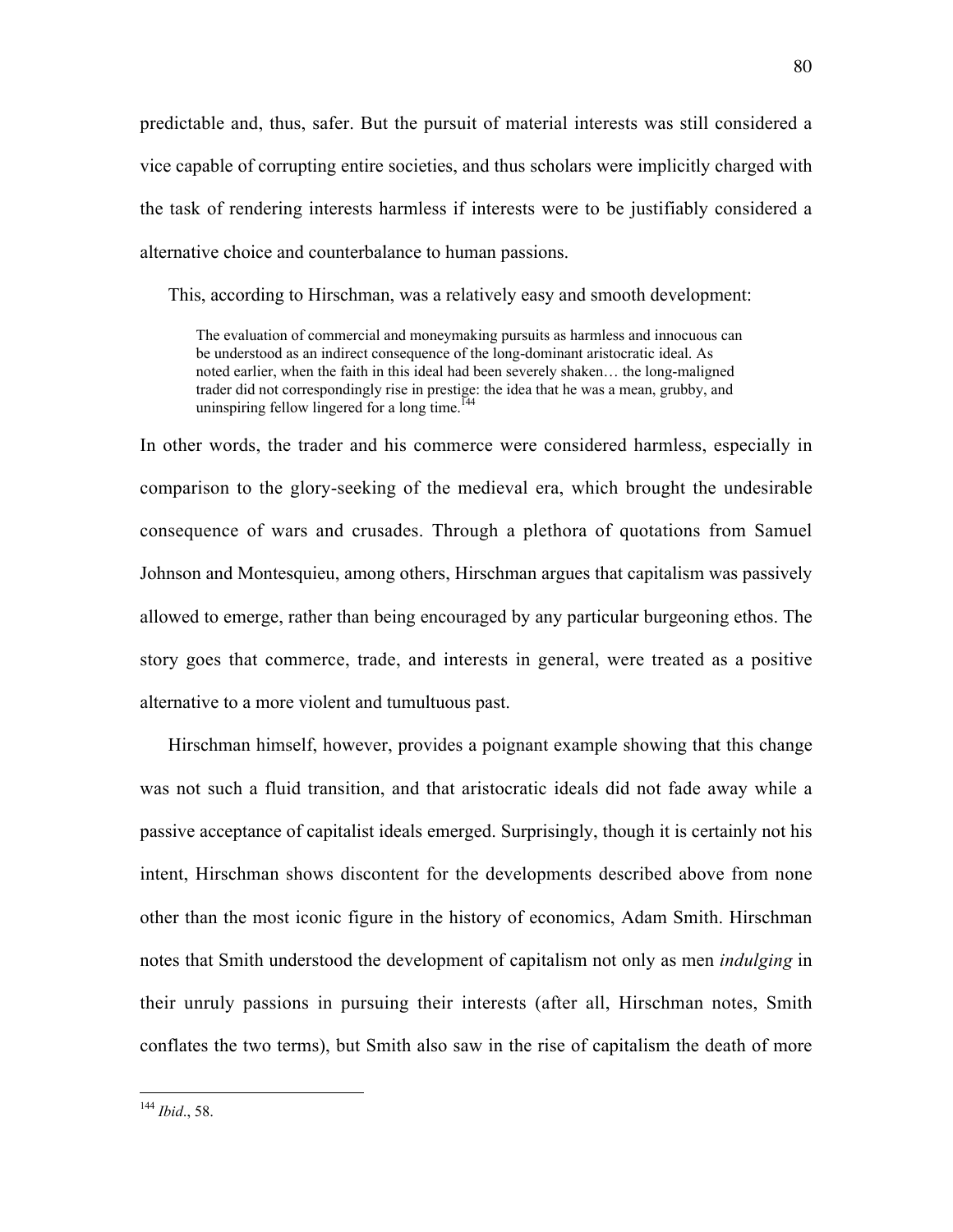noble human attributes, first of which is a "martial spirit," or the ability for citizens to fight admirably as soldiers. Smith does not celebrate or passively accept increased specialization in labor, rather he laments "the man whose life is spent in performing a few simple operations" as weak in spirit.<sup>145</sup>

Thus, Smith clearly indicates that not all significant intellectuals thought the emerging hegemony of the trader to be harmless, and such a conception of harmlessness was clearly not instilled by an aristocratic ideal. While Steuart and Montesquieu may have thought it to be so, they cannot be held as representative of an entire European population over the course of two centuries, especially when thinkers as significant as Smith seem to think otherwise. It comes as no surprise, therefore, that Hirschman notes "*The Wealth of Nations* marks an end to the speculations about the effects of interestmotivated on passionate behavior that had exercised the minds of some of Smith's more illustrious predecessors."<sup>146</sup> That Smith's theories seemed to both eschew and eclipse the theories of earlier philosophers noted by Hirschman throws into question just how significant those theorists were in the development of capitalism in the first place; and to ascribe such developments to Smith would be foolish just by virtue of how late his works first appeared.<sup>147</sup>

Ultimately, what Hirschman's analysis lacks and what Weber's thesis provides are mechanistic effects relating to the cost of particular forms of behavior. This is the institutional mechanism that allows Weber to draw a bridge between the likes of Luther and Calvin and later developments in the history of modern capitalism. By noting that

<sup>&</sup>lt;sup>145</sup> *Ibid.*, 105-6, 110-11. Indeed, Smith's attitude towards these developments, as presented by Hirschman, are strikingly similar to Weber's attitudes conveyed at the end of *The Protestant Ethic.* 146 *Ibid.*, 112.

<sup>&</sup>lt;sup>147</sup> Hirschman does *not* make such a suggestion.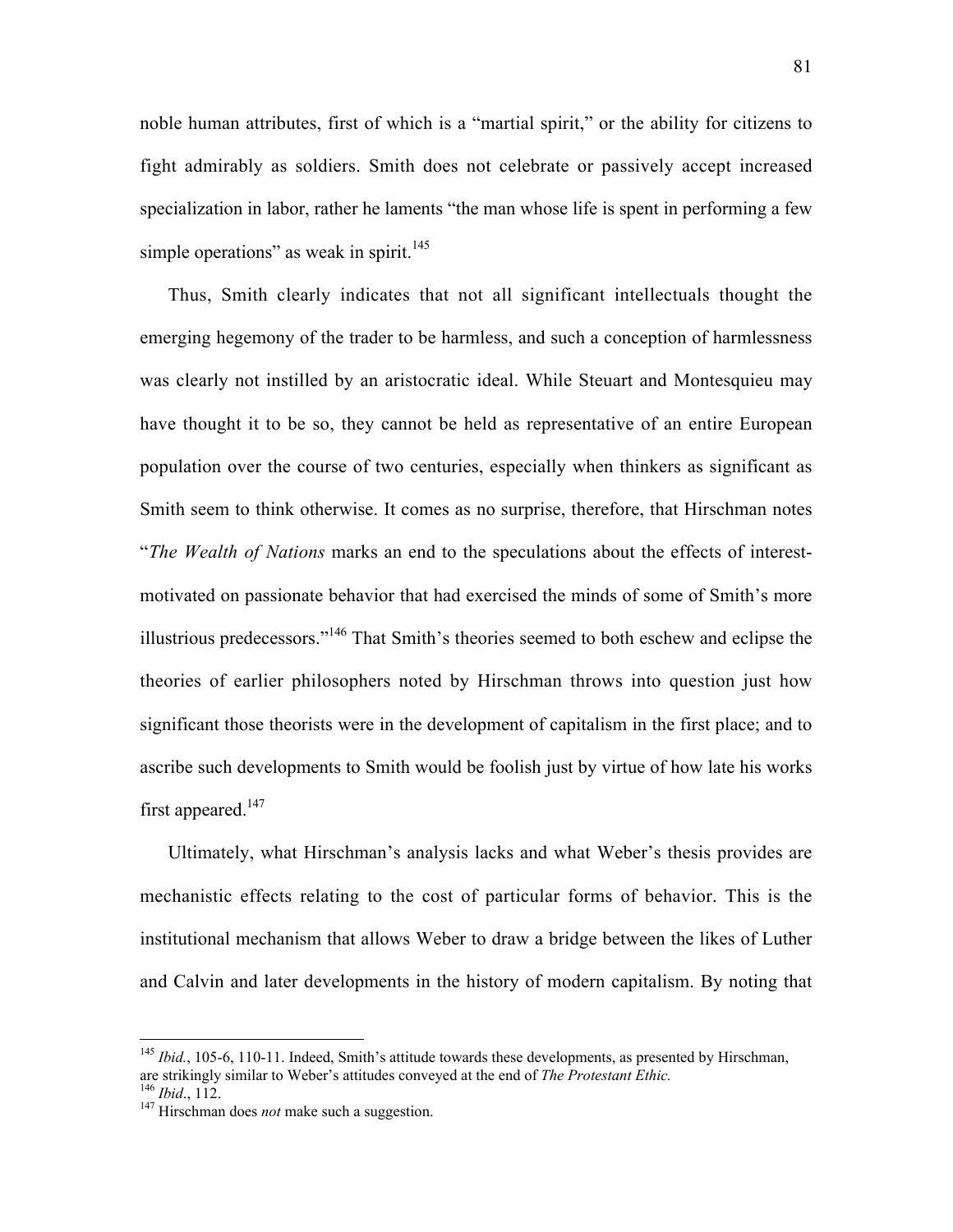certain, albeit significant, philosophers expressed convictions concerning passions and interests, however, Hirschman does not construct such a bridge. This is especially true for thinkers such as Machiavelli, who spent much of his life in political exile and obscurity: while his place in intellectual history is unquestionably significant, such significance cannot be necessarily projected back into historical developments that began within two centuries of his death.

Hirschman suggests in his discussion of the harmless trader that there was never actually a perceived high cost associated with capitalistic commerce, i.e. a cost that would need reduction for capitalism to spread as it did. Given the social and religious proscriptions on industries such as money-lending that existed for centuries leading up to industrialization, and that even thinkers such as Smith thought that capitalism came with a lamentable cost, it is doubtful that there was *not* some sort of cost associated with modern capitalist behavior leading up to its spread during the seventeenth and eighteenth centuries. I discuss later how both Karl Polanyi and Weber disagree with Hirschman on this point.

Despite the shortcomings noted above, Hirschman provides considerable insight into the significance of Weber's thesis in intellectual history and, from this, how we can continue to learn from the lessons of Weber's approach. Hirschman draws attention to the significance of intentions and expectations in concluding his remarks:

On the one hand, there is no doubt that human actions and social decisions tend to have consequences that were entirely unintended at the outset. But, on the other hand, these actions and decisions are often taken because they are *earnestly and fully expected to have certain effects that then wholly fail to materialize*. 148

<sup>82</sup>

148 Hirschman, 131. Emphasis in original.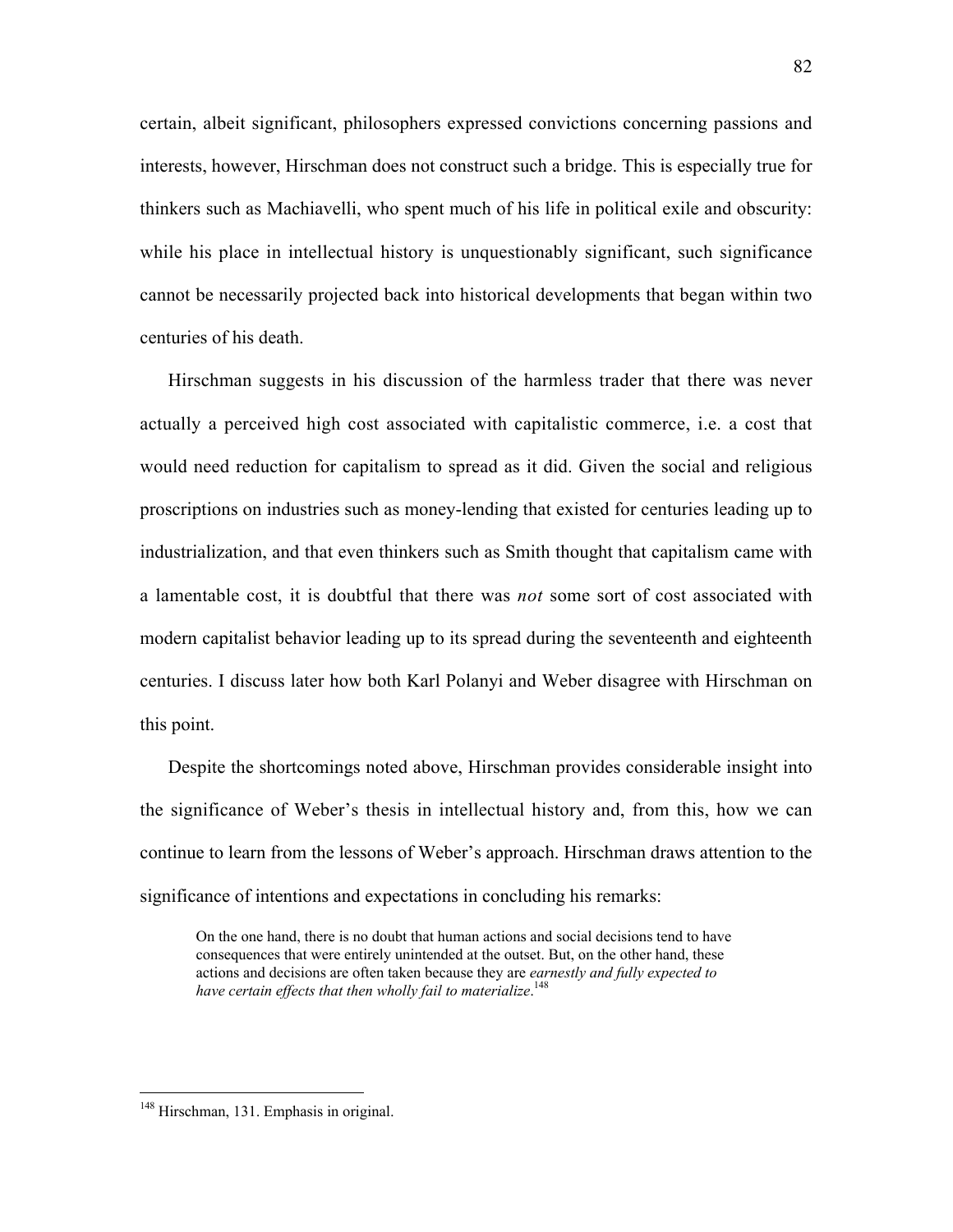It becomes clear that when Hirschman pointed to scholars such as Steuart and Montesquieu, he was highlighting that they failed to recognize the potential for interests to unleash the very forces they were hoping to curb, such as avarice and war. Though he does not supply the explicit connection that would prove this, Hirschman's analysis indicates that in better understanding the *intentions* of thinkers and statesmen during the birth of modern capitalism, we might gain insight into the nature of the historical developments that produced the capitalistic world in which we live today.

With this in mind, Hirschman can offer the answer to an important question: why was capitalism pursued with such ardor by so many? "*In sum, capitalism was supposed to accomplish exactly what was soon to be denounced as its worst feature.*"<sup>149</sup> While Hirschman does not prove this to be the case, it is a compelling argument which demands that historians make a more concerted effort to penetrate the intentions of historical figures and movements in trying to better understand historical change itself. For the purposes of this analysis, Hirschman's point is particularly significant. If we are to ground any analysis on the effects of changing institutional costs, it is necessary that we explore the origins of these cost changes. Often, pinpointing these origins means understanding the intentions of individuals and groups prior to the unintended consequences they may have engendered.

Hirschman notes that the need for this kind of scholarship is particularly dire:

Curiously, the intended but unrealized effects of social decisions stand in need of being discovered even more than those effects that were unintended but turn out to be all too real: the latter are at least *there*, whereas the intended but unrealized effects are only to be found in the expressed expectations of social actors at a certain, often fleeting, moment of time. Moreover, once these desired effects fail to happen and refuse to come into the world, the fact that they were originally counted on is likely to be not only forgotten but actively repressed. This is not just a matter of the original actors keeping their selfrespect, but is essential if the succeeding power holders are to be assured of the

<sup>&</sup>lt;sup>149</sup> *Ibid.*, 132. Emphasis in original.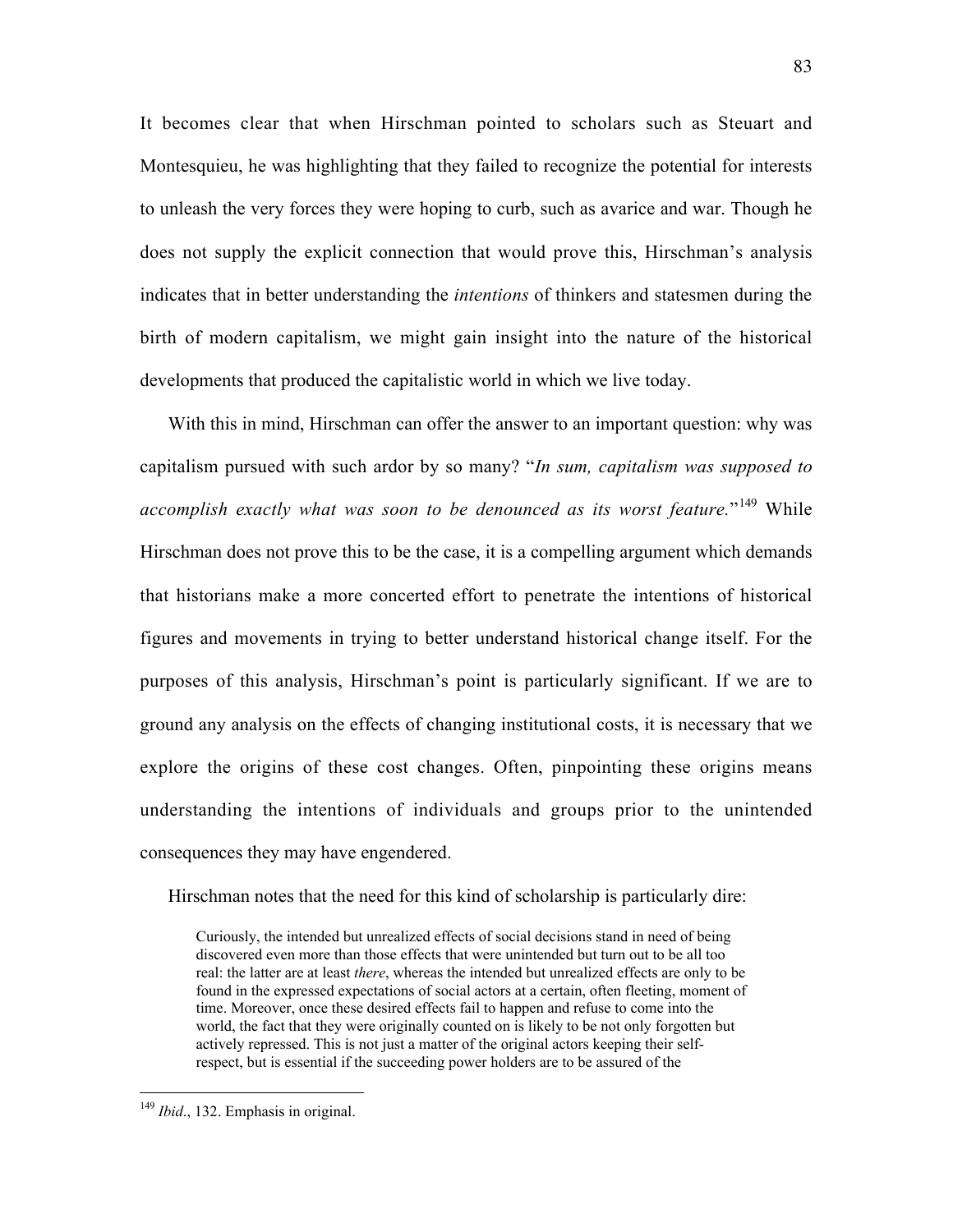legitimacy of the new order: what social order could long survive the dual awareness that it was adopted with the firm expectation that it would solve certain problems, and that it clearly and abysmally fails to do so?<sup>150</sup>

Hirschman's point here is that intellectuals who explicitly or implicitly criticized modern capitalism, such as Marx, Freud, and Weber, failed to recognize that authors such as Montesquieu, Steuart, and Smith were searching for alternatives to an earlier world that "appeared as a menace that needed to be exorcized to the greatest possible extent."<sup>151</sup> This is why Hirschman notes that capitalism was *meant* to temper the imperialistic and industrialist forces that later scholars *attributed to* capitalism. This failure on the part of scholars such as Marx and Weber, according to Hirschman, is that they did not consider intentions in their understanding of the intellectual development of capitalism.

Hirschman is correct to emphasize the largely unacknowledged significance of better understanding the intentions of historical figures and groups. To place Weber among the ranks of those who have failed to recognize this, however, is to ignore how profoundly important intentions, expectations, and unintended consequences are in his *Protestant Ethic* thesis. Weber expresses this most clearly when he emphasizes that the connections he draws between Protestantism and capitalism can be understood "only [through] the knowledge of the original body of ideas" of Protestant thinkers.<sup>152</sup> This comes as no surprise given that Weber's thesis begins with the intentions of religious leaders and ends with the unintended economic consequences of those religious intentions. With that said, Hirschman's point about the significance of these intentions allows us to recognize a previously unacknowledged contribution that Weber has made to the study of politics, economy, society, and history.

<sup>150</sup> *Ibid*., 131. <sup>151</sup> *Ibid.*, 133. <sup>152</sup> *PE*, 97.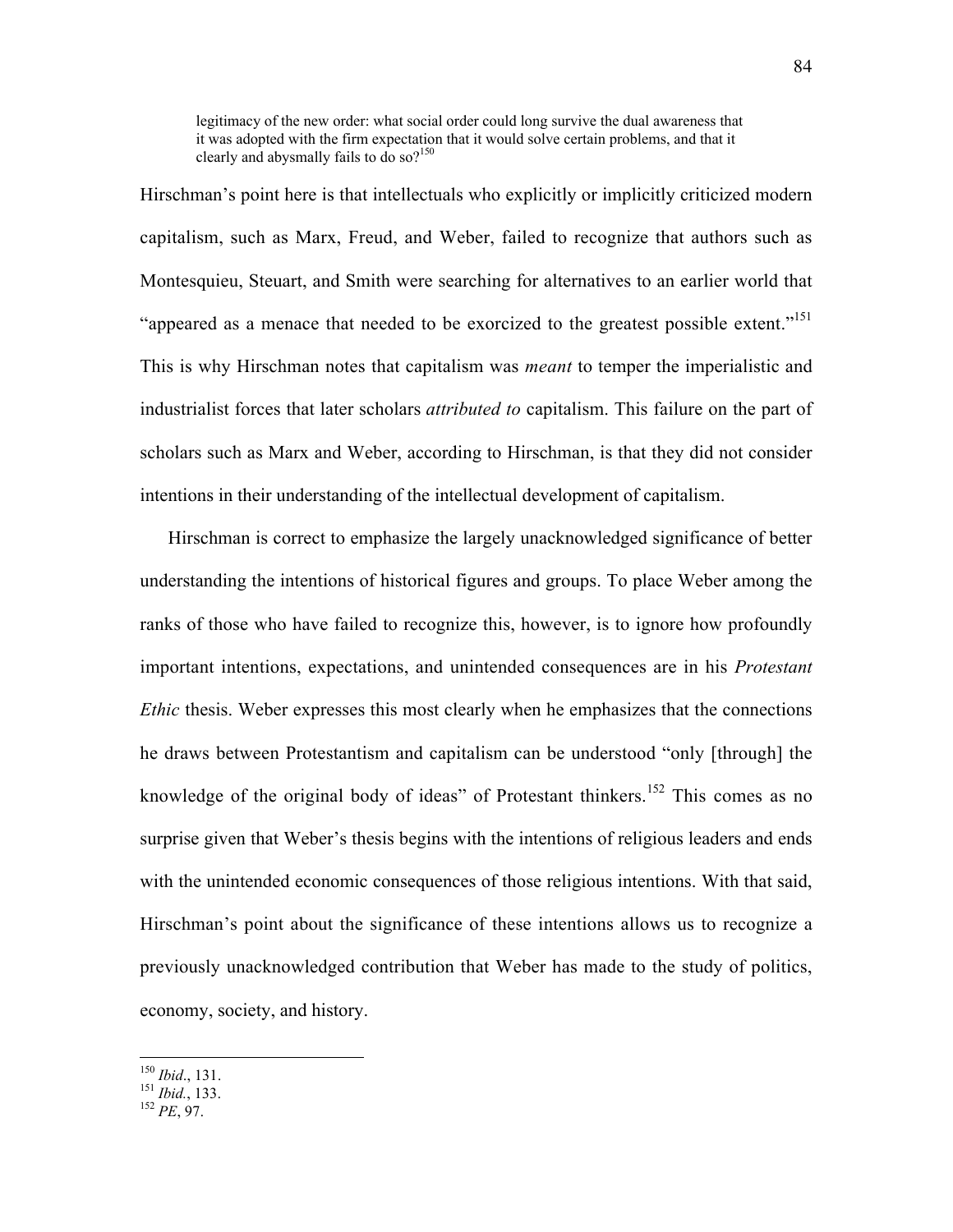Under the scrutiny of an institutions theory approach, we can now see that Weber's *Protestant Ethic* and the tremendous discourse it generated testifies to the need for scholars to pay greater attention to the importance of intentions. The importance of intentions and their inherently idiosyncratic nature throws into question the usefulness of rational actor approaches to history and politics. Weber's and North's emphasis on the subjectivity of reality is at the heart of this criticism. The inescapability of subjective interpretations of reality and the power of intentions in understanding the causes of observable consequences suggests that the study of politics and historical change demands a more subtle and, in many cases, personal approach. In developing a nuanced institutions theory of history, North is advocating just such an approach, one that is further endorsed by Weber, Hirschman, and, as I will explain below, Polanyi.

In light of Hirschman's reflections on the study of society, Weber shows us that understanding outcomes and their origins is an approach that, while useful, is incomplete. North teaches us that understanding history in terms of historical sequence is part of why "...we have paid a big price for the uncritical acceptance of neoclassical theory."<sup>153</sup> History charges us with not only understanding outcomes and their origins, but also understanding the hidden intentions that might have led to those outcomes. Most important of all, we cannot assume that those intentions will be congruent with the manifested outcomes that are more easily observed.

The important implications of the contributions of Hirschman's analysis to this discussion are discussed further below, where I assess the relationship between costs, institutional stability, and the importance of intentions and expectations. From an institutions theory perspective, the insights into Weber's thesis noted in Chapter II of this

<sup>153</sup> North, 131.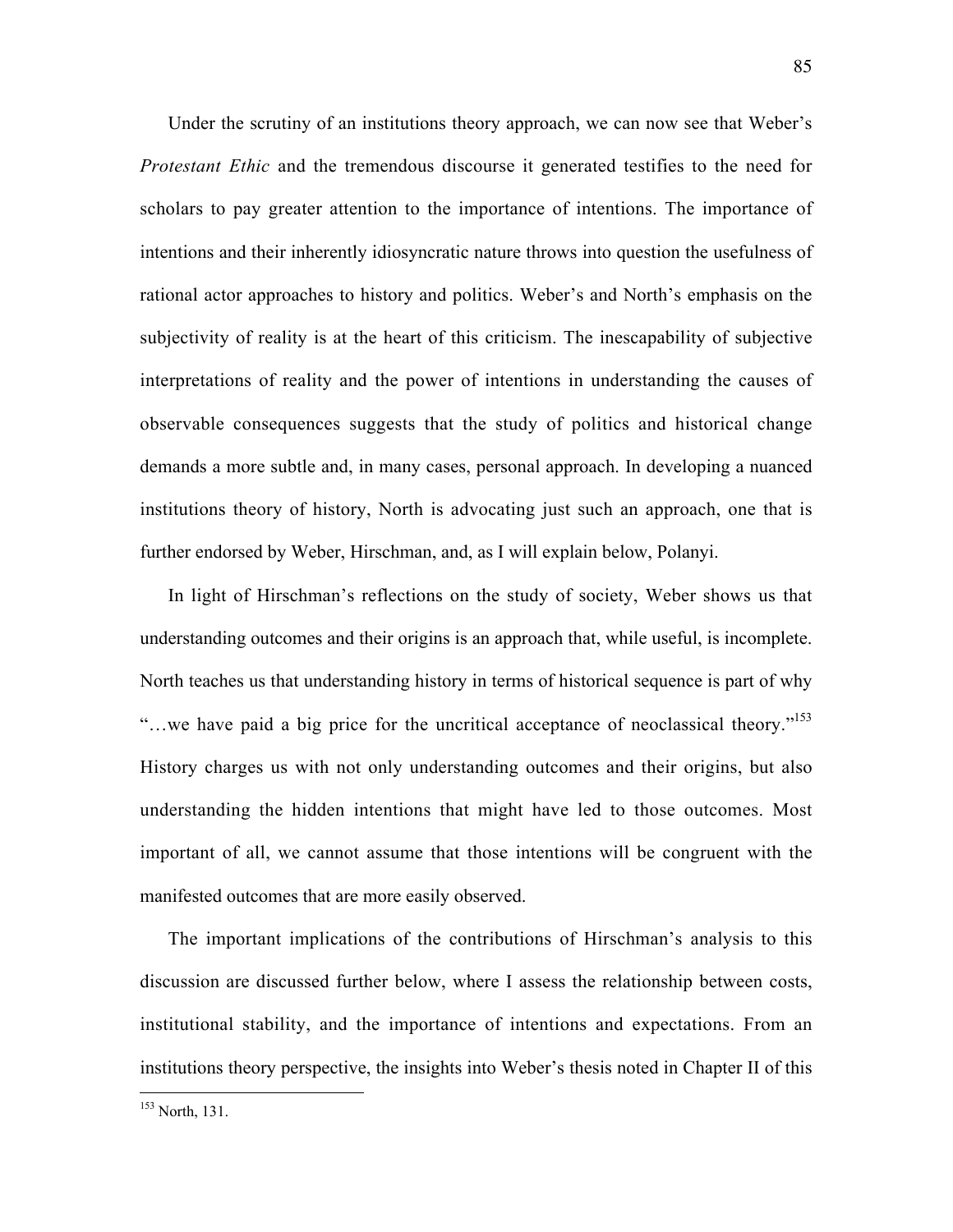analysis, combined with Hirschman's broader reflection on intellectual history, indicate that the relationship between costs and intentions is crucial to understanding historical change.

### *ii. A Comparison with Polanyi's* The Great Transformation*: Understanding Weber's Unique Approach to Institutional Change*

Despite Weber's and Hirschman's agreement on the importance of intentions in understanding historical change, they disagree on whether social or political intentions are the most important to consider. Clearly, Weber believes that religious and social intentions and expectations were a significant driving force behind the development of economic forces still present in the world today, whereas Hirschman believes that states and significant state actors played that important role, rather than marginal or insurgent social groups.

The question of the relative importance of social and political intentions brings our attention to another argument that focuses on the role of intellectuals and the state, one that is both convincing and eloquent, and one which draws clearer connections between intellectuals, the state, and the development of capitalism than does Hirschman's analysis. The argument that the development of capitalism is better understood in terms of political and economic developments is valid and has been argued convincingly in Karl Polanyi's seminal work *The Great Transformation: The Political and Economic Origins of Our Time*, published forty years after the first parts of Weber's Protestant Ethic thesis appeared in Germany. Polanyi's work is especially relevant after the discussion of Hirschman because, as noted above, Polanyi draws clear connections where Hirschman is unable to fully establish such connections. Furthermore, the differences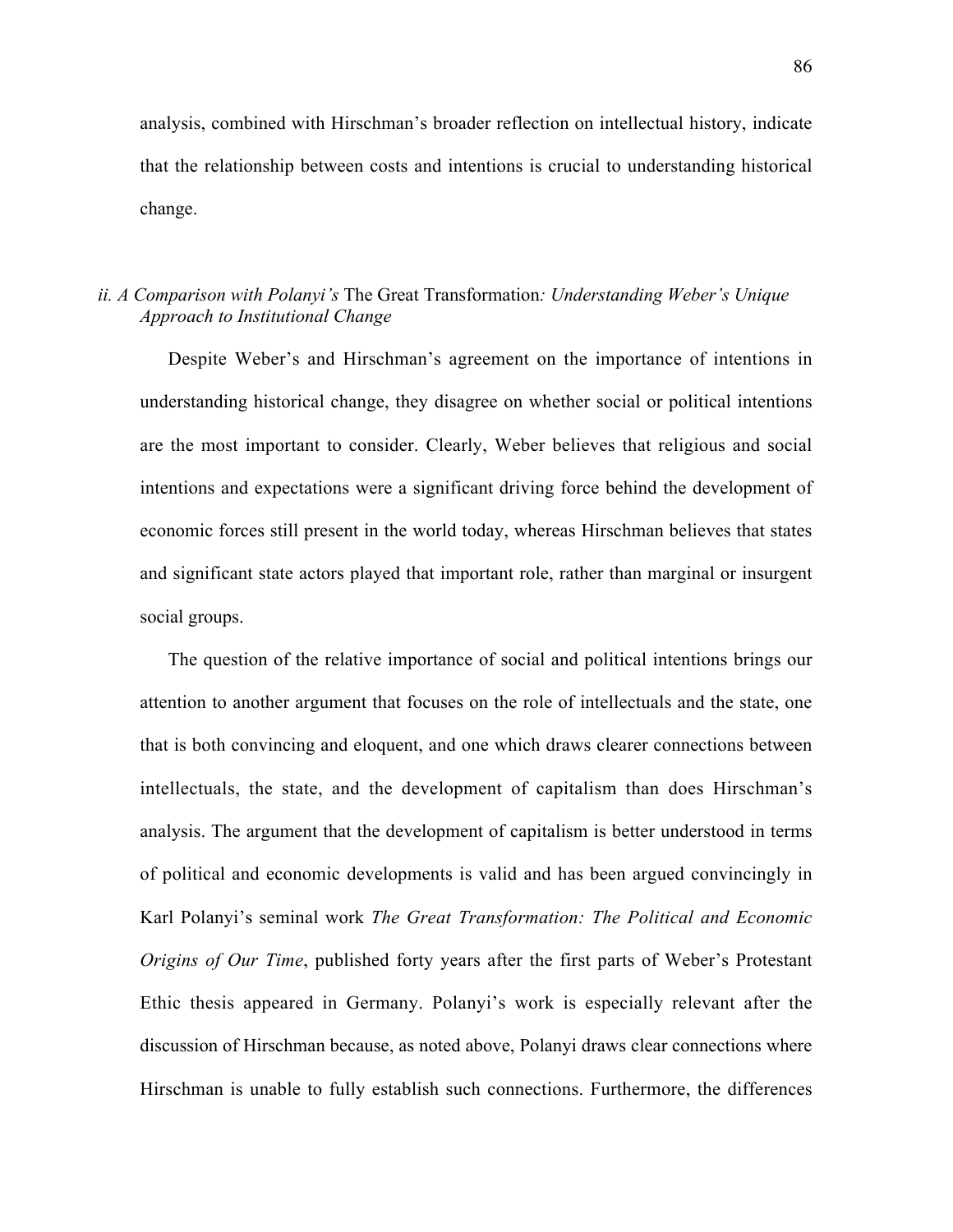between Polanyi's and Weber's account of the origins and development of modern capitalism shed light on the way in which both approach institutional and historical change, and why Weber's approach is unique.

This section will explore these differences while noting how each author emphasizes the importance of intentions in understanding historical change. In addition, it will be shown that through institutional cost analysis, Weber provides insight into the mechanisms for institutional stability where Polanyi is unable do so. The purpose of this juxtaposition will be to show Weber's role in the developing (and still relatively young) discourse about the nature of institutional change.

There are obvious differences between Polanyi's and Weber's approach to the rise of capitalism. The two are concerned, for instance, with phenomena that they label in a similar manner, but are actually quite different. Weber's goals and concerns have been well noted above, and Polanyi differs in that he believes that the *modern* capitalist world is a far more recent phenomenon, coming into true fruition as late as the nineteenth century in the form of a *self-regulating global market.* Markets have always been present, Polanyi notes: it is the unregulated global market as an autonomous institutional entity –the "One Big Market" as he calls it– that makes the nineteenth and twentieth centuries unique.<sup>154</sup> It is the emergence of this particular phenomenon that Polanyi believes distinguishes the modern capitalist world, and its development is thus the focus of his analysis. Both Weber and Polanyi are addressing the events that led to the capitalism of the twentieth century –and in this respect they are both addressing "modern capitalism– but Polanyi has a far more specific understanding of what that form of capitalism entails.

154 See Polanyi, 43-55, 72. North discusses the implications of Polanyi's historical accounts in a 1977 article entitled "Markets and Other Allocation Systems in History: The Challenge of Karl Polanyi."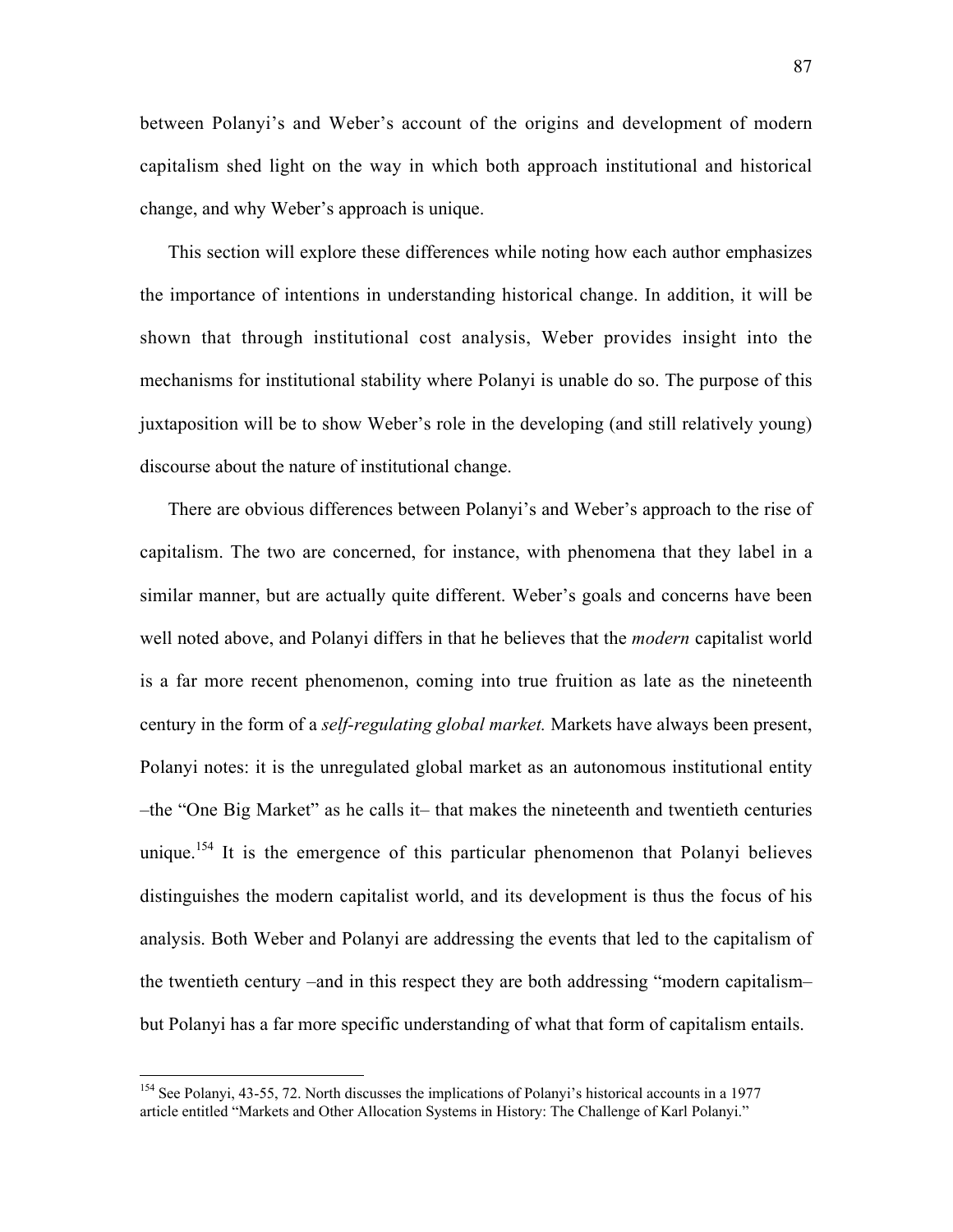Despite these differences, there is a clear similarity in that both Weber and Polanyi believe that a change in attitudes towards capitalist gain was a significant component in the development of modern capitalism. I have already made this clear with respect to Weber, who particularly noted a newfound desire to *accumulate* wealth as one of the most important changes of the new capitalistic era; similarly, Polanyi notes that "The transformation implies a change in the motive of action on the part of the members of society: for the motive of subsistence that of gain must be substituted."<sup>155</sup> The two authors, it follows, share a similar conviction that attitudes and beliefs played a part in the transformation of the pre-capitalist to the modern-capitalist era, though their chronology on this issue differs markedly.

There is another striking similarity, on a basic level, in the approaches employed by both authors, though the substance of these approaches is markedly different. Both Weber and Polanyi turn to a body of thinkers who created (with differing degrees of intentionality) trends they could not control and which came in forms they did not expect. This is made abundantly clear in Weber's discussion of Protestant thinkers, and it is less explicit, though equally significant, in Polanyi's discussion of economic thinkers such as Smith, Thomas Malthus, and David Ricardo. Polanyi understands these thinkers as the culprits who created the theoretical grounds that justified the existence of the selfregulating market and, thus, the conditions in which man would live in a state alienated from his natural, societal state.

<sup>155</sup> *Ibid.*, 41-2.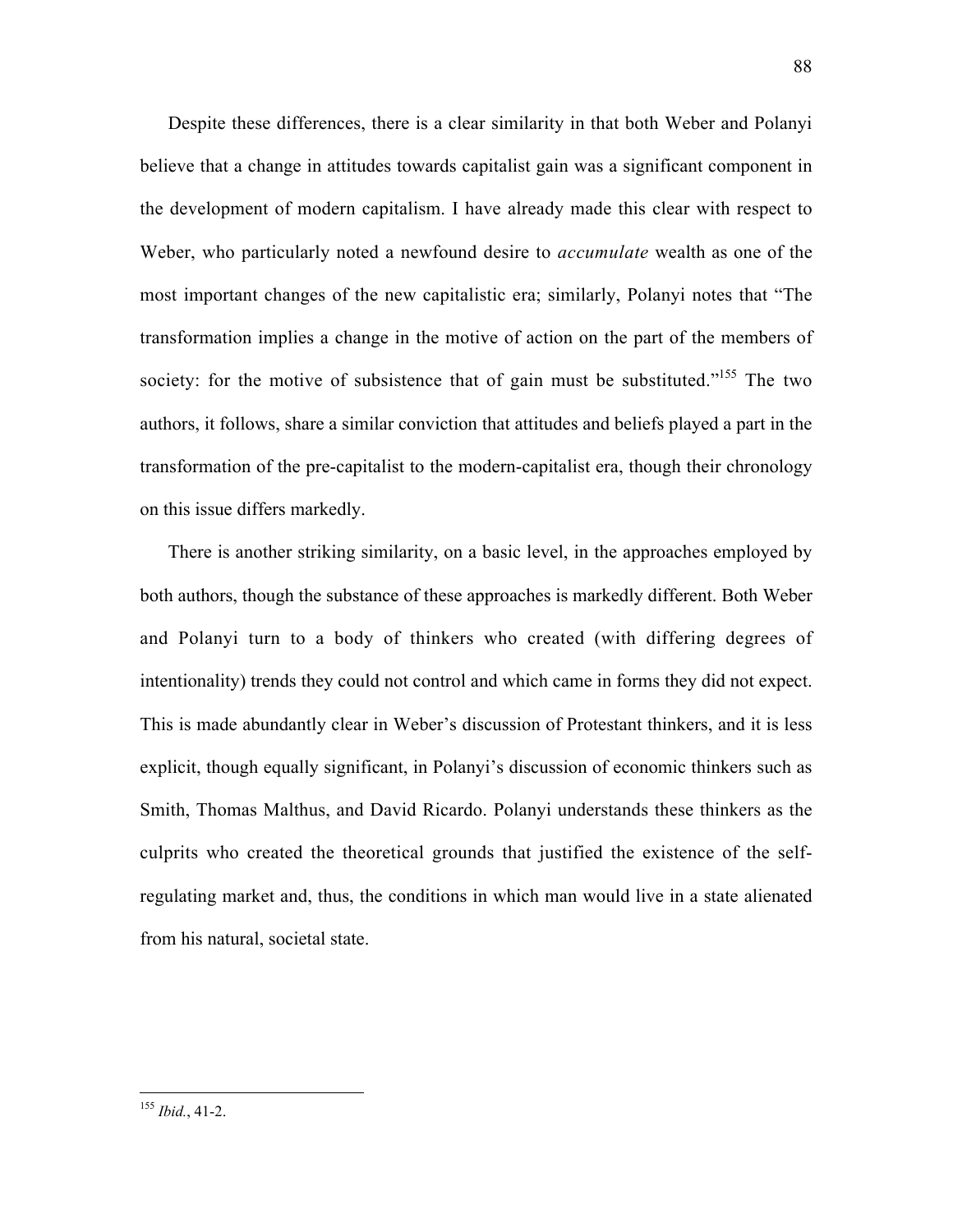According to Polanyi, these thinkers were the creators of the "commodity fiction"<sup>156</sup> discussed below, the thinkers that played an essential role in creating, on intellectual and legislative levels, a conflict between economics and human society. This conflict was manifested in a struggle between the voting, working-class masses and the powerful industrialists entrenched in the authority of corporate influence: "Labor entrenched itself in parliament where its numbers gave it weight, capitalists built industry into a fortress from which to lord the country."

This tension was reflected in (and perpetuated by) intellectual discourse as well, with neo-liberals calling for *laissez-faire* on the one hand and protectionists calling for increased state regulation on the other. The result of this conflict was fascism, the brutal "solution."157 As explained below, understanding this outcome is a matter of understanding intentions: neither party to this great tug-of-war described by Polanyi *intended* fascism to emerge. Rather we can only access the reasons why this tension came about, according to Polanyi, through accessing the subjective perceptions of key figures such as Smith and Ricardo, for example. In understanding their intentions and expectations for an unregulated economic utopia, we better understand why phenomena such as the "commodity fiction" ever emerged in the first place.

Though he has a far more fatalistic interpretation of the outcomes, Polanyi shares with Hirschman the conviction that ideas were a driving force behind the advent of the self-regulating market, the force that alienated man from his own societal life and subjugated him to laws that were believed to be universal but which were in fact

<sup>&</sup>lt;sup>156</sup> By this Polanyi means the belief that labor is a commodity, i.e. something *produced for* market sale. I discuss this term in greater detail below. 157 Polanyi, 234-6.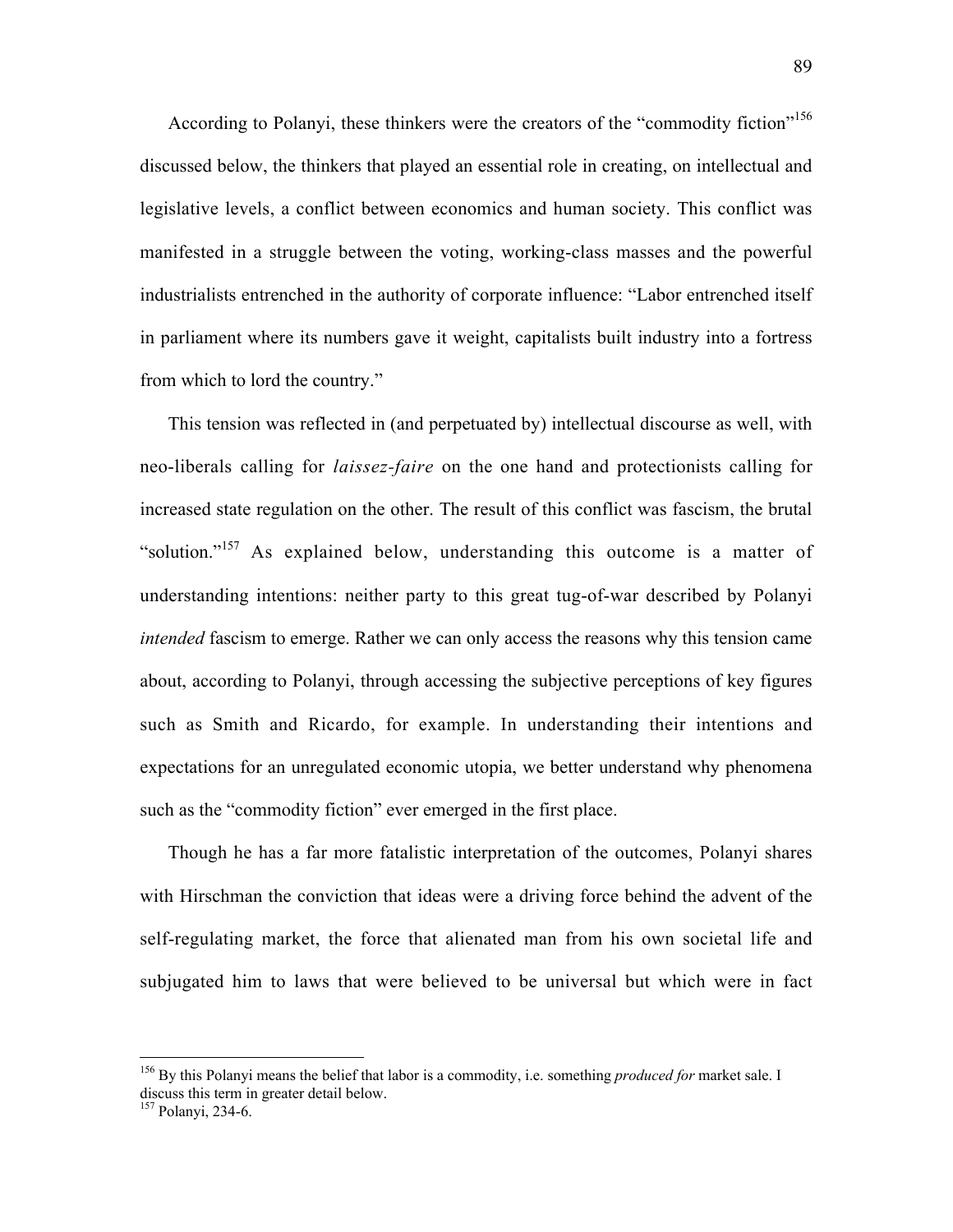fictitious. Yet it is clear that Polanyi believes that the *perceived* universality of these "laws" influenced the extent to which the these fictions pervaded through all of society:

Ultimately, that is why the control of the economic system by the market is of overwhelming consequence to the whole organization of society: it means no less than the running of society as an adjunct to the market. Instead of society being embedded in social relations, social relations are embedded in the economic system… For once the economic system is organized in separate institutions, based on specific motives and conferring a special status, society must be shaped in such a manner as to allow that system to function according to its own laws. This is the meaning of the familiar assertion that a market economy can function only in a market society.<sup>158</sup>

Polanyi continues,

It was not realized that the gearing of markets into a self-regulating system of tremendous power was not the result of any inherent tendency of markets towards excrescence, but rather the effect of highly artificial stimulants administered to the body social in order to meet a situation which was created by the no less artificial phenomenon of the machine $159$ 

These "artificial stimulants" are an admixture of state legislation and intellectual sanction, the most important of which is the treatment of land, money, and, above all, labor as commodities "produced" for sale on the open market. Whereas Weber understand modern capitalism as the product of multiple historical factors, the ethos of Protestantism being among the most significant, Polanyi understands this same historical development in terms of a this "commodity fiction," most important of which is the idea that labor is a commodity. Polanyi describes this commodity fiction vividly:

None of them is produced for sale. The commodity description of labor, land, and money is entirely fictitious… Nevertheless, it is with the help of this fiction that the actual markets for labor, land, and money are organized; they are being actually bought and sold on the market; their demand and supply are real magnitudes; and any measures or policies that would inhibit the formation of such markets would *ipso facto* endanger the self-regulation of the system. The commodity fiction, therefore, supplies a vital organizing principle in regard to the whole of society affecting almost all its institutions in the most varied way, namely, the principle according to which no arrangement or behavior should be allowed to exist that might prevent the actual functioning of the market mechanism on the lines of the commodity fiction.<sup>160</sup>

<sup>158</sup> *Ibid*., 57. <sup>159</sup> *Ibid*. <sup>160</sup> *Ibid*., 72-3.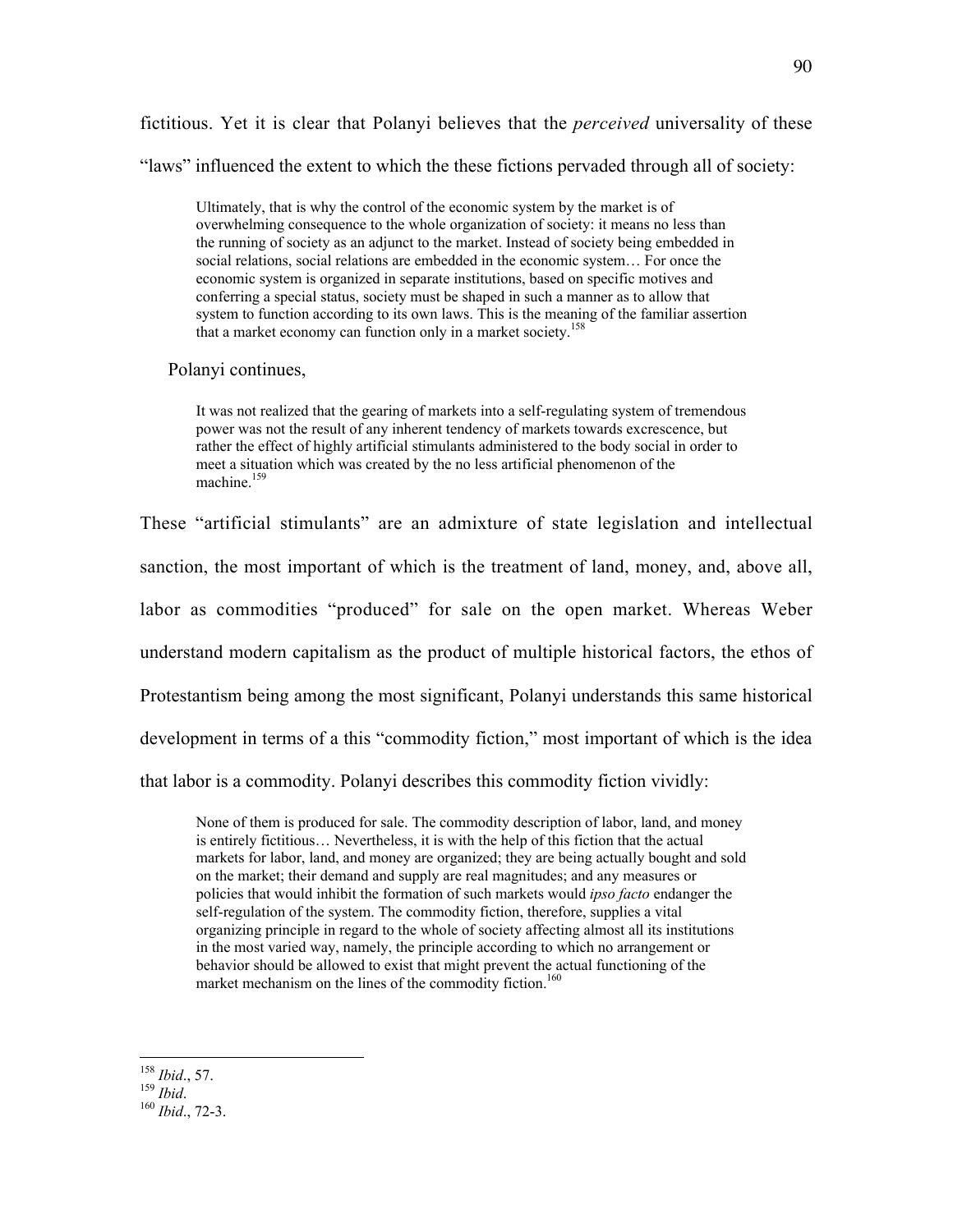Such a fiction, however, only emerged as the result of great effort from a multitude of important thinkers. It was also aided by costly failed efforts from state regulators, as well as legislative efforts advocating *laissez-faire* economic policies. For Polanyi, the advent of the modern capitalist self-regulated market came at great cost, through great effort, and, more importantly, only after tremendous change. Unlike Hirschman, who believed that a predominant notion of "the harmless trader" allowed modern capitalism to ease into its place of primacy, Polanyi agrees with Weber that it would take significant restructuring of the institutional matrix and subjective worldviews for the modern economy to be accommodated in Europe and elsewhere. Furthermore, Polanyi's analysis tracks a wide range of changes, some of which were seemingly "small" and insignificant at the time, e.g. the Speenhamland laws, others more obviously momentous, e.g. the end of the gold standard. His focus on incremental changes both in state policies and intellectual trends focuses primarily on a history of marginal changes. This incremental understanding of the development of capitalism agrees with North's assertion that institutional change is predominantly marginal and gradual in nature.

In this respect, we find an implicit agreement between Weber and Polanyi that the costs associated with modern capitalism had to somehow be reduced if the new institutional system was to thrive. The authors have different interpretations of how this reduction occurred –one pointing to the emergence of a particular ethos and the other pointing to the combined efforts and follies of intellectuals and states– but they nonetheless both recognize that the advent of modern capitalism was a period of dramatic institutional changes that needed considerable effort from unique individuals and groups in order to be fully realized.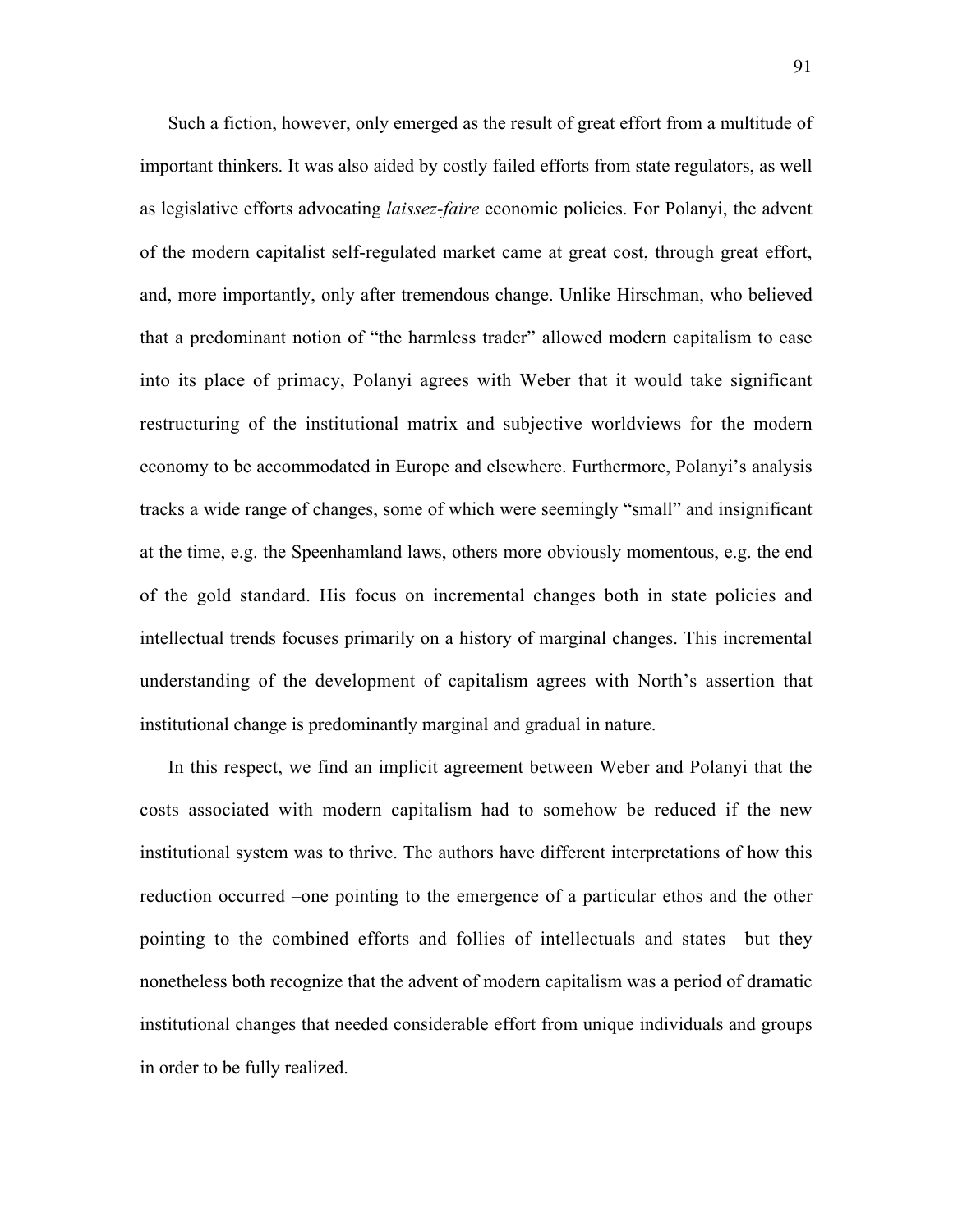As the creators of this commodity fiction noted above, Smith and his intellectual descendants in the field of economics created the widespread mental construct which allowed the economy to gradually (though with great tumult) divorce itself from control by the state and society. The culpability of these thinkers is only confirmed, according to Polanyi, by their naïve optimism in the face of growing poverty and hardship, and their single-handedly corroding man's moral existence as a political creature –often unwittingly– and allowing humans to be subjective to "cannibalism in the name of selfinterest."<sup>161</sup> In this sense, Polanyi is more critical of Smith and those who followed him than Hirschman, who notes that the intellectual thrust of modern capitalism was originally the *opposite* of what Polanyi describes it as creating. In other words, Hirschman explains that capitalism had "good" intentions, but that (as I have quoted Hirschman above), "capitalism was supposed to accomplish exactly what was soon to be denounced as its worst feature," unleashing human evils on a worldwide scale.<sup>162</sup>

In fact, Smith was not entirely to blame in this according to Polanyi. Polanyi vividly explains that the dehumanization of Smith's thought by Malthus and Ricardo (using Joseph Townsend's interpretation of human nature) were to blame in creating an "Economic society… distinct from the political state."163 Like Hirschman, Polanyi turns to the intentions of these thinkers to better understand the development of the trends they instigated. Faced with the unprecedented growth of poverty in the Western world, Polanyi explains thinkers such as Malthus and Ricardo lured entire societies into the idea of a *laissez-faire* utopia in which the free market would maintain the order of a natural state. Polanyi explains the incongruence between intentions and historical developments:

161  $\frac{161}{162}$  See *ibid.*, 112-6.

 $\frac{162}{163}$  Hirschman, 132. Emphasis removed.

<sup>&</sup>lt;sup>163</sup> Polanvi, 112-6.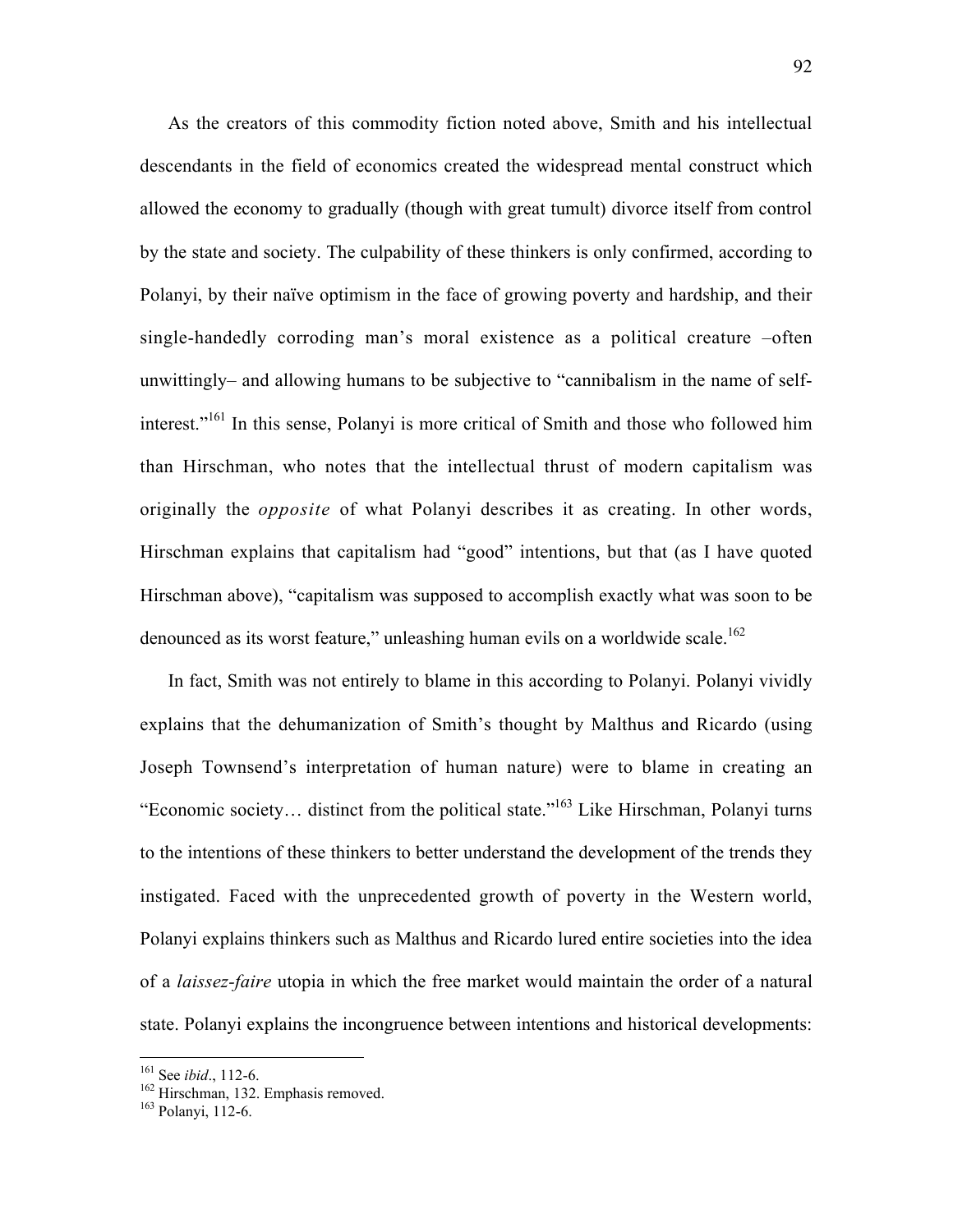"While in imagination the nineteenth century was engaged in constructing the liberal utopia, in reality it was handing over things to a definite number of concrete institutions the mechanisms of which ruled the day."<sup>164</sup>

As with Hirschman, the intentions of intellectuals such as Smith and Ricardo are essential for Polanyi's understanding of historical developments. Polanyi is able to succeed where Hirschman is lacking, however, in clearly illustrating the consequences of those intentions. Regardless, both authors make a strong case for understanding intentions when trying to explain historical change, and Hirschman, Polanyi, and Weber agree that norms and beliefs (e.g. intentions) matter in understanding institutional change.

Returning to Polanyi's analysis, he explains that as the market gained increasing autonomy, both laborers and industrialists alike made the futile effort to tighten their slipping grasp on mercantilist-era control over markets, which only precipitated the collapse of the system itself, leading to the two most widespread and bloody wars in human history in 1914 and 1939. In both cases, the imperialistic "... 'crafty animal,' the politician, had defeated the brain centers of the race –Geneva, Wall Street, and the City of London."<sup>165</sup> Polanyi does not argue this these consequences were ever the intention of thinkers such as Malthus. Indeed, thinkers such as Malthus are not given so much credit for intentional agency, rather they are depicted as intellectuals caught up in the developing trend of the emerging autonomous market, bringing with them justifications for and contributions to this development.

In this sense, Smith and later followers play a similar role in Polanyi's thesis that Luther and Calvin play in Weber's: they are each depicted as the founders of a new

<sup>164</sup> *Ibid*., 211. <sup>165</sup> *Ibid.*, 212.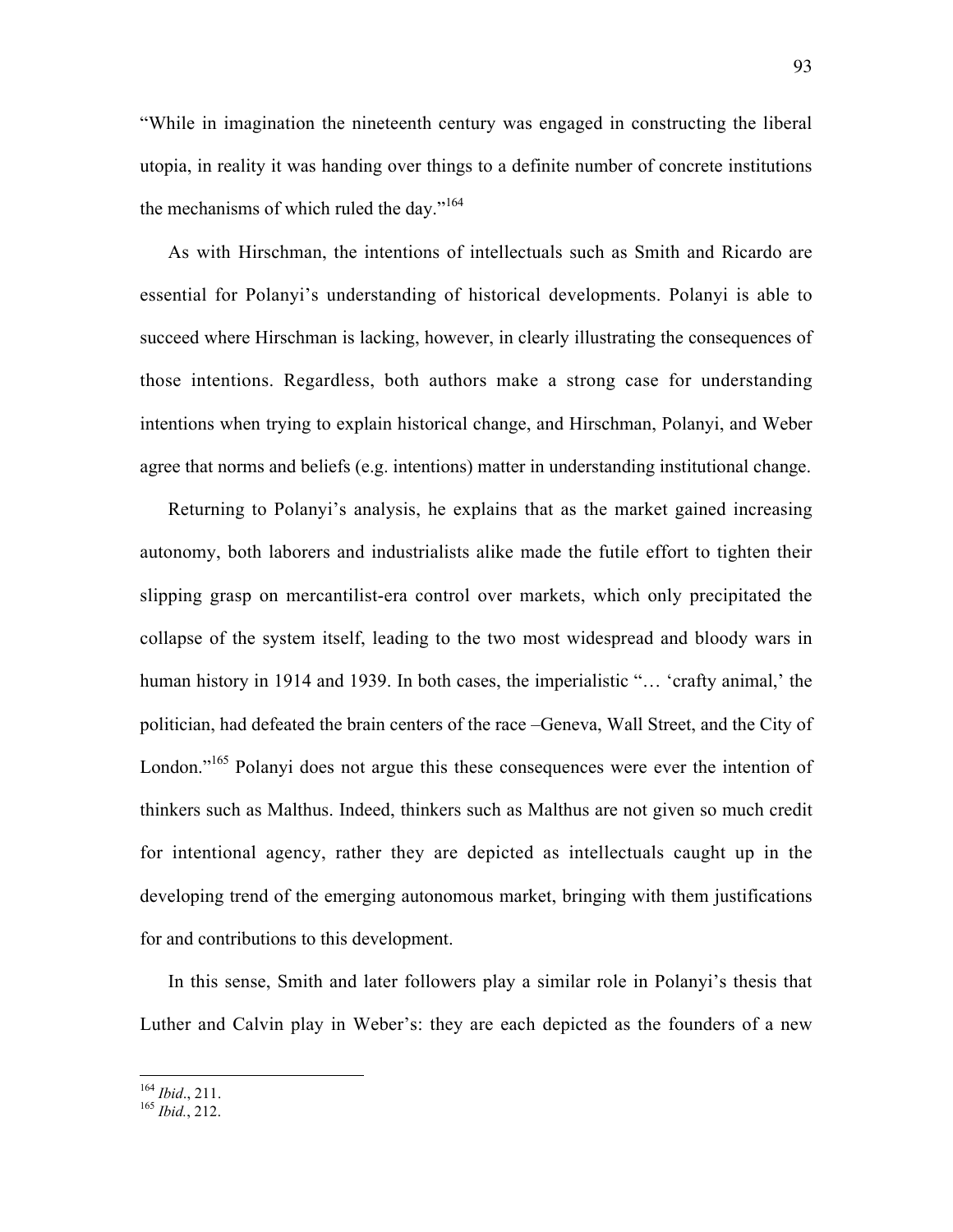perspective on the nature of human life and the way in which the world works. This is not to say that the analyses are entirely similar or like-minded. Weber sees Protestantism's role as providing the "ethical foundation" for a developing trend of emerging capitalism. Polanyi, on the other hand, sees man as existing in an alienated context (though not in the Marxist sense of the term) when the self-regulating market reached full maturation. Whereas Weber sees the process of rationalization as one of perpetual progress, Polanyi sees modern man as living in an unnatural state, so much so that it requires tremendous effort both from intellectuals and the state to allow the market to reach its self-regulating maturity. It is this approach that allows Polanyi to draw a clearer connection between the state, intellectuals, and the development of capitalism than Hirschman is able to do in his reflection on intellectual history.

Given Polanyi's understanding of man as being in an alienated context, it comes as no surprise that he understands the development of this conflict leading up to fascism as one that is tumultuous and disruptive, standing in stark contrast to the gradual process explained by Weber. It began with the failed attempt to prevent the treatment of labor as a commodity in England, and the implications of this were of irrevocable importance: "The attempt to create a capitalistic order without a labor market had failed disastrously. The laws governing such an order had asserted themselves, and manifested their radical antagonism to the principle of paternalism."<sup>166</sup> This disastrous effort to resist the realities of economic changes, Polanyi asserts, marked the beginning of the modern era dominated by the self-regulating market. Thus, for Polanyi, the "capitalist ethos," rather than embodying a work ethic leading to rationalized behavior (even if it does constitute an iron cage), was a calamitous fiction to which entire nations ascribed. Despite these

<sup>94</sup>

166 Polanyi, 80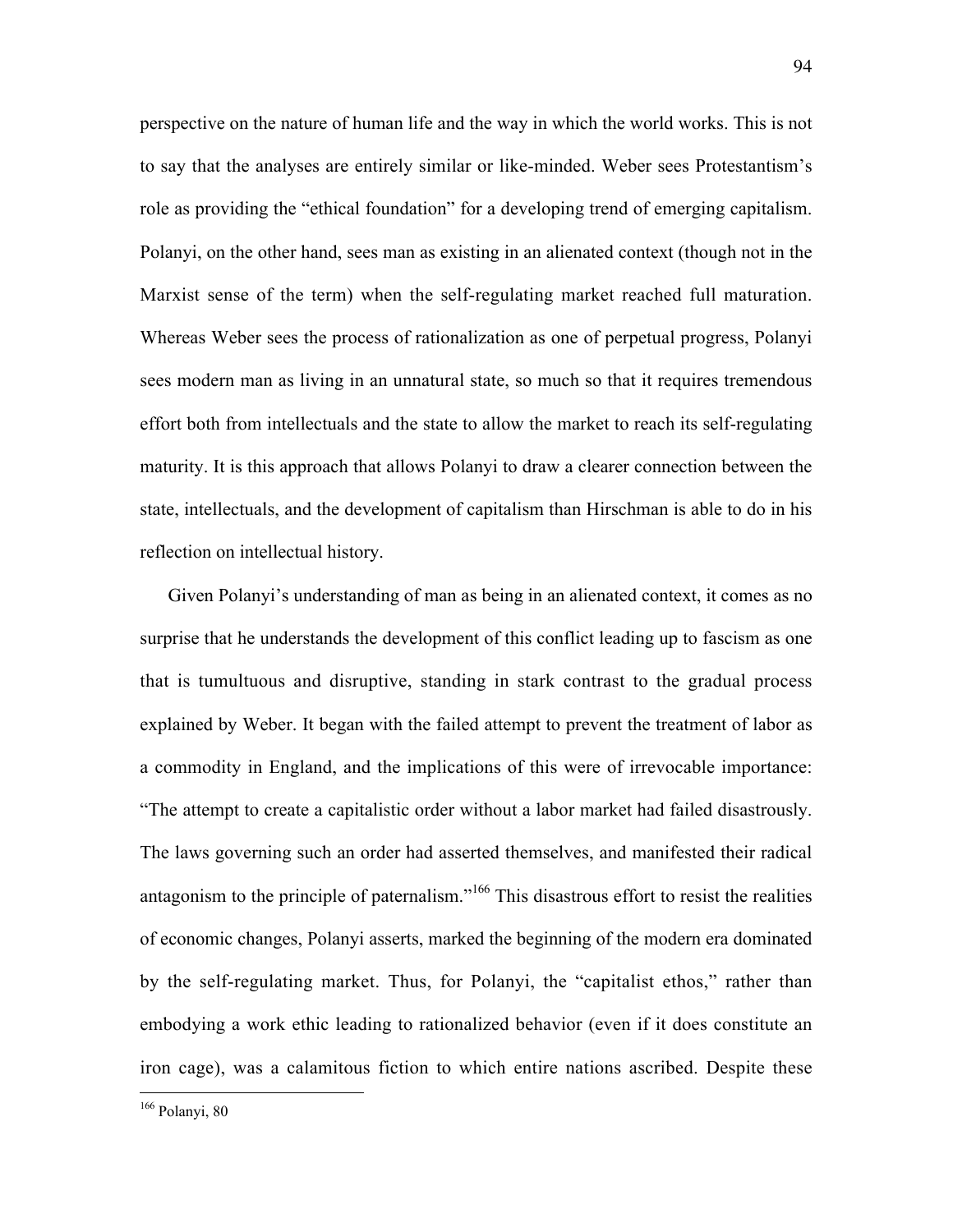differences, however, Weber's worry about the state of man, which is made explicit in the conclusion of his essay, is reflected in Polanyi's outright condemnation of modern capitalism as the cause of fascism.

Since Polanyi's conception of the development of capitalism focuses heavily on the advancement of machine technology (yet another reason why the modern capitalist context is "unnatural" or artificial for man), some of the developments he explains were neither the product of intellectuals nor the state, but were the creation of technological advancement itself. In such a technology-driven conception of the emergence of capitalism, a capitalist ethos plays a small role because the changes were forced upon societal norms, rather than societal norms affecting the changes that were realized. In this process, the state plays the central role of not only being shaped during this process, but also mitigating the deleterious effects of the burgeoning capitalist world. In this sense, the state plays a role that is functionally similar to the Protestant ethos in Weber's analysis. That is to say, for Polanyi it is the state that equips society with the capacity to handle the onslaught of economic changes that the new global economy brought upon the world. This is, in essence, why the state became pitted against the economy in the great conflict that erupted into the two World Wars, according to Polanyi. In this respect, society and, to a lesser extent, the state, are relegated to a reactionary role, responding to exogenous forces in economic development. Thus, though Polanyi believes economics to be embedded in the functioning of society, the market transcends this embedding.<sup>167</sup>

With these differences in mind, I will now turn my attention to the lessons common to Weber, Hirschman, and Polanyi with respect to our approaches to history and historical change. All three of these authors make intentions and expectations a central component

167 For a discussion of this, see Lie's "Embedding Polanyi's Market Society."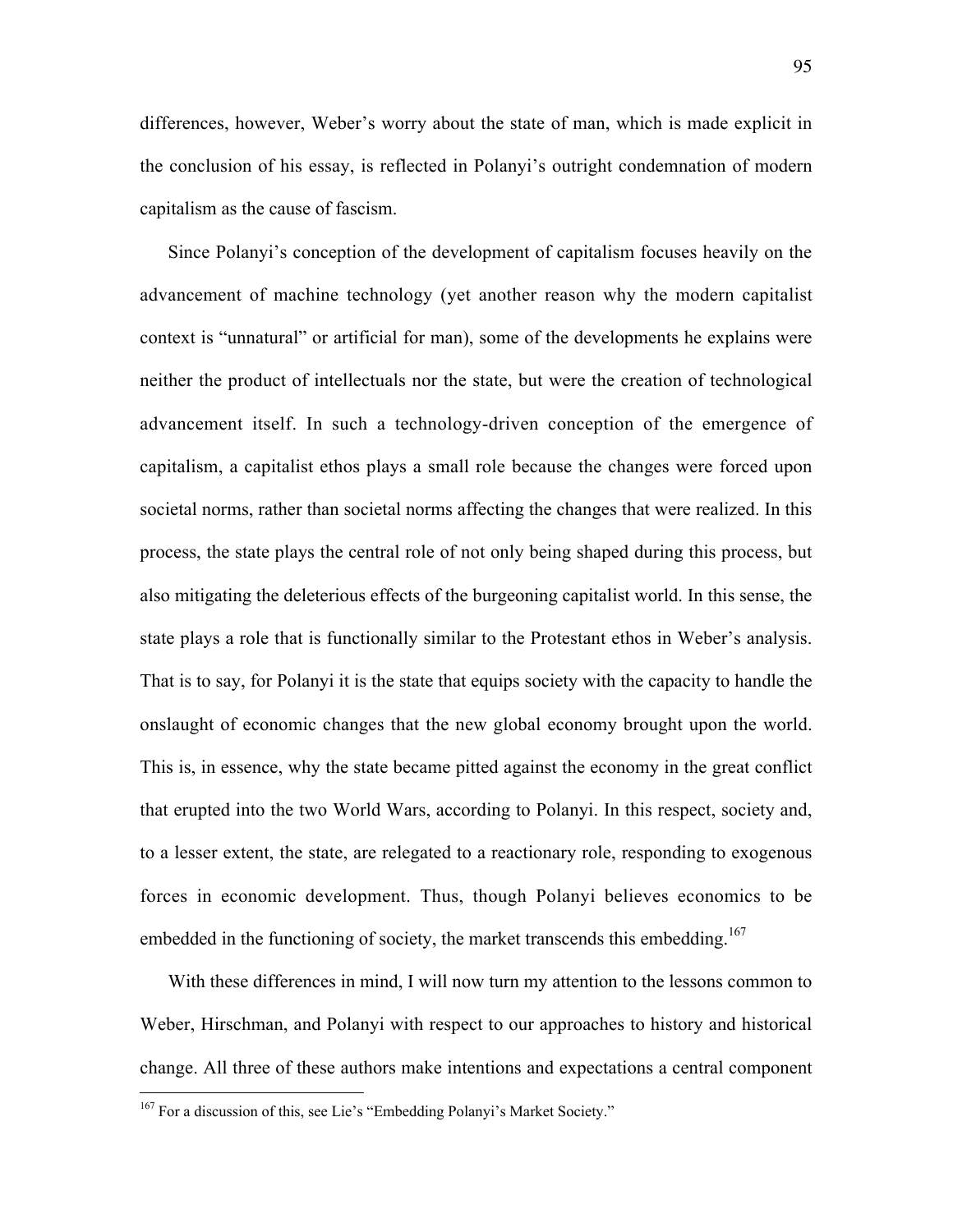of their historical accounts, characteristic of authors ascribing to path-dependent conceptions of history. Despite the dissimilarities between their analyses, they agree on the significance of these factors. And for good reason: the insights found in each indicate that intentions and expectations are highly useful approximations and indicators for the risks that individuals or groups are willing to incur in the process of change. Intentions indicate the willingness of individuals and groups to experiment and deviate from extant institutional norms and constraints; it also indicates their understanding of the parametric and endogenous institutional circumstances<sup>168</sup> that surround them. When our efforts to understand intentions focuses on policymakers, trendsetters, or social groups themselves, they help us understand why and how certain cost structures (such as cost reductions) and incentive structures emerged in the first place. Expectations –for success, failure, or change– indicate how cognizant individuals and groups are of the parametric and institutional *changes* going on around them.

North explains the importance of these factors in terms of actors attempting to decipher the institutional matrices that surround them: "In a dynamic world characterized by institutional increasing returns, the imperfect and fumbling efforts of the actors reflect the difficulties of deciphering a complex environment with the available mental constructs –ideas, theories, and ideologies." And North notes further that, once a given interpretation of the institutional matrix is decided upon, the "subjective modeling of the issues reinforce the course" of developments that commenced with these interpretations

<sup>&</sup>lt;sup>168</sup> By "parametric" I mean here the exogenous forces –institutional or non-institutional– that can influence the development of a particular institutional matrix. Thus, Greif and Laitin explain that "Parameters are exogenous to the institution under consideration. If parameters change, therefore, there is a need to study the implied new equilibrium set and, hence, the new possible institutions" (Greif, 633). "Endogenous institutional circumstances" refers simply to the understanding individuals and groups possess of a particular institution being considered, i.e. how intimate the individual or group is with the intricacies of that particular institution's constraints and incentives.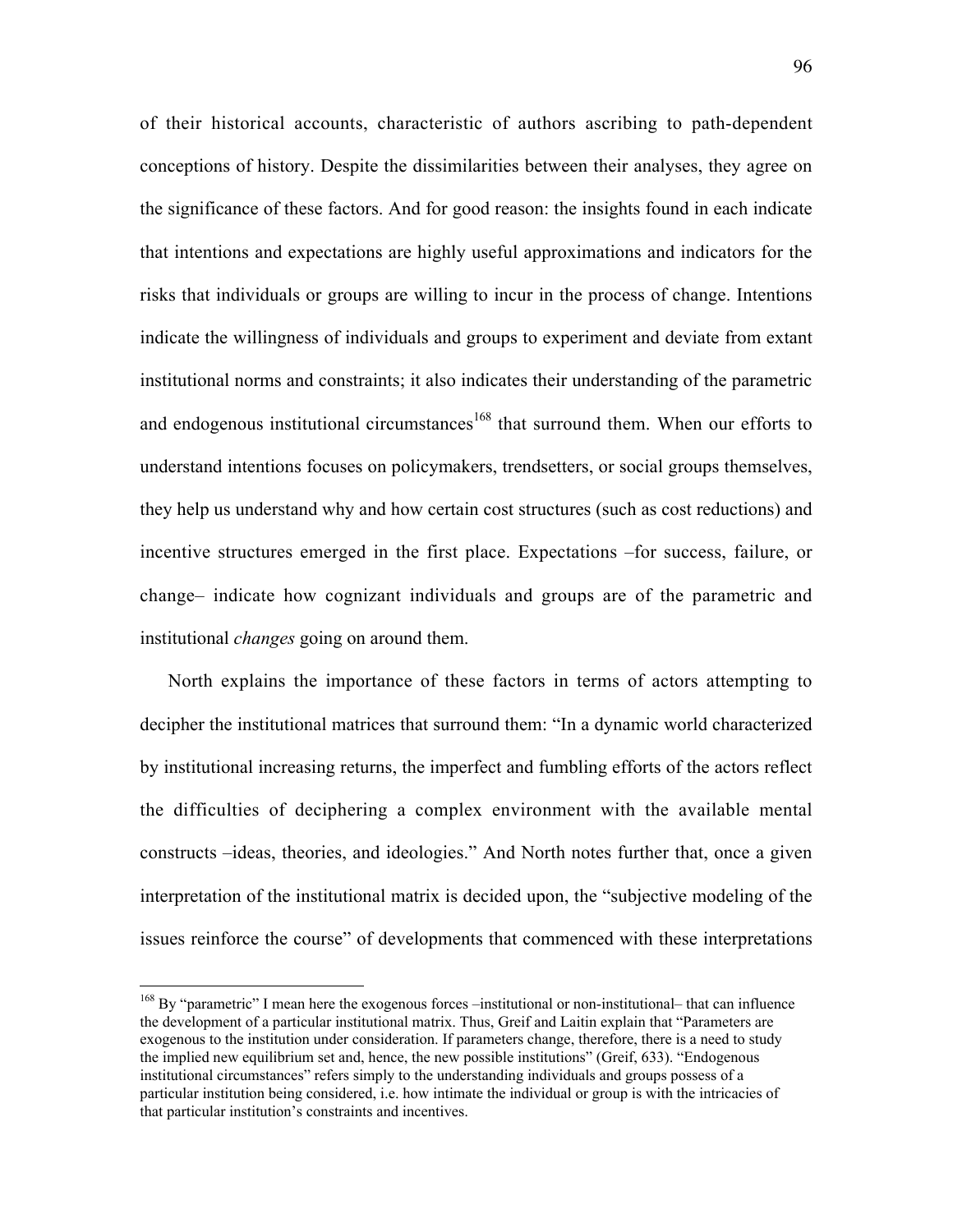and decisions.<sup>169</sup> Thus, the importance of intentions and expectations that I have highlighted in Weber, Hirschman, and Polanyi agree with North's understanding of a world that is heavily influenced by subjective perceptions.

Far from being irrelevant idiosyncrasies or dismissible "opinions," intentions and expectations shed light on the likelihood for significant change and, perhaps more importantly, how change will be received and realized. Polanyi's analysis shows this most poignantly: the intentions of capitalists and neo-liberals, on the one hand, and state regulators and protectionists, on the other, create a vivid history of Europe on a destructive course towards fascism; Hirschman shows that the significance of these expectations can be observed in intellectual circles; and Weber shows that the intentions of religious leaders and an inability to predict how theological tenets would react with secular phenomena led to a religious movement establishing an ethos for modern capitalism.

All three authors show us that by probing intentions and expectations we gain better insight into the way which institutional changes are received by and affect individuals and groups. Though important, this, in itself, does not distinguish any one of these authors from previous intellectual achievements. Understanding an author's intentions, for example, was the foundation of Schleiermacher's hermeneutical method, which stipulated that interpreting texts was a matter of recreating the circumstances around the author such that we can understand the author's *intended* meaning.

Yet Weber's approach distinguishes itself in another manner. Despite the similarities noted above, neither Hirschman nor Polanyi provides insight into the specific mechanisms for institutional stability, which is, no doubt, equally important in

<sup>&</sup>lt;sup>169</sup> North, 96, 99.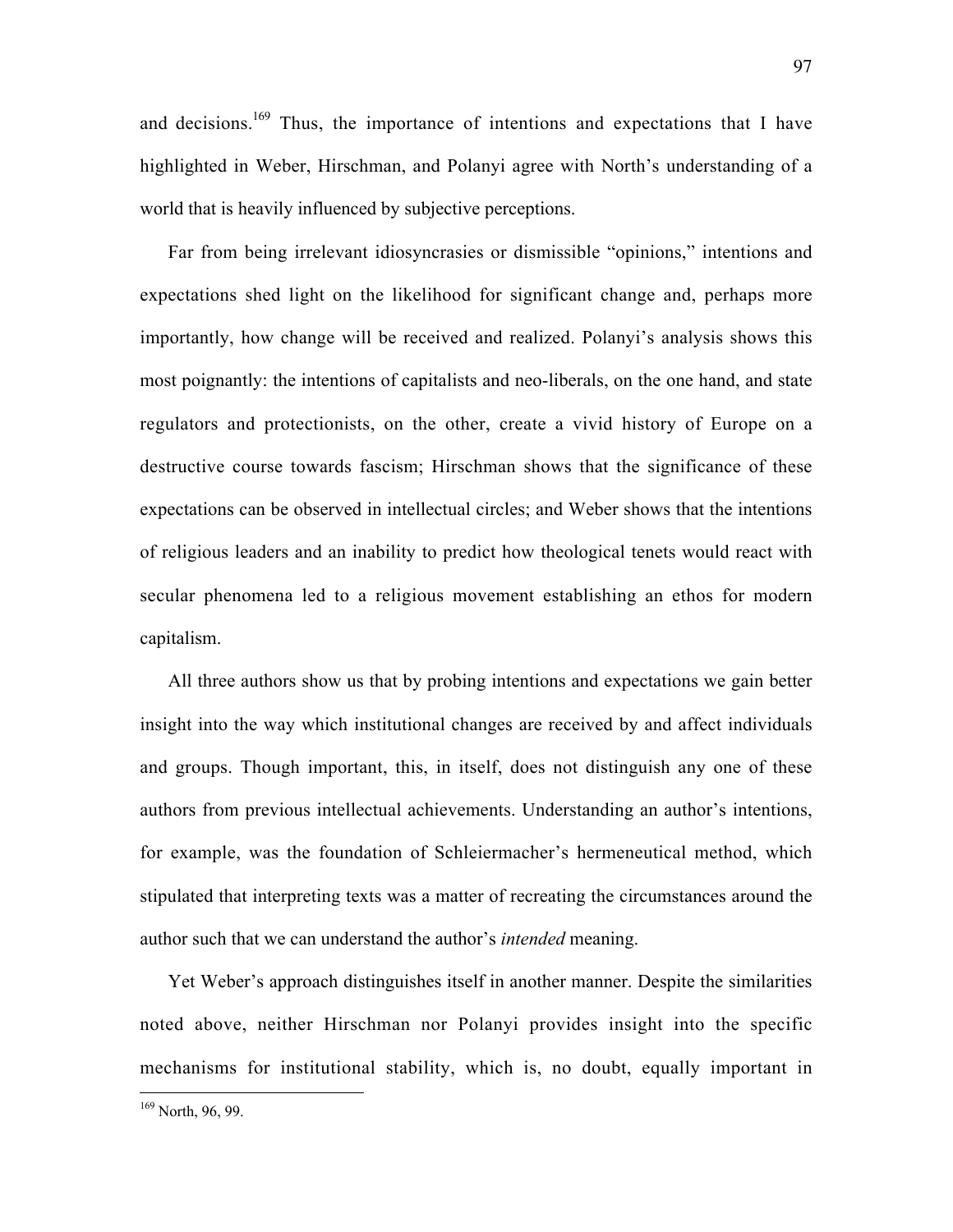understanding institutional change. Understanding institutional stability is completely outside the purview of Hirschman's analysis, and I will not go into greater detail here concerning why he does not provide such insight; suffice it to say that his focus on intellectual history makes institutional stability of little concern. His concern is to probe the intellectual trends behind institutional change rather than the specific institutional mechanisms that created or maintained stable institutions.

Precisely why Polanyi's brilliant analysis does not provide such insight deserves greater explanation. Put simply, institutional stability is not something that Polanyi considered as relevant or plausible with respect to the self-regulating market. According to Polanyi, as soon as the system began to rise it also began to collapse. Thus, he was concerned with institutional *instability* more than anything else.<sup>170</sup> Over half-a-century after World War II, however, we must exercise the advantages of hindsight that were not at Polanyi's disposal (or Weber's for that matter). The reality of the twentieth century is that the institutions of modern capitalism *have* survived, the self-regulating market included, despite the tumult and disruption of the fascist era.

Polanyi's account, while he explains how certain "fictions" and institutions were maintained over the course of nearly two centuries, is one of inevitable and perpetual decline. Institutions such as the gold standard kept the decline at bay, but it could not do so indefinitely. While Polanyi thus offers keen insight into the development of modern capitalism and the importance of intentions and intellectuals, he offers no clear mechanism for the stability of institutions. This may seem an unfair criticism given that I have just stated that it was outside of his argument's main thrust to propose such stability,

<sup>&</sup>lt;sup>170</sup> This interpretation of history is not surprising for someone who was a prisoner of war in Russia during World War I and was writing during the rise of fascism and the beginning of World War II. To Polanyi, no doubt, institutional stability seemed implausible on a grand scale.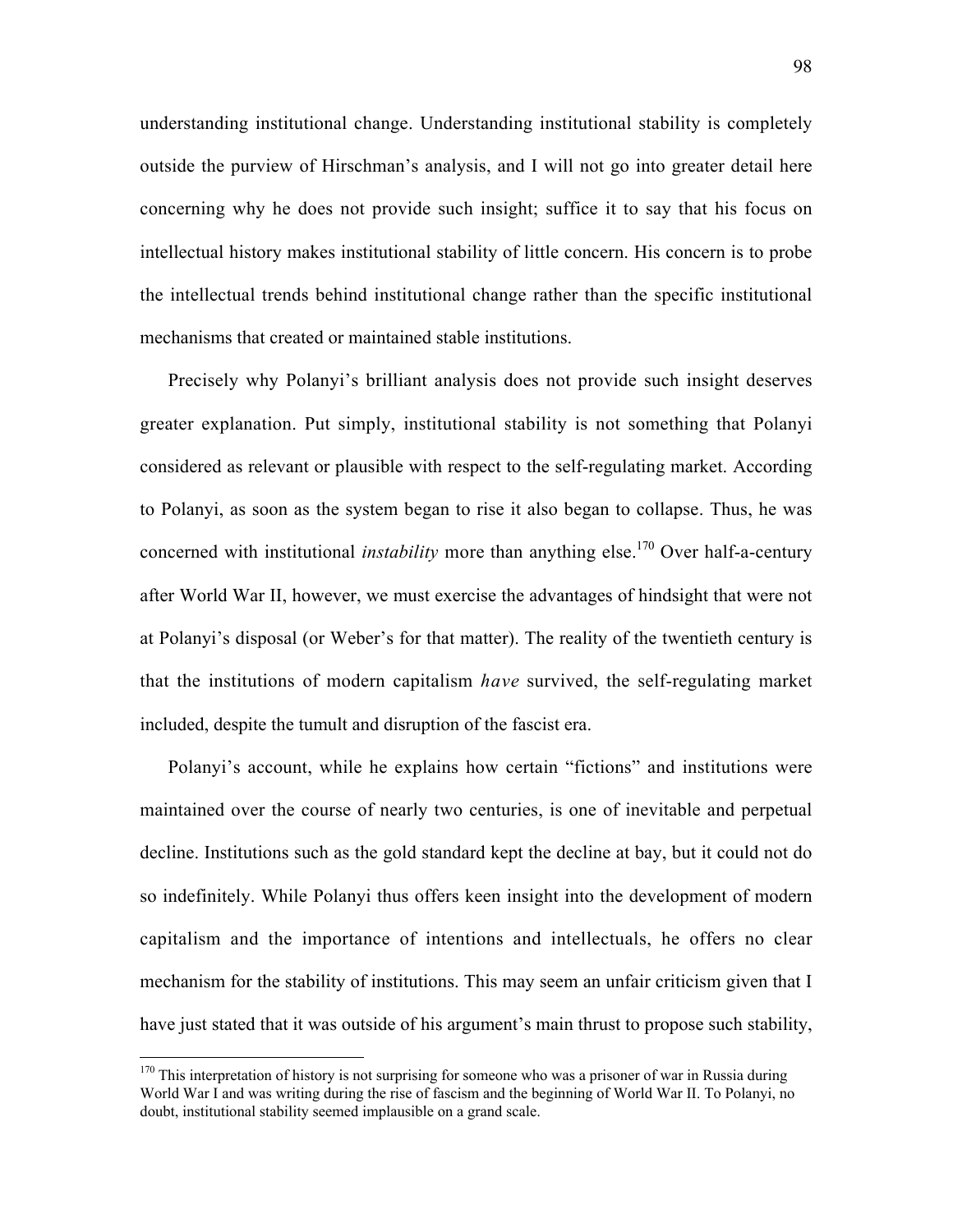but the fact remains that the institutions he said were collapsing now seem to be more entrenched and stable then ever, more reminiscent of a sturdy iron cage than an institution heading towards inevitable collapse. My point here is not to say that Weber is right and Polanyi wrong, rather I mean to emphasize that Weber's analysis is unique in offering an approach to institutional change *and* stability. Some aspects of this approach are unique to Weber's thesis, while others are confirmed in their importance by thinkers such as Hirschman and Polanyi.

Thus, Where Hirschman's and Polanyi's analysis is lacking in explaining both mechanisms of change *and* mechanisms for institutional stability before and after periods of change, North's insights into Weber's analysis shows that *The Protestant Ethic* provides just such a mechanism through the influence of cost on institutional stability.

#### *iii. Cost as a Tool for Understanding Institutional Stability*

This deserves greater attention, as it explains why *The Protestant Ethic* is a brilliant approach to institutional change and stability. The lessons of this study, I assert, are still applicable to understanding institutional change today. First, Avner Greif and David Laitin provide a useful summary of the conditions for institutional change. Central to their understanding of institutional change is whether or not a given institution exhibits two traits. First, in order for an institution to be sustained, it must be "self-enforcing," that is to say, behavior is shaped endogenously because those who live within the institution's influence realize the highest potential for gain if conforming to the given institution's constraints. Second, an institution is more likely to sustain itself if it is (additionally) self-reinforcing, which implies that "over time… the associated behavior is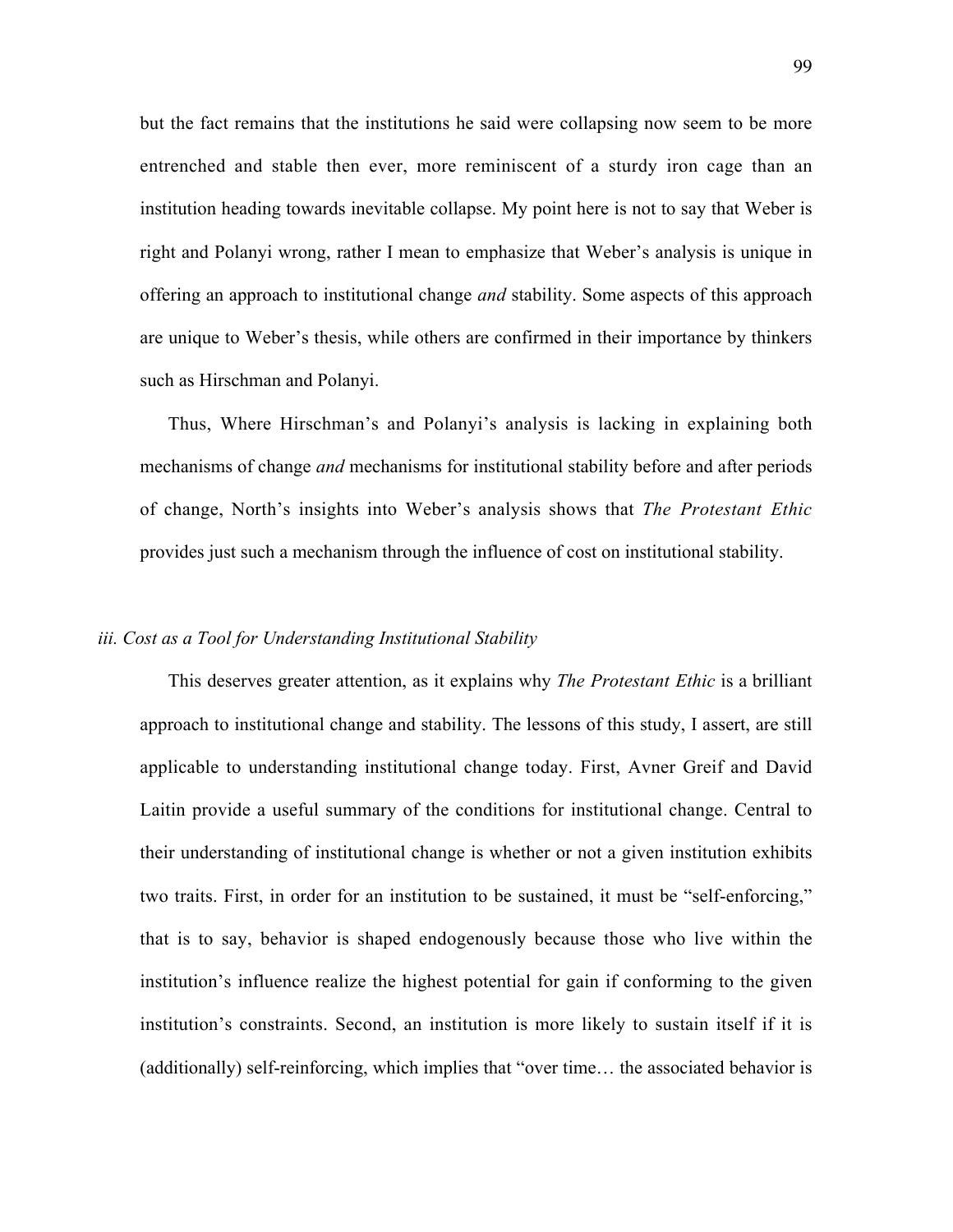self-enforcing in a larger set of situations –other parameters– than would otherwise have been the case."

The first of these is a necessary condition for institutional stability, but this condition, in itself, cannot be sustained without self-reinforcing as well. Thus, the stability of an institution is contingent on the capacity for that institution to adapt in such a way as to be able to accommodate an increasing number of potential external shocks and parametric changes: "a necessary condition for an institution to prevail over time is that the range of situations in which the associated behavior is self-enforcing does not decrease over time..." $^{171}$ 

Chapter II of this analysis explained the persistence of particular forms of economic behavior in terms of the Reformation's effect on costs. That is to say, the spread and persistence of these institutions were explained in terms of their lowering the cost of capitalistic behavior –socially, psychologically, and, as noted, spiritually– such that previously existing predilections towards this behavior were no longer discouraged and, in some cases, were now actively encouraged. Thus, the most essential factor in understanding how a religious ethic could become a capitalist ethos and survive processes of secularization is that aspects of the institutional matrix that made up the original religious ethic were self-enforcing due to the low costs that came with them.

This leads us to a surprisingly simple possible answer to one of the most debated questions of Weber's thesis: how does a religious ethos "survive" secularization? Or, more metaphorically, we might ask, *how was Weber's "iron cage" made?* The process of institutional change as explained by Weber can now be interpreted as a sort of institutional filtration through cost. The institutional matrix of Protestant worldly

<sup>171</sup> *Ibid*.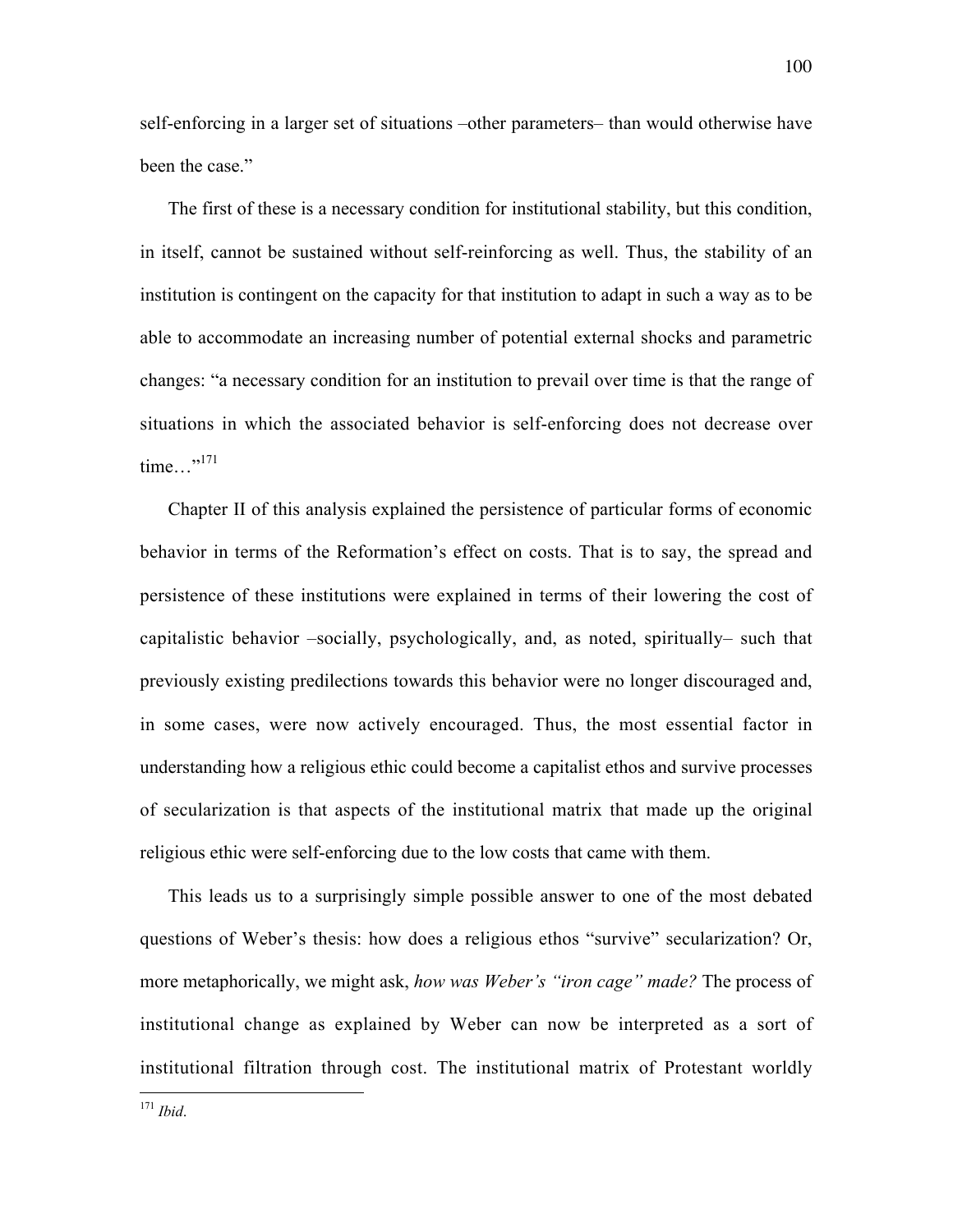asceticism brought with it religious tenets, identities, and particular forms of economic behavior. Given the processes of economic specialization and secularization that were concomitant with the period Weber assesses, the economic behaviors and convictions introduced as Protestantism developed (especially in England) came at an increasingly reduced cost. As Europe and North America continued to become increasingly secular, the religious components of this institutional matrix became increasingly costly by virtue of their being less popular, indicated, for instance, by the receding influence of religion in higher education.<sup>172</sup> It then comes as no surprise that we observe the recession of these religious components along side the stability and persistence of secular institutional trends and norms.

The implication here is that by reducing the cost of particular forms of behavior associated with an institution, the institutions become *more* sustainable. North never states this outright, but it is implied in the passage quoted in Chapter II of this analysis:

…where the price to individuals of being able to express their own values and interests is low, they will loom large in the choices made; but where the price one pays for expressing one's own ideology, or norms, or preferences is extremely high, they will account much less for human behavior...<sup>173</sup>

This is intuitive given that a reduction in cost also implies a reduction in the acquired risk associated with a particular form of behavior. North understands stability in terms of the intricacy and pervasiveness of systems of constraint. More specifically, he notes "Stability derives from the fact that there are a large number of specific constraints that affect a particular choice" because changing many constraints is most often more difficult than changing a single constraint.<sup>174</sup>

172 See, for example, Marsden's *The Soul of the American University: From Protestant Establishment to Established Nonbelief.*

 $^{173}_{174}$  North, 22.

 $174$  North, 68.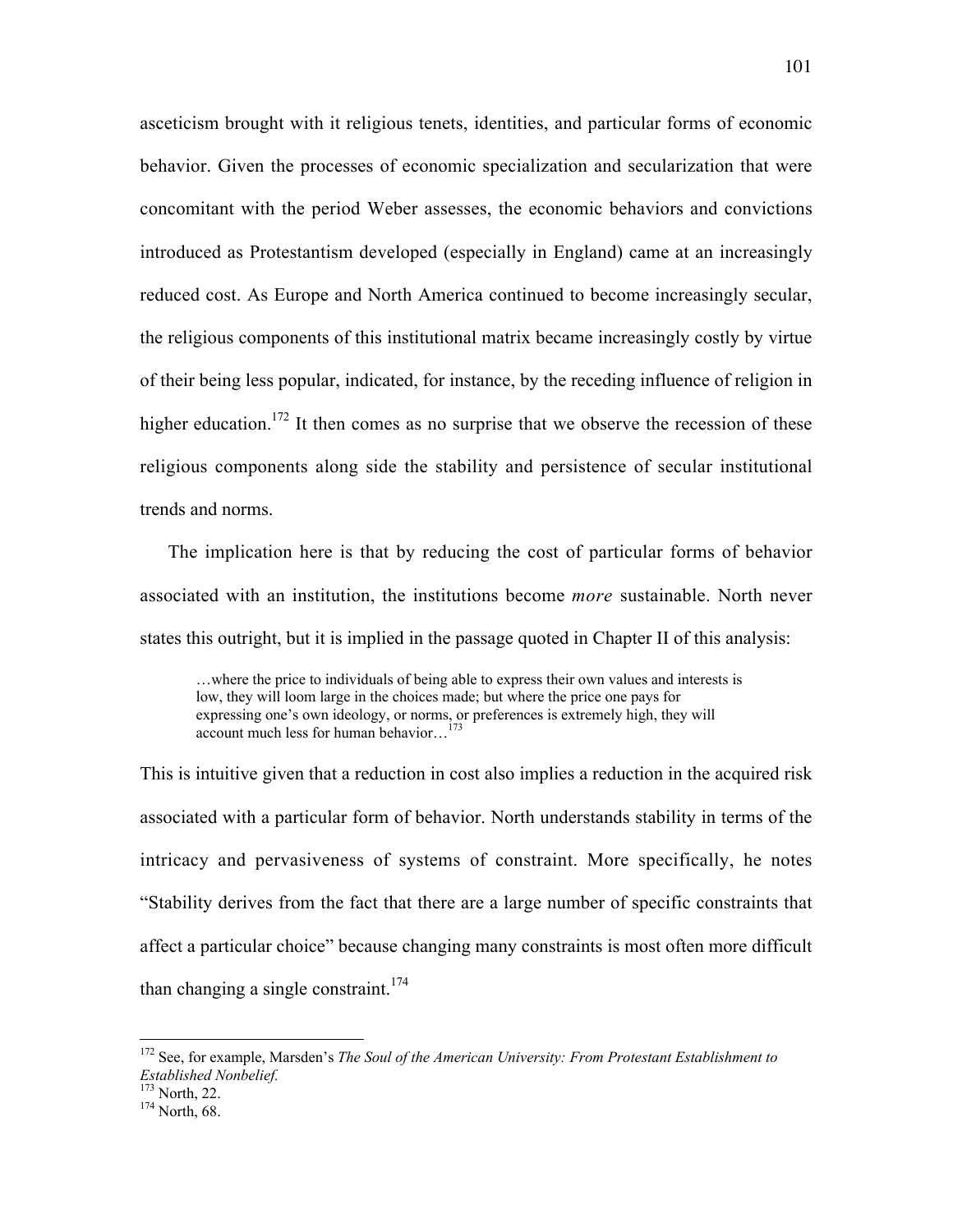Weber provides a novel interpretation of institutional stability in which the stable institution –the capitalist ethos– rests, primarily, on low costs and the incentives they generate. In other words, the stability of the "Protestant" ethic despite the influence of economic specialization and secularization, rested on its effect of reducing the cost of behaving in a "worldly ascetic" manner. The power of this reduced cost, and the subsequent incentives that came with it, on behavior is only enhanced by its *shedding* the additional constraints associated with the religious tenets of Protestantism, though it was also bolstered later by the creation of purely capitalist institutional constraints and incentives. Institutional stability and stability during times of change are here explained through the simplicity of cost reduction. Such an historical interpretation, furthermore, is reliant on acknowledging the importance of intentions and expectations because these components show *why* Protestantism precipitated a reduction in behavioral cost in the first place and the subsequent incentives that emerged, thus justifying the Reformation as an analytic starting point. Needless to say, cost is not the only important factor in this process, but it seems to be particularly significant.

For this to be theoretically sound, the reduction in cost of a particular institutional matrix –in this case, nascent capitalist institutions– must, at least in this case, have the effect of making the institution or institutions in question more resilient against exogenous parametric changes. Herein may lie the answer to the question of how an originally religious institution can survive secularization and become an economic institution: the components of such an institution, religious or secular, that consistently maintain a low cost for a particular mode of behavior will be maintained because individuals and organizations incur less risk when engaging in that mode of behavior.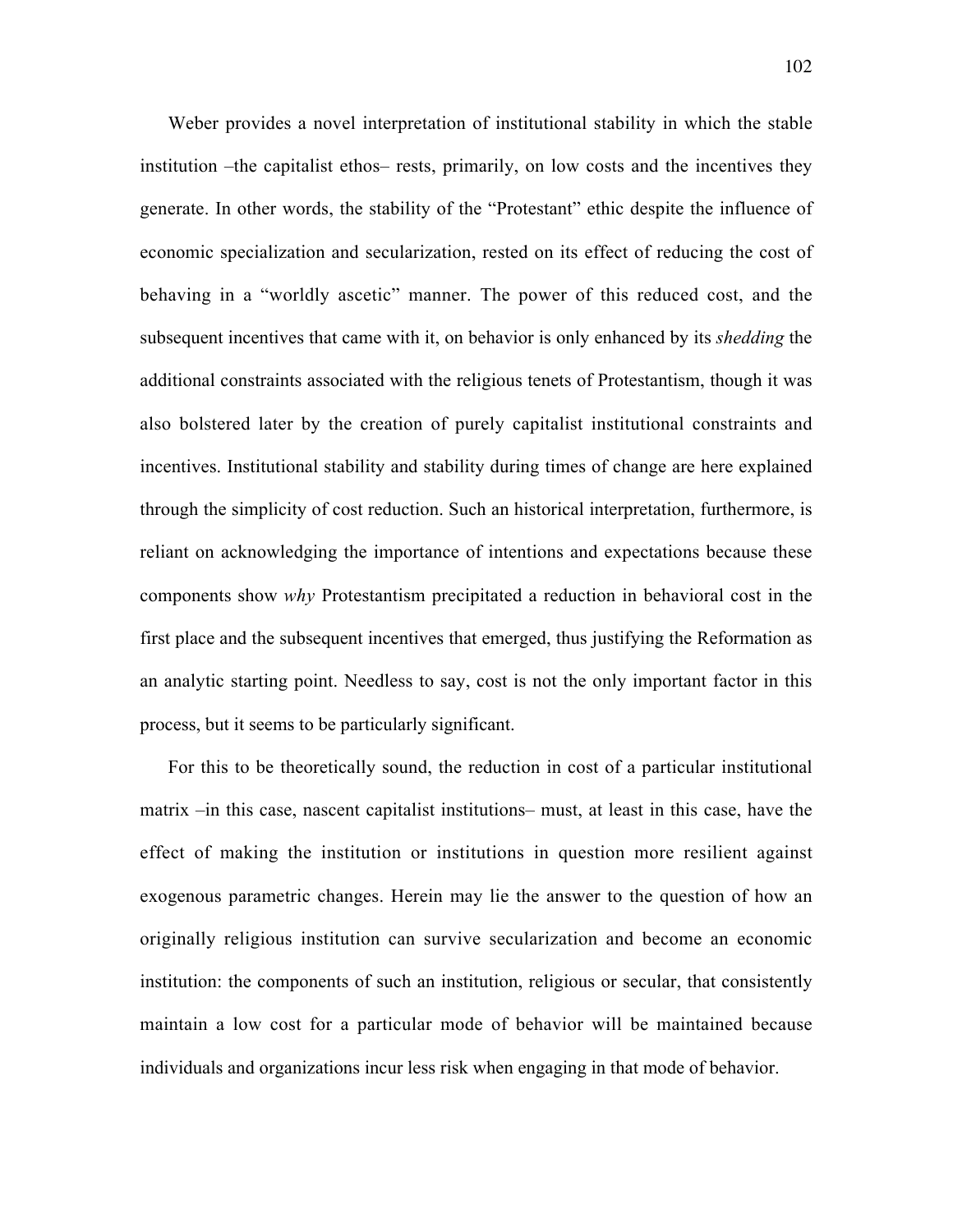North notes that, "Changing relative prices are filtered through preexisting mental constructs that shape our understanding of those price changes. Clearly ideas, and the way they take hold, play a role here. The exact mix of the two –price changes and ideas– is still far from clear." $175$  It has been the argument of this analysis that Weber shows considerable insight into this murky relationship between costs and ideas.

## *iv. Beyond the Reformation: Applying Weber's Approach to Other Instances of Historical Change*

History will not always progress along this low-cost path –this is the greatest lesson of a theory of path-dependent history.<sup>176</sup> Nonetheless, costs play a significant part in the behavioral decisions individuals and groups make. Different historical periods and events suggest that this is not only applicable to Weber's analysis and the Protestant Reformation. This section will address Rogers Brubaker's *Nationalism Reframed: Nationhood and the National Question in the New Europe*, in which he explains that the Soviet Union, in an effort to provide official social organization for a massive multinational state, institutionalized national identities that later contributed to the demise of the Union itself.

Brubaker explains that while Sovietologists believed these national identities to be "empty forms or legal fictions," these identities in fact proved to be the salient foundations upon which groups in places such as Ukraine and Estonia eventually challenged the Soviet rule that had previously seemed incorrigible and sturdy. Two issues should be pointed out here: first, Brubaker approaches institutional change not in terms of constraints and costs, but in terms of "institutionalized cultural and political forms";

 $175$  *Ibid.*, 85.

 $176$  See North, 92-3.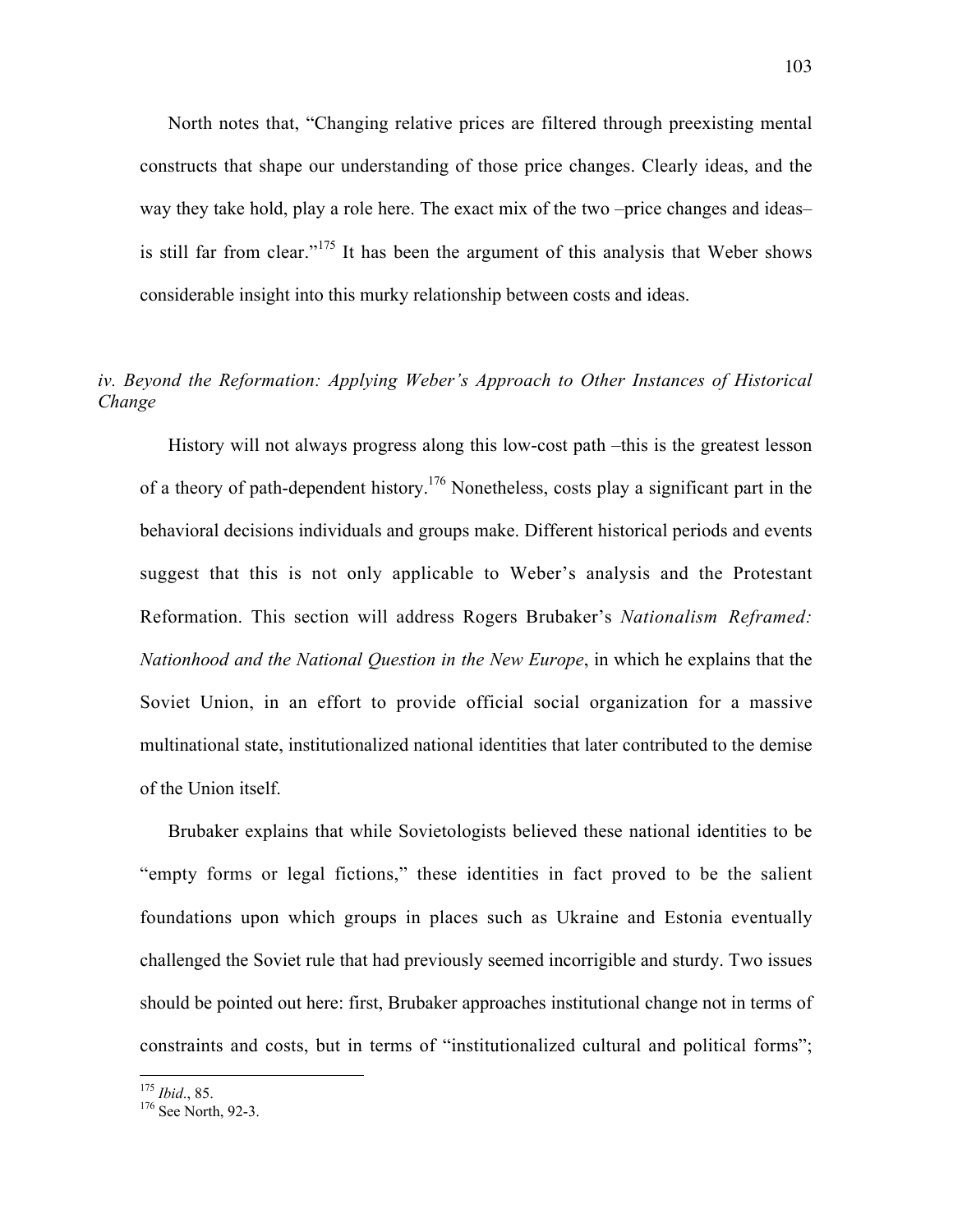second, he is not concerned with the intentions of Soviet leaders.<sup>177</sup> Despite the differences between Brubaker's approach to his study and the approaches assessed in this analysis, I assert that understanding intentions and costs provides insight into the phenomena which Brubaker addresses.

Despite his claim that he is uninterested in the intentions of Soviet policymakers, Brubaker notes at the beginning of his analysis that,

Those policies were intended to do two things: first, to harness, contain, channel, and control the potentially disruptive political expression of nationality by creating nationalterritorial administrative structures and by cultivating, co-opting, and (when they threatened to get out of line) repressing national elites; and second, to drain nationality of its content even while legitimating it as a form, and thereby to promote the long-term withering away of nationality as a vital component of social life. The annals of unintended consequences are rich indeed, but seldom have intention and consequence diverged as spectacularly as they did in this case.<sup>178</sup>

Brubaker's pithy statement above provides enough insight to show that Soviet leaders believed that the institutionalization (through codification) of national classification did not pose the threat of institutionalizing autonomous national identities. Soviet policymakers especially did not expect the emergence of identities that might supercede or supplant *soviet* identity in the national territories, given that the goal of these legal nationalities was to do away with the prospect of ethno-national identity and nationalism in general, counterintuitive as this may sound today.<sup>179</sup>

Thus, as was the case in Weber's analysis of Protestant theologians, the intentions of key figures (in this case, Soviet policymakers) explain how Soviet leadership understood these policies to be appropriate for the state's goals towards unification. More importantly, the intentions of Soviet leaders here shows their willingness to experiment with issues of national identity and deviate from institutional norms in pursuit of their

<sup>&</sup>lt;u>177</u> Brubaker, 23-6. <sup>178</sup> *Ibid*. <sup>179</sup> *Ibid.*, 28-9.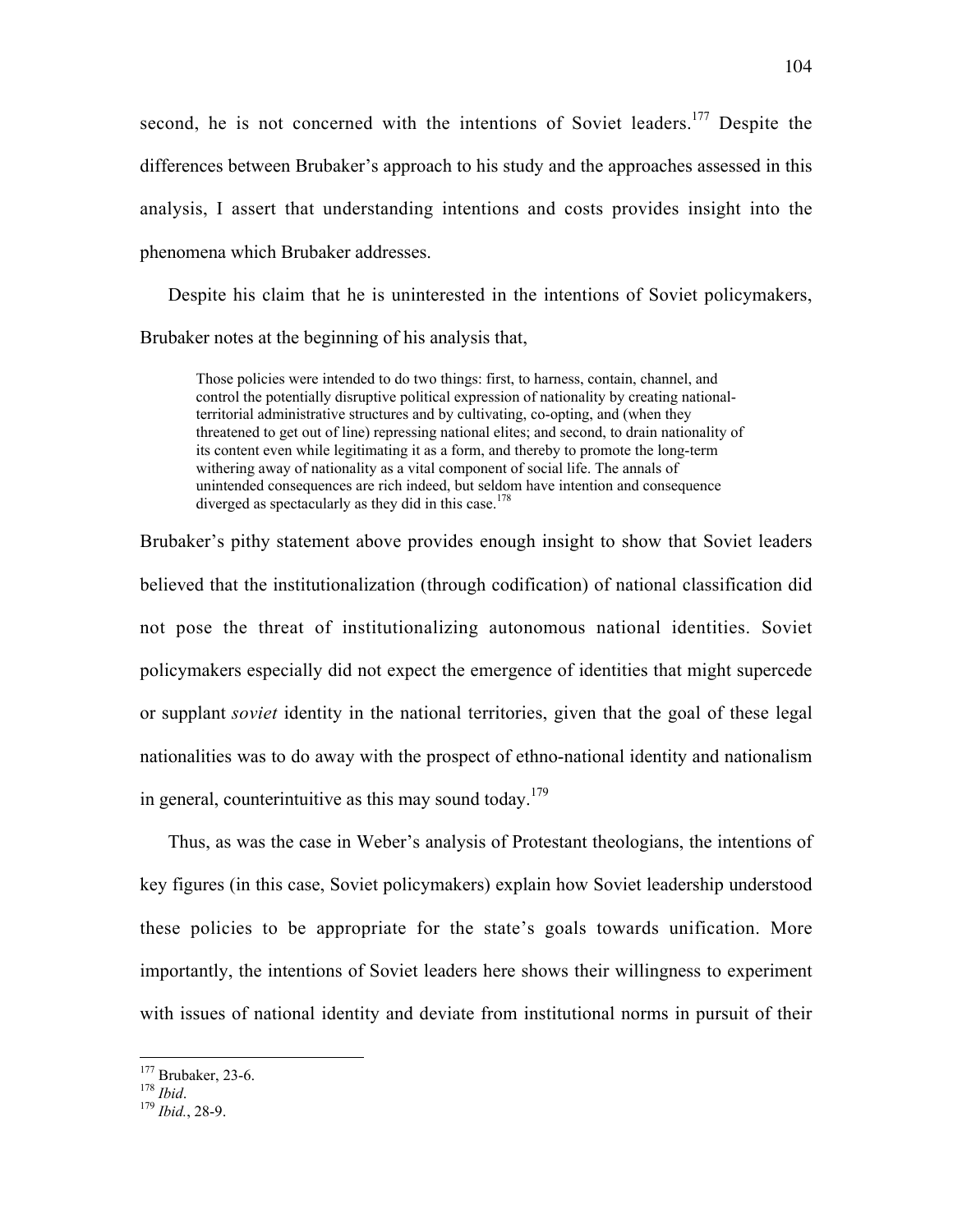goals, which, given that the significance of these national identities was not assured without the intervention of Soviet laws and codification according to Brubaker, were not necessarily heading in the direction of unified national identities or autonomy.

Brubaker emphasizes this by noting that before the institutionalization of the Soviet national territories, national identity "had no territorial component whatsoever."<sup>180</sup> The Soviet assessment of the institutional state of national identities in the Soviet Union, we can conclude from this, was one in which distinct and salient national identities were considered a greater threat if left untouched by Soviet law and regulation than if they became a part of the Soviet legal system itself. By better understanding Soviet intentions behind constructing these national institutions, we can better understand the Soviet interpretations of the particular institutional and parametric matrix in which they lived.

The cumulative effect of these policies, which Brubaker says contributed to the collapse of the Soviet Union, can be understood in terms of reduced cost structures. In a state that demanded conformity from its citizenry, individuality in any form came with a high cost in the Soviet Union, regardless of whether it came in the form of national, intellectual, artistic, political, or religious individuality. Scientific individuality, in the form of creative inventiveness, was perhaps one of the only exceptions to this rule due to the high value placed on advancements in engineering and science in the Soviet Union. Yet here was a policy that demanded of its citizens that, for organizational and legal purposes, they take on a form of identity more individualized than that of simply being "a soviet." With the institution of national passports in 1932, the cost of ascribing to these national identities began to drop by virtue of their not being prohibited by the Soviet

<sup>180</sup> *Ibid.*, 33.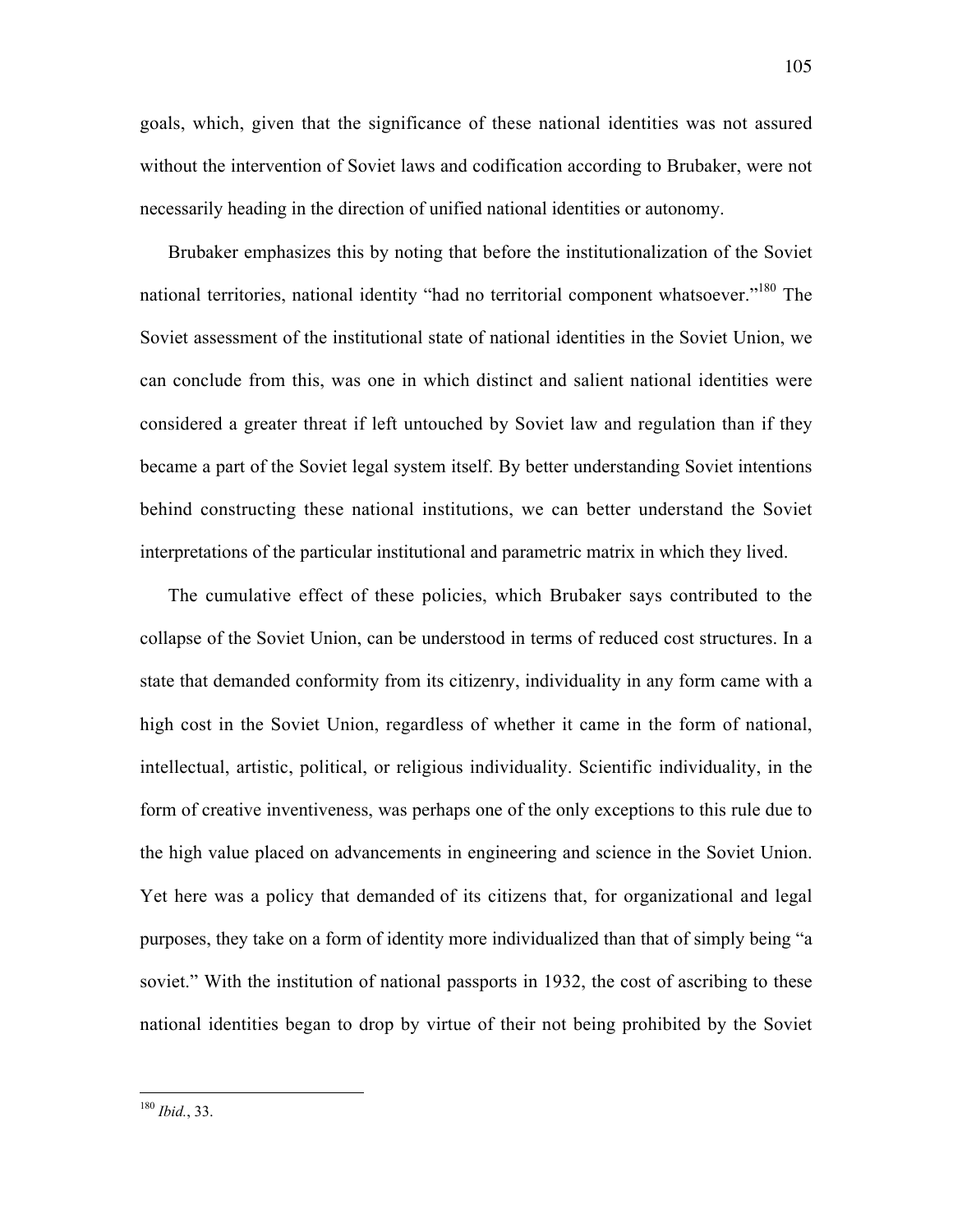regime. The intentions of Soviet policymakers noted above shows us why these cost reductions emerged in the first place, now I will explore the effects of those changes.

The approach to institutional change developed from Weber's *Protestant Ethic* would suggest that the low cost of these institutionalized structures would make them particularly sturdy over time given that individuals and groups can maintain them with minimal cost and risk. This is, in fact, what we find to be the case during the period leading up to and after the collapse of the Soviet Union. Given that these nationalterritorial identities could be maintained and, as Brubaker shows, *developed* at a low cost (read, relatively low political and social risk) by the inhabitants of these territories, Brubaker's conclusions now come as no surprise. Cost reduction explains why we would expect that, as Brubaker points out, "The welter of national cultures adjusts to fit the fixed frame of territorial polities," and that "Culture and territory eventually converge."<sup>181</sup>

It is not my intention to suggest that the stability of low-cost institutions suggests that high-cost institutions are always *un*sustainable. Nonetheless, situations such as those described by Brubaker suggest that decreased costs can play a significant role in determining choices and even identities because actors can engage in iterated behavior that reinforces these institutional identities at a low cost and without taking on significant risk relative to other alternatives.

Second, given the insights of Weber's thesis, it comes as no surprise that these institutional structures would survive the demise of the organizations and contexts in which they were created, just as the Protestant ethic could survive secularization. Despite their being originally instituted as a means of Soviet sub-state organization, the national

<sup>181</sup> *Ibid*., 39.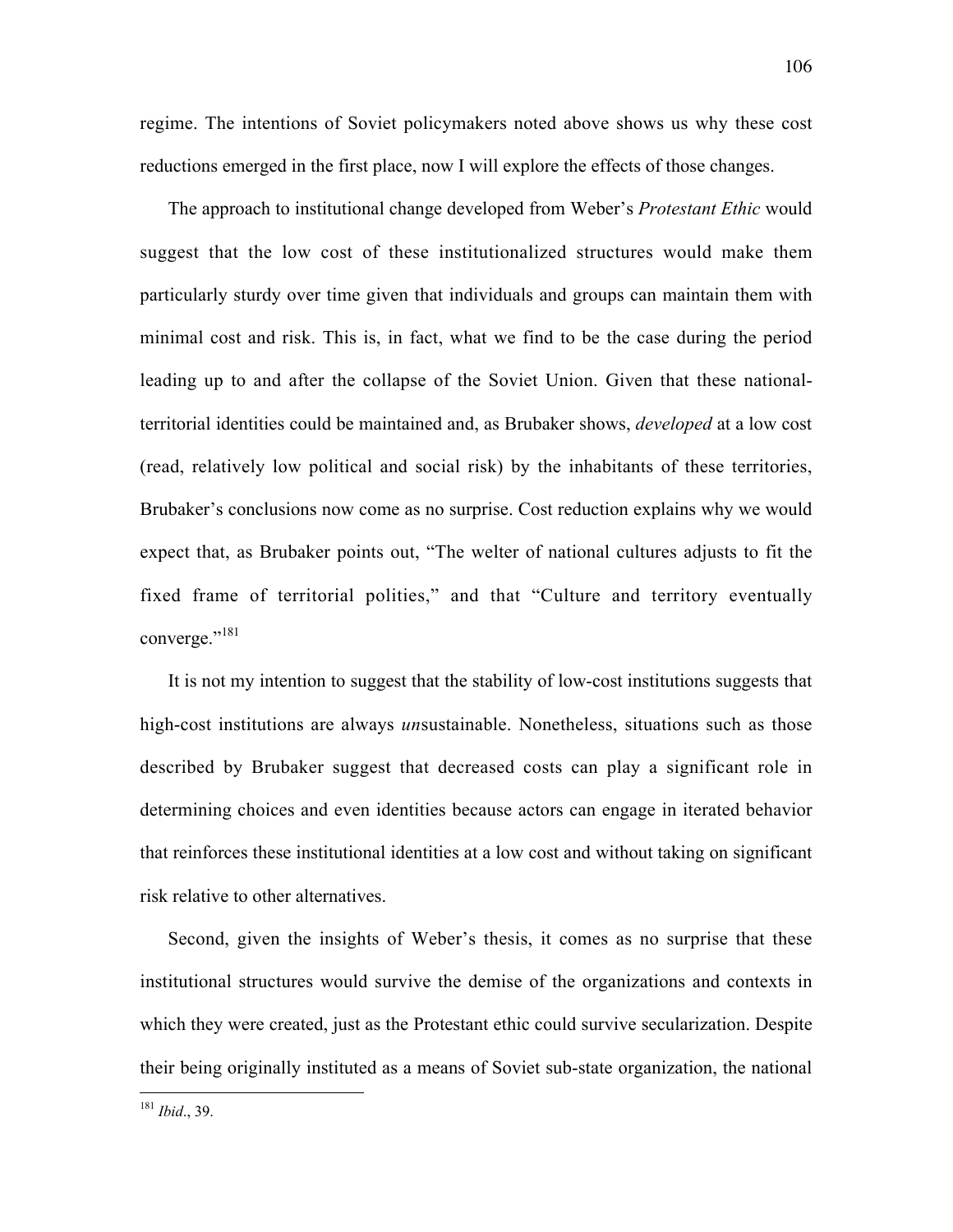territories have survived as independent states after the fall of the organizational structure that spawned them. As the forces of modernization made it increasingly costly for the Soviet Union to hold itself together, the cost of ascribing to territorial identities remained low, allowing them to survive the Soviet collapse and even contribute to that collapse. The strength of these institutional structures is only emphasized by the fact that they continue to exist today despite often conflicting with pre-existing ethno-national identities in the region. $182$ 

No doubt, this has been only a preliminary glance at a complex historical period, and a more thorough analysis of Soviet social and political history is in order if one is to make more conclusive assertions. Though only illustrative, the discussion above shows the promise of the Weber-North approach to institutional change in better understanding significant historical developments, and it deserves greater exploration, both to understand its limitations and to realize its full potential. Other examples where it might be useful begin to arise, such as the entrenchment of ethnic identities and the persistence of ethnic tensions in Rwanda.

The combination of understanding intentions, expectations, and the effect of institutional cost as part of a unified approach to historical change is a unique strength in Weber's *Protestant Ethic* thesis. Applying its lessons to history may help us better understand the persistence of certain institutions and the collapse of others. Applying it to the political and social world today may help us understand where and when institutions are likely to thrive or whither. As will be discussed in the conclusion of this analysis, recognizing the potential of this approach not only changes the way in which we

<sup>182</sup> *Ibid*., 44-6.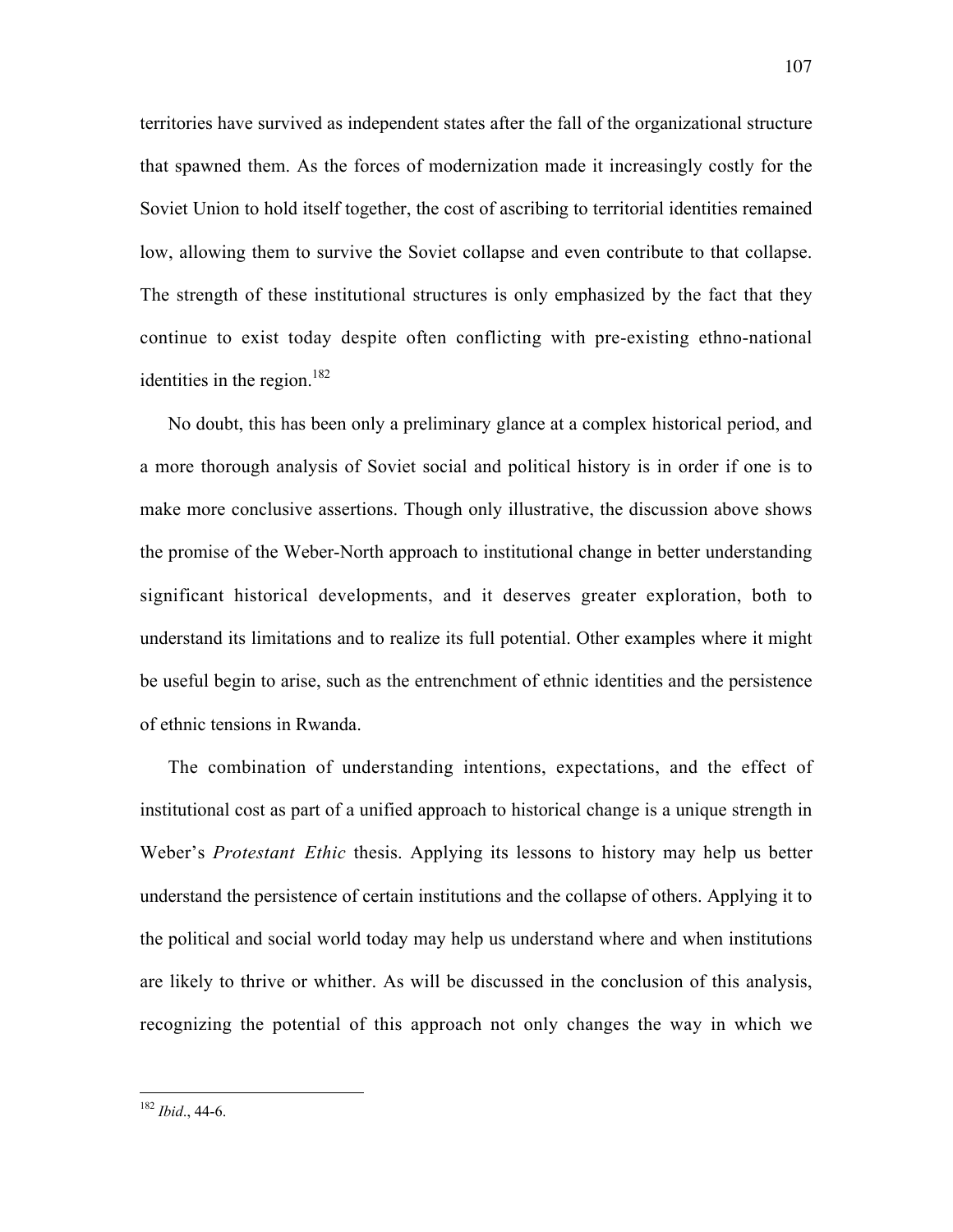understand Weber's place in the history of ideas, but also provides lessons with the way that we understand changes as they develop around us.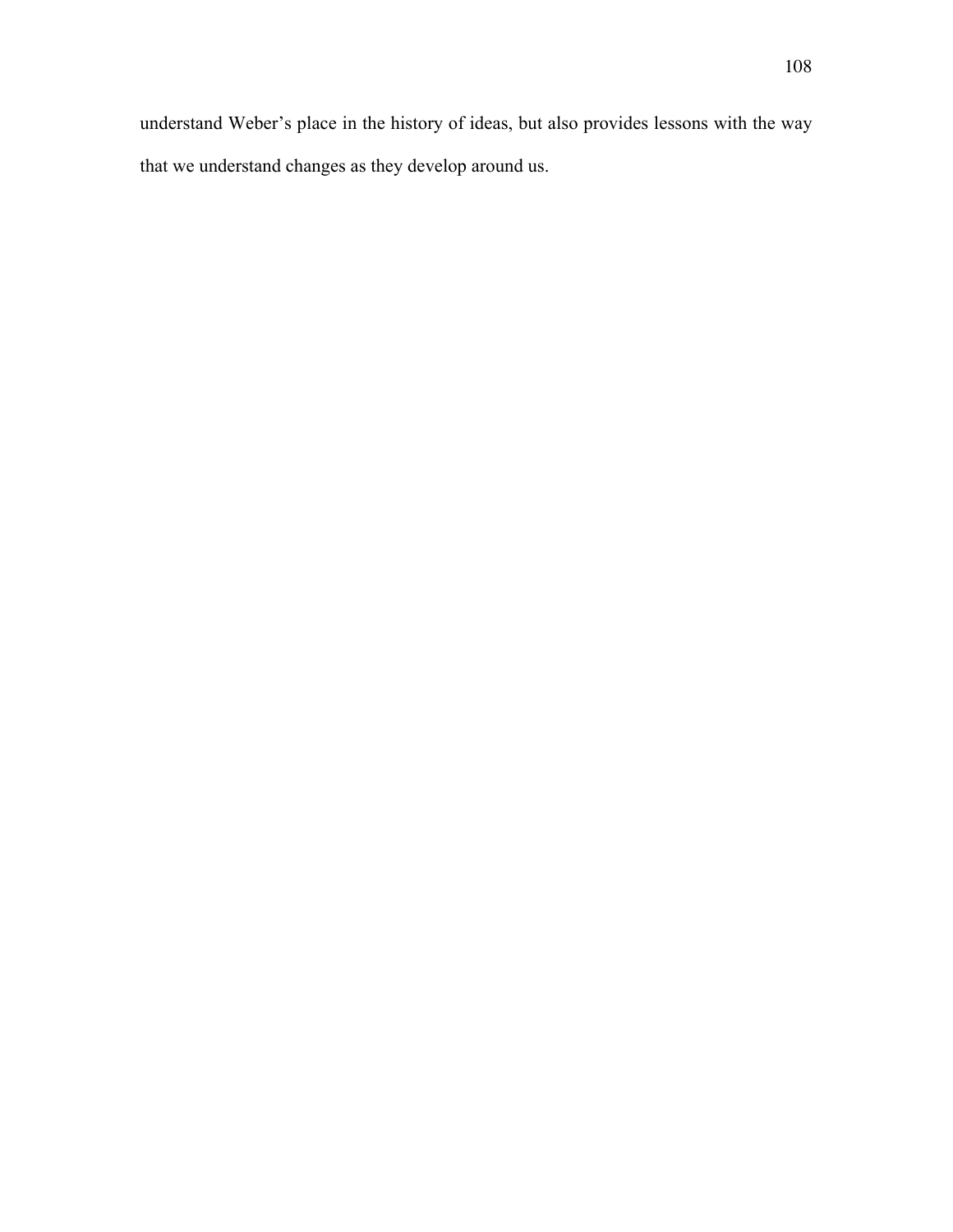## **CONCLUSION**

Hirschman asks historians "not to resolve issues, but to raise the level of debate." Both this exhortation and the quote from Marx at the beginning of my analysis ask that intellectual analysis focus on opening new doors for exploration, rather than desperately searching for how such doors can be closed and permanently sealed. No doubt, this analysis has only *touched* on one of these avenues of exploration, one that I believe is worthy of further attention but, more importantly, is indicative of the potential lessons that have yet to be uncovered in Weber's complex text.

It has been the focus of this analysis to show in what way Weber's most famous essay sheds new light on the nature of institutional change and stability, important components of history that have only recently commanded our consistent attention. This has been accomplished by critically viewing Weber's essay through the lens of new theories, while holding Weber against his critics and alternate theories on the same subject matter. In doing so, I have shown that Weber's analysis provides us with a unique model for understanding institutional change and stability.

Of equal importance is that such an analysis shows that when new theories of history and society arise, they should not only prompt new reflection on the way we understand sequences of historical events, causes, and effects, but they should also affect the way we reinterpret our *understanding of history* over the ages. That is to say, new insight should not just prompt a return to history, it should also bring about a return to the ways we have understood history in the past (especially those that have garnered considerable attention) and, more broadly, to the history of ideas in general.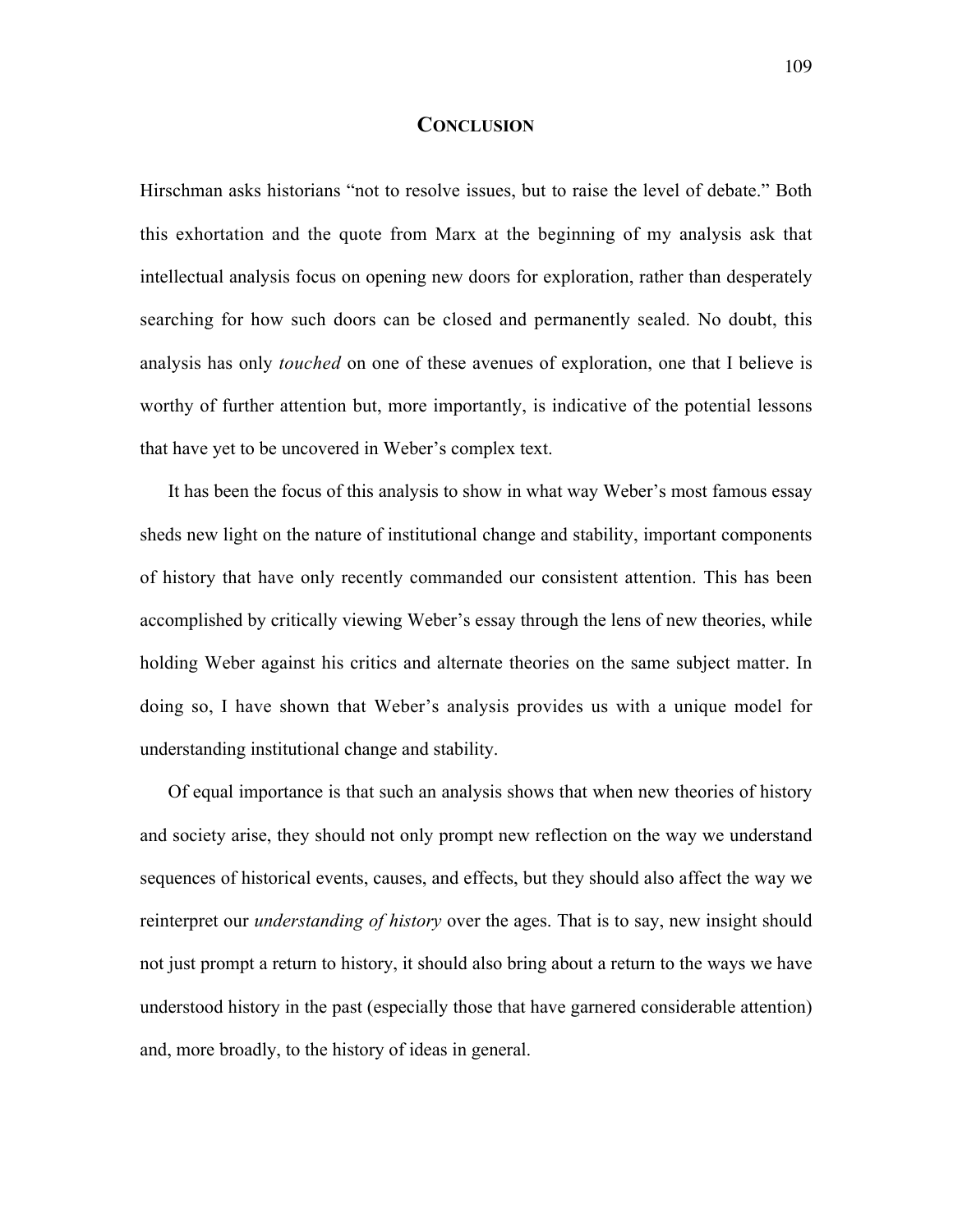The study of history, both in the past and as it unfolds before us, should be constantly self-reflexive in this sense. In doing so, it should track not just the events themselves and their implications, but the traditions of thought we have inherited that led us to these conclusions: only in this constant reflection will we be reminded to revisit works such as *The Protestant Ethic* so that we may learn from them once again and in new ways. And it is only in the ongoing process of these reflections that we can realize the full potential of *new* theories and ideas, such as those written by North in 1990.

One can only wonder how Weber might (or might not) restructure his analysis if he were alive today and if our knowledge and theories were at his disposal. Such a new edition of *The Protestant Ethic* would undoubtedly garner tremendous attention. It should be equally self-evident, however, that we have no need for Weber to be alive in order to reinterpret his analysis in a fruitful manner, we need only to continually introduce that analysis to the new ideas at our disposal. Thus, when the attention towards works such as *The Protestant Ethic* begins to wane, it is not a sign that those works are no longer pertinent or relevant to our understanding of history or the world around us. Instead, such waning is an unfortunate sign that we, modern interpreters of history, are neglecting the necessity of reinterpretation and, in doing so, are losing the potential insights that such reflection has to offer.

With respect to Weber, the next step in this endeavor would be to do a broader analysis of the themes assessed above as they appear in Weber's other works. At the very least, we would gain a better understanding of his body of works and the themes that are pervasive throughout them, especially those such as *Entzauberung* and rationalization. If anything, the above analysis shows that we have not exhausted the supply of lessons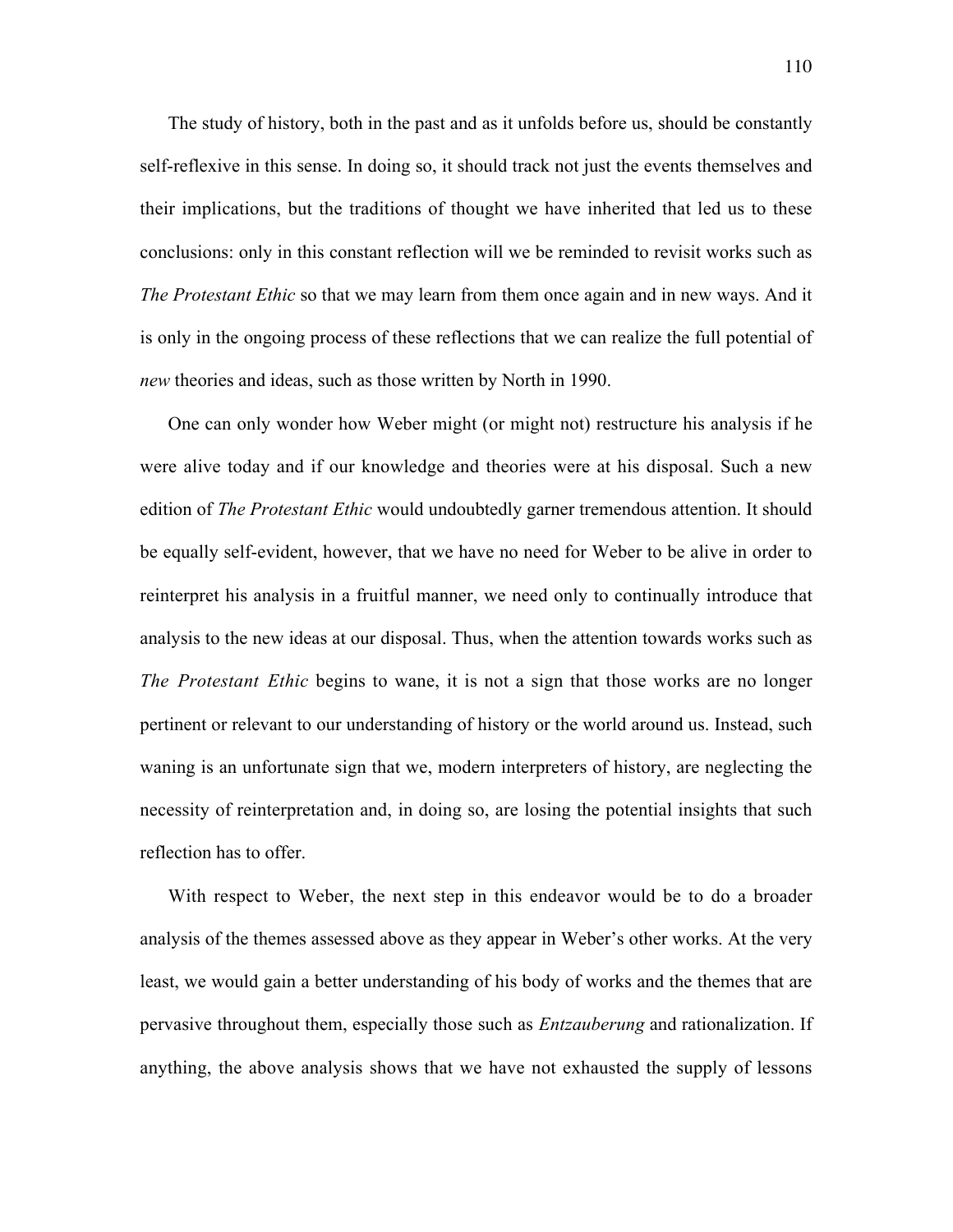made available by Weber's analyses, and these lessons demand efforts that exceed the limits of this analysis.

Beyond this, the lessons of Weber's analysis tell us that focusing on perceived costs may be a fruitful tool for deconstructing periods of complex change and better understanding the broad mechanisms behind those changes. Likewise, costs can help us understand the absence of change. How broadly such an approach could be applied is limited only by the creative liberties the analyst takes with it. More importantly, Weber's influential analysis, especially when understood using modern institutions theory, reminds us that beliefs matter because they, in effect, are the substance that fills the distance –be it temporal, physical, psychological, cultural, political, or even metaphysical– between us and the world. What happens in the "space" of this distance is human perception.

History is primarily concerned with accounting for change and stability: at the heart of virtually every historical analysis is a question of why something –a particular circumstance, a trend, a regime– changes or why something does not change. Thus, the issues of institutional change and stability raised in the above analysis are about our understanding of history and the way we approach historical analysis. There is clearly more to Weber's analysis than just whether he was "right" or "wrong" about the relationship between Protestantism and capitalism. Assuming that this is the most important criterion for weighing the value of Weber's analysis has prevented numerous scholars, critics, and commentators from exploring the potential of applying Weber's approach elsewhere. If history, as North tells us, is constructing and telling stories, $183$ then our continued understanding and exploration of history is not just about what is told

<sup>183</sup> North, 131.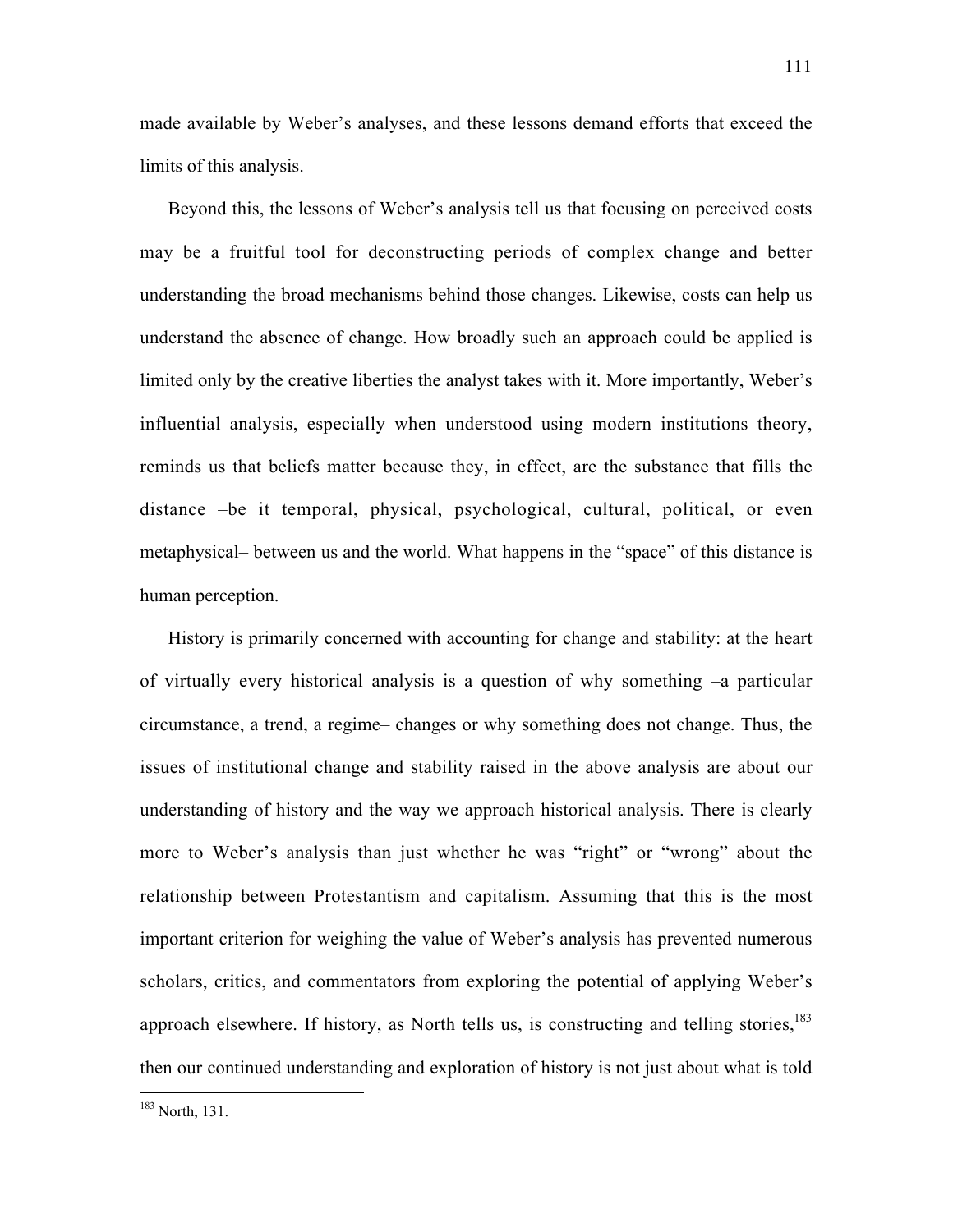and how "accurate" the subject of that telling is. It is equally important, if not more so, *how* such stories are told and what lessons can be learned from these presentations. This is echoed in Gadamer's *Truth and Method*: "Thus we are certainly interested in the subject matter, but [history] acquires its life only from the light in which it is presented to us."<sup>184</sup>

184 Gadamer, 285.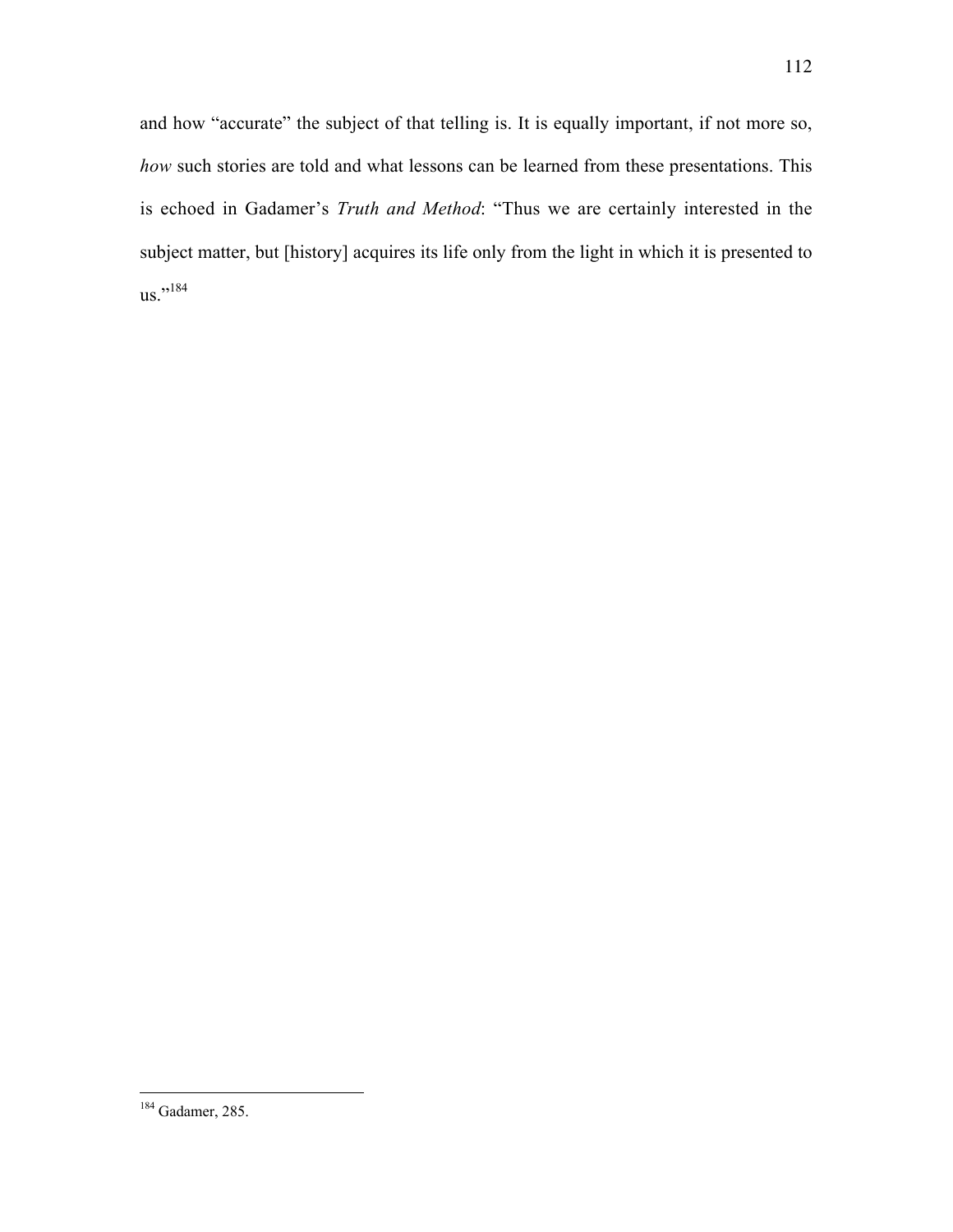## **WORKS CITED**

Baehr, Peter. "The 'Iron Cage' and the 'Shell as Hard as Steel': Parsons, Weber, and the Stahlhartes Gehause Metaphor in the Protestant Ethic and the Spirit of Capitalism. *History and Theory*, Vol. 40, No. 2 (May, 2001): 153-169.

Bendix, Reinhard. *Max Weber: An Intellectual Portrait.* Berkeley: U. of California, 1977.

- Brodrick, J. *The Economic Morals of the Jesuits: An Answer to Dr. H.M. Robertson.* London: Oxford UP, 1934.
- Brubaker, Rogers. *Nationalism Reframed: Nationhood and the National Question in the New Europe*. Cambridge: Cambridge UP, 2000.
- Chalcraft, David J. and Austin Harrington, eds. *The Protestant Ethic Debate: Max Weber Replies to his Critics, 1907-1910*. Austin Harrington and Mary Shields, trans. Liverpool: Liverpool UP, 2001.
- David, Paul A. "Clio and the Economics of QWERTY." *American Economics Review*, 75: 332-7.
- Eisenstadt, S.N., ed. *The Protestant Ethic and Modernization: A Comparative View*. New York: Basic Books, 1968.
- Fanfani, Amintore. *Catholicism, Protestantism and Capitalism*. New York: Sheed and Ward, 1935.
- Gadamer, Hans-Georg. *Truth and Method*. 2<sup>nd</sup> ed. Revised. Joel Weinsheimer and Donald Marshall, trans. New York: Continuum, 2004.
- Giddens, Anthony. *Capitalism and Modern Social Theory: An Analysis of the Writings of Marx, Durkheim and Max Weber.* Cambridge: Cambridge UP, 1971.
- Greif, Avner, and David Laitin. "A Theory of Endogenous Institutional Change." *American Political Science Review*. Vol. 98, No. 4 (November 2004): 633-652.
- Hamilton, Alastair. "Max Weber's *Protestant Ethic and the Spirit of Capitalism*." In *The Cambridge Companion to Weber*. Stephen Turner, ed. Cambridge: Cambridge UP, 2000. 151-171.
- Hirschman, Albert O. *The Passions and the Interests: Political Arguments for Capitalism Before its Triumph*. Princeton: Princeton UP, 1977.
- Kaelber, Lutz, and William H. Swatos, Jr., eds. *The Protestant Ethic Turns 100: Essays on the Centenary of the Weber Thesis*. Boulder: Paradigm, 2005.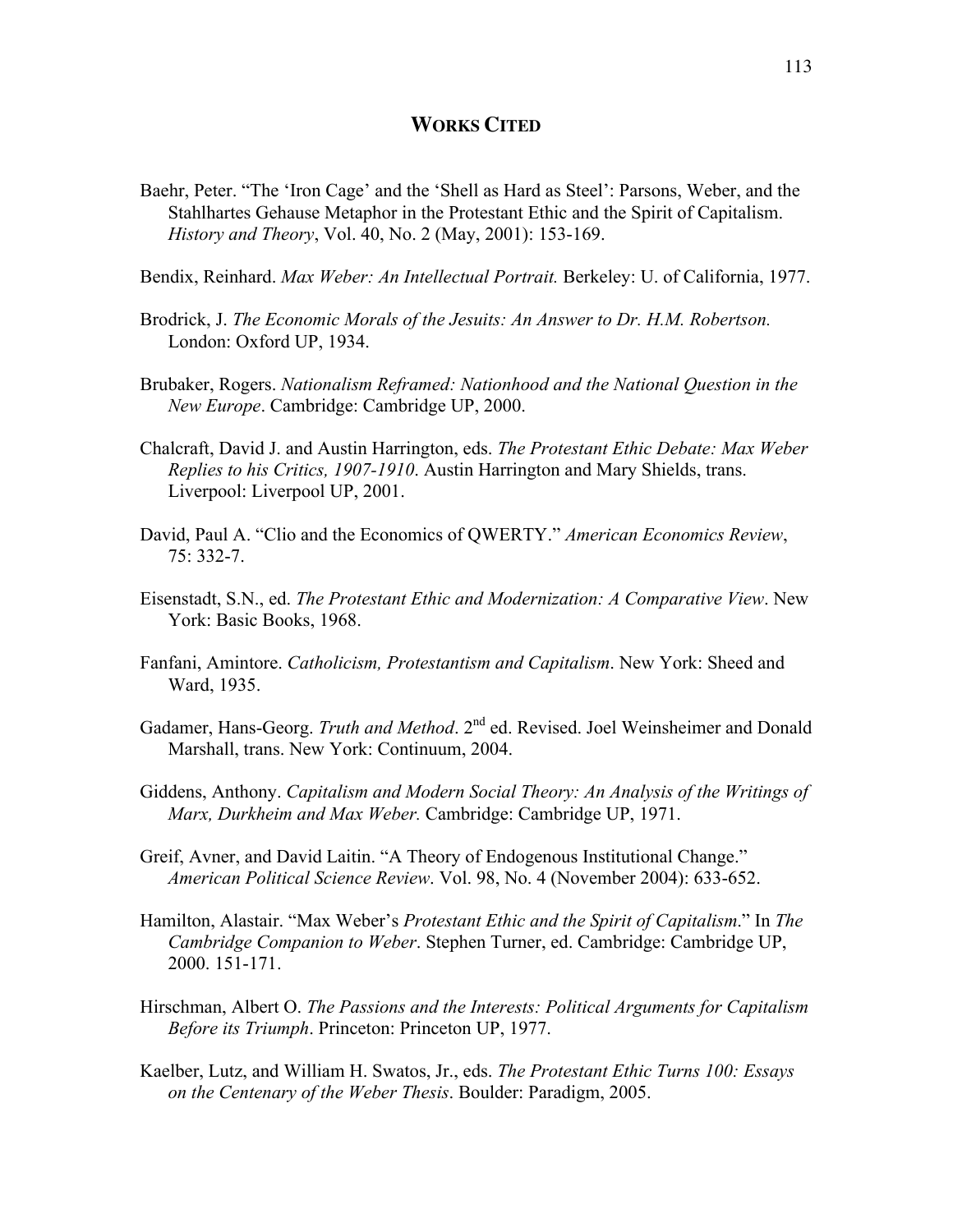- Laitin, David. "Religion, Political Culture, and the Weberian Tradition." *World Politics*, 30.4 (Jul. 1978): 563-592.
- Marsden, George M. *The Soul of the American University: From Protestant Establishment to Established Nonbelief*. New York: Oxford UP, 1994.
- Marshall, Gordon. *In Search of the Spirit of Capitalism*. New York: Columbia UP, 1982.
- - -. *Presbyteries and Profits : Calvinism and the Development of Capitalism in Scotland, 1560-1707*. New York: Oxford UP, 1980.
- McLellan, David, ed. *Karl Marx: Selected Writings*. 2<sup>nd</sup> ed. Oxford: Oxford UP, 2004.
- North, Douglass. *Institutions, Institutional Change, and Economic Performance*. New York: Cambridge, 1990.
- - -. "Lecture to the Memory of Alfred Nobel." 9 December, 1993**.** In *Nobel Lectures, Economics 1991-1995*. Torsten Persson, ed. Singapore: World Scientific Publishing, 1997.
- - -. "Markets and Other Allocation Systems in History: The Challenge of Karl Polanyi." *Journal of European History*. Vol. 6 (Winter): 703-716.
- Parsons, Talcott. Introduction. *The Sociology of Religion*. By Max Weber. Boston: Beacon, 1993.
- Polanyi, Karl. *The Great Transformation: The Political and Economic Origins of Our Time*. Beacon Press: Boston, 1964.
- Robertson, H.M. *Aspects of the Rise of Economic Individualism: A Criticism of Max Weber and his School*. New York: Kelley & Millman, 1959.
- Samuelsson, Kurt. *Religion and Economic Action*. E. Geoffrey French, trans. New York: Basic, 1961.
- Santer, Mark, and Maurice Wiles, eds. *Documents in Early Christian Thought*. Cambridge: Cambridge U., 1993.
- Sica, Alan. "Rationalization and Culture." In *The Cambridge Companion to Weber*. Stephen Turner, ed. Cambridge: Cambridge UP, 2000. 42-58.
- Sombart, Werner. *The Jew and Modern Capitalism*. M. Epstein, trans. Glencoe: Free Press, 1951.
- Stark, Rodney. *The Victory of Reason: How Christianity Led to Freedom, Capitalism, and Western Success*. New York: Random House, 2005.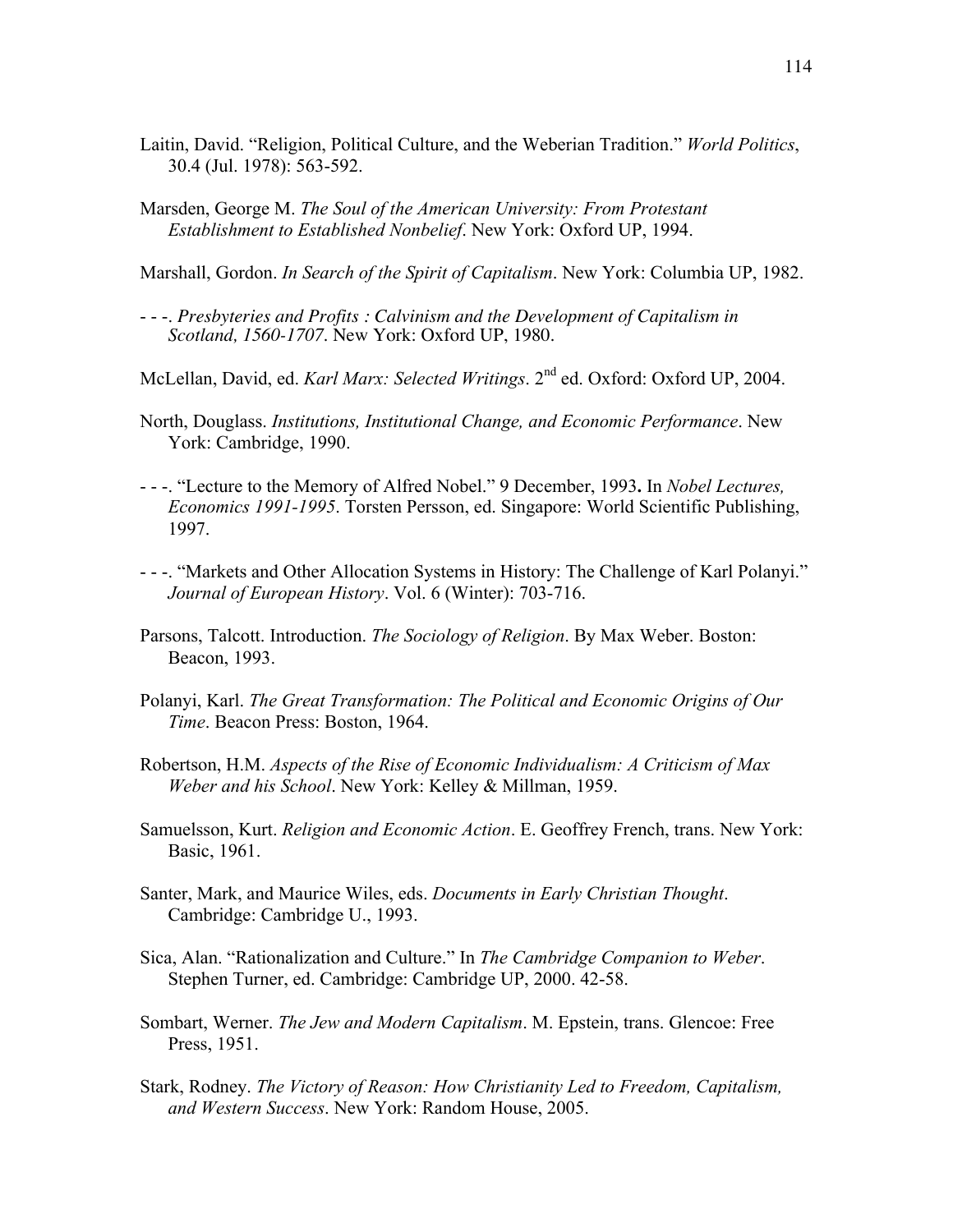- Tawney, R.H. *Religion and the Rise of Capitalism: A Historical Study*. Gloucester, Mass.: Peter Smith, 1962.
- Viner, Jacob. *Religious Thought and Economic Society*. Jacques Melitz and Donald Winch, eds. Durham, N.C.: Duke UP, 1978.
- Weber, Max. Talcott Parsons, trans. *The Protestant Ethic and the Spirit of Capitalism*. New York: Charles Scribner's Sons, 1976.

- - -. Talcott Parsons, trans. *The Sociology of Religion*. Boston: Beacon, 1993.

Wells, Gordon. "Issues of Language and Translation in Max Weber's Protestant Ethic Writings." *Max Weber Studies*, Vol. 2, No 1 (2001): 33-40.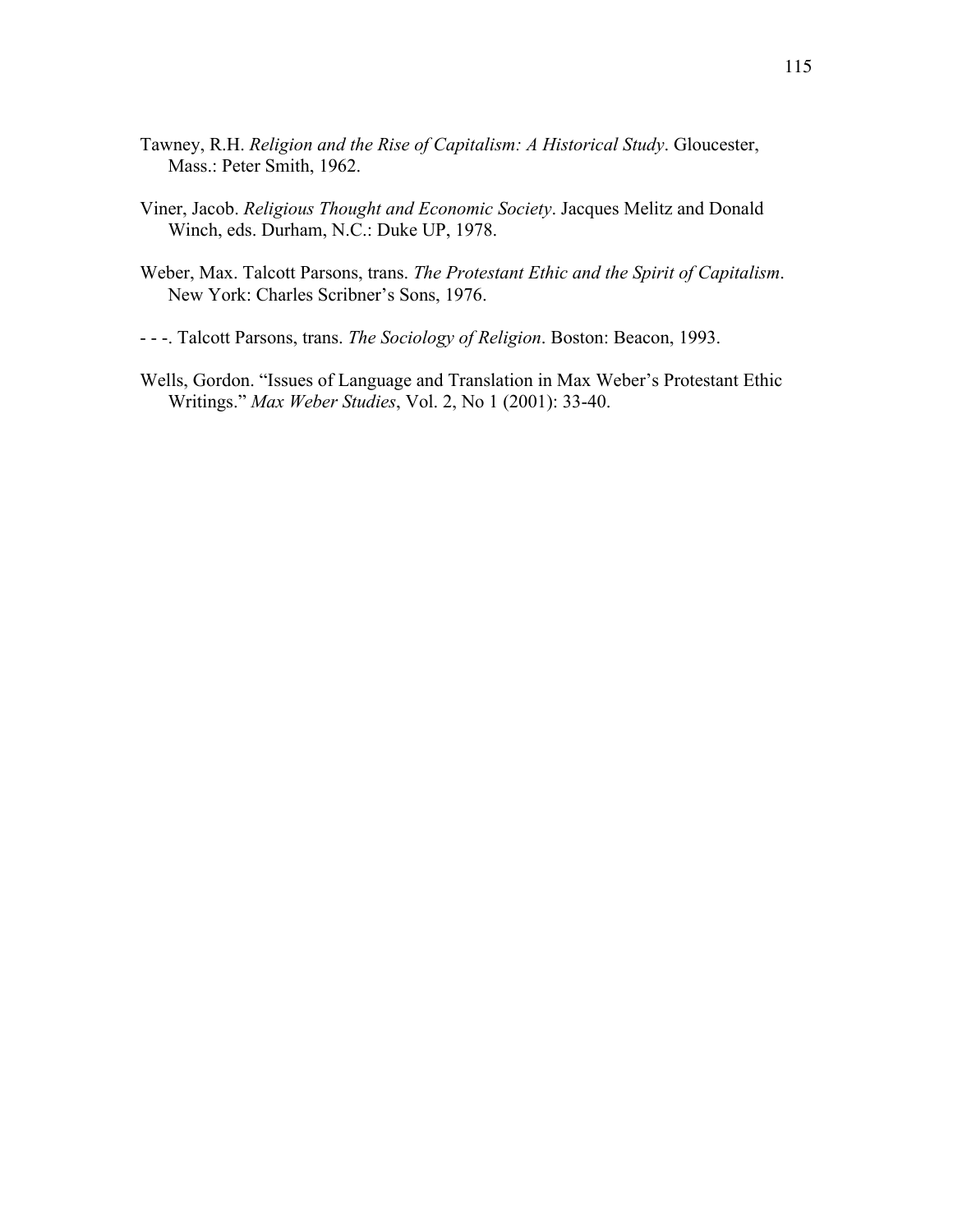## **ADDITIONAL WORKS CONSULTED**

- Eckstein, Harry. "The Natural History of Congruence Theory." *Monograph Series in World Affairs.* Vol. 18. Book 2. Denver: U. of Denver, 1980.
- Fischoff, Ephraim. "The Protestant Ethic and the Spirit of Capitalism: The History of a Controversy." In *The Protestant Ethic and Modernization: A Comparative View*. S.N. Eisenstadt, ed. New York: Basic Books, 1968.
- Green, Robert W., ed. *Protestantism, Capitalism, and Social Science: The Weber Thesis Controversy*. 2nd ed. Lexington, Mass.: D.C. Heath, 1973.
- Heilbroner, Robert L. *The Worldly Philosophers: The Lives, Times, and Ideas of the Great Economic Thinkers*. 5<sup>th</sup> ed. New York: Simun & Schuster, 1980.
- Hennis, Wilhelm. *Max Weber: Essays in Reconstruction*. Keith Tribe, trans. Boston: Allen & Unwin, 1988.
- Laitin, David. "Religion, Political Culture, and the Weberian Tradition." *World Politics*, Vol. 30, No. 4, (July 1978): 563-592.
- Lie, John. "Embedding Polanyi's Market Society." *Sociological Perspectives.* Vol. 34 (1991): 219-235.
- Mommsen, Wolfgang. *The Political and Social Theory of Max Weber: Collected Essays*. Chicago: U. of Chicago, 1989.
- North, Douglass. *Understanding the Process of Economic Change*. Princeton, N.J.: Princeton U., 2005.
- Riggs, Fred W. *Administration in Developing Countries: The Theory of Prismatic Society*. Boston: Houghton Mifflin, 1964.
- Sica, Alan. *Max Weber: A Comprehensive Bibliography*. New Brunswick: Transaction, 2004.
- Singleton, Gregory. "Protestant Voluntary Organizations and the Shaping of Victorian America." *American Quarterly,* Vol. 27, No. 5, Special Issue: Victorian Culture in America (December, 1975): 549-560.
- Somervell, D.C. "Origins of Our Time. The Great Transformation." Rev. of *The Great Transformation*, by Karl Polanyi. *International Affairs (Royal Institute of International Affairs 1944-)*. Vol. 22, No. 3. (July, 1946): 424-5.

Strauss, Leo. *Natural Right and History*. Chicago: U. of Chicago, 1974.